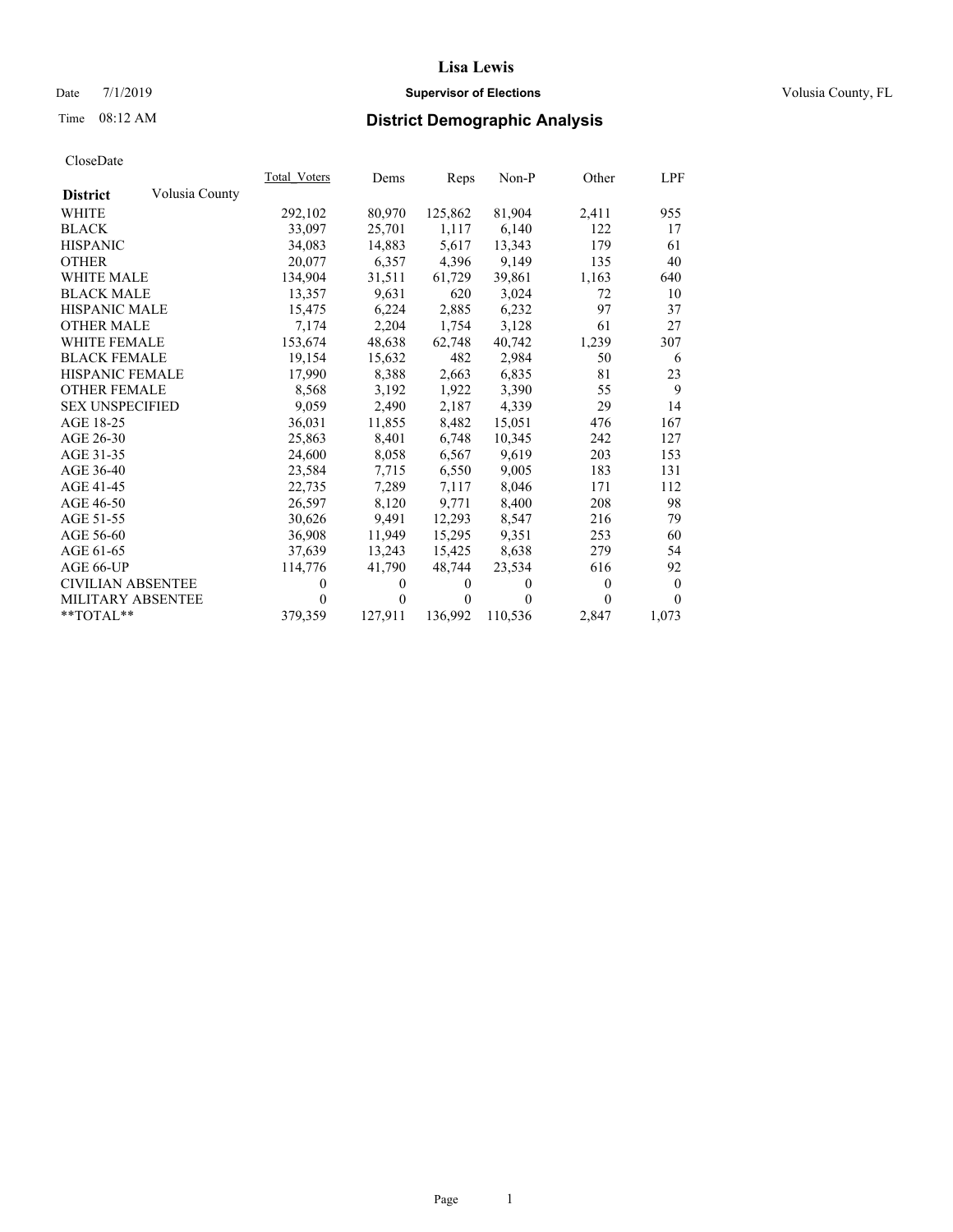## Date 7/1/2019 **Supervisor of Elections Supervisor of Elections** Volusia County, FL

# Time 08:12 AM **District Demographic Analysis**

| CloseDate |
|-----------|
|-----------|

|                          | Total Voters              | Dems         | Reps             | Non-P          | Other | LPF            |
|--------------------------|---------------------------|--------------|------------------|----------------|-------|----------------|
| <b>District</b>          | County Council District 1 |              |                  |                |       |                |
| <b>WHITE</b>             | 58,872                    | 15,979       | 26,803           | 15,457         | 410   | 223            |
| <b>BLACK</b>             | 5,629                     | 4,424        | 172              | 1,006          | 24    | 3              |
| <b>HISPANIC</b>          | 7.181                     | 3,001        | 1,222            | 2,896          | 47    | 15             |
| <b>OTHER</b>             | 3,972                     | 1,245        | 907              | 1,786          | 24    | 10             |
| <b>WHITE MALE</b>        | 26,780                    | 6,043        | 12,929           | 7,466          | 191   | 151            |
| <b>BLACK MALE</b>        | 2,268                     | 1,672        | 87               | 493            | 14    | $\overline{2}$ |
| <b>HISPANIC MALE</b>     | 3,072                     | 1,184        | 614              | 1,242          | 21    | 11             |
| <b>OTHER MALE</b>        | 1,420                     | 453          | 353              | 597            | 10    | $\tau$         |
| <b>WHITE FEMALE</b>      | 31,430                    | 9,789        | 13,596           | 7,758          | 218   | 69             |
| <b>BLACK FEMALE</b>      | 3,276                     | 2,692        | 82               | 491            | 10    | 1              |
| <b>HISPANIC FEMALE</b>   | 3,964                     | 1,754        | 597              | 1,584          | 25    | 4              |
| <b>OTHER FEMALE</b>      | 1,674                     | 600          | 374              | 687            | 11    | $\overline{c}$ |
| <b>SEX UNSPECIFIED</b>   | 1,769                     | 462          | 471              | 827            | 5     | $\overline{4}$ |
| AGE 18-25                | 7,280                     | 2,190        | 1,920            | 3,056          | 74    | 40             |
| AGE 26-30                | 5,122                     | 1,589        | 1,438            | 2,025          | 41    | 29             |
| AGE 31-35                | 4,861                     | 1,452        | 1,444            | 1,900          | 31    | 34             |
| AGE 36-40                | 4,932                     | 1,523        | 1,534            | 1,805          | 36    | 34             |
| AGE 41-45                | 4,602                     | 1,400        | 1,571            | 1,571          | 38    | 22             |
| AGE 46-50                | 5,302                     | 1,579        | 2,037            | 1,623          | 40    | 23             |
| AGE 51-55                | 6,032                     | 1,766        | 2,650            | 1,564          | 32    | 20             |
| AGE 56-60                | 6,960                     | 2,212        | 3,054            | 1,631          | 47    | 16             |
| AGE 61-65                | 7,078                     | 2,400        | 3,082            | 1,542          | 47    | $\tau$         |
| AGE 66-UP                | 23,485                    | 8,538        | 10,374           | 4,428          | 119   | 26             |
| <b>CIVILIAN ABSENTEE</b> | 0                         | $\mathbf{0}$ | $\boldsymbol{0}$ | $\overline{0}$ | 0     | $\mathbf{0}$   |
| MILITARY ABSENTEE        | 0                         | 0            | $\theta$         | 0              | 0     | $\theta$       |
| **TOTAL**                | 75,654                    | 24,649       | 29,104           | 21,145         | 505   | 251            |
|                          |                           |              |                  |                |       |                |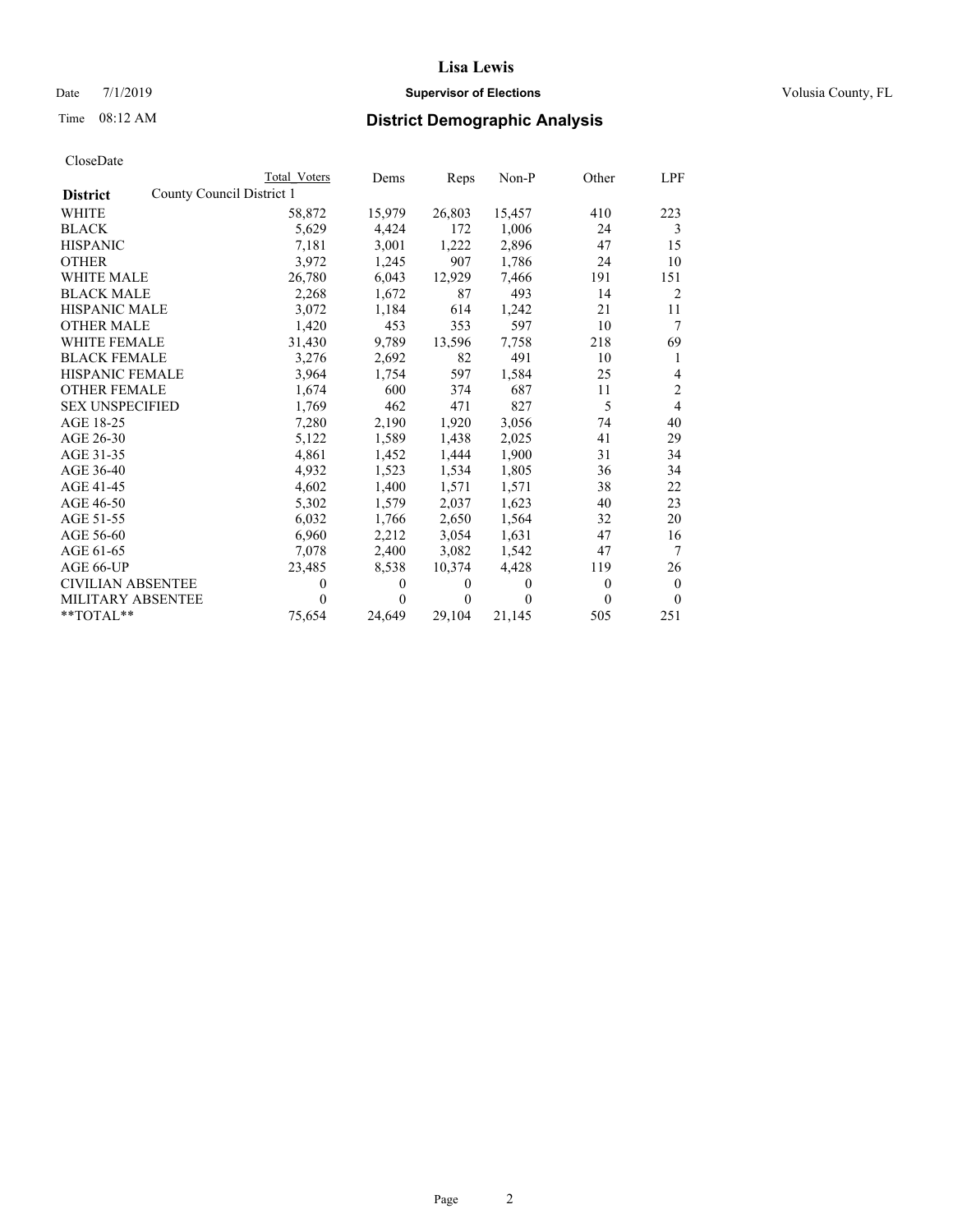## Date 7/1/2019 **Supervisor of Elections Supervisor of Elections** Volusia County, FL

# Time 08:12 AM **District Demographic Analysis**

| CloseDate |
|-----------|
|-----------|

|                        | Total Voters              | Dems   | Reps           | Non-P    | Other          | LPF            |
|------------------------|---------------------------|--------|----------------|----------|----------------|----------------|
| <b>District</b>        | County Council District 2 |        |                |          |                |                |
| WHITE                  | 55,910                    | 16,285 | 22,779         | 16,116   | 550            | 180            |
| BLACK                  | 11,480                    | 9,115  | 319            | 2,006    | 37             | 3              |
| HISPANIC               | 2,895                     | 1,214  | 569            | 1,082    | 24             | 6              |
| OTHER                  | 4,333                     | 1,477  | 856            | 1,956    | 35             | 9              |
| WHITE MALE             | 26,061                    | 6,430  | 11,301         | 7,929    | 281            | 120            |
| <b>BLACK MALE</b>      | 4,383                     | 3,259  | 169            | 936      | 19             | $\mathbf{0}$   |
| HISPANIC MALE          | 1,330                     | 496    | 303            | 514      | 15             | 2              |
| OTHER MALE             | 1,539                     | 503    | 361            | 656      | 14             | 5              |
| WHITE FEMALE           | 29,166                    | 9,677  | 11,230         | 7,934    | 267            | 58             |
| <b>BLACK FEMALE</b>    | 6,842                     | 5,665  | 146            | 1,011    | 18             | $\overline{c}$ |
| HISPANIC FEMALE        | 1,502                     | 690    | 262            | 537      | 9              | 4              |
| <b>OTHER FEMALE</b>    | 1,860                     | 722    | 374            | 745      | 16             | 3              |
| <b>SEX UNSPECIFIED</b> | 1,935                     | 649    | 377            | 898      | 7              | 4              |
| AGE 18-25              | 8,117                     | 3,542  | 1,403          | 3,020    | 124            | 28             |
| AGE 26-30              | 5,403                     | 2,032  | 1,239          | 2,047    | 60             | 25             |
| AGE 31-35              | 4,668                     | 1,790  | 1,087          | 1,717    | 42             | 32             |
| AGE 36-40              | 4,264                     | 1,634  | 1,038          | 1,533    | 40             | 19             |
| AGE 41-45              | 3,785                     | 1,398  | 1,046          | 1,280    | 36             | 25             |
| AGE 46-50              | 4,530                     | 1,605  | 1,495          | 1,380    | 34             | 16             |
| AGE 51-55              | 5,558                     | 1,956  | 1,945          | 1,592    | 51             | 14             |
| AGE 56-60              | 7,135                     | 2,525  | 2,759          | 1,785    | 56             | 10             |
| AGE 61-65              | 7,447                     | 2,816  | 2,854          | 1,715    | 55             | 7              |
| AGE 66-UP              | 23,711                    | 8,793  | 9,657          | 5,091    | 148            | 22             |
| CIVILIAN ABSENTEE      | 0                         | 0      | $\overline{0}$ | $\theta$ | $\overline{0}$ | $\theta$       |
| MILITARY ABSENTEE      | 0                         | 0      | $\Omega$       | 0        | $\Omega$       | $\theta$       |
| **TOTAL**              | 74,618                    | 28,091 | 24,523         | 21,160   | 646            | 198            |
|                        |                           |        |                |          |                |                |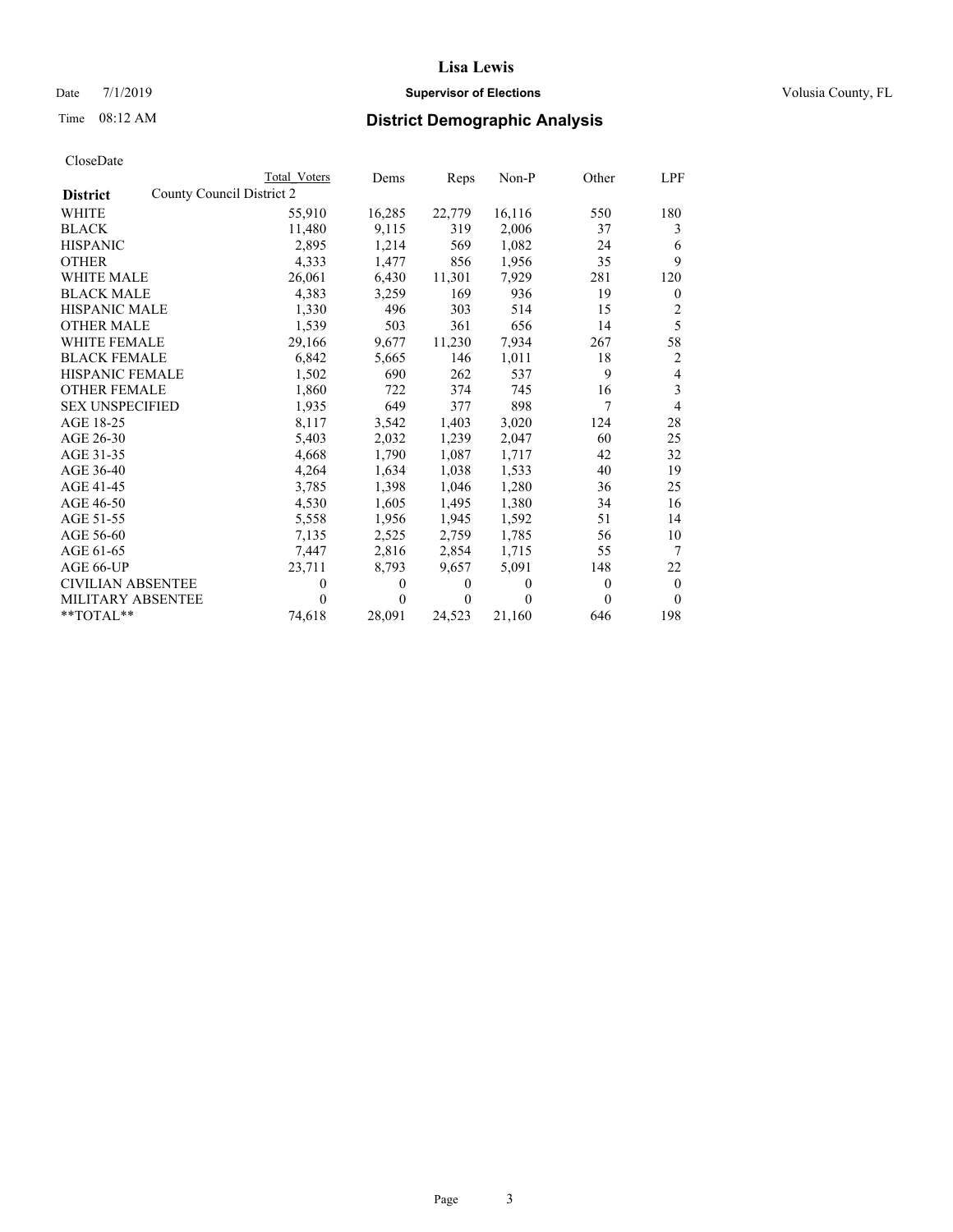### Date 7/1/2019 **Supervisor of Elections Supervisor of Elections** Volusia County, FL

## Time 08:12 AM **District Demographic Analysis**

|                          |                           | Total Voters | Dems     | Reps   | Non-P    | Other          | LPF            |
|--------------------------|---------------------------|--------------|----------|--------|----------|----------------|----------------|
| <b>District</b>          | County Council District 3 |              |          |        |          |                |                |
| <b>WHITE</b>             |                           | 73,156       | 19,862   | 32,144 | 20,301   | 643            | 206            |
| <b>BLACK</b>             |                           | 2,112        | 1,638    | 92     | 370      | 9              | 3              |
| <b>HISPANIC</b>          |                           | 1.929        | 683      | 499    | 729      | 16             | $\overline{c}$ |
| <b>OTHER</b>             |                           | 3,154        | 904      | 818    | 1,399    | 25             | 8              |
| WHITE MALE               |                           | 33,973       | 7,809    | 15,865 | 9,872    | 297            | 130            |
| <b>BLACK MALE</b>        |                           | 939          | 671      | 47     | 211      | 7              | 3              |
| <b>HISPANIC MALE</b>     |                           | 861          | 277      | 244    | 333      | 6              |                |
| <b>OTHER MALE</b>        |                           | 1,163        | 311      | 339    | 492      | 15             | 6              |
| WHITE FEMALE             |                           | 38,371       | 11,859   | 15,944 | 10,149   | 344            | 75             |
| <b>BLACK FEMALE</b>      |                           | 1,142        | 940      | 44     | 156      | $\overline{2}$ | $\mathbf{0}$   |
| <b>HISPANIC FEMALE</b>   |                           | 1,029        | 391      | 244    | 383      | 10             | 1              |
| <b>OTHER FEMALE</b>      |                           | 1,335        | 473      | 364    | 487      | 9              | $\overline{2}$ |
| <b>SEX UNSPECIFIED</b>   |                           | 1,537        | 356      | 462    | 715      | 3              | 1              |
| AGE 18-25                |                           | 6,049        | 1,534    | 1,878  | 2,484    | 122            | 31             |
| AGE 26-30                |                           | 4,325        | 1,113    | 1,375  | 1,766    | 46             | 25             |
| AGE 31-35                |                           | 4,387        | 1,226    | 1,344  | 1,741    | 48             | 28             |
| AGE 36-40                |                           | 4,421        | 1,164    | 1,470  | 1,725    | 38             | 24             |
| AGE 41-45                |                           | 4,542        | 1,113    | 1,723  | 1,641    | 42             | 23             |
| AGE 46-50                |                           | 5,606        | 1,396    | 2,374  | 1,768    | 48             | 20             |
| AGE 51-55                |                           | 6,436        | 1,615    | 2,956  | 1,788    | 58             | 19             |
| AGE 56-60                |                           | 8,306        | 2,264    | 3,852  | 2,111    | 63             | 16             |
| AGE 61-65                |                           | 8,759        | 2,745    | 3,904  | 2,025    | 71             | 14             |
| AGE 66-UP                |                           | 27,520       | 8,917    | 12,677 | 5,750    | 157            | 19             |
| <b>CIVILIAN ABSENTEE</b> |                           | $\theta$     | 0        | 0      | $\theta$ | $\Omega$       | $\theta$       |
| <b>MILITARY ABSENTEE</b> |                           | 0            | $\theta$ | 0      | 0        | $\Omega$       | $\theta$       |
| $*$ $TOTAL**$            |                           | 80,351       | 23,087   | 33,553 | 22,799   | 693            | 219            |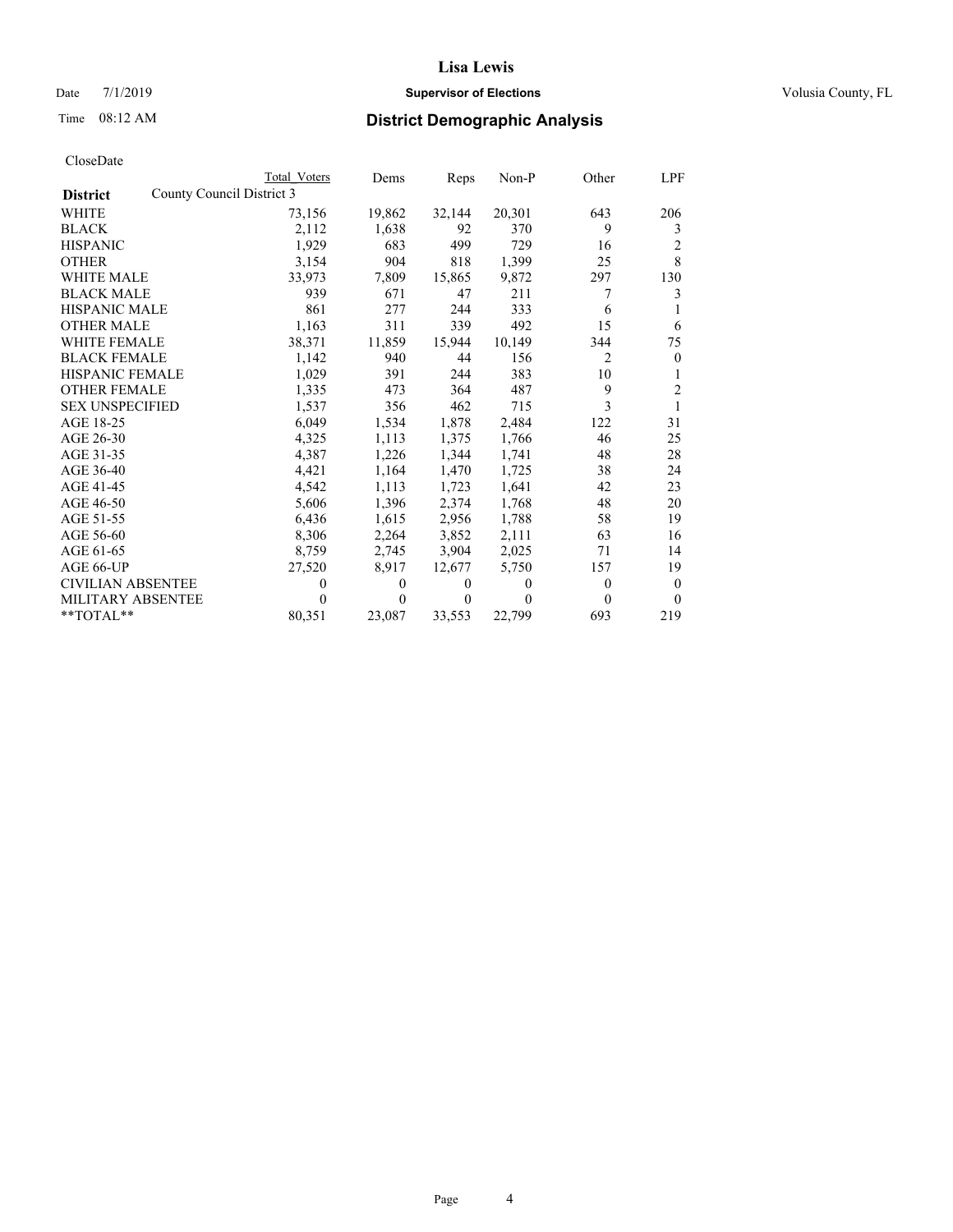### Date 7/1/2019 **Supervisor of Elections Supervisor of Elections** Volusia County, FL

# Time 08:12 AM **District Demographic Analysis**

|                          |                           | Total Voters | Dems         | Reps     | Non-P    | Other          | LPF            |
|--------------------------|---------------------------|--------------|--------------|----------|----------|----------------|----------------|
| <b>District</b>          | County Council District 4 |              |              |          |          |                |                |
| <b>WHITE</b>             |                           | 61,147       | 17,440       | 26,193   | 16,802   | 521            | 191            |
| <b>BLACK</b>             |                           | 7,289        | 5,682        | 235      | 1,341    | 25             | 6              |
| <b>HISPANIC</b>          |                           | 2,555        | 1,007        | 556      | 955      | 27             | 10             |
| <b>OTHER</b>             |                           | 4,117        | 1,265        | 930      | 1,889    | 27             | 6              |
| WHITE MALE               |                           | 28,091       | 6,718        | 12,827   | 8,161    | 252            | 133            |
| <b>BLACK MALE</b>        |                           | 2,865        | 2,053        | 133      | 661      | 15             | 3              |
| <b>HISPANIC MALE</b>     |                           | 1,149        | 406          | 277      | 440      | 19             | 7              |
| <b>OTHER MALE</b>        |                           | 1,511        | 448          | 360      | 688      | 12             | 3              |
| WHITE FEMALE             |                           | 32,310       | 10,567       | 13,080   | 8,337    | 268            | 58             |
| <b>BLACK FEMALE</b>      |                           | 4,298        | 3,532        | 99       | 654      | 10             | 3              |
| <b>HISPANIC FEMALE</b>   |                           | 1,342        | 577          | 267      | 487      | 8              | 3              |
| <b>OTHER FEMALE</b>      |                           | 1,707        | 627          | 409      | 658      | 12             | 1              |
| <b>SEX UNSPECIFIED</b>   |                           | 1,834        | 466          | 461      | 901      | 4              | $\overline{2}$ |
| AGE 18-25                |                           | 6,811        | 2,161        | 1,792    | 2,736    | 84             | 38             |
| AGE 26-30                |                           | 4,907        | 1,671        | 1,293    | 1,867    | 60             | 16             |
| AGE 31-35                |                           | 4,553        | 1,587        | 1,230    | 1,668    | 38             | 30             |
| AGE 36-40                |                           | 4,088        | 1,385        | 1,129    | 1,517    | 30             | 27             |
| AGE 41-45                |                           | 4,071        | 1,325        | 1,310    | 1,382    | 28             | 26             |
| AGE 46-50                |                           | 4,979        | 1,462        | 1,910    | 1,541    | 45             | 21             |
| AGE 51-55                |                           | 6,039        | 1,863        | 2.485    | 1,631    | 48             | 12             |
| AGE 56-60                |                           | 7,412        | 2,424        | 2,999    | 1,915    | 64             | 10             |
| AGE 61-65                |                           | 7,840        | 2,754        | 3,278    | 1,723    | 70             | 15             |
| AGE 66-UP                |                           | 24,408       | 8,762        | 10,488   | 5,007    | 133            | 18             |
| <b>CIVILIAN ABSENTEE</b> |                           | $\theta$     | $\mathbf{0}$ | 0        | $\theta$ | $\overline{0}$ | $\theta$       |
| <b>MILITARY ABSENTEE</b> |                           | $\theta$     | $\theta$     | $\Omega$ | $\theta$ | 0              | $\Omega$       |
| $**TOTAL**$              |                           | 75,108       | 25,394       | 27,914   | 20,987   | 600            | 213            |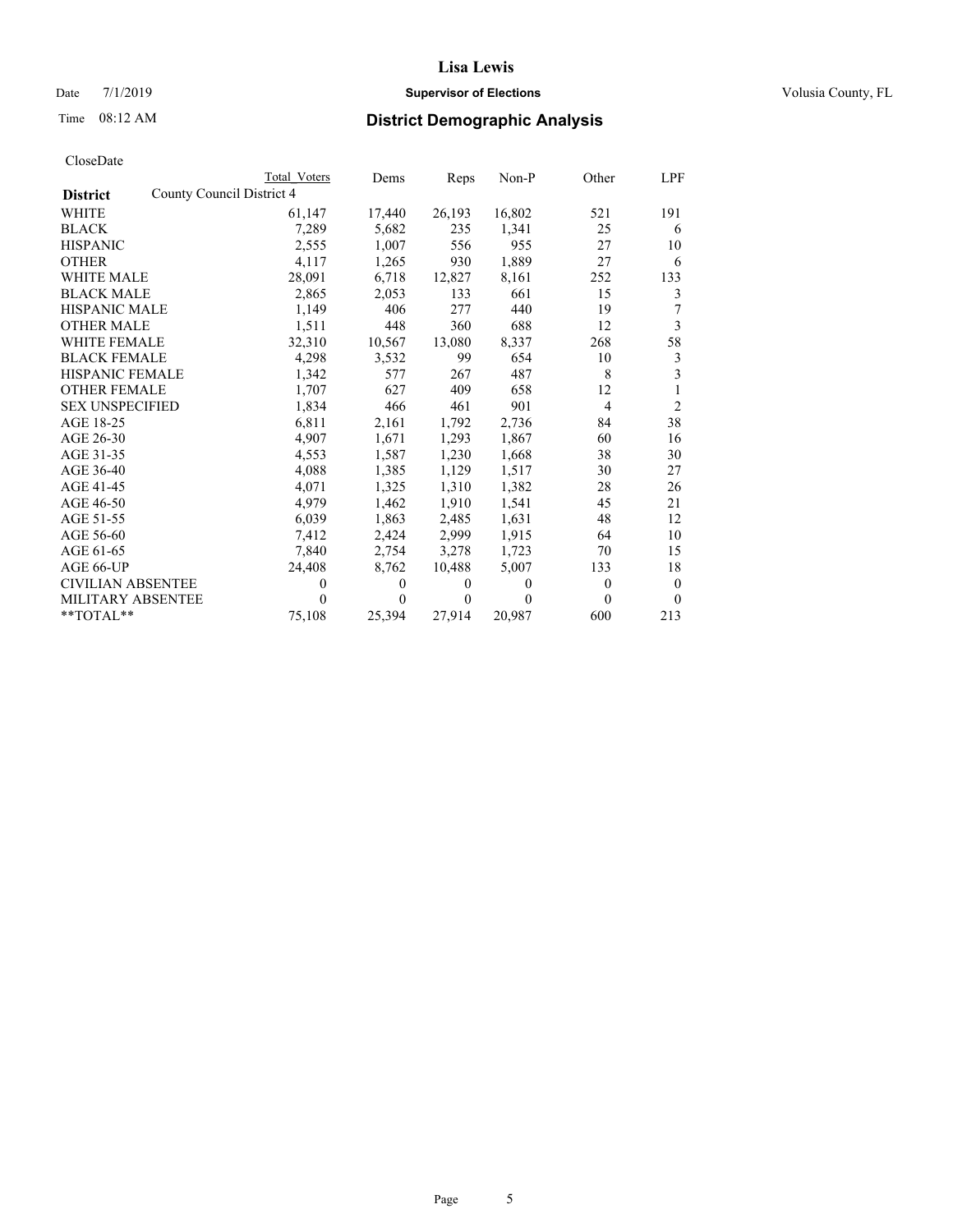## Date 7/1/2019 **Supervisor of Elections Supervisor of Elections** Volusia County, FL

## Time 08:12 AM **District Demographic Analysis**

|                                              | Total Voters | Dems     | Reps     | Non-P    | Other    | LPF      |
|----------------------------------------------|--------------|----------|----------|----------|----------|----------|
| County Council District 5<br><b>District</b> |              |          |          |          |          |          |
| WHITE                                        | 43,017       | 11,404   | 17,943   | 13,228   | 287      | 155      |
| BLACK                                        | 6,587        | 4,842    | 299      | 1,417    | 27       | 2        |
| HISPANIC                                     | 19,523       | 8,978    | 2,771    | 7.681    | 65       | 28       |
| <b>OTHER</b>                                 | 4,501        | 1,466    | 885      | 2,119    | 24       | 7        |
| WHITE MALE                                   | 19,999       | 4,511    | 8,807    | 6,433    | 142      | 106      |
| BLACK MALE                                   | 2,902        | 1,976    | 184      | 723      | 17       | 2        |
| HISPANIC MALE                                | 9,063        | 3,861    | 1,447    | 3,703    | 36       | 16       |
| <b>OTHER MALE</b>                            | 1,541        | 489      | 341      | 695      | 10       | 6        |
| WHITE FEMALE                                 | 22,397       | 6,746    | 8,898    | 6,564    | 142      | 47       |
| <b>BLACK FEMALE</b>                          | 3,596        | 2,803    | 111      | 672      | 10       | $\theta$ |
| HISPANIC FEMALE                              | 10,153       | 4,976    | 1,293    | 3,844    | 29       | 11       |
| <b>OTHER FEMALE</b>                          | 1,992        | 770      | 401      | 813      | 7        | 1        |
| <b>SEX UNSPECIFIED</b>                       | 1,984        | 557      | 416      | 998      | 10       | 3        |
| AGE 18-25                                    | 7,774        | 2,428    | 1,489    | 3,755    | 72       | 30       |
| AGE 26-30                                    | 6,106        | 1,996    | 1,403    | 2,640    | 35       | 32       |
| AGE 31-35                                    | 6,131        | 2,003    | 1,462    | 2,593    | 44       | 29       |
| AGE 36-40                                    | 5,879        | 2,009    | 1,379    | 2,425    | 39       | 27       |
| AGE 41-45                                    | 5.735        | 2,053    | 1,467    | 2,172    | 27       | 16       |
| AGE 46-50                                    | 6,180        | 2,078    | 1,955    | 2,088    | 41       | 18       |
| AGE 51-55                                    | 6,561        | 2,291    | 2,257    | 1.972    | 27       | 14       |
| AGE 56-60                                    | 7,095        | 2,524    | 2,631    | 1,909    | 23       | 8        |
| AGE 61-65                                    | 6,515        | 2,528    | 2,307    | 1,633    | 36       | 11       |
| AGE 66-UP                                    | 15,652       | 6,780    | 5,548    | 3,258    | 59       | 7        |
| CIVILIAN ABSENTEE                            | 0            | $\Omega$ | $\theta$ | $\theta$ | $\theta$ | $\theta$ |
| MILITARY ABSENTEE                            | 0            | $\Omega$ | $\theta$ | 0        | $\Omega$ | $\Omega$ |
| $*$ TOTAL $*$                                | 73,628       | 26,690   | 21,898   | 24,445   | 403      | 192      |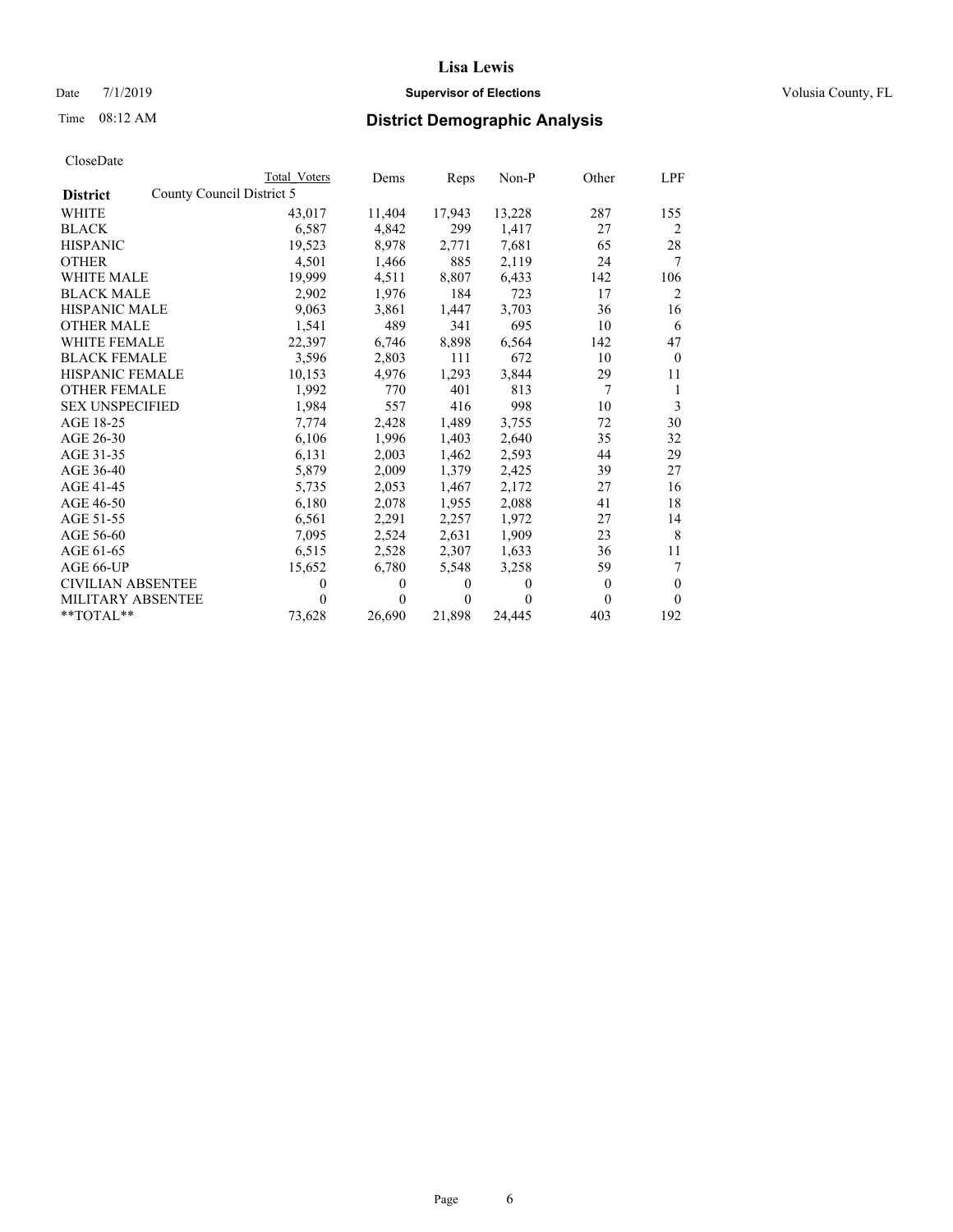### Date 7/1/2019 **Supervisor of Elections Supervisor of Elections** Volusia County, FL

# Time 08:12 AM **District Demographic Analysis**

|                          | Total Voters                 | Dems         | Reps     | Non-P            | Other          | LPF |
|--------------------------|------------------------------|--------------|----------|------------------|----------------|-----|
| <b>District</b>          | Indigo Community Development |              |          |                  |                |     |
| WHITE                    | 1,406                        | 312          | 707      | 357              | 22             | 8   |
| <b>BLACK</b>             | 189                          | 131          | 13       | 44               | 1              | 0   |
| <b>HISPANIC</b>          | 89                           | 27           | 20       | 41               |                | 0   |
| <b>OTHER</b>             | 123                          | 35           | 31       | 56               |                | 0   |
| <b>WHITE MALE</b>        | 690                          | 117          | 356      | 193              | 16             | 8   |
| <b>BLACK MALE</b>        | 89                           | 51           | 10       | 27               | 1              | 0   |
| <b>HISPANIC MALE</b>     | 33                           | 11           | 9        | 13               | $\theta$       | 0   |
| <b>OTHER MALE</b>        | 43                           | 11           | 10       | 22               | 0              | 0   |
| <b>WHITE FEMALE</b>      | 704                          | 194          | 344      | 160              | 6              | 0   |
| <b>BLACK FEMALE</b>      | 94                           | 75           | 3        | 16               | $\theta$       | 0   |
| HISPANIC FEMALE          | 56                           | 16           | 11       | 28               |                | 0   |
| <b>OTHER FEMALE</b>      | 65                           | 21           | 15       | 28               | 1              | 0   |
| <b>SEX UNSPECIFIED</b>   | 32                           | 9            | 12       | 11               | $\theta$       | 0   |
| AGE 18-25                | 146                          | 44           | 47       | 51               |                | 3   |
| AGE 26-30                | 139                          | 32           | 56       | 49               | 2              | 0   |
| AGE 31-35                | 144                          | 48           | 46       | 49               | $\mathbf{0}$   |     |
| AGE 36-40                | 115                          | 40           | 37       | 37               |                | 0   |
| AGE 41-45                | 127                          | 36           | 42       | 47               | 1              |     |
| AGE 46-50                | 134                          | 32           | 61       | 38               | 2              |     |
| AGE 51-55                | 136                          | 37           | 51       | 46               | 2              | 0   |
| AGE 56-60                | 176                          | 44           | 83       | 43               | 5              |     |
| AGE 61-65                | 194                          | 64           | 92       | 35               | $\overline{c}$ |     |
| AGE 66-UP                | 496                          | 128          | 256      | 103              | 9              | 0   |
| <b>CIVILIAN ABSENTEE</b> | 0                            | $\mathbf{0}$ | $\theta$ | $\boldsymbol{0}$ | $\theta$       | 0   |
| MILITARY ABSENTEE        | 0                            | $\theta$     | $\theta$ | $\theta$         | $\theta$       | 0   |
| $*$ TOTAL $*$            | 1,807                        | 505          | 771      | 498              | 25             | 8   |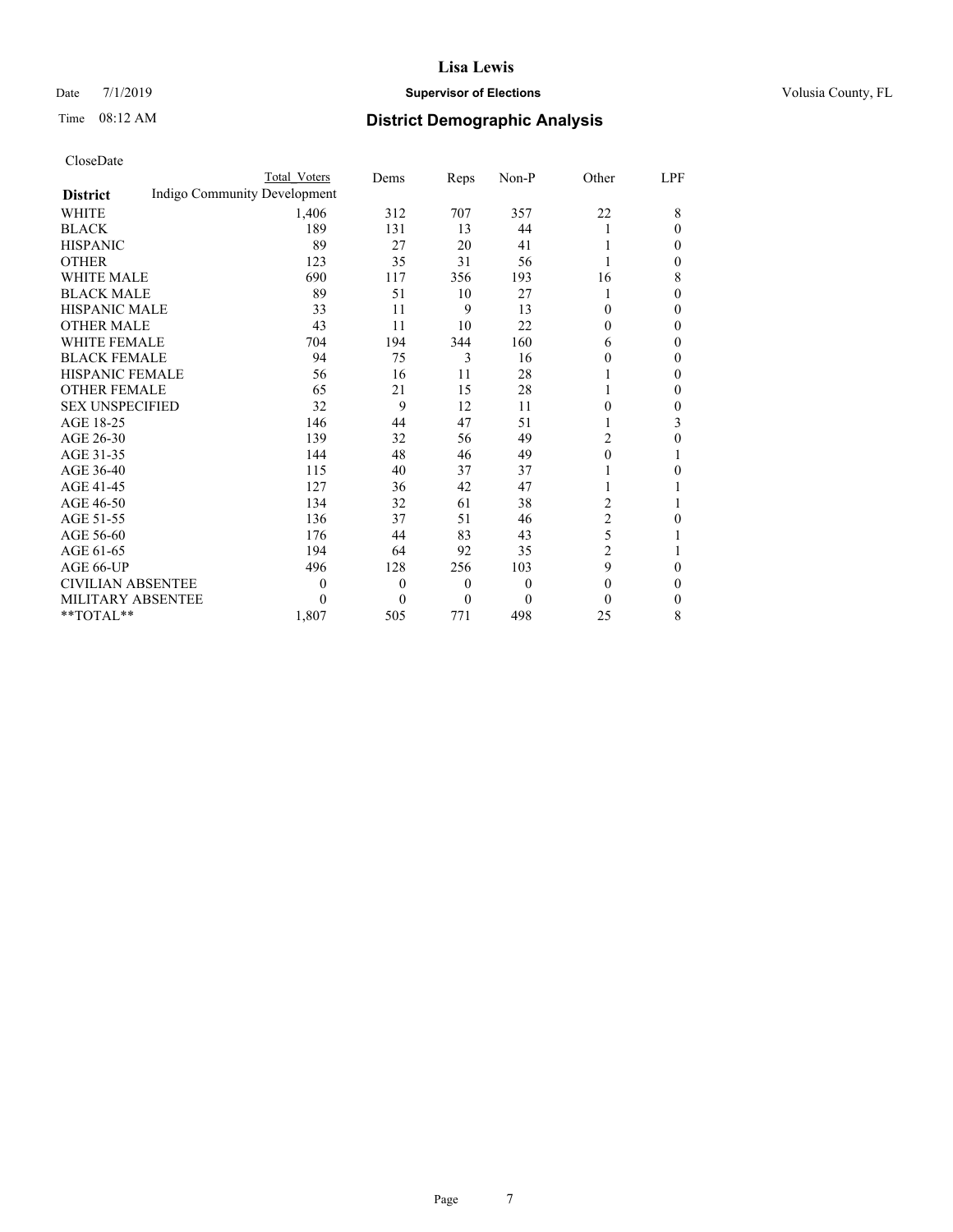### Date 7/1/2019 **Supervisor of Elections Supervisor of Elections** Volusia County, FL

## Time 08:12 AM **District Demographic Analysis**

|                          |                  | Total Voters | Dems     | Reps           | $Non-P$  | Other    | LPF      |
|--------------------------|------------------|--------------|----------|----------------|----------|----------|----------|
| <b>District</b>          | Orlandia Heights |              |          |                |          |          |          |
| <b>WHITE</b>             |                  | 673          | 168      | 313            | 191      | 1        | $\Omega$ |
| <b>BLACK</b>             |                  | 16           | 9        | 3              | 4        | 0        | 0        |
| <b>HISPANIC</b>          |                  | 34           | 5        | 13             | 16       | $_{0}$   | 0        |
| <b>OTHER</b>             |                  | 42           | 9        | 10             | 23       | $_{0}$   | 0        |
| <b>WHITE MALE</b>        |                  | 339          | 81       | 158            | 99       |          | 0        |
| <b>BLACK MALE</b>        |                  | 7            | 4        | 1              | 2        | 0        | 0        |
| <b>HISPANIC MALE</b>     |                  | 14           |          | 6              | 7        |          | 0        |
| <b>OTHER MALE</b>        |                  | 13           | 2        | 4              | 7        | 0        | 0        |
| <b>WHITE FEMALE</b>      |                  | 321          | 84       | 152            | 85       | 0        | 0        |
| <b>BLACK FEMALE</b>      |                  | 8            | 5        | $\overline{2}$ |          |          | 0        |
| HISPANIC FEMALE          |                  | 18           | 4        | 6              | 8        | $_{0}$   | 0        |
| <b>OTHER FEMALE</b>      |                  | 20           | 7        | 5              | 8        | $_{0}$   | 0        |
| <b>SEX UNSPECIFIED</b>   |                  | 25           | 3        | 5              | 17       | $_{0}$   | 0        |
| AGE 18-25                |                  | 82           | 12       | 25             | 44       |          | 0        |
| AGE 26-30                |                  | 54           | 14       | 20             | 20       | $_{0}$   | 0        |
| AGE 31-35                |                  | 43           | 11       | 17             | 15       |          | 0        |
| AGE 36-40                |                  | 47           | 5        | 20             | 22       | $\theta$ | 0        |
| AGE 41-45                |                  | 50           | 9        | 24             | 17       | 0        | 0        |
| AGE 46-50                |                  | 64           | 10       | 27             | 27       |          | 0        |
| AGE 51-55                |                  | 72           | 14       | 40             | 18       | 0        | 0        |
| AGE 56-60                |                  | 109          | 22       | 56             | 31       | 0        | 0        |
| AGE 61-65                |                  | 86           | 31       | 44             | 11       |          | 0        |
| AGE 66-UP                |                  | 158          | 63       | 66             | 29       | 0        | 0        |
| <b>CIVILIAN ABSENTEE</b> |                  | 0            | $\theta$ | $\overline{0}$ | $\theta$ | $\theta$ | 0        |
| <b>MILITARY ABSENTEE</b> |                  | 0            | 0        | 0              | 0        |          | 0        |
| $*$ TOTAL $*$            |                  | 765          | 191      | 339            | 234      |          | 0        |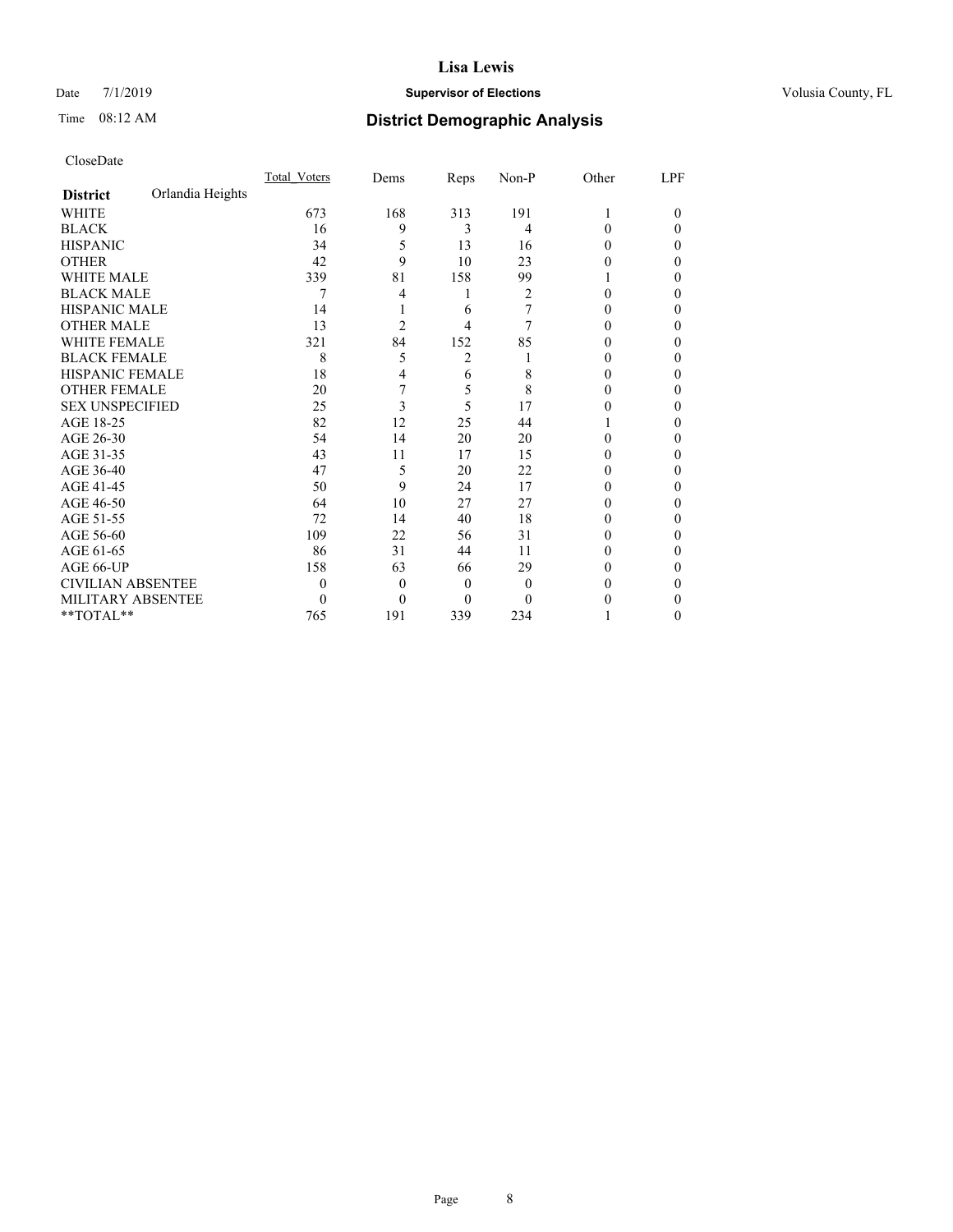## Date 7/1/2019 **Supervisor of Elections Supervisor of Elections** Volusia County, FL

# Time 08:12 AM **District Demographic Analysis**

| CloseDate |
|-----------|
|-----------|

|                          | Total Voters             | Dems     | Reps     | $Non-P$ | Other    | LPF          |
|--------------------------|--------------------------|----------|----------|---------|----------|--------------|
| <b>District</b>          | Congressional District 6 |          |          |         |          |              |
| WHITE                    | 292,102                  | 80,970   | 125,862  | 81,904  | 2,411    | 955          |
| <b>BLACK</b>             | 33,097                   | 25,701   | 1,117    | 6.140   | 122      | 17           |
| <b>HISPANIC</b>          | 34,083                   | 14,883   | 5,617    | 13,343  | 179      | 61           |
| <b>OTHER</b>             | 20,077                   | 6,357    | 4,396    | 9,149   | 135      | 40           |
| <b>WHITE MALE</b>        | 134,904                  | 31,511   | 61,729   | 39,861  | 1,163    | 640          |
| <b>BLACK MALE</b>        | 13,357                   | 9,631    | 620      | 3,024   | 72       | 10           |
| <b>HISPANIC MALE</b>     | 15,475                   | 6,224    | 2,885    | 6,232   | 97       | 37           |
| <b>OTHER MALE</b>        | 7.174                    | 2,204    | 1,754    | 3,128   | 61       | 27           |
| <b>WHITE FEMALE</b>      | 153,674                  | 48,638   | 62,748   | 40,742  | 1,239    | 307          |
| <b>BLACK FEMALE</b>      | 19,154                   | 15,632   | 482      | 2,984   | 50       | 6            |
| HISPANIC FEMALE          | 17,990                   | 8,388    | 2,663    | 6,835   | 81       | 23           |
| <b>OTHER FEMALE</b>      | 8,568                    | 3.192    | 1,922    | 3,390   | 55       | 9            |
| <b>SEX UNSPECIFIED</b>   | 9,059                    | 2,490    | 2,187    | 4,339   | 29       | 14           |
| AGE 18-25                | 36,031                   | 11,855   | 8,482    | 15,051  | 476      | 167          |
| AGE 26-30                | 25,863                   | 8,401    | 6,748    | 10.345  | 242      | 127          |
| AGE 31-35                | 24,600                   | 8,058    | 6,567    | 9,619   | 203      | 153          |
| AGE 36-40                | 23,584                   | 7,715    | 6,550    | 9,005   | 183      | 131          |
| AGE 41-45                | 22.735                   | 7,289    | 7,117    | 8.046   | 171      | 112          |
| AGE 46-50                | 26,597                   | 8,120    | 9,771    | 8,400   | 208      | 98           |
| AGE 51-55                | 30,626                   | 9,491    | 12,293   | 8,547   | 216      | 79           |
| AGE 56-60                | 36,908                   | 11,949   | 15,295   | 9,351   | 253      | 60           |
| AGE 61-65                | 37,639                   | 13,243   | 15,425   | 8,638   | 279      | 54           |
| AGE 66-UP                | 114,776                  | 41,790   | 48,744   | 23,534  | 616      | 92           |
| <b>CIVILIAN ABSENTEE</b> | 0                        | $\theta$ | $\theta$ | 0       | $\theta$ | $\mathbf{0}$ |
| <b>MILITARY ABSENTEE</b> | 0                        | 0        | $\theta$ | 0       | 0        | $\theta$     |
| $*$ TOTAL $*$            | 379,359                  | 127,911  | 136,992  | 110,536 | 2,847    | 1,073        |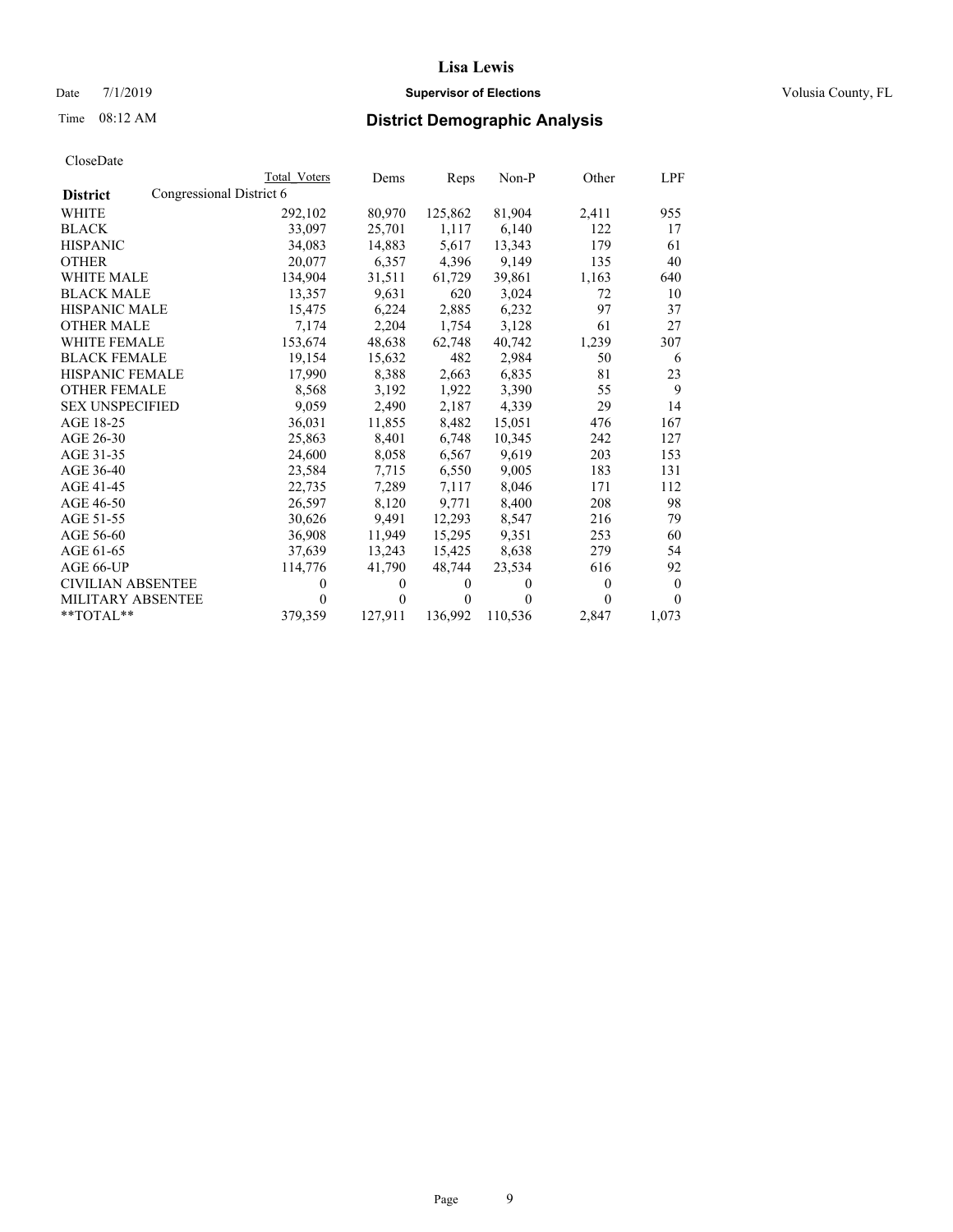## Date 7/1/2019 **Supervisor of Elections Supervisor of Elections** Volusia County, FL

# Time 08:12 AM **District Demographic Analysis**

|                          |                     | Total Voters | Dems     | Reps   | Non-P  | Other    | LPF            |
|--------------------------|---------------------|--------------|----------|--------|--------|----------|----------------|
| <b>District</b>          | Unincorporated Area |              |          |        |        |          |                |
| <b>WHITE</b>             |                     | 70,888       | 18,668   | 32,229 | 19,242 | 518      | 231            |
| <b>BLACK</b>             |                     | 2,959        | 2,279    | 108    | 551    | 20       | 1              |
| <b>HISPANIC</b>          |                     | 4.171        | 1,616    | 830    | 1,690  | 24       | 11             |
| <b>OTHER</b>             |                     | 3,597        | 953      | 989    | 1,628  | 20       | 7              |
| WHITE MALE               |                     | 33,495       | 7,432    | 16,157 | 9,508  | 254      | 144            |
| <b>BLACK MALE</b>        |                     | 1,295        | 926      | 59     | 299    | 10       | 1              |
| <b>HISPANIC MALE</b>     |                     | 1,875        | 662      | 413    | 780    | 12       | 8              |
| <b>OTHER MALE</b>        |                     | 1,275        | 323      | 388    | 551    | 7        | 6              |
| <b>WHITE FEMALE</b>      |                     | 36,544       | 11,070   | 15,705 | 9,420  | 264      | 85             |
| <b>BLACK FEMALE</b>      |                     | 1,619        | 1,316    | 48     | 245    | 10       | $\mathbf{0}$   |
| <b>HISPANIC FEMALE</b>   |                     | 2,192        | 910      | 404    | 863    | 12       | 3              |
| <b>OTHER FEMALE</b>      |                     | 1.473        | 487      | 414    | 561    | 10       | 1              |
| <b>SEX UNSPECIFIED</b>   |                     | 1,846        | 390      | 568    | 883    | 3        | $\overline{2}$ |
| AGE 18-25                |                     | 6,787        | 1,661    | 2,136  | 2,869  | 89       | 32             |
| AGE 26-30                |                     | 4.976        | 1,270    | 1,589  | 2,049  | 46       | 22             |
| AGE 31-35                |                     | 4,771        | 1,270    | 1,514  | 1,911  | 35       | 41             |
| AGE 36-40                |                     | 4,474        | 1,191    | 1,485  | 1,741  | 33       | 24             |
| AGE 41-45                |                     | 4,564        | 1,163    | 1,712  | 1,632  | 32       | 25             |
| AGE 46-50                |                     | 5,774        | 1,373    | 2,493  | 1,843  | 47       | 18             |
| AGE 51-55                |                     | 6,988        | 1,789    | 3,239  | 1,895  | 47       | 18             |
| AGE 56-60                |                     | 8,731        | 2,385    | 4,091  | 2,167  | 67       | 21             |
| AGE 61-65                |                     | 8,830        | 2,767    | 4,021  | 1,965  | 62       | 15             |
| AGE 66-UP                |                     | 25,720       | 8,647    | 11,876 | 5,039  | 124      | 34             |
| <b>CIVILIAN ABSENTEE</b> |                     | $\theta$     | $\Omega$ | 0      | 0      | $\theta$ | $\theta$       |
| <b>MILITARY ABSENTEE</b> |                     | $\theta$     | $\Omega$ | 0      | 0      | $\Omega$ | $\theta$       |
| $*$ TOTAL $*$            |                     | 81,615       | 23,516   | 34,156 | 23,111 | 582      | 250            |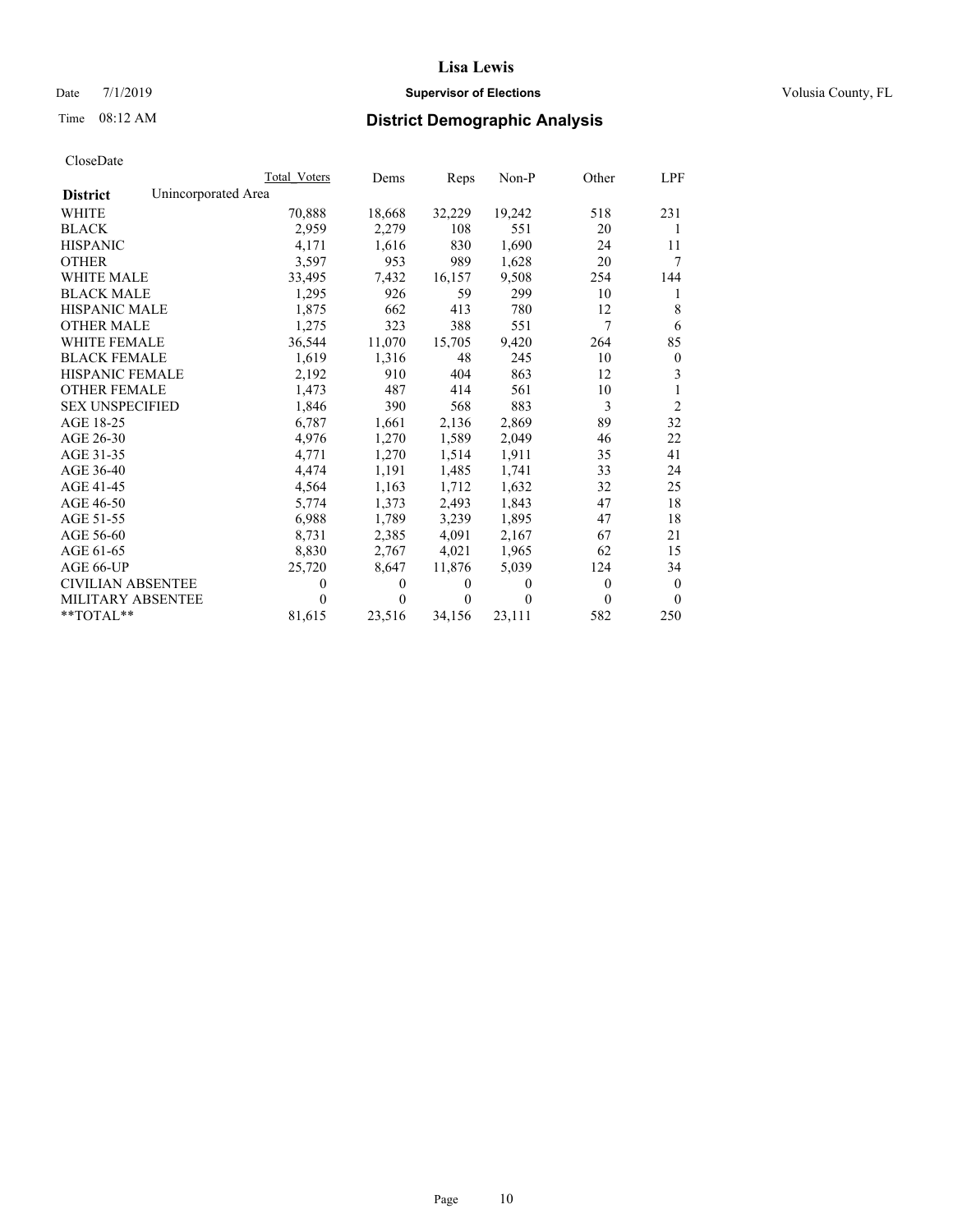## Date 7/1/2019 **Supervisor of Elections Supervisor of Elections** Volusia County, FL

# Time 08:12 AM **District Demographic Analysis**

|                          |               | Total Voters | Dems   | Reps     | Non-P  | Other        | LPF            |
|--------------------------|---------------|--------------|--------|----------|--------|--------------|----------------|
| <b>District</b>          | Daytona Beach |              |        |          |        |              |                |
| WHITE                    |               | 24,980       | 7,451  | 9,738    | 7,421  | 269          | 101            |
| <b>BLACK</b>             |               | 13.971       | 11,267 | 345      | 2,321  | 36           | 2              |
| <b>HISPANIC</b>          |               | 2,021        | 910    | 320      | 773    | 16           | $\overline{2}$ |
| <b>OTHER</b>             |               | 3,119        | 1,139  | 480      | 1,467  | 27           | 6              |
| WHITE MALE               |               | 11,968       | 3,022  | 5,013    | 3,740  | 126          | 67             |
| <b>BLACK MALE</b>        |               | 5,291        | 3,986  | 193      | 1,088  | 23           | 1              |
| <b>HISPANIC MALE</b>     |               | 926          | 376    | 173      | 366    | 10           | 1              |
| <b>OTHER MALE</b>        |               | 1,073        | 393    | 198      | 468    | 12           | $\overline{2}$ |
| WHITE FEMALE             |               | 12,654       | 4,339  | 4,606    | 3,533  | 142          | 34             |
| <b>BLACK FEMALE</b>      |               | 8,373        | 7,048  | 148      | 1,163  | 13           | 1              |
| <b>HISPANIC FEMALE</b>   |               | 1,042        | 508    | 143      | 384    | 6            | 1              |
| <b>OTHER FEMALE</b>      |               | 1,258        | 533    | 191      | 519    | 13           | $\overline{2}$ |
| <b>SEX UNSPECIFIED</b>   |               | 1,505        | 562    | 217      | 721    | 3            | $\overline{2}$ |
| AGE 18-25                |               | 6,789        | 3,489  | 876      | 2,326  | 77           | 21             |
| AGE 26-30                |               | 3,831        | 1,800  | 644      | 1,339  | 35           | 13             |
| AGE 31-35                |               | 3,161        | 1,515  | 533      | 1,073  | 24           | 16             |
| AGE 36-40                |               | 2,677        | 1,317  | 461      | 865    | 22           | 12             |
| AGE 41-45                |               | 2,446        | 1,157  | 495      | 772    | 12           | 10             |
| AGE 46-50                |               | 2,769        | 1,239  | 722      | 770    | 28           | 10             |
| AGE 51-55                |               | 3,267        | 1,472  | 874      | 880    | 36           | 5              |
| AGE 56-60                |               | 3,952        | 1,752  | 1,224    | 945    | 26           | 5              |
| AGE 61-65                |               | 4,020        | 1,897  | 1,249    | 842    | 23           | 9              |
| AGE 66-UP                |               | 11,179       | 5,129  | 3,805    | 2,170  | 65           | 10             |
| <b>CIVILIAN ABSENTEE</b> |               | 0            | 0      | 0        | 0      | $\mathbf{0}$ | $\mathbf{0}$   |
| <b>MILITARY ABSENTEE</b> |               | $\theta$     | 0      | $\theta$ | 0      | 0            | $\theta$       |
| **TOTAL**                |               | 44,091       | 20,767 | 10,883   | 11,982 | 348          | 111            |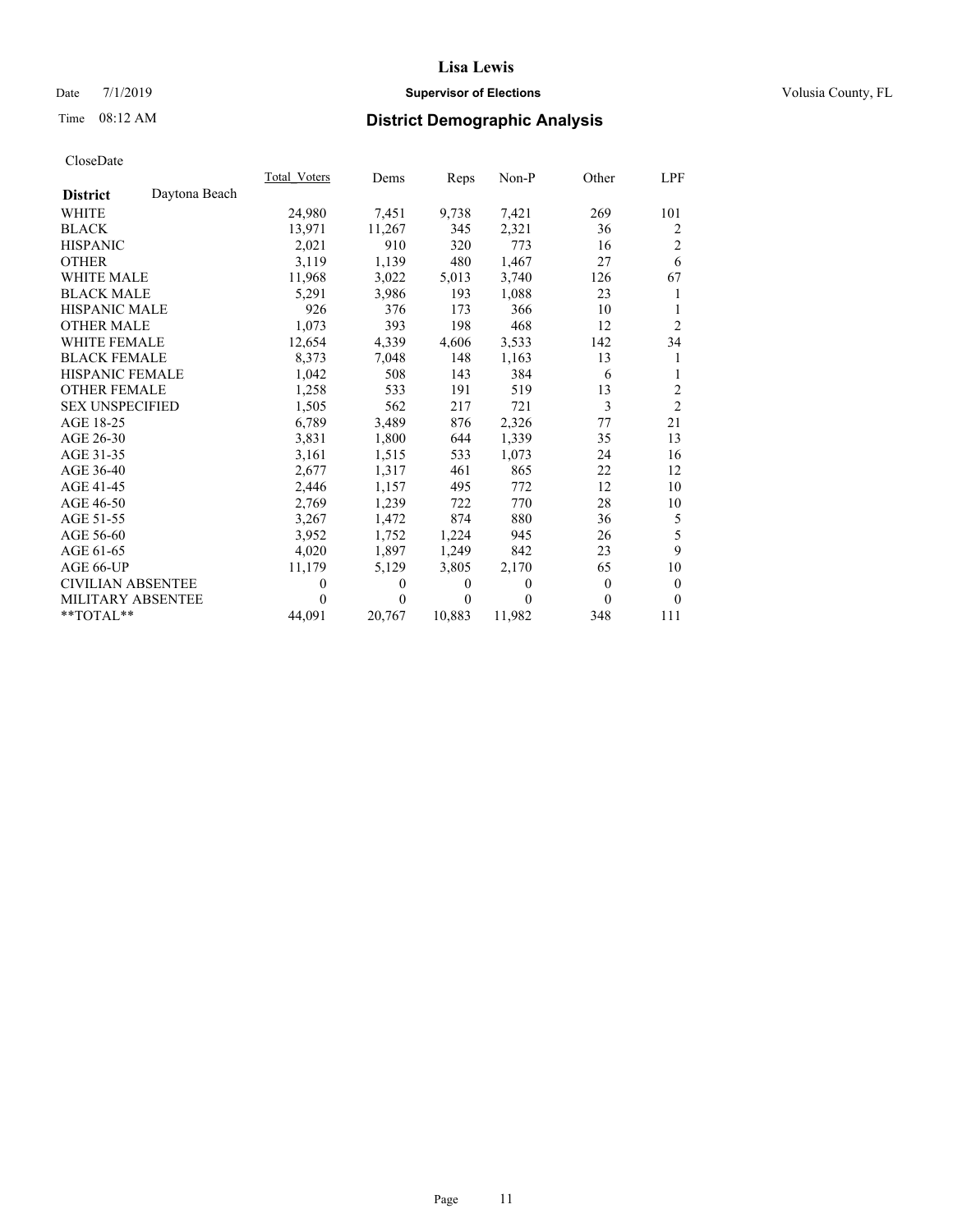## Date 7/1/2019 **Supervisor of Elections Supervisor of Elections** Volusia County, FL

# Time 08:12 AM **District Demographic Analysis**

|                                         | Total Voters | Dems     | Reps     | Non-P    | Other    | LPF |
|-----------------------------------------|--------------|----------|----------|----------|----------|-----|
| Daytona Beach Shores<br><b>District</b> |              |          |          |          |          |     |
| <b>WHITE</b>                            | 4,117        | 946      | 2,066    | 1,053    | 43       | 9   |
| <b>BLACK</b>                            | 69           | 41       | 2        | 24       |          |     |
| <b>HISPANIC</b>                         | 121          | 40       | 41       | 39       |          | 0   |
| <b>OTHER</b>                            | 269          | 78       | 85       | 104      |          |     |
| <b>WHITE MALE</b>                       | 1,937        | 381      | 994      | 533      | 23       | 6   |
| <b>BLACK MALE</b>                       | 29           | 15       | $\theta$ | 14       | $\Omega$ | 0   |
| <b>HISPANIC MALE</b>                    | 53           | 11       | 20       | 21       |          | 0   |
| <b>OTHER MALE</b>                       | 109          | 30       | 38       | 41       | $\Omega$ | 0   |
| <b>WHITE FEMALE</b>                     | 2,133        | 554      | 1,051    | 506      | 19       | 3   |
| <b>BLACK FEMALE</b>                     | 39           | 26       | 2        | 9        | 1        |     |
| <b>HISPANIC FEMALE</b>                  | 67           | 29       | 20       | 18       | $\theta$ | 0   |
| <b>OTHER FEMALE</b>                     | 124          | 40       | 34       | 48       |          |     |
| <b>SEX UNSPECIFIED</b>                  | 85           | 19       | 35       | 30       |          | 0   |
| AGE 18-25                               | 146          | 37       | 46       | 58       | 5        | 0   |
| AGE 26-30                               | 114          | 26       | 39       | 45       |          | 3   |
| AGE 31-35                               | 113          | 28       | 42       | 40       | 0        | 3   |
| AGE 36-40                               | 113          | 26       | 38       | 49       | $\theta$ | 0   |
| AGE 41-45                               | 106          | 31       | 39       | 30       | 3        | 3   |
| AGE 46-50                               | 169          | 36       | 59       | 73       |          | 0   |
| AGE 51-55                               | 290          | 66       | 137      | 86       | 1        | 0   |
| AGE 56-60                               | 440          | 85       | 235      | 114      | 6        | 0   |
| AGE 61-65                               | 577          | 134      | 287      | 145      | 10       |     |
| AGE 66-UP                               | 2,508        | 636      | 1,272    | 580      | 19       |     |
| CIVILIAN ABSENTEE                       | $\theta$     | $\theta$ | $\theta$ | $\Omega$ | $\theta$ | 0   |
| MILITARY ABSENTEE                       | 0            | 0        | 0        | 0        | 0        | 0   |
| **TOTAL**                               | 4,576        | 1,105    | 2,194    | 1,220    | 46       | 11  |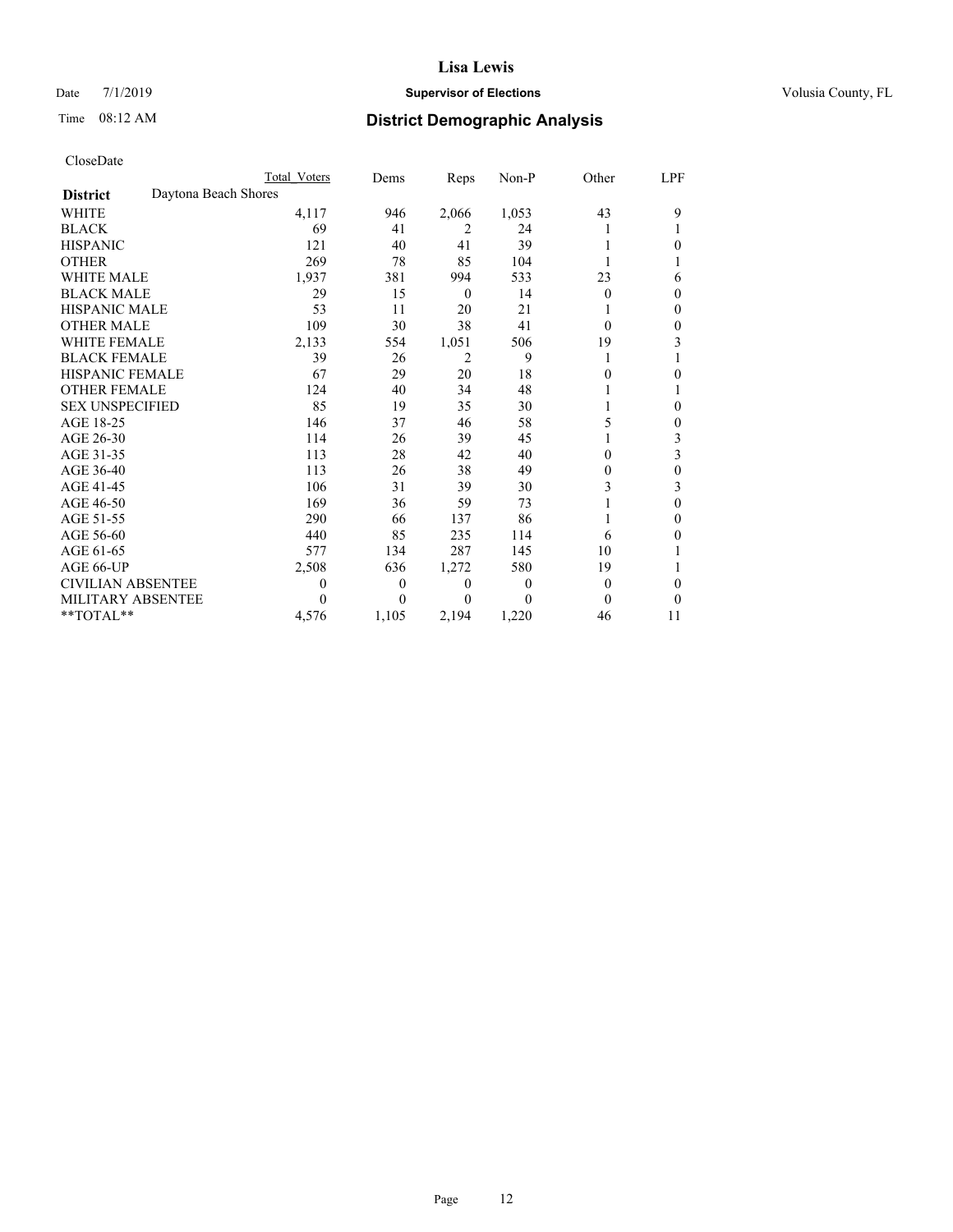## Date 7/1/2019 **Supervisor of Elections Supervisor of Elections** Volusia County, FL

# Time 08:12 AM **District Demographic Analysis**

|                          |        | Total Voters | Dems     | Reps     | Non-P    | Other          | <u>LPF</u>       |
|--------------------------|--------|--------------|----------|----------|----------|----------------|------------------|
| <b>District</b>          | DeBary |              |          |          |          |                |                  |
| <b>WHITE</b>             |        | 12,971       | 2,987    | 6,356    | 3,492    | 93             | 43               |
| <b>BLACK</b>             |        | 651          | 480      | 31       | 138      | $\overline{2}$ | $\mathbf{0}$     |
| <b>HISPANIC</b>          |        | 1,446        | 583      | 328      | 522      | 10             | 3                |
| <b>OTHER</b>             |        | 915          | 244      | 230      | 435      | 5              |                  |
| <b>WHITE MALE</b>        |        | 6,071        | 1,161    | 3,150    | 1,687    | 42             | 31               |
| <b>BLACK MALE</b>        |        | 303          | 203      | 14       | 84       | $\overline{c}$ | $\mathbf{0}$     |
| <b>HISPANIC MALE</b>     |        | 656          | 233      | 168      | 250      | 4              | 1                |
| <b>OTHER MALE</b>        |        | 310          | 75       | 89       | 142      | 3              | 1                |
| <b>WHITE FEMALE</b>      |        | 6,736        | 1,794    | 3,142    | 1,739    | 50             | 11               |
| <b>BLACK FEMALE</b>      |        | 337          | 268      | 17       | 52       | $\theta$       | $\mathbf{0}$     |
| <b>HISPANIC FEMALE</b>   |        | 768          | 340      | 157      | 263      | 6              | $\overline{2}$   |
| <b>OTHER FEMALE</b>      |        | 419          | 137      | 106      | 174      | $\overline{c}$ | $\mathbf{0}$     |
| <b>SEX UNSPECIFIED</b>   |        | 383          | 83       | 102      | 196      |                | 1                |
| AGE 18-25                |        | 1,273        | 305      | 373      | 566      | 19             | 10               |
| AGE 26-30                |        | 971          | 236      | 361      | 361      | 10             | 3                |
| AGE 31-35                |        | 1,006        | 251      | 366      | 379      | 7              | 3                |
| AGE 36-40                |        | 1,078        | 255      | 387      | 421      | 4              | 11               |
| AGE 41-45                |        | 1,011        | 266      | 386      | 345      | 7              | 7                |
| AGE 46-50                |        | 1,206        | 277      | 522      | 393      | 9              | 5                |
| AGE 51-55                |        | 1,400        | 348      | 671      | 367      | 10             | 4                |
| AGE 56-60                |        | 1,585        | 412      | 774      | 385      | 12             | $\overline{c}$   |
| AGE 61-65                |        | 1,589        | 435      | 764      | 378      | 12             | $\boldsymbol{0}$ |
| AGE 66-UP                |        | 4,864        | 1,509    | 2,341    | 992      | 20             | $\overline{c}$   |
| <b>CIVILIAN ABSENTEE</b> |        | $\theta$     | $\theta$ | $\theta$ | $\theta$ | $\theta$       | $\theta$         |
| MILITARY ABSENTEE        |        | $\theta$     | 0        | 0        | $\Omega$ | $\theta$       | $\theta$         |
| $**TOTAL**$              |        | 15,983       | 4,294    | 6,945    | 4,587    | 110            | 47               |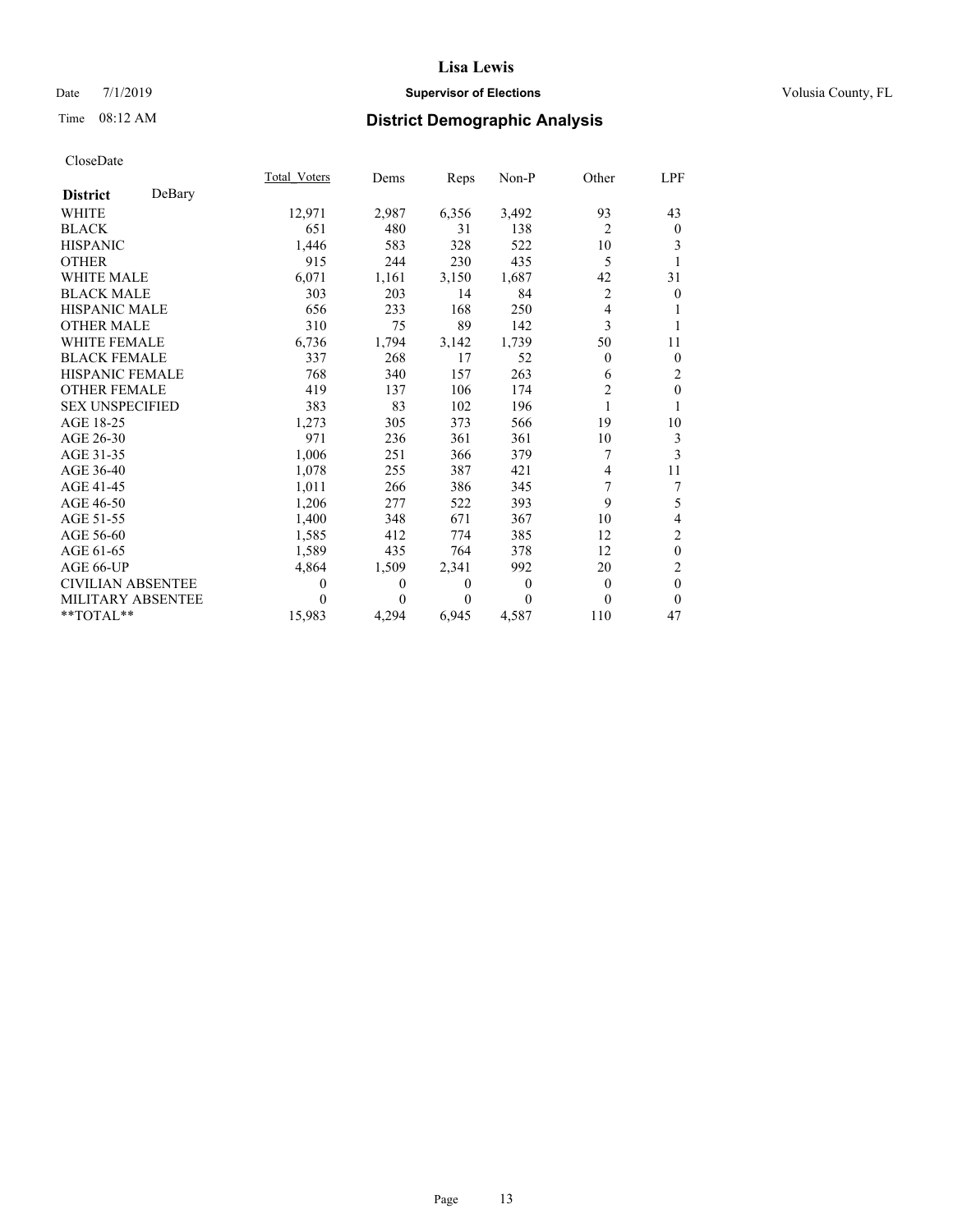## Date 7/1/2019 **Supervisor of Elections Supervisor of Elections** Volusia County, FL

# Time 08:12 AM **District Demographic Analysis**

|                          |        | Total Voters | Dems     | Reps     | Non-P    | Other          | LPF            |
|--------------------------|--------|--------------|----------|----------|----------|----------------|----------------|
| <b>District</b>          | DeLand |              |          |          |          |                |                |
| WHITE                    |        | 15,830       | 4,702    | 6,826    | 4,098    | 130            | 74             |
| <b>BLACK</b>             |        | 2,985        | 2,335    | 92       | 544      | 12             | $\overline{2}$ |
| <b>HISPANIC</b>          |        | 2,222        | 957      | 389      | 852      | 18             | 6              |
| <b>OTHER</b>             |        | 1,383        | 506      | 248      | 619      | 7              | $\overline{3}$ |
| <b>WHITE MALE</b>        |        | 6,938        | 1,724    | 3,159    | 1,940    | 63             | 52             |
| <b>BLACK MALE</b>        |        | 1,153        | 846      | 46       | 253      | 7              | 1              |
| <b>HISPANIC MALE</b>     |        | 915          | 359      | 187      | 358      | 7              | $\overline{4}$ |
| <b>OTHER MALE</b>        |        | 508          | 193      | 103      | 208      | 4              | $\mathbf{0}$   |
| <b>WHITE FEMALE</b>      |        | 8,719        | 2,921    | 3,612    | 2,100    | 66             | 20             |
| <b>BLACK FEMALE</b>      |        | 1,781        | 1,453    | 43       | 279      | 5              | 1              |
| <b>HISPANIC FEMALE</b>   |        | 1,273        | 582      | 199      | 480      | 10             | $\overline{c}$ |
| <b>OTHER FEMALE</b>      |        | 598          | 230      | 101      | 262      | 3              | $\sqrt{2}$     |
| <b>SEX UNSPECIFIED</b>   |        | 535          | 192      | 105      | 233      | $\overline{2}$ | 3              |
| AGE 18-25                |        | 2,410        | 916      | 508      | 940      | 29             | 17             |
| AGE 26-30                |        | 1,611        | 614      | 364      | 611      | 10             | 12             |
| AGE 31-35                |        | 1,556        | 552      | 399      | 581      | 12             | 12             |
| AGE 36-40                |        | 1,596        | 605      | 438      | 530      | 12             | 11             |
| AGE 41-45                |        | 1,449        | 520      | 440      | 473      | 12             | $\overline{4}$ |
| AGE 46-50                |        | 1,536        | 580      | 487      | 446      | 13             | 10             |
| AGE 51-55                |        | 1,612        | 561      | 648      | 390      | 8              | 5              |
| AGE 56-60                |        | 1,725        | 664      | 661      | 387      | 10             | $\mathfrak{Z}$ |
| AGE 61-65                |        | 1,884        | 753      | 697      | 414      | 18             | $\overline{2}$ |
| AGE 66-UP                |        | 7,041        | 2,735    | 2,913    | 1,341    | 43             | 9              |
| <b>CIVILIAN ABSENTEE</b> |        | $\theta$     | $\Omega$ | $\Omega$ | $\Omega$ | $\theta$       | $\overline{0}$ |
| MILITARY ABSENTEE        |        | $\theta$     | 0        | 0        | $\Omega$ | $\theta$       | $\theta$       |
| **TOTAL**                |        | 22,420       | 8,500    | 7,555    | 6,113    | 167            | 85             |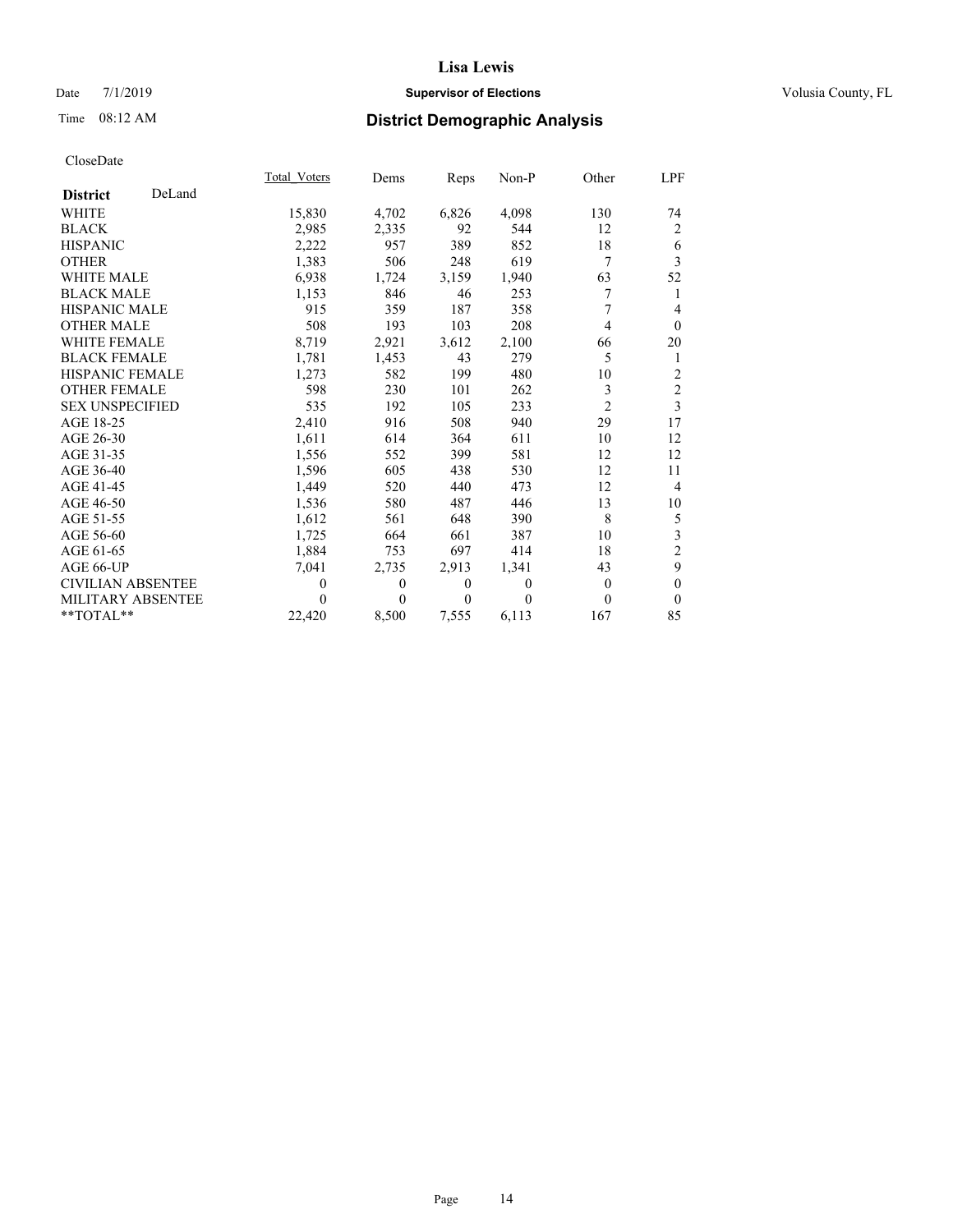## Date 7/1/2019 **Supervisor of Elections Supervisor of Elections** Volusia County, FL

## Time 08:12 AM **District Demographic Analysis**

|                            | Total Voters   | Dems     | Reps           | Non-P  | Other    | LPF            |
|----------------------------|----------------|----------|----------------|--------|----------|----------------|
| Deltona<br><b>District</b> |                |          |                |        |          |                |
| <b>WHITE</b>               | 33,421         | 9,191    | 13,346         | 10,540 | 221      | 123            |
| <b>BLACK</b>               | 6,095          | 4,492    | 270            | 1,307  | 24       | 2              |
| <b>HISPANIC</b>            | 18.439         | 8,558    | 2,523          | 7,272  | 60       | 26             |
| <b>OTHER</b>               | 3,854          | 1,294    | 714            | 1,818  | 22       | 6              |
| <b>WHITE MALE</b>          | 15,432         | 3,650    | 6,485          | 5,101  | 112      | 84             |
| <b>BLACK MALE</b>          | 2,683          | 1,834    | 168            | 664    | 15       | 2              |
| <b>HISPANIC MALE</b>       | 8,540          | 3,675    | 1,321          | 3,495  | 33       | 16             |
| <b>OTHER MALE</b>          | 1,338          | 438      | 281            | 606    | 8        | 5              |
| <b>WHITE FEMALE</b>        | 17,523         | 5,428    | 6,681          | 5,269  | 107      | 38             |
| <b>BLACK FEMALE</b>        | 3,328          | 2,599    | 98             | 622    | 9        | $\mathbf{0}$   |
| <b>HISPANIC FEMALE</b>     | 9,605          | 4,745    | 1,176          | 3,648  | 27       | 9              |
| <b>OTHER FEMALE</b>        | 1,693          | 669      | 319            | 697    | 7        | 1              |
| <b>SEX UNSPECIFIED</b>     | 1,666          | 496      | 324            | 835    | 9        | $\overline{2}$ |
| AGE 18-25                  | 6,722          | 2,183    | 1,175          | 3,282  | 60       | 22             |
| AGE 26-30                  | 5,277          | 1,805    | 1,080          | 2,332  | 31       | 29             |
| AGE 31-35                  | 5,233          | 1,775    | 1,144          | 2,252  | 38       | 24             |
| AGE 36-40                  | 5,018          | 1,801    | 1,081          | 2,080  | 36       | 20             |
| AGE 41-45                  | 4,900          | 1.848    | 1,143          | 1,876  | 22       | 11             |
| AGE 46-50                  | 5,157          | 1,835    | 1,515          | 1,759  | 33       | 15             |
| AGE 51-55                  | 5,496          | 2,046    | 1.734          | 1.684  | 19       | 13             |
| AGE 56-60                  | 5,837          | 2,207    | 2,008          | 1,599  | 16       | 7              |
| AGE 61-65                  | 5,350          | 2,175    | 1.772          | 1,363  | 29       | 11             |
| AGE 66-UP                  | 12,819         | 5,860    | 4,201          | 2,710  | 43       | 5              |
| <b>CIVILIAN ABSENTEE</b>   | $\overline{0}$ | $\Omega$ | $\overline{0}$ | 0      | $\theta$ | $\mathbf{0}$   |
| <b>MILITARY ABSENTEE</b>   | 0              | $\theta$ | $\Omega$       | 0      | $\Omega$ | $\theta$       |
| $**TOTAL**$                | 61,809         | 23,535   | 16,853         | 20,937 | 327      | 157            |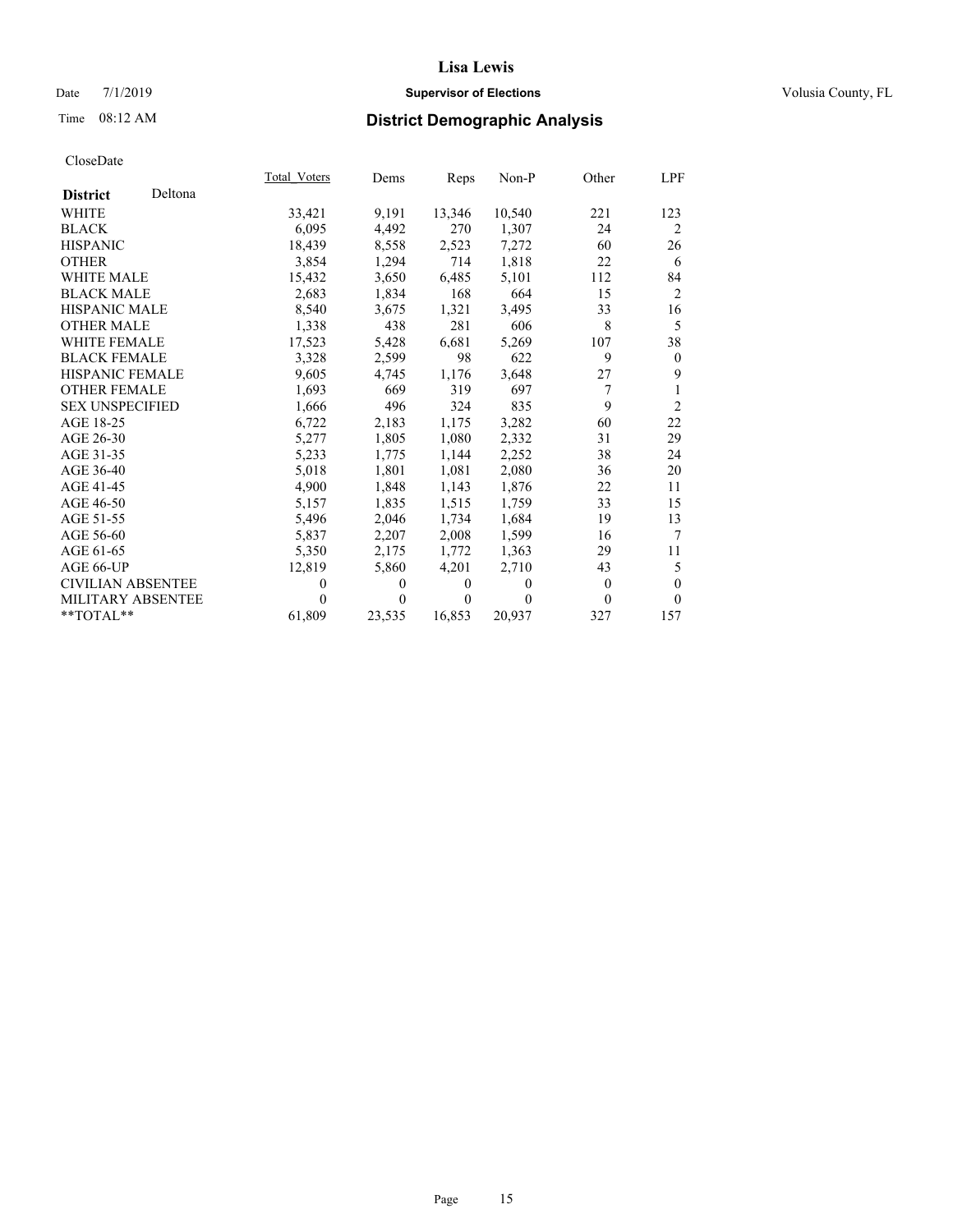## Date 7/1/2019 **Supervisor of Elections Supervisor of Elections** Volusia County, FL

# Time 08:12 AM **District Demographic Analysis**

|                          |           | Total Voters | Dems  | Reps  | $Non-P$ | Other    | <u>LPF</u>     |
|--------------------------|-----------|--------------|-------|-------|---------|----------|----------------|
| <b>District</b>          | Edgewater |              |       |       |         |          |                |
| WHITE                    |           | 15,386       | 4,456 | 6,122 | 4,632   | 129      | 47             |
| <b>BLACK</b>             |           | 368          | 271   | 18    | 75      | 4        | $\mathbf{0}$   |
| <b>HISPANIC</b>          |           | 322          | 122   | 71    | 123     | 6        | $\Omega$       |
| <b>OTHER</b>             |           | 550          | 167   | 126   | 253     | 4        | $\theta$       |
| <b>WHITE MALE</b>        |           | 6,972        | 1,693 | 3,019 | 2,174   | 57       | 29             |
| <b>BLACK MALE</b>        |           | 171          | 115   | 10    | 43      | 3        | $\theta$       |
| <b>HISPANIC MALE</b>     |           | 139          | 41    | 33    | 62      | 3        | $\Omega$       |
| <b>OTHER MALE</b>        |           | 189          | 58    | 49    | 81      |          | $\theta$       |
| <b>WHITE FEMALE</b>      |           | 8,252        | 2,727 | 3,037 | 2,398   | 72       | 18             |
| <b>BLACK FEMALE</b>      |           | 191          | 151   | 8     | 31      |          | $\theta$       |
| <b>HISPANIC FEMALE</b>   |           | 177          | 77    | 37    | 60      | 3        | $\mathbf{0}$   |
| <b>OTHER FEMALE</b>      |           | 220          | 77    | 59    | 81      | 3        | $\mathbf{0}$   |
| <b>SEX UNSPECIFIED</b>   |           | 315          | 77    | 85    | 153     | $\theta$ | $\mathbf{0}$   |
| AGE 18-25                |           | 1,195        | 301   | 337   | 529     | 20       | 8              |
| AGE 26-30                |           | 998          | 262   | 298   | 424     | 12       | $\overline{2}$ |
| AGE 31-35                |           | 994          | 273   | 294   | 407     | 9        | 11             |
| AGE 36-40                |           | 918          | 241   | 278   | 388     | 5        | 6              |
| AGE 41-45                |           | 995          | 261   | 355   | 365     | 9        | 5              |
| AGE 46-50                |           | 1,119        | 292   | 420   | 388     | 13       | 6              |
| AGE 51-55                |           | 1,246        | 345   | 517   | 364     | 17       | 3              |
| AGE 56-60                |           | 1,663        | 492   | 711   | 448     | 11       | 1              |
| AGE 61-65                |           | 1,768        | 560   | 728   | 466     | 13       |                |
| AGE 66-UP                |           | 5,730        | 1,989 | 2,399 | 1,304   | 34       | 4              |
| <b>CIVILIAN ABSENTEE</b> |           | $\theta$     | 0     | 0     | 0       | $\theta$ | $\theta$       |
| MILITARY ABSENTEE        |           | $\Omega$     | 0     | 0     | 0       | $\theta$ | $\theta$       |
| **TOTAL**                |           | 16,626       | 5,016 | 6,337 | 5,083   | 143      | 47             |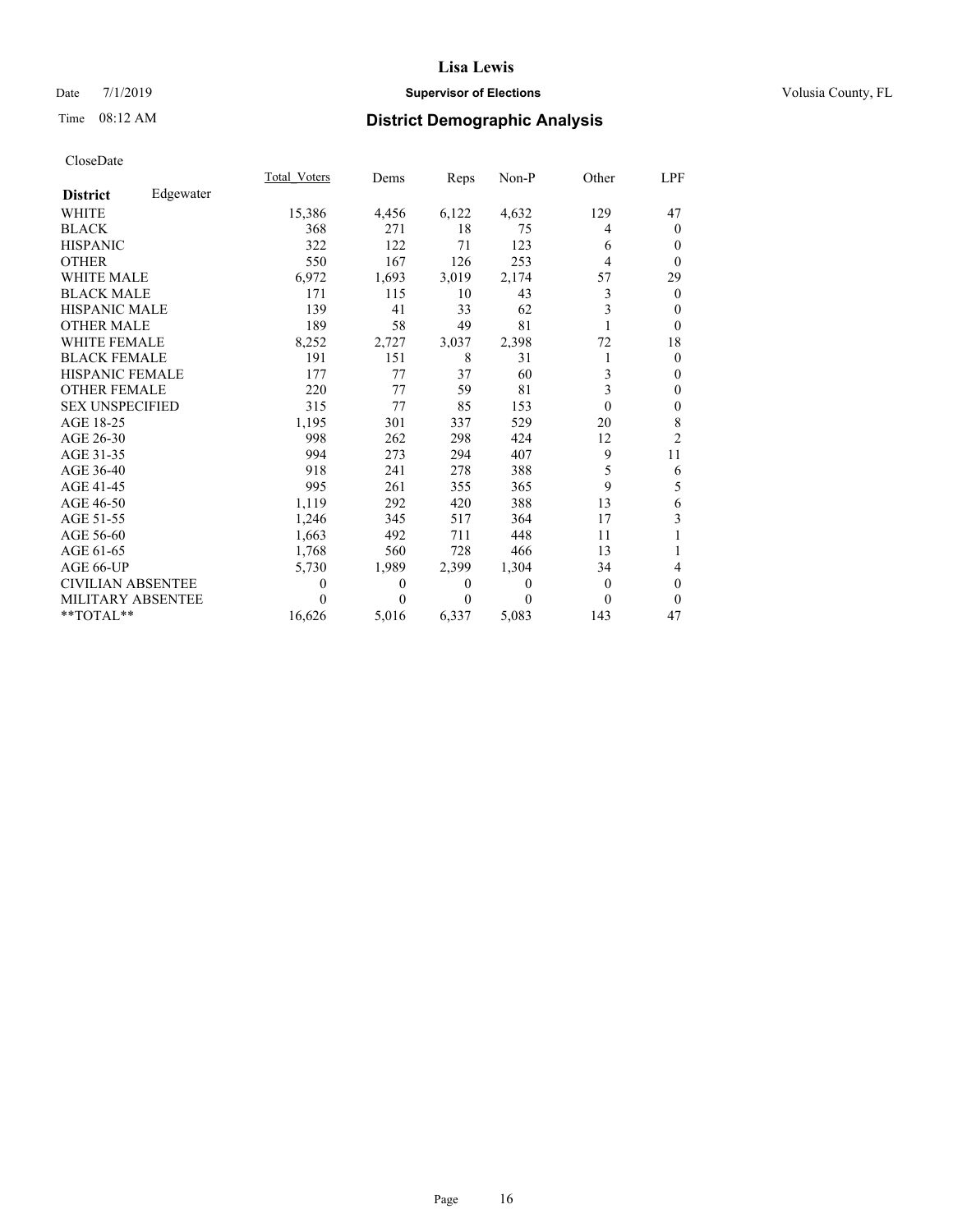## Date 7/1/2019 **Supervisor of Elections Supervisor of Elections** Volusia County, FL

# Time 08:12 AM **District Demographic Analysis**

|                          |            | Total Voters | Dems     | Reps     | $Non-P$  | Other          | <b>LPF</b>       |
|--------------------------|------------|--------------|----------|----------|----------|----------------|------------------|
| <b>District</b>          | Holly Hill |              |          |          |          |                |                  |
| WHITE                    |            | 6,206        | 2,014    | 2,193    | 1,922    | 49             | 28               |
| <b>BLACK</b>             |            | 1,078        | 790      | 39       | 244      | 3              | $\overline{2}$   |
| <b>HISPANIC</b>          |            | 310          | 139      | 46       | 120      | 4              |                  |
| <b>OTHER</b>             |            | 406          | 145      | 76       | 183      | $\overline{2}$ | $\theta$         |
| <b>WHITE MALE</b>        |            | 2,858        | 779      | 1,086    | 949      | 24             | 20               |
| <b>BLACK MALE</b>        |            | 401          | 261      | 20       | 117      | $\overline{2}$ | 1                |
| <b>HISPANIC MALE</b>     |            | 160          | 70       | 22       | 63       | 4              | 1                |
| <b>OTHER MALE</b>        |            | 142          | 50       | 32       | 60       | $\theta$       | $\boldsymbol{0}$ |
| <b>WHITE FEMALE</b>      |            | 3,277        | 1,216    | 1,083    | 945      | 25             | 8                |
| <b>BLACK FEMALE</b>      |            | 663          | 519      | 19       | 123      |                | 1                |
| <b>HISPANIC FEMALE</b>   |            | 146          | 68       | 23       | 55       | 0              | $\mathbf{0}$     |
| <b>OTHER FEMALE</b>      |            | 164          | 74       | 34       | 56       | 0              | $\mathbf{0}$     |
| <b>SEX UNSPECIFIED</b>   |            | 189          | 51       | 35       | 101      | 2              | $\boldsymbol{0}$ |
| AGE 18-25                |            | 716          | 245      | 133      | 328      | 3              | 7                |
| AGE 26-30                |            | 637          | 249      | 144      | 240      | 4              | $\boldsymbol{0}$ |
| AGE 31-35                |            | 554          | 210      | 109      | 226      | 4              | 5                |
| AGE 36-40                |            | 506          | 197      | 101      | 198      | 6              | 4                |
| AGE 41-45                |            | 461          | 185      | 112      | 160      | 4              | $\boldsymbol{0}$ |
| AGE 46-50                |            | 551          | 195      | 153      | 197      | 3              | 3                |
| AGE 51-55                |            | 692          | 243      | 225      | 215      | 4              | 5                |
| AGE 56-60                |            | 848          | 334      | 268      | 235      | 6              | 5                |
| AGE 61-65                |            | 786          | 295      | 277      | 201      | 11             | $\overline{c}$   |
| AGE 66-UP                |            | 2,249        | 935      | 832      | 469      | 13             | $\mathbf{0}$     |
| <b>CIVILIAN ABSENTEE</b> |            | 0            | $\theta$ | $\theta$ | $\theta$ | $\overline{0}$ | $\mathbf{0}$     |
| MILITARY ABSENTEE        |            | 0            | 0        | 0        | 0        | $\theta$       | $\theta$         |
| **TOTAL**                |            | 8,000        | 3,088    | 2,354    | 2,469    | 58             | 31               |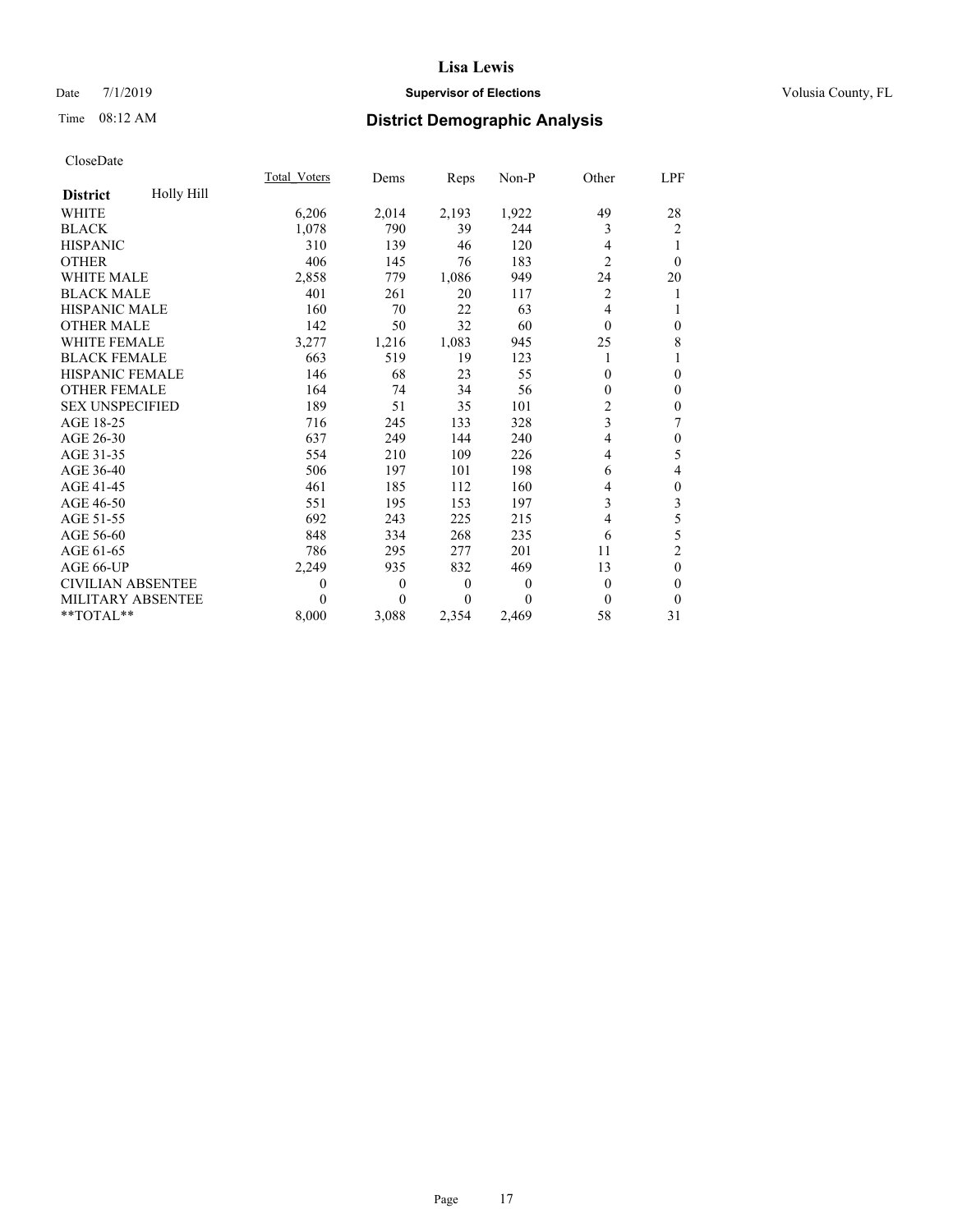## Date 7/1/2019 **Supervisor of Elections Supervisor of Elections** Volusia County, FL

# Time 08:12 AM **District Demographic Analysis**

|                          |            | Total Voters | Dems           | Reps           | Non-P            | Other    | LPF |
|--------------------------|------------|--------------|----------------|----------------|------------------|----------|-----|
| <b>District</b>          | Lake Helen |              |                |                |                  |          |     |
| WHITE                    |            | 1,835        | 523            | 774            | 522              | 12       | 4   |
| <b>BLACK</b>             |            | 165          | 140            | 5              | 20               | $\theta$ | 0   |
| <b>HISPANIC</b>          |            | 73           | 29             | 20             | 22               |          |     |
| <b>OTHER</b>             |            | 71           | 25             | 17             | 28               | $\Omega$ |     |
| <b>WHITE MALE</b>        |            | 824          | 198            | 373            | 247              | 2        | 4   |
| <b>BLACK MALE</b>        |            | 72           | 62             | 3              | 7                | $\Omega$ | 0   |
| <b>HISPANIC MALE</b>     |            | 30           | 14             | 8              | 7                | $\Omega$ |     |
| <b>OTHER MALE</b>        |            | 22           | 11             | 4              | 6                | $\Omega$ |     |
| <b>WHITE FEMALE</b>      |            | 992          | 323            | 392            | 267              | 10       | 0   |
| <b>BLACK FEMALE</b>      |            | 91           | 77             | $\overline{2}$ | 12               | $\Omega$ | 0   |
| <b>HISPANIC FEMALE</b>   |            | 41           | 14             | 12             | 14               |          | 0   |
| <b>OTHER FEMALE</b>      |            | 34           | 13             | 5              | 16               | 0        | 0   |
| <b>SEX UNSPECIFIED</b>   |            | 38           | 5              | 17             | 16               | 0        | 0   |
| AGE 18-25                |            | 188          | 44             | 61             | 78               | 4        |     |
| AGE 26-30                |            | 132          | 28             | 48             | 55               | $\Omega$ |     |
| AGE 31-35                |            | 145          | 45             | 42             | 56               | 2        | 0   |
| AGE 36-40                |            | 132          | 38             | 38             | 56               | $\theta$ | 0   |
| AGE 41-45                |            | 132          | 31             | 43             | 56               |          |     |
| AGE 46-50                |            | 153          | 47             | 56             | 46               |          | 3   |
| AGE 51-55                |            | 178          | 44             | 86             | 47               |          | 0   |
| AGE 56-60                |            | 240          | 82             | 104            | 51               | 3        | 0   |
| AGE 61-65                |            | 226          | 84             | 99             | 43               | 0        | 0   |
| AGE 66-UP                |            | 618          | 274            | 239            | 104              |          | 0   |
| <b>CIVILIAN ABSENTEE</b> |            | 0            | $\overline{0}$ | $\overline{0}$ | $\boldsymbol{0}$ | $\Omega$ | 0   |
| <b>MILITARY ABSENTEE</b> |            | 0            | $\theta$       | 0              | $\Omega$         | 0        | 0   |
| $*$ TOTAL $*$            |            | 2,144        | 717            | 816            | 592              | 13       | 6   |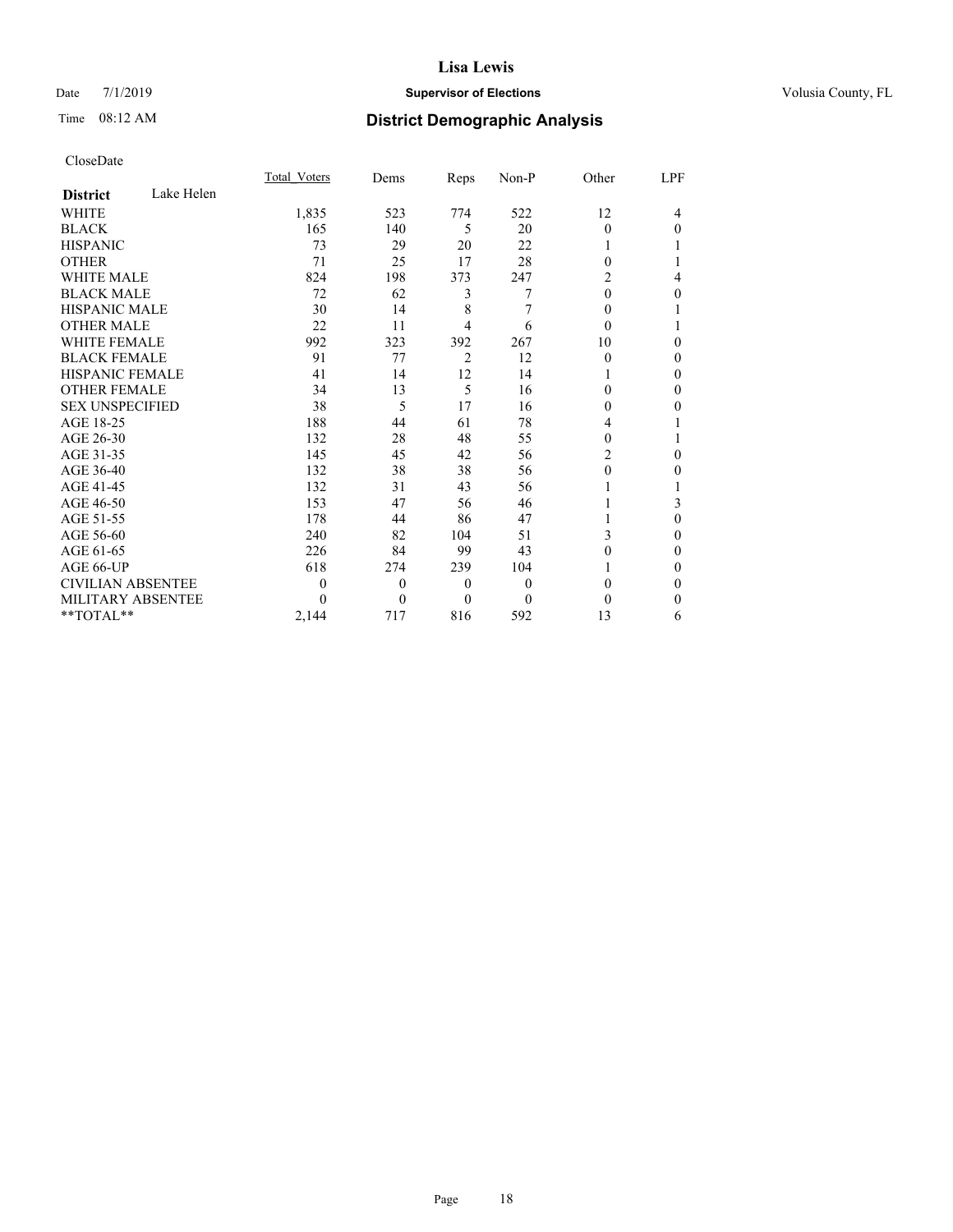## Date 7/1/2019 **Supervisor of Elections Supervisor of Elections** Volusia County, FL

# Time 08:12 AM **District Demographic Analysis**

|                                     | Total Voters     | Dems     | Reps     | Non-P | Other          | LPF          |
|-------------------------------------|------------------|----------|----------|-------|----------------|--------------|
| New Smyrna Beach<br><b>District</b> |                  |          |          |       |                |              |
| <b>WHITE</b>                        | 20,404           | 5,620    | 9,190    | 5,313 | 227            | 54           |
| <b>BLACK</b>                        | 755              | 616      | 21       | 114   | 2              | 2            |
| <b>HISPANIC</b>                     | 395              | 129      | 132      | 131   | 3              | $\theta$     |
| <b>OTHER</b>                        | 757              | 214      | 203      | 330   | 6              | 4            |
| WHITE MALE                          | 9,303            | 2,160    | 4,409    | 2,590 | 108            | 36           |
| <b>BLACK MALE</b>                   | 312              | 237      | 8        | 63    | 2              | 2            |
| <b>HISPANIC MALE</b>                | 193              | 59       | 67       | 65    | $\overline{2}$ | $\mathbf{0}$ |
| <b>OTHER MALE</b>                   | 280              | 74       | 85       | 114   | 4              | 3            |
| <b>WHITE FEMALE</b>                 | 10,918           | 3,410    | 4,701    | 2,670 | 119            | 18           |
| <b>BLACK FEMALE</b>                 | 432              | 369      | 12       | 51    | 0              | $\mathbf{0}$ |
| <b>HISPANIC FEMALE</b>              | 194              | 69       | 62       | 62    |                | $\theta$     |
| <b>OTHER FEMALE</b>                 | 315              | 109      | 92       | 112   |                | 1            |
| <b>SEX UNSPECIFIED</b>              | 364              | 92       | 110      | 161   |                | $\mathbf{0}$ |
| AGE 18-25                           | 1,326            | 361      | 402      | 529   | 27             | 7            |
| AGE 26-30                           | 982              | 251      | 301      | 404   | 16             | 10           |
| AGE 31-35                           | 1,052            | 303      | 322      | 409   | 13             | 5            |
| AGE 36-40                           | 1,124            | 337      | 348      | 415   | 16             | 8            |
| AGE 41-45                           | 1,040            | 266      | 393      | 365   | 12             | 4            |
| AGE 46-50                           | 1,308            | 357      | 542      | 390   | 14             | 5            |
| AGE 51-55                           | 1,633            | 391      | 788      | 432   | 18             | 4            |
| AGE 56-60                           | 2,311            | 614      | 1,111    | 558   | 24             | 4            |
| AGE 61-65                           | 2,612            | 825      | 1,164    | 584   | 32             | 7            |
| AGE 66-UP                           | 8,923            | 2,874    | 4,175    | 1,802 | 66             | 6            |
| <b>CIVILIAN ABSENTEE</b>            | $\boldsymbol{0}$ | $\Omega$ | $\theta$ | 0     | $\Omega$       | $\theta$     |
| <b>MILITARY ABSENTEE</b>            | $\theta$         | 0        | $\theta$ | 0     | 0              | $\theta$     |
| $*$ TOTAL $*$                       | 22,311           | 6,579    | 9,546    | 5,888 | 238            | 60           |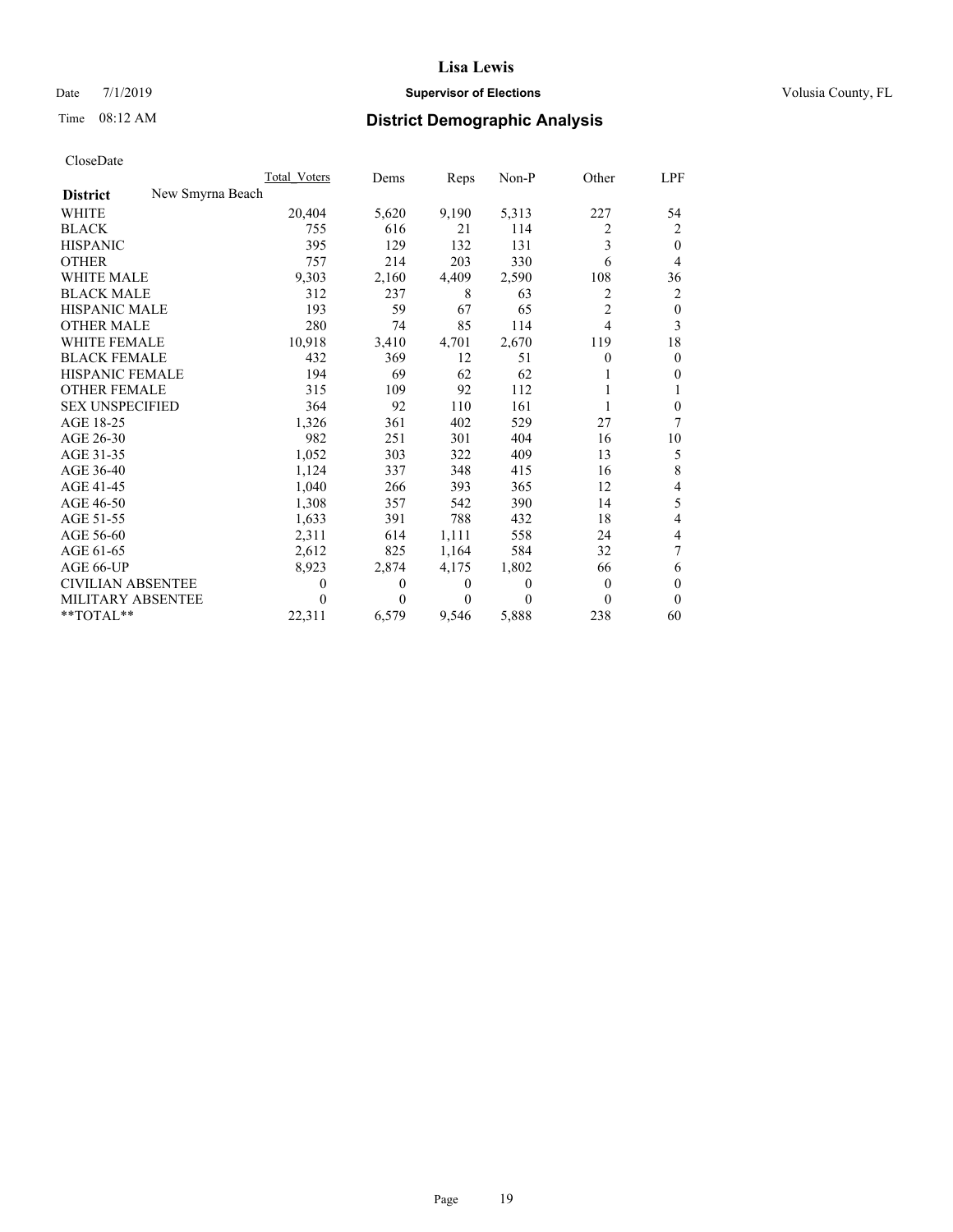## Date 7/1/2019 **Supervisor of Elections Supervisor of Elections** Volusia County, FL

## Time 08:12 AM **District Demographic Analysis**

|                          |          | Total Voters | Dems           | Reps           | Non-P          | Other    | LPF            |
|--------------------------|----------|--------------|----------------|----------------|----------------|----------|----------------|
| <b>District</b>          | Oak Hill |              |                |                |                |          |                |
| <b>WHITE</b>             |          | 1,333        | 325            | 614            | 376            | 16       | 2              |
| <b>BLACK</b>             |          | 151          | 128            | 4              | 19             | $\Omega$ | 0              |
| <b>HISPANIC</b>          |          | 13           | 6              | $\overline{2}$ | 5              | 0        | 0              |
| <b>OTHER</b>             |          | 40           | 11             | 14             | 15             | 0        | 0              |
| <b>WHITE MALE</b>        |          | 668          | 146            | 317            | 199            | 5        |                |
| <b>BLACK MALE</b>        |          | 68           | 53             | 2              | 13             | 0        | 0              |
| <b>HISPANIC MALE</b>     |          | 4            | 1              | 1              | $\overline{c}$ | $\theta$ | 0              |
| <b>OTHER MALE</b>        |          | 14           | $\overline{2}$ | 8              | 4              | 0        | 0              |
| <b>WHITE FEMALE</b>      |          | 648          | 177            | 287            | 172            | 11       |                |
| <b>BLACK FEMALE</b>      |          | 83           | 75             | $\overline{2}$ | 6              | $\Omega$ | 0              |
| <b>HISPANIC FEMALE</b>   |          | 9            | 5              | 1              | 3              | 0        | 0              |
| <b>OTHER FEMALE</b>      |          | 16           | 8              | 5              | 3              | 0        | 0              |
| <b>SEX UNSPECIFIED</b>   |          | 27           | 3              | 11             | 13             | 0        | 0              |
| AGE 18-25                |          | 96           | 26             | 24             | 41             | 5        | 0              |
| AGE 26-30                |          | 73           | 25             | 21             | 25             | 2        | 0              |
| AGE 31-35                |          | 57           | 19             | 19             | 18             |          | 0              |
| AGE 36-40                |          | 74           | 29             | 25             | 20             | 0        | 0              |
| AGE 41-45                |          | 77           | 22             | 19             | 36             | 0        | 0              |
| AGE 46-50                |          | 79           | 25             | 31             | 23             | 0        | 0              |
| AGE 51-55                |          | 125          | 39             | 52             | 32             | 2        | 0              |
| AGE 56-60                |          | 178          | 56             | 77             | 43             | 2        | 0              |
| AGE 61-65                |          | 188          | 57             | 89             | 40             | $\theta$ | $\overline{2}$ |
| AGE 66-UP                |          | 590          | 172            | 277            | 137            | 4        | 0              |
| <b>CIVILIAN ABSENTEE</b> |          | 0            | $\theta$       | $\theta$       | $\theta$       | $\Omega$ | 0              |
| MILITARY ABSENTEE        |          | 0            | 0              | $\theta$       | 0              | 0        | 0              |
| **TOTAL**                |          | 1,537        | 470            | 634            | 415            | 16       | 2              |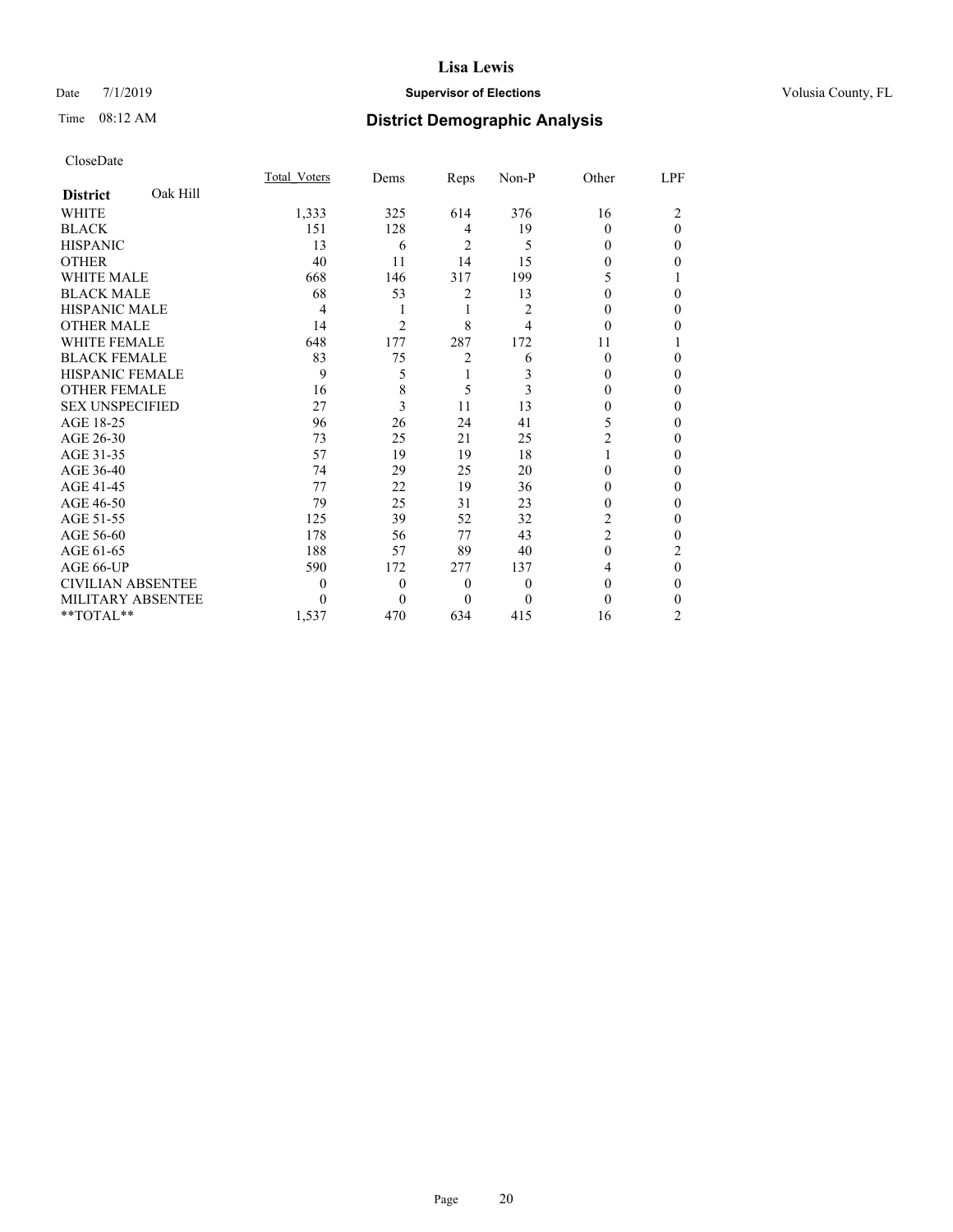## Date 7/1/2019 **Supervisor of Elections Supervisor of Elections** Volusia County, FL

# Time 08:12 AM **District Demographic Analysis**

|                          |             | Total Voters | Dems  | Reps     | Non-P    | Other          | LPF            |
|--------------------------|-------------|--------------|-------|----------|----------|----------------|----------------|
| <b>District</b>          | Orange City |              |       |          |          |                |                |
| WHITE                    |             | 5,922        | 1,659 | 2,594    | 1,613    | 40             | 16             |
| <b>BLACK</b>             |             | 503          | 385   | 21       | 96       |                | $\theta$       |
| <b>HISPANIC</b>          |             | 1,337        | 587   | 198      | 543      | 9              | $\Omega$       |
| <b>OTHER</b>             |             | 386          | 124   | 81       | 178      | $\overline{2}$ | 1              |
| <b>WHITE MALE</b>        |             | 2,533        | 573   | 1,169    | 759      | 20             | 12             |
| <b>BLACK MALE</b>        |             | 183          | 126   | 11       | 46       | $\theta$       | $\mathbf{0}$   |
| <b>HISPANIC MALE</b>     |             | 546          | 221   | 107      | 212      | 6              | $\theta$       |
| <b>OTHER MALE</b>        |             | 135          | 40    | 33       | 60       |                | 1              |
| <b>WHITE FEMALE</b>      |             | 3,336        | 1,078 | 1,401    | 833      | 20             | 4              |
| <b>BLACK FEMALE</b>      |             | 312          | 254   | 10       | 47       |                | $\mathbf{0}$   |
| HISPANIC FEMALE          |             | 768          | 358   | 90       | 317      | 3              | $\mathbf{0}$   |
| <b>OTHER FEMALE</b>      |             | 179          | 73    | 38       | 67       |                | $\mathbf{0}$   |
| <b>SEX UNSPECIFIED</b>   |             | 155          | 32    | 34       | 89       | 0              | $\mathbf{0}$   |
| AGE 18-25                |             | 695          | 215   | 168      | 306      | 4              | 2              |
| AGE 26-30                |             | 507          | 168   | 118      | 212      | 5              | 4              |
| AGE 31-35                |             | 485          | 166   | 121      | 194      | 3              | 1              |
| AGE 36-40                |             | 505          | 168   | 139      | 191      | 4              | 3              |
| AGE 41-45                |             | 471          | 161   | 130      | 172      | 6              | $\overline{c}$ |
| AGE 46-50                |             | 564          | 183   | 199      | 177      | 5              | $\mathbf{0}$   |
| AGE 51-55                |             | 554          | 157   | 206      | 188      | $\overline{2}$ | 1              |
| AGE 56-60                |             | 659          | 222   | 238      | 192      | 6              | 1              |
| AGE 61-65                |             | 696          | 235   | 276      | 180      | 4              | 1              |
| AGE 66-UP                |             | 3,012        | 1,080 | 1,299    | 618      | 13             | 2              |
| <b>CIVILIAN ABSENTEE</b> |             | $\theta$     | 0     | $\theta$ | $\theta$ | $\Omega$       | $\theta$       |
| MILITARY ABSENTEE        |             | $\Omega$     | 0     | $\Omega$ | 0        | $\Omega$       | $\Omega$       |
| $*$ $TOTAL**$            |             | 8,148        | 2,755 | 2,894    | 2,430    | 52             | 17             |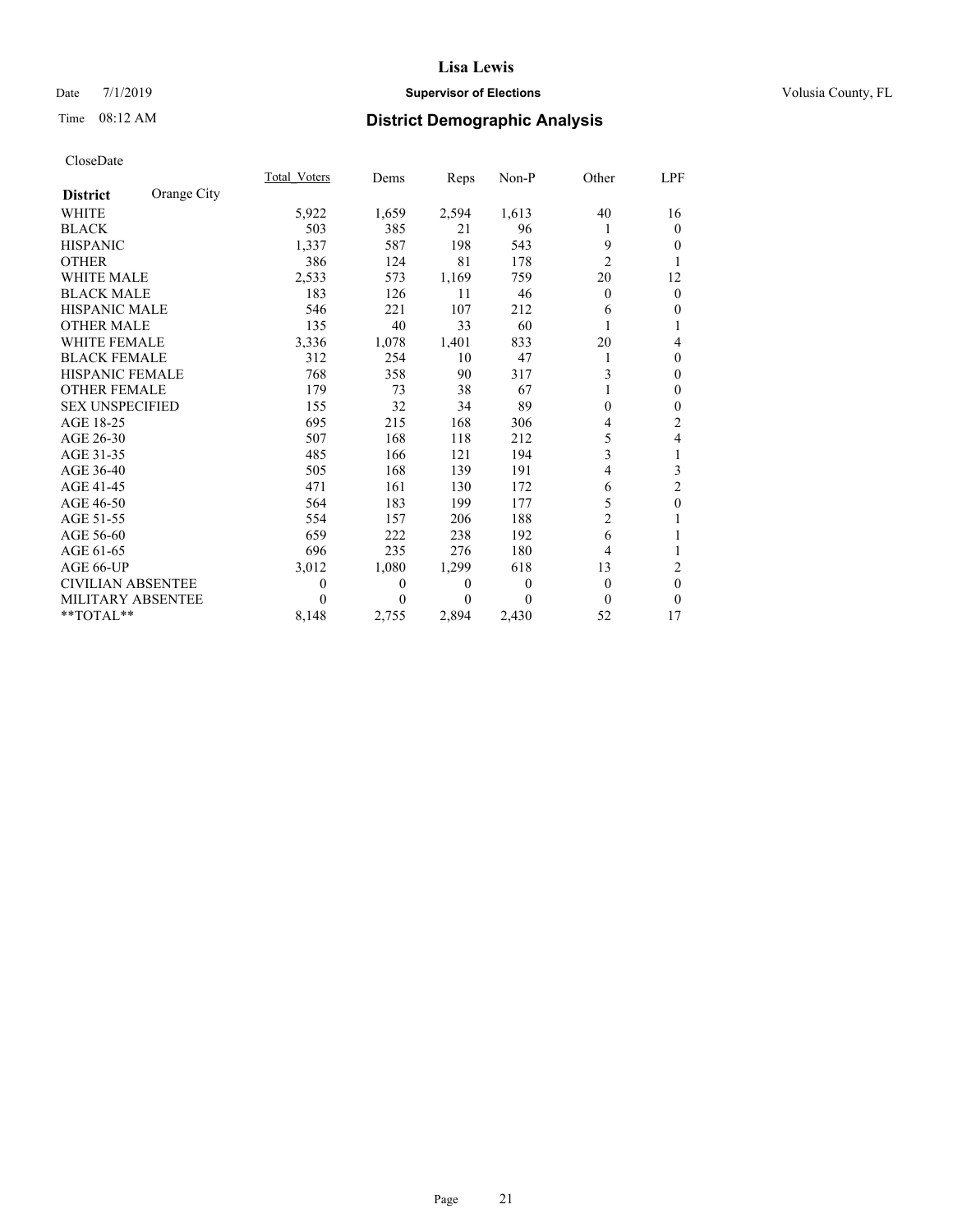## Date 7/1/2019 **Supervisor of Elections Supervisor of Elections** Volusia County, FL

# Time 08:12 AM **District Demographic Analysis**

|                          |              | Total Voters | Dems         | Reps     | Non-P    | Other          | <u>LPF</u>     |
|--------------------------|--------------|--------------|--------------|----------|----------|----------------|----------------|
| <b>District</b>          | Ormond Beach |              |              |          |          |                |                |
| <b>WHITE</b>             |              | 29,001       | 8,262        | 12,905   | 7,552    | 207            | 75             |
| <b>BLACK</b>             |              | 1,132        | 861          | 54       | 211      | $\overline{4}$ | 2              |
| <b>HISPANIC</b>          |              | 944          | 359          | 227      | 342      | 12             | $\overline{4}$ |
| <b>OTHER</b>             |              | 1,836        | 549          | 449      | 822      | 13             | $\overline{3}$ |
| <b>WHITE MALE</b>        |              | 13,102       | 3,142        | 6,199    | 3,612    | 95             | 54             |
| <b>BLACK MALE</b>        |              | 491          | 350          | 25       | 113      | 2              | 1              |
| <b>HISPANIC MALE</b>     |              | 401          | 136          | 113      | 143      | 7              | $\overline{2}$ |
| <b>OTHER MALE</b>        |              | 692          | 189          | 169      | 324      | 8              | $\overline{2}$ |
| <b>WHITE FEMALE</b>      |              | 15,588       | 5,042        | 6,594    | 3,820    | 111            | 21             |
| <b>BLACK FEMALE</b>      |              | 623          | 498          | 28       | 94       | $\overline{c}$ | 1              |
| <b>HISPANIC FEMALE</b>   |              | 522          | 218          | 109      | 188      | 5              | 2              |
| <b>OTHER FEMALE</b>      |              | 811          | 281          | 212      | 314      | $\overline{4}$ | $\mathbf{0}$   |
| <b>SEX UNSPECIFIED</b>   |              | 683          | 175          | 186      | 319      | $\overline{2}$ | $\mathbf{1}$   |
| AGE 18-25                |              | 2,663        | 698          | 843      | 1,074    | 34             | 14             |
| AGE 26-30                |              | 1,884        | 557          | 596      | 701      | 22             | 8              |
| AGE 31-35                |              | 1,929        | 566          | 633      | 705      | 15             | 10             |
| AGE 36-40                |              | 1,785        | 472          | 610      | 676      | 13             | 14             |
| AGE 41-45                |              | 1,759        | 479          | 665      | 584      | 14             | 17             |
| AGE 46-50                |              | 2,247        | 572          | 974      | 677      | 15             | 9              |
| AGE 51-55                |              | 2,711        | 717          | 1,268    | 699      | 23             | 4              |
| AGE 56-60                |              | 3,103        | 935          | 1,363    | 782      | 22             | 1              |
| AGE 61-65                |              | 3,401        | 1,113        | 1,535    | 723      | 28             | $\sqrt{2}$     |
| AGE 66-UP                |              | 11,431       | 3,922        | 5,148    | 2,306    | 50             | 5              |
| <b>CIVILIAN ABSENTEE</b> |              | $\theta$     | $\mathbf{0}$ | $\theta$ | $\theta$ | $\theta$       | $\mathbf{0}$   |
| <b>MILITARY ABSENTEE</b> |              | 0            | 0            | 0        | 0        | $\Omega$       | $\theta$       |
| $*$ TOTAL $*$            |              | 32,913       | 10,031       | 13,635   | 8,927    | 236            | 84             |
|                          |              |              |              |          |          |                |                |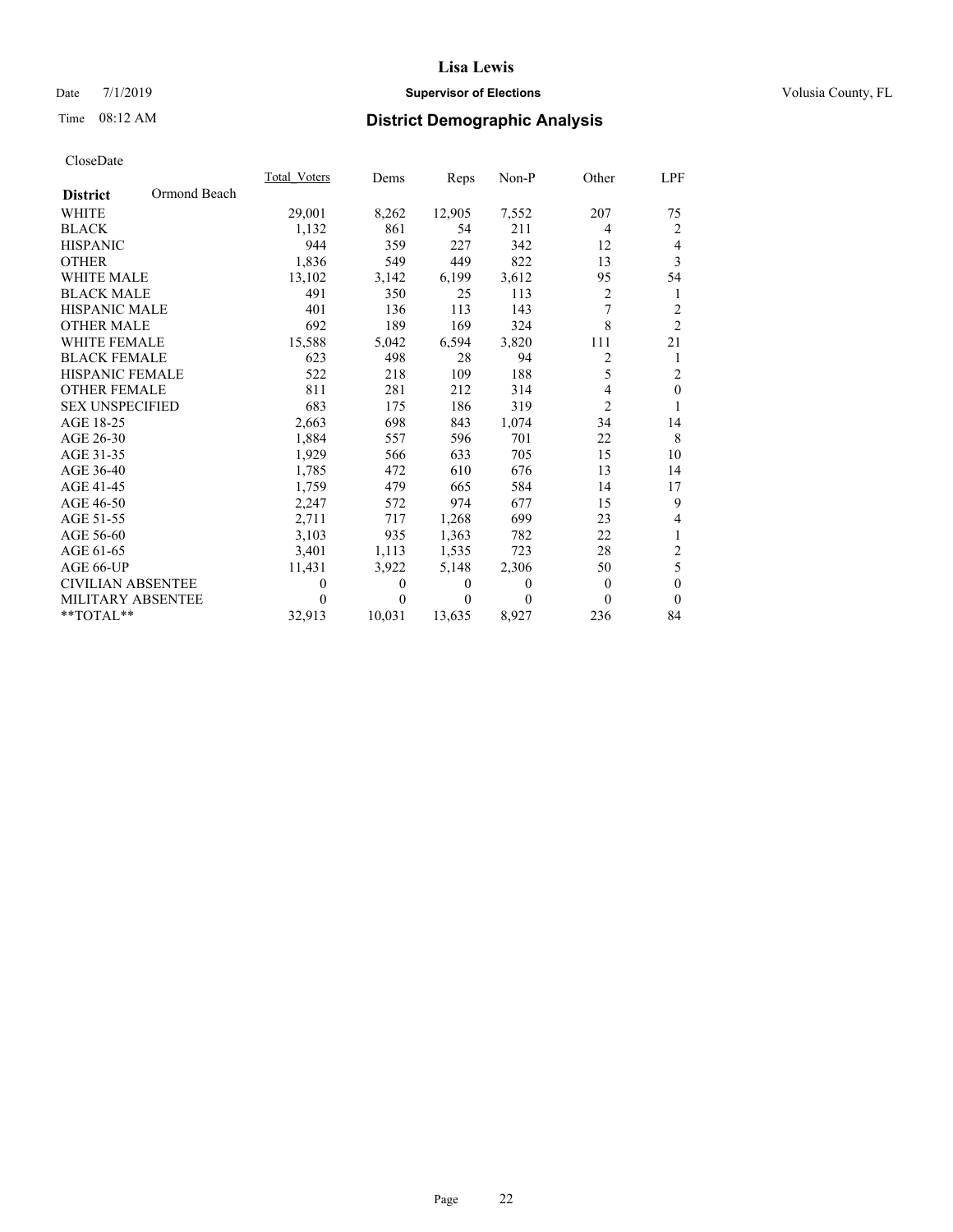## Date 7/1/2019 **Supervisor of Elections Supervisor of Elections** Volusia County, FL

# Time 08:12 AM **District Demographic Analysis**

|                          |         | Total Voters | Dems     | Reps           | Non-P          | Other          | LPF |
|--------------------------|---------|--------------|----------|----------------|----------------|----------------|-----|
| <b>District</b>          | Pierson |              |          |                |                |                |     |
| <b>WHITE</b>             |         | 581          | 164      | 295            | 113            | $\overline{4}$ | 5   |
| <b>BLACK</b>             |         | 46           | 38       | 1              | 7              | $\Omega$       | 0   |
| <b>HISPANIC</b>          |         | 180          | 82       | 12             | 86             | 0              | 0   |
| <b>OTHER</b>             |         | 33           | 7        | 7              | 19             | 0              | 0   |
| <b>WHITE MALE</b>        |         | 288          | 77       | 144            | 59             | 3              | 5   |
| <b>BLACK MALE</b>        |         | 21           | 18       | 1              | $\overline{2}$ | 0              | 0   |
| <b>HISPANIC MALE</b>     |         | 91           | 45       | 6              | 40             | $_{0}$         | 0   |
| <b>OTHER MALE</b>        |         | 18           | 3        | 5              | 10             | 0              | 0   |
| <b>WHITE FEMALE</b>      |         | 288          | 87       | 147            | 53             |                | 0   |
| <b>BLACK FEMALE</b>      |         | 25           | 20       | $\theta$       | 5              | 0              | 0   |
| <b>HISPANIC FEMALE</b>   |         | 85           | 35       | 6              | 44             | 0              | 0   |
| <b>OTHER FEMALE</b>      |         | 8            | 3        | 1              | 4              | 0              | 0   |
| <b>SEX UNSPECIFIED</b>   |         | 16           | 3        | 5              | 8              | $_{0}$         | 0   |
| AGE 18-25                |         | 114          | 31       | 27             | 55             | 0              |     |
| AGE 26-30                |         | 79           | 32       | 19             | 26             | 0              | 2   |
| AGE 31-35                |         | 62           | 21       | 21             | 20             | 0              | 0   |
| AGE 36-40                |         | 61           | 14       | 19             | 27             | 0              |     |
| AGE 41-45                |         | 46           | 12       | 17             | 16             | 0              |     |
| AGE 46-50                |         | 59           | 19       | 22             | 18             | 0              | 0   |
| AGE 51-55                |         | 54           | 16       | 24             | 13             |                | 0   |
| AGE 56-60                |         | 80           | 30       | 33             | 16             |                | 0   |
| AGE 61-65                |         | 100          | 34       | 48             | 18             | 0              | 0   |
| AGE 66-UP                |         | 185          | 82       | 85             | 16             | 2              | 0   |
| <b>CIVILIAN ABSENTEE</b> |         | $\theta$     | $\theta$ | $\overline{0}$ | $\theta$       | 0              | 0   |
| MILITARY ABSENTEE        |         | $\Omega$     | $\Omega$ | $\theta$       | 0              | 0              | 0   |
| **TOTAL**                |         | 840          | 291      | 315            | 225            | 4              | 5   |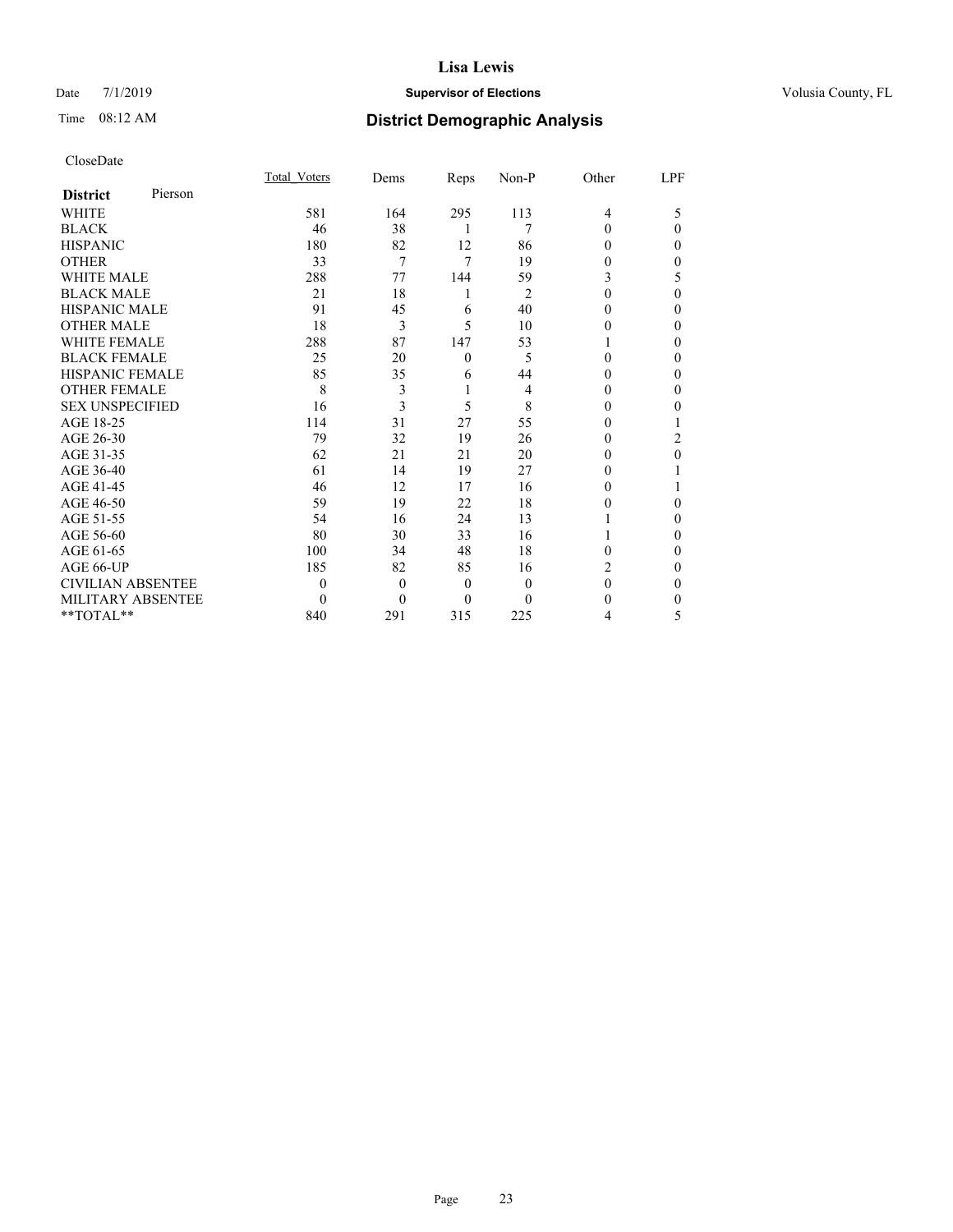## Date 7/1/2019 **Supervisor of Elections Supervisor of Elections** Volusia County, FL

# Time 08:12 AM **District Demographic Analysis**

|                          |             | Total Voters | Dems           | Reps           | Non-P    | Other          | LPF            |
|--------------------------|-------------|--------------|----------------|----------------|----------|----------------|----------------|
| <b>District</b>          | Ponce Inlet |              |                |                |          |                |                |
| WHITE                    |             | 3,013        | 684            | 1,593          | 693      | 35             | 8              |
| <b>BLACK</b>             |             | 12           | 3              | 4              | 5        | $\theta$       | 0              |
| <b>HISPANIC</b>          |             | 61           | 13             | 26             | 21       | 0              |                |
| <b>OTHER</b>             |             | 110          | 29             | 43             | 38       | $\theta$       | 0              |
| WHITE MALE               |             | 1,461        | 275            | 799            | 366      | 16             | 5              |
| <b>BLACK MALE</b>        |             | 7            |                | $\overline{2}$ | 4        | $\theta$       | 0              |
| <b>HISPANIC MALE</b>     |             | 24           | 5              | 11             | 8        | 0              | 0              |
| <b>OTHER MALE</b>        |             | 43           | 13             | 17             | 13       | $\theta$       | 0              |
| <b>WHITE FEMALE</b>      |             | 1,526        | 401            | 786            | 317      | 19             | 3              |
| <b>BLACK FEMALE</b>      |             | 5            | $\overline{2}$ | $\overline{2}$ |          | $\theta$       | 0              |
| HISPANIC FEMALE          |             | 37           | 8              | 15             | 13       | 0              | 1              |
| <b>OTHER FEMALE</b>      |             | 43           | 12             | 16             | 15       | 0              | 0              |
| <b>SEX UNSPECIFIED</b>   |             | 50           | 12             | 18             | 20       | 0              | 0              |
| AGE 18-25                |             | 163          | 31             | 62             | 65       | 4              |                |
| AGE 26-30                |             | 91           | 21             | 33             | 35       |                |                |
| AGE 31-35                |             | 72           | 20             | 29             | 22       | 0              |                |
| AGE 36-40                |             | 85           | 21             | 35             | 29       | 0              | $\theta$       |
| AGE 41-45                |             | 104          | 13             | 50             | 40       |                | 0              |
| AGE 46-50                |             | 156          | 42             | 75             | 35       | 2              | 2              |
| AGE 51-55                |             | 214          | 38             | 114            | 59       |                | $\overline{2}$ |
| AGE 56-60                |             | 354          | 83             | 195            | 73       | $\overline{c}$ | 1              |
| AGE 61-65                |             | 432          | 92             | 240            | 88       | 12             | 0              |
| AGE 66-UP                |             | 1,525        | 368            | 833            | 311      | 12             | 1              |
| <b>CIVILIAN ABSENTEE</b> |             | 0            | $\theta$       | $\theta$       | 0        | $\theta$       | 0              |
| MILITARY ABSENTEE        |             | 0            | $\Omega$       | $\Omega$       | $\theta$ | $\theta$       | $\Omega$       |
| **TOTAL**                |             | 3,196        | 729            | 1.666          | 757      | 35             | 9              |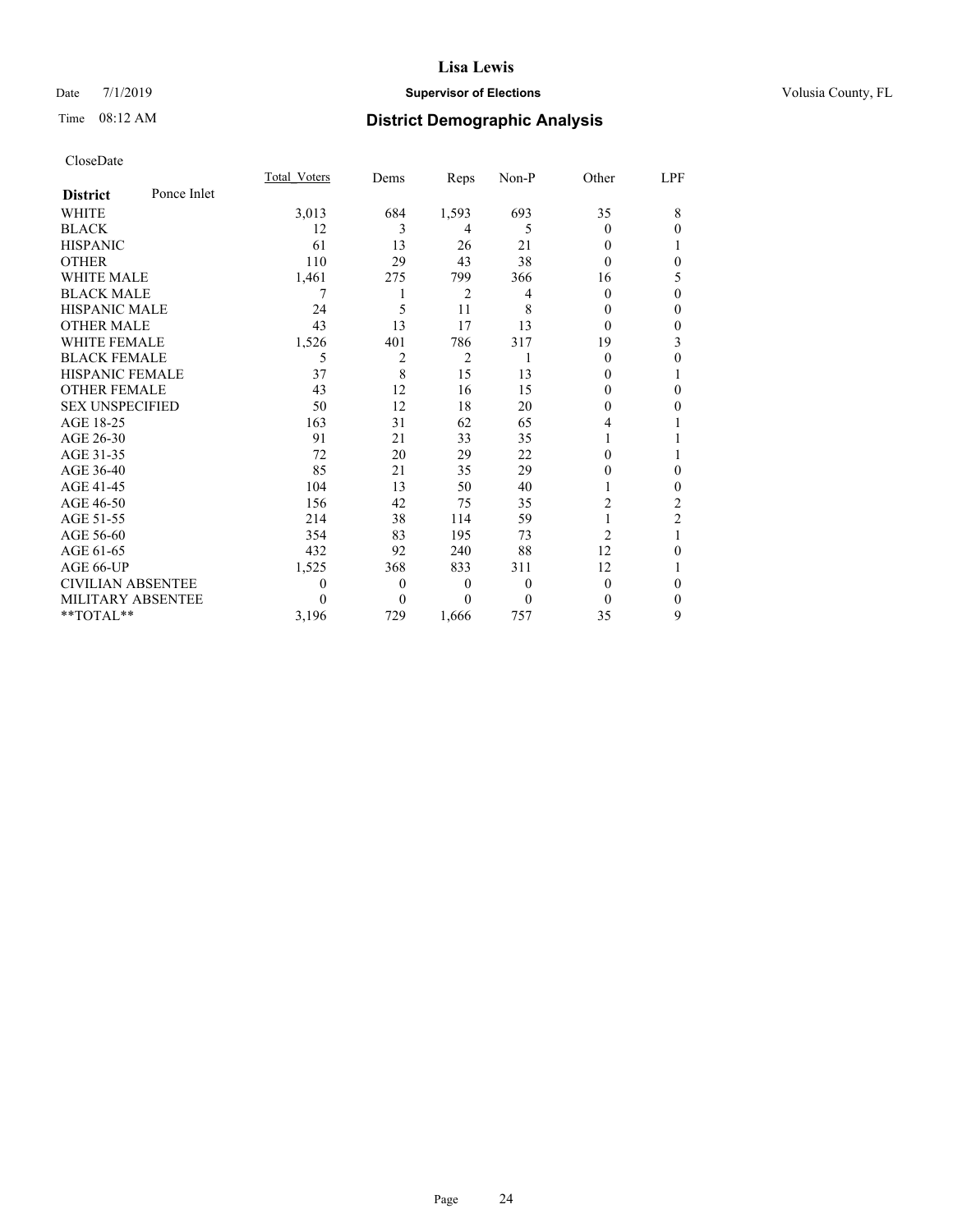## Date 7/1/2019 **Supervisor of Elections Supervisor of Elections** Volusia County, FL

## Time 08:12 AM **District Demographic Analysis**

|                          |             | Total Voters | Dems   | Reps   | Non-P    | Other | LPF            |
|--------------------------|-------------|--------------|--------|--------|----------|-------|----------------|
| <b>District</b>          | Port Orange |              |        |        |          |       |                |
| WHITE                    |             | 39,045       | 11,060 | 16,277 | 11,251   | 343   | 114            |
| <b>BLACK</b>             |             | 1.437        | 1,040  | 80     | 304      | 10    | 3              |
| <b>HISPANIC</b>          |             | 1.734        | 631    | 396    | 690      | 11    | 6              |
| <b>OTHER</b>             |             | 2,333        | 726    | 545    | 1,031    | 25    | 6              |
| <b>WHITE MALE</b>        |             | 17,809       | 4,251  | 7,903  | 5,396    | 180   | 79             |
| <b>BLACK MALE</b>        |             | 607          | 410    | 47     | 144      | 5     | 1              |
| <b>HISPANIC MALE</b>     |             | 791          | 276    | 203    | 303      | 6     | 3              |
| <b>OTHER MALE</b>        |             | 882          | 261    | 220    | 383      | 12    | 6              |
| <b>WHITE FEMALE</b>      |             | 20,701       | 6,679  | 8,159  | 5,668    | 161   | 34             |
| <b>BLACK FEMALE</b>      |             | 809          | 614    | 33     | 156      | 5     | 1              |
| <b>HISPANIC FEMALE</b>   |             | 910          | 344    | 185    | 373      | 5     | 3              |
| <b>OTHER FEMALE</b>      |             | 1,026        | 373    | 249    | 394      | 10    | $\mathbf{0}$   |
| <b>SEX UNSPECIFIED</b>   |             | 1,014        | 249    | 299    | 459      | 5     | $\overline{2}$ |
| AGE 18-25                |             | 4,000        | 1,094  | 1,140  | 1,666    | 83    | 17             |
| AGE 26-30                |             | 3,032        | 845    | 934    | 1,202    | 37    | 14             |
| AGE 31-35                |             | 2,810        | 832    | 826    | 1,100    | 33    | 19             |
| AGE 36-40                |             | 2,881        | 799    | 931    | 1,111    | 25    | 15             |
| AGE 41-45                |             | 2,694        | 726    | 976    | 943      | 28    | 21             |
| AGE 46-50                |             | 3,162        | 852    | 1,279  | 999      | 23    | 9              |
| AGE 51-55                |             | 3,475        | 976    | 1,446  | 1,017    | 23    | 13             |
| AGE 56-60                |             | 4,277        | 1,280  | 1,833  | 1,124    | 31    | 9              |
| AGE 61-65                |             | 4,274        | 1,442  | 1,838  | 977      | 16    |                |
| AGE 66-UP                |             | 13,944       | 4,611  | 6,095  | 3,137    | 90    | 11             |
| <b>CIVILIAN ABSENTEE</b> |             | $\Omega$     | 0      | 0      | $\theta$ | 0     | $\mathbf{0}$   |
| <b>MILITARY ABSENTEE</b> |             | $\theta$     | 0      | 0      | $\theta$ | 0     | $\theta$       |
| $*$ TOTAL $*$            |             | 44,549       | 13,457 | 17,298 | 13,276   | 389   | 129            |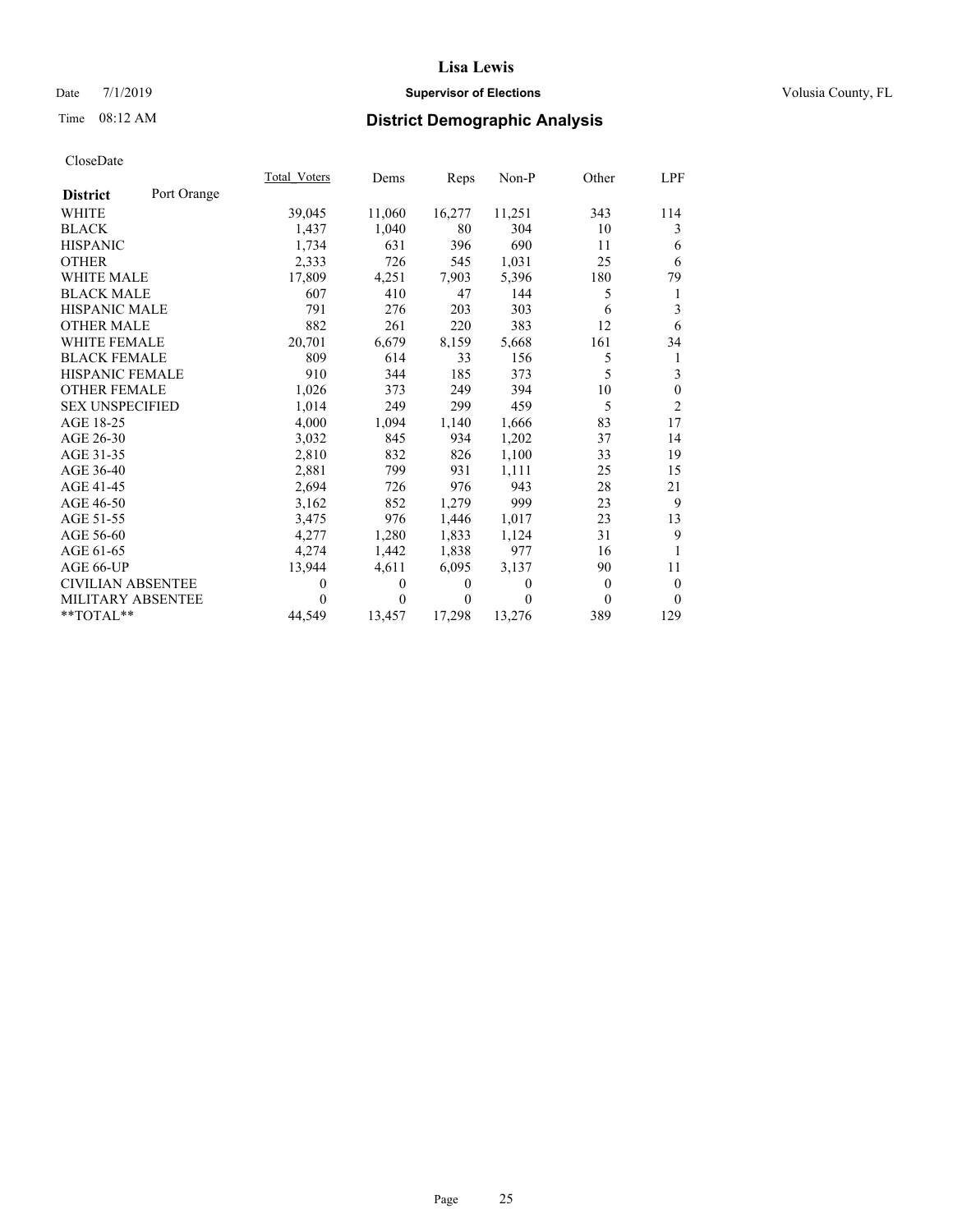## Date 7/1/2019 **Supervisor of Elections Supervisor of Elections** Volusia County, FL

# Time 08:12 AM **District Demographic Analysis**

|                          |               | Total Voters | Dems     | Reps     | Non-P    | Other          | LPF            |
|--------------------------|---------------|--------------|----------|----------|----------|----------------|----------------|
| <b>District</b>          | South Daytona |              |          |          |          |                |                |
| WHITE                    |               | 7,116        | 2,234    | 2,728    | 2,059    | 74             | 21             |
| <b>BLACK</b>             |               | 720          | 535      | 22       | 160      | 3              | $\mathbf{0}$   |
| <b>HISPANIC</b>          |               | 294          | 122      | 56       | 112      | 4              | $\theta$       |
| <b>OTHER</b>             |               | 417          | 145      | 89       | 181      |                |                |
| <b>WHITE MALE</b>        |               | 3,224        | 841      | 1,345    | 995      | 32             | 11             |
| <b>BLACK MALE</b>        |               | 270          | 188      | 11       | 70       | 1              | $\mathbf{0}$   |
| <b>HISPANIC MALE</b>     |               | 131          | 40       | 32       | 57       | $\overline{2}$ | $\mathbf{0}$   |
| <b>OTHER MALE</b>        |               | 143          | 50       | 35       | 57       | 1              | $\mathbf{0}$   |
| WHITE FEMALE             |               | 3,808        | 1,374    | 1,356    | 1,027    | 42             | 9              |
| <b>BLACK FEMALE</b>      |               | 443          | 343      | 10       | 88       | $\overline{2}$ | $\mathbf{0}$   |
| <b>HISPANIC FEMALE</b>   |               | 154          | 78       | 24       | 50       | $\overline{c}$ | $\theta$       |
| <b>OTHER FEMALE</b>      |               | 187          | 73       | 46       | 67       | $\theta$       |                |
| <b>SEX UNSPECIFIED</b>   |               | 187          | 49       | 36       | 101      | $\Omega$       | 1              |
| AGE 18-25                |               | 747          | 218      | 171      | 339      | 12             | 7              |
| AGE 26-30                |               | 668          | 212      | 159      | 284      | 10             | 3              |
| AGE 31-35                |               | 599          | 212      | 153      | 225      | 7              | $\overline{c}$ |
| AGE 36-40                |               | 557          | 204      | 136      | 208      | 7              | $\overline{c}$ |
| AGE 41-45                |               | 480          | 148      | 142      | 181      | 8              | 1              |
| AGE 46-50                |               | 587          | 195      | 222      | 166      |                | 3              |
| AGE 51-55                |               | 691          | 243      | 264      | 179      | 3              | 2              |
| AGE 56-60                |               | 917          | 312      | 369      | 228      | 8              | $\mathbf{0}$   |
| AGE 61-65                |               | 905          | 345      | 340      | 211      | 9              | $\mathbf{0}$   |
| AGE 66-UP                |               | 2,396        | 947      | 939      | 491      | 17             | 2              |
| <b>CIVILIAN ABSENTEE</b> |               | 0            | $\theta$ | $\theta$ | $\theta$ | $\theta$       | $\mathbf{0}$   |
| MILITARY ABSENTEE        |               | 0            | 0        | $\Omega$ | $\Omega$ | $\Omega$       | $\theta$       |
| $*$ TOTAL $*$            |               | 8,547        | 3,036    | 2,895    | 2,512    | 82             | 22             |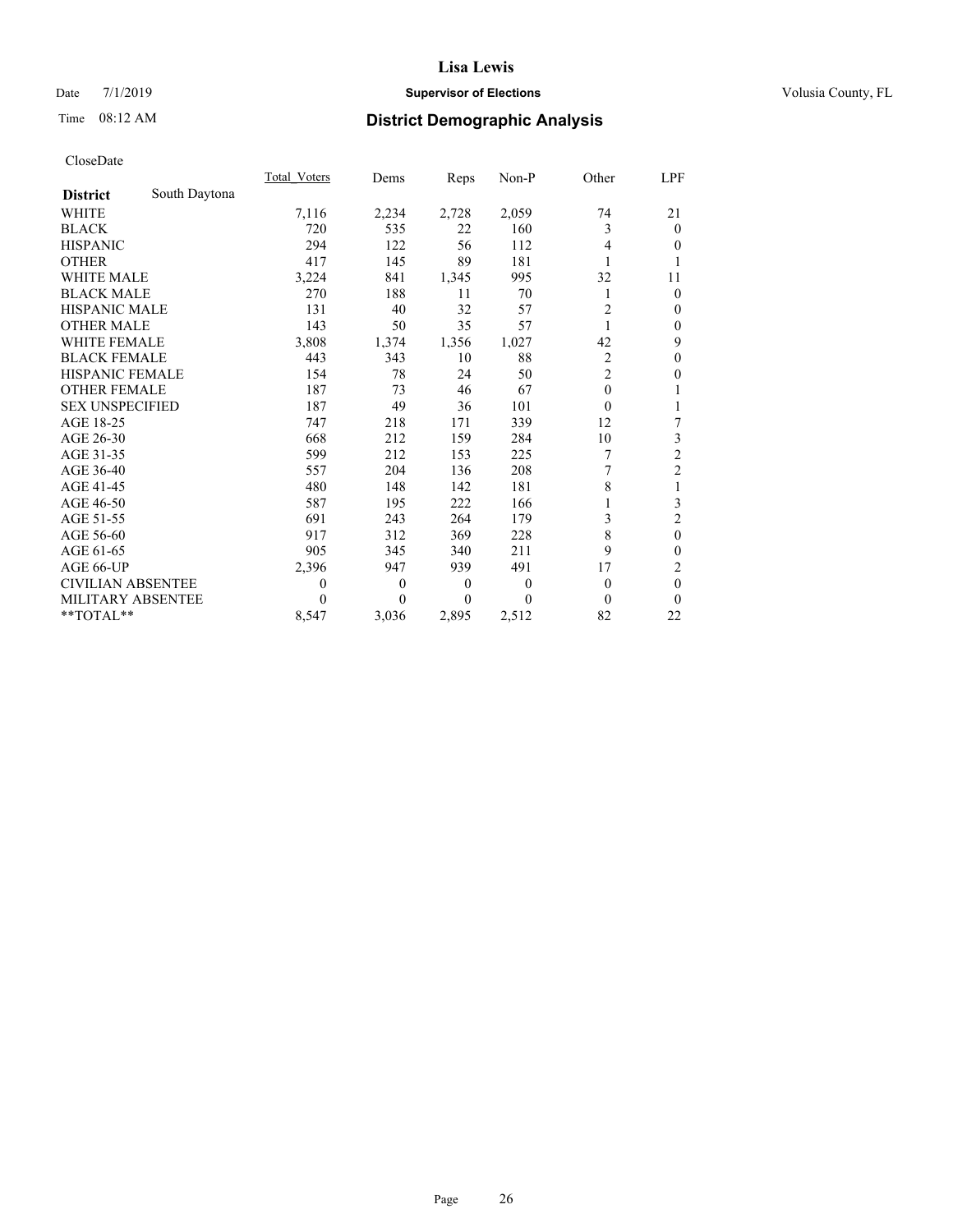## Date 7/1/2019 **Supervisor of Elections Supervisor of Elections** Volusia County, FL

## Time 08:12 AM **District Demographic Analysis**

|                          |               | Total Voters | Dems     | Reps           | Non-P    | Other | LPF      |
|--------------------------|---------------|--------------|----------|----------------|----------|-------|----------|
| <b>District</b>          | Flagler Beach |              |          |                |          |       |          |
| <b>WHITE</b>             |               | 53           | 24       | 16             | 12       |       | $\theta$ |
| <b>BLACK</b>             |               | 0            | $\Omega$ | $\theta$       | $\Omega$ |       |          |
| <b>HISPANIC</b>          |               |              |          | 0              | $\theta$ |       | 0        |
| <b>OTHER</b>             |               |              |          | 0              | $_{0}$   |       |          |
| <b>WHITE MALE</b>        |               | 21           | 6        | 8              | 6        |       |          |
| <b>BLACK MALE</b>        |               | 0            | 0        | 0              | 0        |       | 0        |
| <b>HISPANIC MALE</b>     |               |              | 0        | 0              | 0        |       |          |
| <b>OTHER MALE</b>        |               |              |          | 0              |          |       |          |
| WHITE FEMALE             |               | 31           | 18       | 8              | ↑        |       | 0        |
| <b>BLACK FEMALE</b>      |               | 0            | $\theta$ | $\theta$       |          |       |          |
| <b>HISPANIC FEMALE</b>   |               |              | 0        | 0              |          |       | 0        |
| <b>OTHER FEMALE</b>      |               |              |          | 0              |          |       | 0        |
| <b>SEX UNSPECIFIED</b>   |               |              |          | 0              |          |       |          |
| AGE 18-25                |               |              |          | 0              | 0        |       |          |
| AGE 26-30                |               |              |          | 0              |          |       |          |
| AGE 31-35                |               |              |          | 0              |          |       |          |
| AGE 36-40                |               |              |          | 0              | 0        |       | 0        |
| AGE 41-45                |               |              |          | 0              | 0        |       |          |
| AGE 46-50                |               |              |          | 0              | 0        |       |          |
| AGE 51-55                |               |              |          | 0              |          |       | 0        |
| AGE 56-60                |               |              |          |                |          |       |          |
| AGE 61-65                |               |              | 0        |                | 0        |       |          |
| AGE 66-UP                |               | 42           | 20       | 15             |          |       | 0        |
| <b>CIVILIAN ABSENTEE</b> |               | 0            | $\theta$ | $\overline{0}$ | 0        |       |          |
| MILITARY ABSENTEE        |               | 0            | 0        | 0              |          |       |          |
| **TOTAL**                |               | 54           | 25       | 16             | 12       |       | 0        |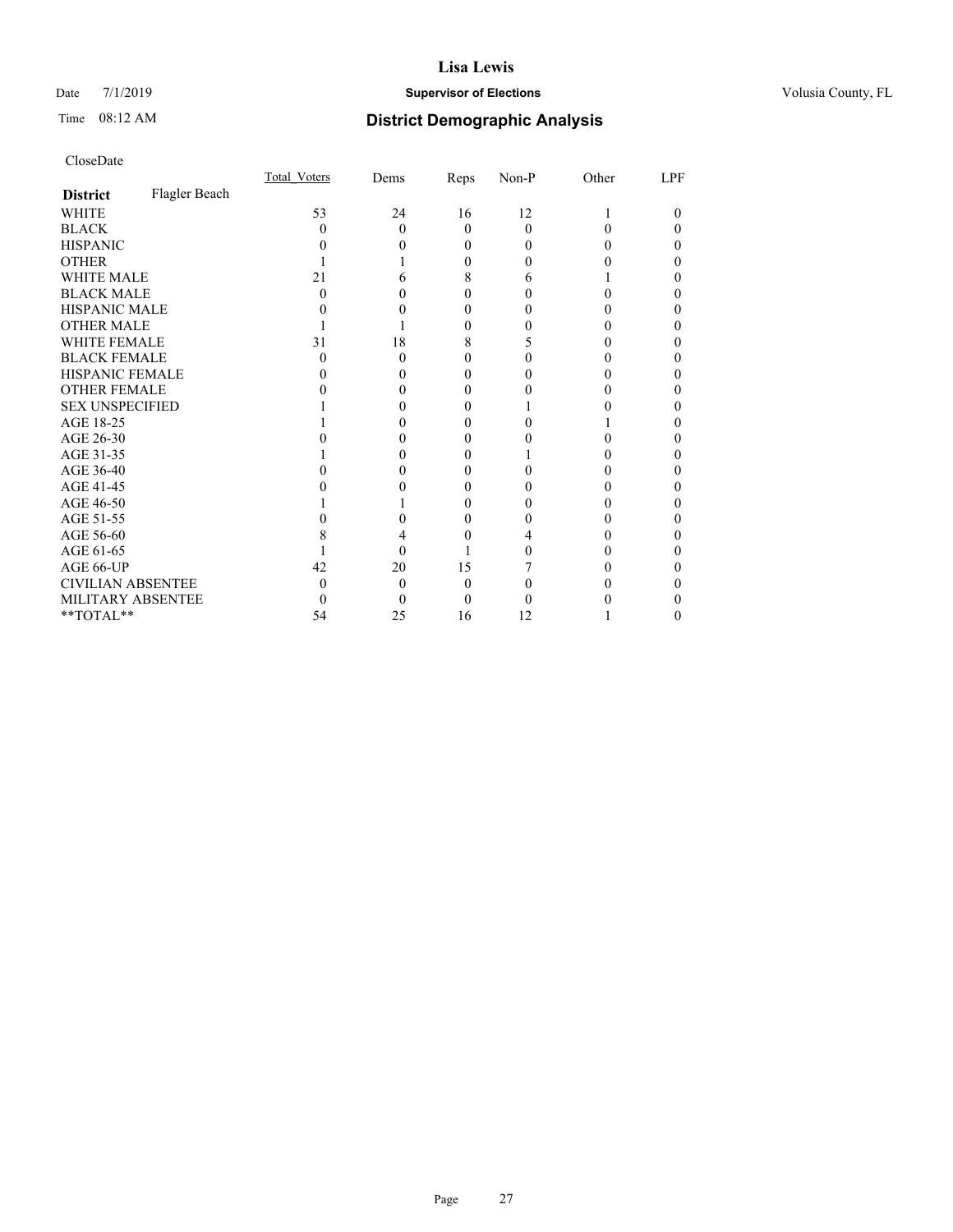## Date 7/1/2019 **Supervisor of Elections Supervisor of Elections** Volusia County, FL

# Time 08:12 AM **District Demographic Analysis**

|                          |                           | Total Voters | Dems   | Reps     | Non-P    | Other    | LPF            |
|--------------------------|---------------------------|--------------|--------|----------|----------|----------|----------------|
| <b>District</b>          | <b>Hospital Authority</b> |              |        |          |          |          |                |
| <b>WHITE</b>             |                           | 107,195      | 28,595 | 47,249   | 30,230   | 723      | 398            |
| <b>BLACK</b>             |                           | 12,363       | 9,374  | 476      | 2,457    | 51       | 5              |
| <b>HISPANIC</b>          |                           | 27,021       | 12,115 | 4,048    | 10.699   | 115      | 44             |
| <b>OTHER</b>             |                           | 8,769        | 2,783  | 1,871    | 4,050    | 48       | 17             |
| WHITE MALE               |                           | 49,338       | 11,071 | 23,011   | 14,644   | 345      | 267            |
| <b>BLACK MALE</b>        |                           | 5,227        | 3,687  | 274      | 1,231    | 31       | $\overline{4}$ |
| <b>HISPANIC MALE</b>     |                           | 12,281       | 5,108  | 2,093    | 4,995    | 58       | 27             |
| <b>OTHER MALE</b>        |                           | 3,059        | 965    | 725      | 1,336    | 20       | 13             |
| <b>WHITE FEMALE</b>      |                           | 56,513       | 17,222 | 23,692   | 15,099   | 374      | 126            |
| <b>BLACK FEMALE</b>      |                           | 6.958        | 5,560  | 195      | 1,182    | 20       | 1              |
| HISPANIC FEMALE          |                           | 14,280       | 6,799  | 1,912    | 5,497    | 56       | 16             |
| <b>OTHER FEMALE</b>      |                           | 3,801        | 1,413  | 809      | 1,558    | 18       | 3              |
| <b>SEX UNSPECIFIED</b>   |                           | 3.889        | 1,041  | 932      | 1,894    | 15       | 7              |
| AGE 18-25                |                           | 15,635       | 4,731  | 3,637    | 7.041    | 152      | 74             |
| AGE 26-30                |                           | 11.736       | 3,694  | 3,013    | 4.883    | 81       | 65             |
| AGE 31-35                |                           | 11,451       | 3,572  | 3,055    | 4,678    | 79       | 67             |
| AGE 36-40                |                           | 11,207       | 3,620  | 3,056    | 4,393    | 75       | 63             |
| AGE 41-45                |                           | 10,766       | 3,537  | 3,200    | 3,923    | 66       | 40             |
| AGE 46-50                |                           | 12,016       | 3,762  | 4,268    | 3,860    | 84       | 42             |
| AGE 51-55                |                           | 13,210       | 4,203  | 5,226    | 3,686    | 60       | 35             |
| AGE 56-60                |                           | 14,740       | 4,915  | 6,000    | 3,726    | 73       | 26             |
| AGE 61-65                |                           | 14,222       | 5,115  | 5,698    | 3,304    | 86       | 19             |
| AGE 66-UP                |                           | 40,365       | 15,718 | 16,491   | 7.942    | 181      | 33             |
| <b>CIVILIAN ABSENTEE</b> |                           | 0            | 0      | $\theta$ | $\Omega$ | $\theta$ | $\theta$       |
| <b>MILITARY ABSENTEE</b> |                           | 0            | 0      | $\theta$ | $\theta$ | $\Omega$ | $\theta$       |
| **TOTAL**                |                           | 155,348      | 52,867 | 53,644   | 47,436   | 937      | 464            |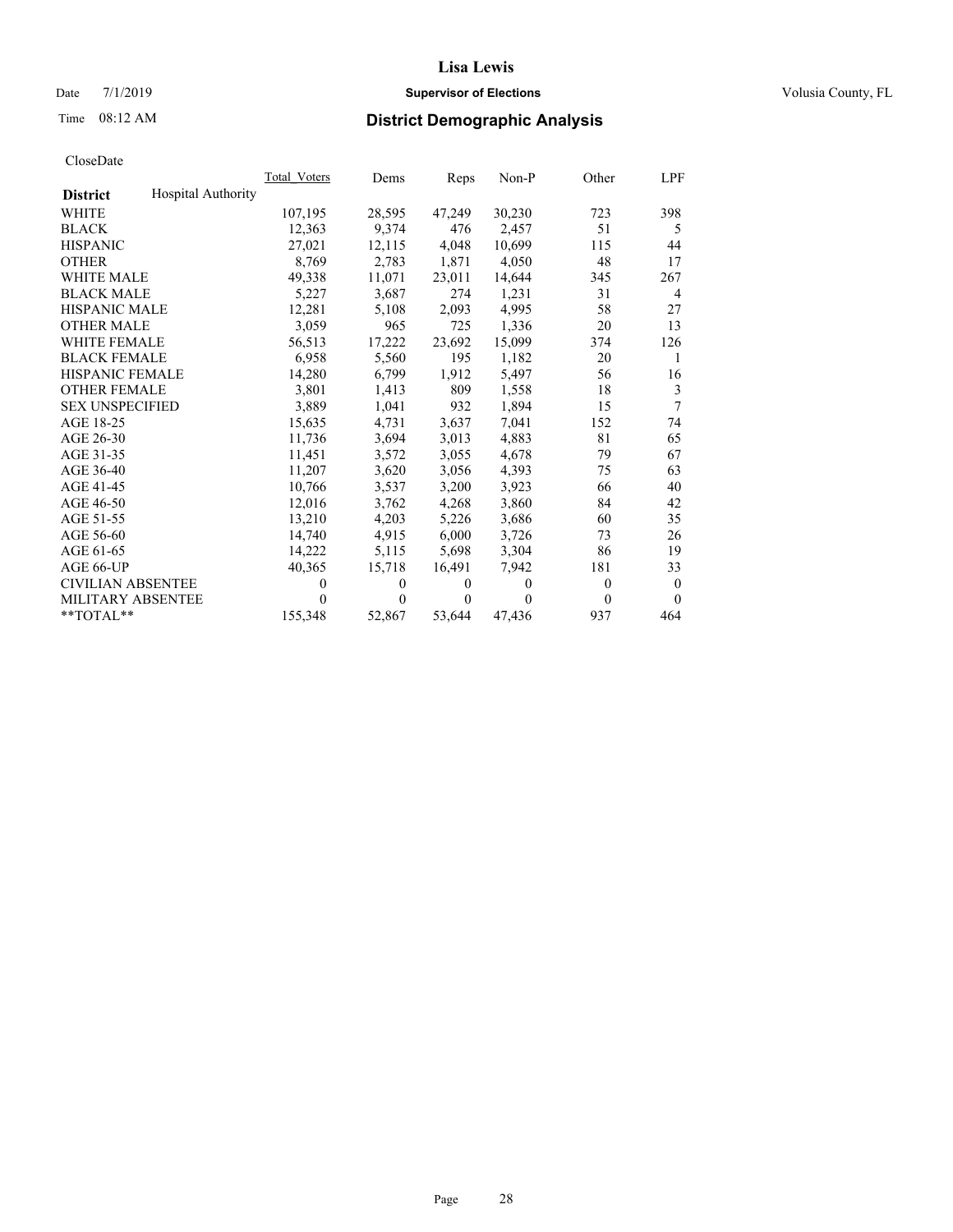## Date 7/1/2019 **Supervisor of Elections Supervisor of Elections** Volusia County, FL

# Time 08:12 AM **District Demographic Analysis**

| CloseDate |
|-----------|
|-----------|

|                                              | Total Voters | Dems     | Reps   | Non-P    | Other    | LPF      |
|----------------------------------------------|--------------|----------|--------|----------|----------|----------|
| Florida House District 24<br><b>District</b> |              |          |        |          |          |          |
| WHITE                                        | 19,885       | 5,132    | 9,520  | 5,034    | 139      | 60       |
| BLACK                                        | 517          | 395      | 13     | 104      | 4        | T        |
| HISPANIC                                     | 1,424        | 532      | 263    | 622      |          | $\Omega$ |
| OTHER                                        | 933          | 227      | 283    | 413      | 8        | 2        |
| WHITE MALE                                   | 9,266        | 2,017    | 4,641  | 2,495    | 71       | 42       |
| <b>BLACK MALE</b>                            | 231          | 162      | 10     | 56       | 2        |          |
| HISPANIC MALE                                | 639          | 233      | 122    | 280      | 4        | $_{0}$   |
| OTHER MALE                                   | 316          | 69       | 102    | 140      | 3        | 2        |
| WHITE FEMALE                                 | 10,416       | 3,088    | 4,779  | 2,463    | 68       | 18       |
| BLACK FEMALE                                 | 280          | 227      | 3      | 48       | 2        | $\Omega$ |
| HISPANIC FEMALE                              | 754          | 288      | 138    | 325      | 3        | $_{0}$   |
| OTHER FEMALE                                 | 382          | 112      | 127    | 139      | 4        | 0        |
| SEX UNSPECIFIED                              | 475          | 90       | 157    | 227      |          | $_{0}$   |
| AGE 18-25                                    | 1,704        | 384      | 580    | 709      | 22       | 9        |
| AGE 26-30                                    | 1,145        | 298      | 376    | 450      | 15       | 6        |
| AGE 31-35                                    | 1,051        | 268      | 363    | 408      |          | 5        |
| AGE 36-40                                    | 1,020        | 260      | 362    | 385      | 6        | 7        |
| AGE 41-45                                    | 1,017        | 241      | 412    | 354      | 4        | 6        |
| AGE 46-50                                    | 1,279        | 263      | 604    | 398      | 11       | 3        |
| AGE 51-55                                    | 1,683        | 378      | 837    | 454      | 9        | 5        |
| AGE 56-60                                    | 2,376        | 635      | 1,141  | 574      | 21       | 5        |
| AGE 61-65                                    | 2,648        | 769      | 1,275  | 579      | 18       |          |
| AGE 66-UP                                    | 8,836        | 2,790    | 4,129  | 1,862    | 45       | 10       |
| CIVILIAN ABSENTEE                            | 0            | $\Omega$ | 0      | $\theta$ | $\Omega$ | $\theta$ |
| MILITARY ABSENTEE                            | 0            | $\Omega$ | 0      | $\Omega$ | $\Omega$ | $\theta$ |
| **TOTAL**                                    | 22,759       | 6,286    | 10,079 | 6,173    | 158      | 63       |
|                                              |              |          |        |          |          |          |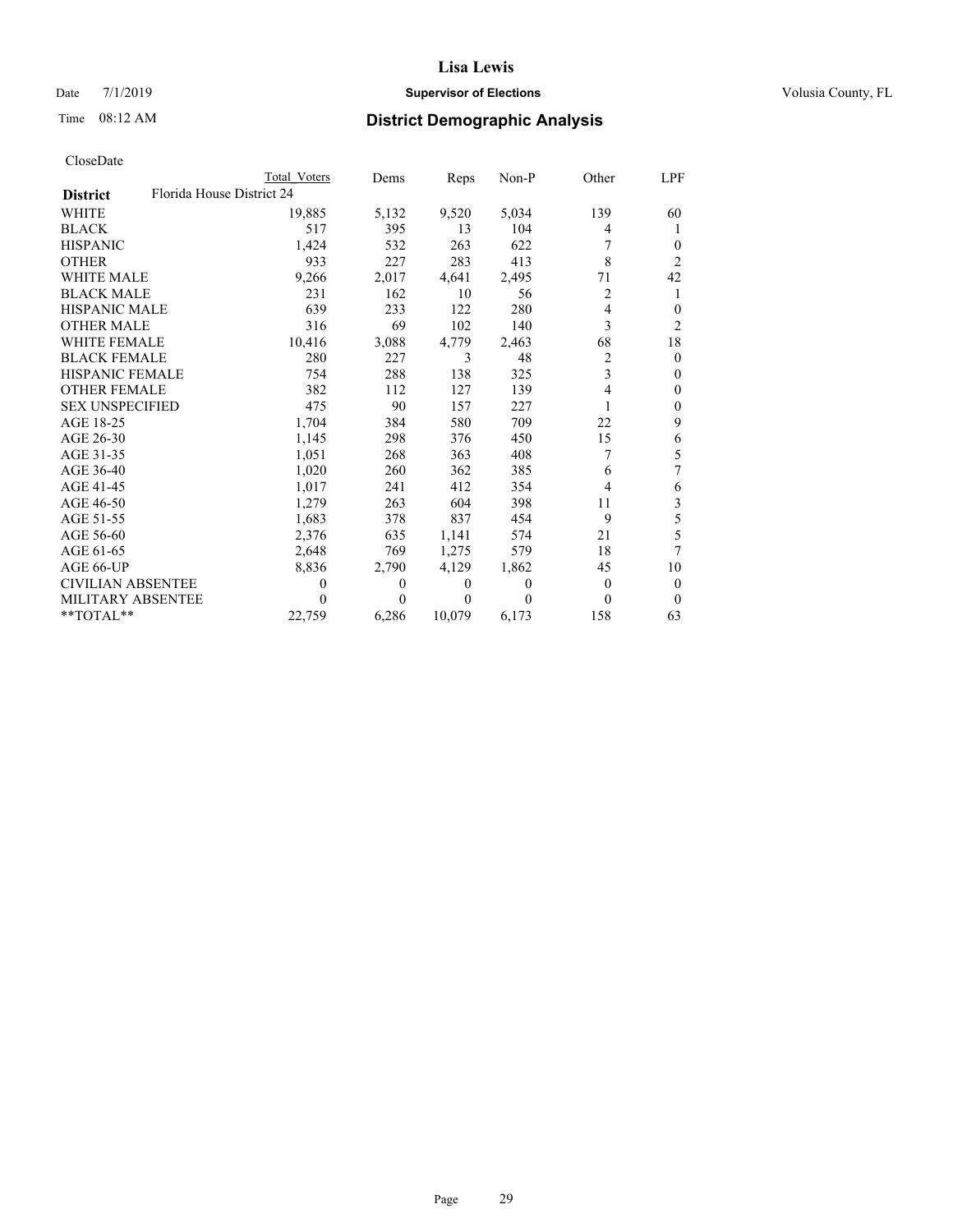## Date 7/1/2019 **Supervisor of Elections Supervisor of Elections** Volusia County, FL

## Time 08:12 AM **District Demographic Analysis**

|                          | Total Voters              | Dems     | Reps           | Non-P    | Other          | LPF            |
|--------------------------|---------------------------|----------|----------------|----------|----------------|----------------|
| <b>District</b>          | Florida House District 25 |          |                |          |                |                |
| <b>WHITE</b>             | 115,946                   | 32,360   | 50,850         | 31,354   | 1,047          | 335            |
| <b>BLACK</b>             | 3,674                     | 2,705    | 192            | 747      | 23             | 7              |
| <b>HISPANIC</b>          | 3,760                     | 1.367    | 946            | 1,400    | 34             | 13             |
| <b>OTHER</b>             | 6,264                     | 1,842    | 1,573          | 2,779    | 54             | 16             |
| <b>WHITE MALE</b>        | 53,527                    | 12,677   | 24,816         | 15,289   | 519            | 226            |
| <b>BLACK MALE</b>        | 1,615                     | 1,093    | 98             | 405      | 15             | $\overline{4}$ |
| <b>HISPANIC MALE</b>     | 1,686                     | 572      | 464            | 624      | 20             | 6              |
| <b>OTHER MALE</b>        | 2,388                     | 665      | 641            | 1,044    | 26             | 12             |
| <b>WHITE FEMALE</b>      | 61,077                    | 19,341   | 25,503         | 15,602   | 524            | 107            |
| <b>BLACK FEMALE</b>      | 2.004                     | 1,569    | 91             | 334      | 8              | $\overline{2}$ |
| <b>HISPANIC FEMALE</b>   | 2,002                     | 771      | 464            | 746      | 14             | 7              |
| <b>OTHER FEMALE</b>      | 2,729                     | 945      | 705            | 1,055    | 22             | $\sqrt{2}$     |
| <b>SEX UNSPECIFIED</b>   | 2,616                     | 641      | 779            | 1,181    | 10             | $\overline{5}$ |
| AGE 18-25                | 9,801                     | 2,561    | 2,989          | 4,019    | 183            | 49             |
| AGE 26-30                | 7,290                     | 1,992    | 2,280          | 2,880    | 93             | 45             |
| AGE 31-35                | 7,120                     | 2,057    | 2,193          | 2,737    | 81             | 52             |
| AGE 36-40                | 7,039                     | 1,943    | 2,299          | 2,675    | 76             | 46             |
| AGE 41-45                | 6,833                     | 1,815    | 2,533          | 2,359    | 72             | 54             |
| AGE 46-50                | 8,583                     | 2,249    | 3,541          | 2,684    | 77             | 32             |
| AGE 51-55                | 10,273                    | 2,655    | 4,616          | 2,882    | 96             | 24             |
| AGE 56-60                | 12,994                    | 3,638    | 5,943          | 3,295    | 98             | 20             |
| AGE 61-65                | 13,886                    | 4,427    | 6,186          | 3,143    | 115            | 15             |
| AGE 66-UP                | 45,825                    | 14,937   | 20,981         | 9,606    | 267            | 34             |
| <b>CIVILIAN ABSENTEE</b> | 0                         | $\theta$ | $\overline{0}$ | $\theta$ | $\overline{0}$ | $\mathbf{0}$   |
| <b>MILITARY ABSENTEE</b> | 0                         | $\theta$ | 0              | 0        | 0              | $\theta$       |
| **TOTAL**                | 129,644                   | 38,274   | 53,561         | 36,280   | 1,158          | 371            |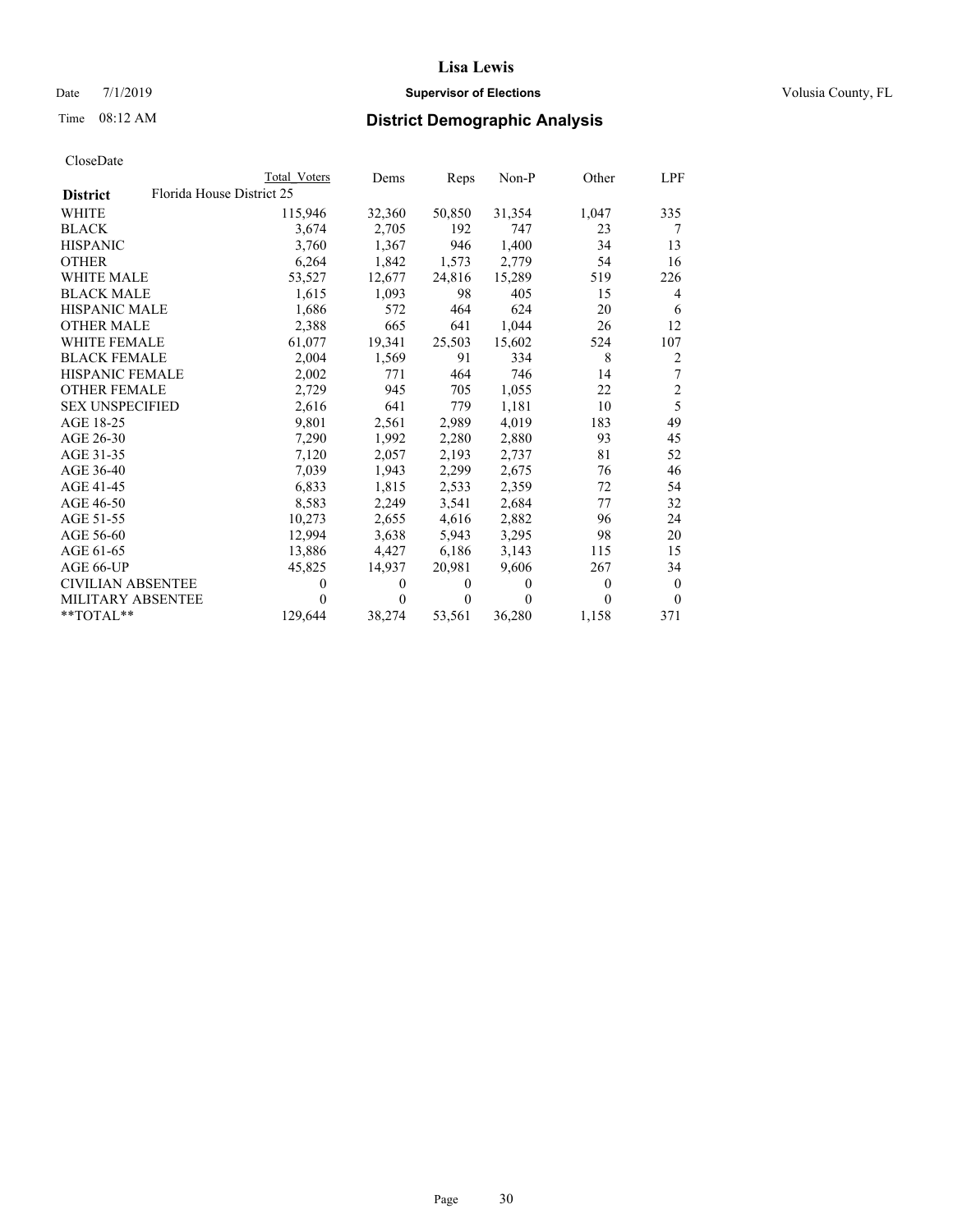## Date 7/1/2019 **Supervisor of Elections Supervisor of Elections** Volusia County, FL

## Time 08:12 AM **District Demographic Analysis**

| CloseDate |
|-----------|
|-----------|

|                          | Total Voters              | Dems           | Reps     | Non-P          | Other          | LPF      |
|--------------------------|---------------------------|----------------|----------|----------------|----------------|----------|
| <b>District</b>          | Florida House District 26 |                |          |                |                |          |
| <b>WHITE</b>             | 76,212                    | 22,265         | 31,108   | 21,874         | 667            | 298      |
| <b>BLACK</b>             | 20,909                    | 16,674         | 561      | 3,604          | 63             | 7        |
| <b>HISPANIC</b>          | 6,659                     | 2,865          | 1,128    | 2,600          | 50             | 16       |
| <b>OTHER</b>             | 6,613                     | 2,308          | 1,221    | 3,031          | 43             | 10       |
| <b>WHITE MALE</b>        | 35,079                    | 8,488          | 15,365   | 10,713         | 318            | 195      |
| <b>BLACK MALE</b>        | 7,999                     | 5,964          | 305      | 1,692          | 35             | 3        |
| <b>HISPANIC MALE</b>     | 2,934                     | 1,133          | 580      | 1,184          | 26             | 11       |
| <b>OTHER MALE</b>        | 2,296                     | 809            | 493      | 971            | 20             | 3        |
| <b>WHITE FEMALE</b>      | 40,170                    | 13,553         | 15,393   | 10,778         | 347            | 99       |
| <b>BLACK FEMALE</b>      | 12,494                    | 10,401         | 248      | 1,813          | 28             | 4        |
| <b>HISPANIC FEMALE</b>   | 3,569                     | 1,665          | 533      | 1,343          | 23             | 5        |
| <b>OTHER FEMALE</b>      | 2,702                     | 1,089          | 504      | 1,086          | 18             | 5        |
| <b>SEX UNSPECIFIED</b>   | 3,148                     | 1,010          | 595      | 1,529          | 8              | 6        |
| AGE 18-25                | 13,525                    | 5,658          | 2,492    | 5,158          | 153            | 64       |
| AGE 26-30                | 8,875                     | 3,466          | 1,925    | 3,374          | 75             | 35       |
| AGE 31-35                | 7,944                     | 3,113          | 1,804    | 2,918          | 60             | 49       |
| AGE 36-40                | 7,289                     | 2,902          | 1,737    | 2,562          | 50             | 38       |
| AGE 41-45                | 6,688                     | 2,537          | 1,810    | 2,273          | 49             | 19       |
| AGE 46-50                | 7,610                     | 2,792          | 2,462    | 2,270          | 56             | 30       |
| AGE 51-55                | 8,631                     | 3,254          | 3,023    | 2,272          | 54             | 28       |
| AGE 56-60                | 10,241                    | 3,928          | 3,726    | 2,497          | 70             | 20       |
| AGE 61-65                | 10,116                    | 4,178          | 3,660    | 2,187          | 76             | 15       |
| AGE 66-UP                | 29,474                    | 12,284         | 11,379   | 5,598          | 180            | 33       |
| <b>CIVILIAN ABSENTEE</b> | 0                         | $\overline{0}$ | $\theta$ | $\overline{0}$ | $\overline{0}$ | $\theta$ |
| MILITARY ABSENTEE        | 0                         | $\Omega$       | $\Omega$ | 0              | $\Omega$       | $\theta$ |
| **TOTAL**                | 110,393                   | 44,112         | 34,018   | 31,109         | 823            | 331      |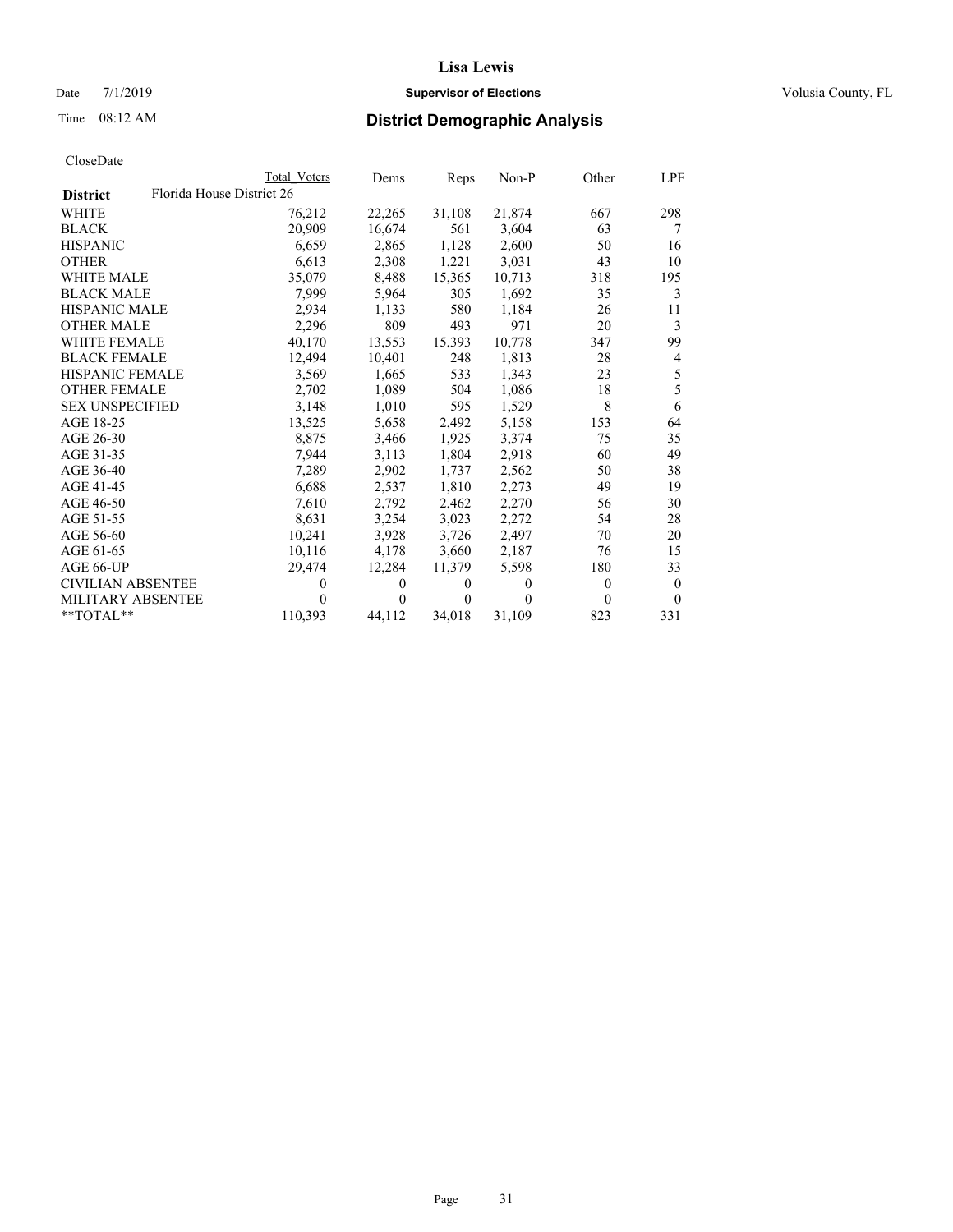## Date 7/1/2019 **Supervisor of Elections Supervisor of Elections** Volusia County, FL

## Time 08:12 AM **District Demographic Analysis**

|                                              | Total Voters   | Dems             | Reps             | Non-P    | Other    | LPF            |
|----------------------------------------------|----------------|------------------|------------------|----------|----------|----------------|
| Florida House District 27<br><b>District</b> |                |                  |                  |          |          |                |
| WHITE                                        | 80,059         | 21,213           | 34,384           | 23,642   | 558      | 262            |
| BLACK                                        | 7,997          | 5,927            | 351              | 1,685    | 32       | 2              |
| HISPANIC                                     | 22,240         | 10,119           | 3,280            | 8,721    | 88       | 32             |
| OTHER                                        | 6,267          | 1,980            | 1,319            | 2,926    | 30       | 12             |
| WHITE MALE                                   | 37,032         | 8,329            | 16,907           | 11,364   | 255      | 177            |
| BLACK MALE                                   | 3,512          | 2,412            | 207              | 871      | 20       | 2              |
| HISPANIC MALE                                | 10,216         | 4,286            | 1,719            | 4,144    | 47       | 20             |
| OTHER MALE                                   | 2,174          | 661              | 518              | 973      | 12       | 10             |
| WHITE FEMALE                                 | 42,011         | 12,656           | 17,073           | 11,899   | 300      | 83             |
| <b>BLACK FEMALE</b>                          | 4,376          | 3,435            | 140              | 789      | 12       | $\mathbf{0}$   |
| HISPANIC FEMALE                              | 11,665         | 5,664            | 1,528            | 4,421    | 41       | 11             |
| <b>OTHER FEMALE</b>                          | 2,755          | 1,046            | 586              | 1,110    | 11       | $\overline{2}$ |
| <b>SEX UNSPECIFIED</b>                       | 2,820          | 749              | 656              | 1.402    | 10       | 3              |
| AGE 18-25                                    | 11,001         | 3,252            | 2,421            | 5,165    | 118      | 45             |
| AGE 26-30                                    | 8,553          | 2,645            | 2,167            | 3,641    | 59       | 41             |
| AGE 31-35                                    | 8,485          | 2,620            | 2,207            | 3,556    | 55       | 47             |
| AGE 36-40                                    | 8,236          | 2,610            | 2,152            | 3,383    | 51       | 40             |
| AGE 41-45                                    | 8,197          | 2,696            | 2,362            | 3,060    | 46       | 33             |
| AGE 46-50                                    | 9,125          | 2,816            | 3,164            | 3,048    | 64       | 33             |
| AGE 51-55                                    | 10.039         | 3,204            | 3,817            | 2,939    | 57       | 22             |
| AGE 56-60                                    | 11,297         | 3,748            | 4,485            | 2,985    | 64       | 15             |
| AGE 61-65                                    | 10,989         | 3,869            | 4,304            | 2,729    | 70       | 17             |
| AGE 66-UP                                    | 30,641         | 11,779           | 12,255           | 6,468    | 124      | 15             |
| CIVILIAN ABSENTEE                            | $\overline{0}$ | $\boldsymbol{0}$ | $\boldsymbol{0}$ | $\theta$ | $\theta$ | $\theta$       |
| MILITARY ABSENTEE                            | 0              | 0                | $\theta$         | $\Omega$ | $\theta$ | $\theta$       |
| $*$ TOTAL $*$                                | 116,563        | 39,239           | 39,334           | 36,974   | 708      | 308            |
|                                              |                |                  |                  |          |          |                |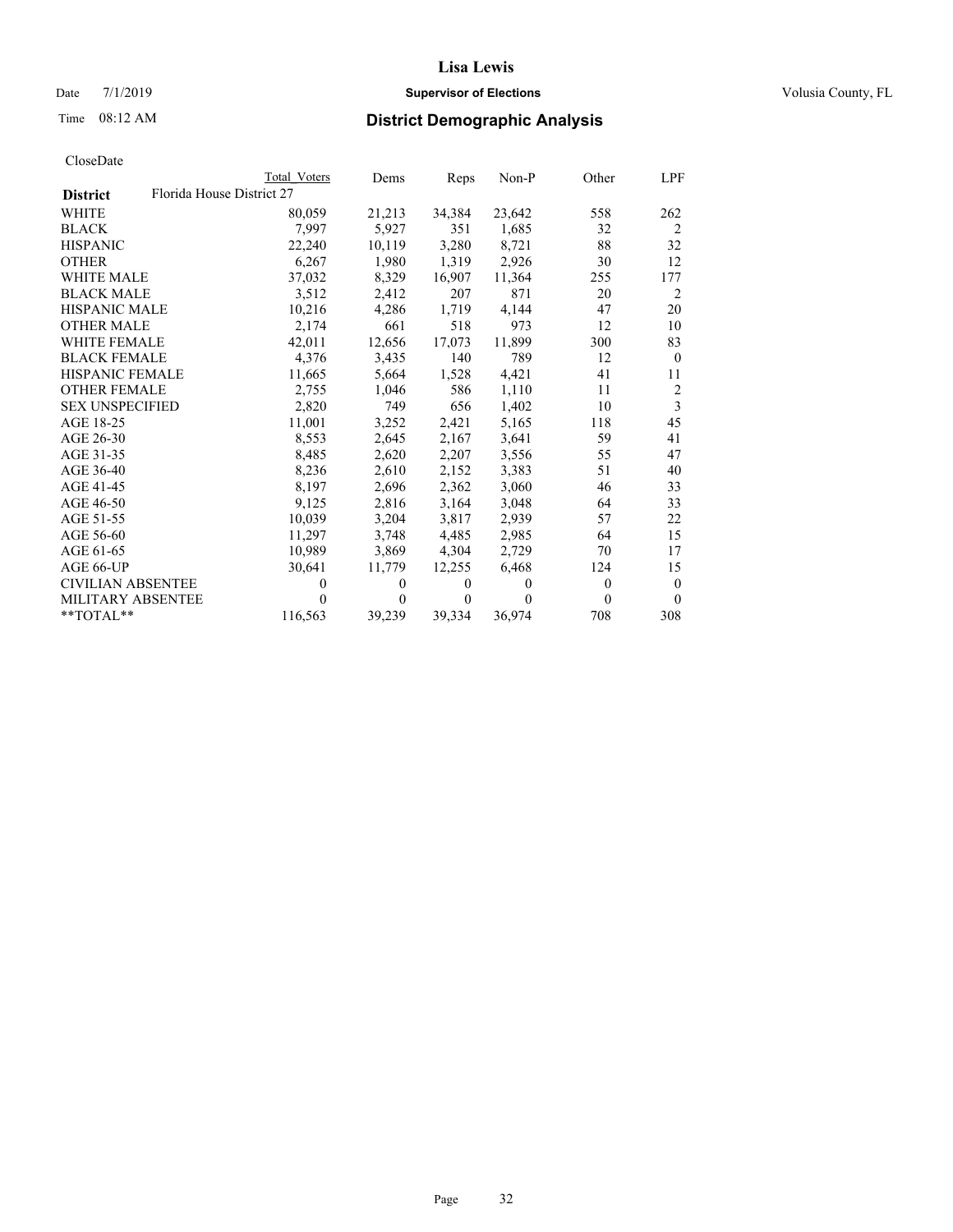## Date 7/1/2019 **Supervisor of Elections Supervisor of Elections** Volusia County, FL

# Time 08:12 AM **District Demographic Analysis**

|                          | Total Voters            | Dems     | Reps   | Non-P  | Other    | LPF            |
|--------------------------|-------------------------|----------|--------|--------|----------|----------------|
| <b>District</b>          | School Board District 1 |          |        |        |          |                |
| <b>WHITE</b>             | 61,538                  | 16,453   | 28,092 | 16,325 | 431      | 237            |
| <b>BLACK</b>             | 5,764                   | 4,498    | 187    | 1,053  | 24       | 2              |
| <b>HISPANIC</b>          | 7,400                   | 3,066    | 1,330  | 2,938  | 49       | 17             |
| <b>OTHER</b>             | 4,217                   | 1,305    | 966    | 1,913  | 24       | 9              |
| WHITE MALE               | 28,073                  | 6,219    | 13,599 | 7,895  | 200      | 160            |
| <b>BLACK MALE</b>        | 2,334                   | 1,709    | 91     | 519    | 14       | 1              |
| <b>HISPANIC MALE</b>     | 3,204                   | 1,212    | 669    | 1,289  | 23       | 11             |
| <b>OTHER MALE</b>        | 1,496                   | 473      | 372    | 634    | 11       | 6              |
| WHITE FEMALE             | 32,747                  | 10,076   | 14,199 | 8,170  | 229      | 73             |
| <b>BLACK FEMALE</b>      | 3,344                   | 2,729    | 93     | 511    | 10       | 1              |
| <b>HISPANIC FEMALE</b>   | 4,059                   | 1,795    | 648    | 1,585  | 25       | 6              |
| <b>OTHER FEMALE</b>      | 1,804                   | 635      | 410    | 746    | 11       | $\overline{2}$ |
| <b>SEX UNSPECIFIED</b>   | 1,857                   | 474      | 493    | 880    | 5        | 5              |
| AGE 18-25                | 7,600                   | 2,258    | 2,005  | 3,212  | 80       | 45             |
| AGE 26-30                | 5.337                   | 1,626    | 1,543  | 2,095  | 43       | 30             |
| AGE 31-35                | 5,184                   | 1,532    | 1,564  | 2,020  | 33       | 35             |
| AGE 36-40                | 5,300                   | 1,612    | 1,655  | 1,962  | 35       | 36             |
| AGE 41-45                | 4,972                   | 1,492    | 1,702  | 1,713  | 40       | 25             |
| AGE 46-50                | 5,714                   | 1,671    | 2,205  | 1,769  | 44       | 25             |
| AGE 51-55                | 6,383                   | 1,827    | 2,829  | 1,669  | 38       | 20             |
| AGE 56-60                | 7,291                   | 2,285    | 3,225  | 1,719  | 46       | 16             |
| AGE 61-65                | 7,402                   | 2,490    | 3,232  | 1,623  | 50       | $\tau$         |
| AGE 66-UP                | 23,736                  | 8,529    | 10,615 | 4,447  | 119      | 26             |
| <b>CIVILIAN ABSENTEE</b> | $\theta$                | $\Omega$ | 0      | 0      | $\Omega$ | $\theta$       |
| MILITARY ABSENTEE        | $\theta$                | 0        | 0      | 0      | 0        | $\theta$       |
| $*$ TOTAL $*$            | 78,919                  | 25,322   | 30,575 | 22,229 | 528      | 265            |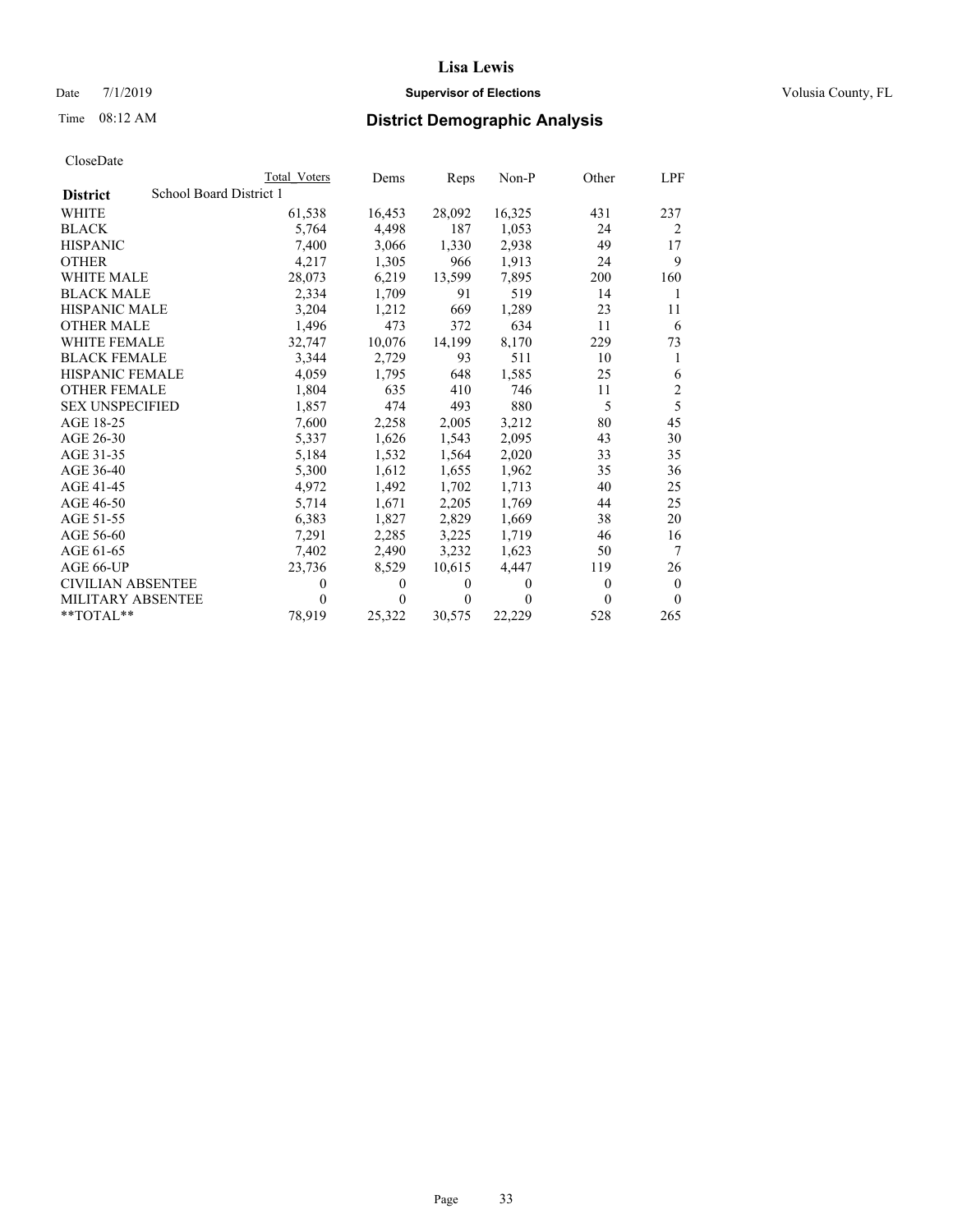## Date 7/1/2019 **Supervisor of Elections Supervisor of Elections** Volusia County, FL

# Time 08:12 AM **District Demographic Analysis**

|                          |                         | Total Voters | Dems     | Reps   | Non-P  | Other    | LPF            |
|--------------------------|-------------------------|--------------|----------|--------|--------|----------|----------------|
| <b>District</b>          | School Board District 2 |              |          |        |        |          |                |
| <b>WHITE</b>             |                         | 51,685       | 15,189   | 20,745 | 15,065 | 516      | 170            |
| <b>BLACK</b>             |                         | 12,822       | 10,184   | 343    | 2,252  | 39       | 4              |
| <b>HISPANIC</b>          |                         | 2.867        | 1,226    | 537    | 1.076  | 25       | 3              |
| <b>OTHER</b>             |                         | 4,333        | 1,507    | 806    | 1,973  | 37       | 10             |
| WHITE MALE               |                         | 24,203       | 6,005    | 10,423 | 7,416  | 248      | 111            |
| <b>BLACK MALE</b>        |                         | 4,831        | 3,593    | 184    | 1,034  | 20       | $\theta$       |
| <b>HISPANIC MALE</b>     |                         | 1,321        | 494      | 287    | 523    | 16       | 1              |
| <b>OTHER MALE</b>        |                         | 1,536        | 514      | 338    | 665    | 14       | 5              |
| <b>WHITE FEMALE</b>      |                         | 26,776       | 9,006    | 10,080 | 7,366  | 266      | 58             |
| <b>BLACK FEMALE</b>      |                         | 7,702        | 6,375    | 155    | 1,150  | 19       | 3              |
| <b>HISPANIC FEMALE</b>   |                         | 1,472        | 697      | 245    | 519    | 9        | $\overline{2}$ |
| <b>OTHER FEMALE</b>      |                         | 1,786        | 721      | 332    | 712    | 18       | 3              |
| <b>SEX UNSPECIFIED</b>   |                         | 2,080        | 701      | 387    | 981    | 7        | $\overline{4}$ |
| AGE 18-25                |                         | 8,625        | 3,830    | 1,422  | 3,215  | 127      | 31             |
| AGE 26-30                |                         | 5,408        | 2,149    | 1,144  | 2,029  | 63       | 23             |
| AGE 31-35                |                         | 4,607        | 1,858    | 990    | 1,688  | 41       | 30             |
| AGE 36-40                |                         | 4,073        | 1,653    | 914    | 1,449  | 38       | 19             |
| AGE 41-45                |                         | 3,637        | 1.397    | 953    | 1,233  | 32       | 22             |
| AGE 46-50                |                         | 4,355        | 1,622    | 1,371  | 1,311  | 34       | 17             |
| AGE 51-55                |                         | 5,396        | 2,001    | 1,803  | 1,534  | 45       | 13             |
| AGE 56-60                |                         | 6,927        | 2,543    | 2,591  | 1,735  | 50       | 8              |
| AGE 61-65                |                         | 7,065        | 2,757    | 2,656  | 1,592  | 54       | 6              |
| AGE 66-UP                |                         | 21,614       | 8,296    | 8,587  | 4,580  | 133      | 18             |
| <b>CIVILIAN ABSENTEE</b> |                         | $\theta$     | $\Omega$ | 0      | 0      | $\Omega$ | $\theta$       |
| <b>MILITARY ABSENTEE</b> |                         | $\theta$     | 0        | 0      | 0      | $\Omega$ | $\theta$       |
| $*$ TOTAL $*$            |                         | 71,707       | 28,106   | 22,431 | 20,366 | 617      | 187            |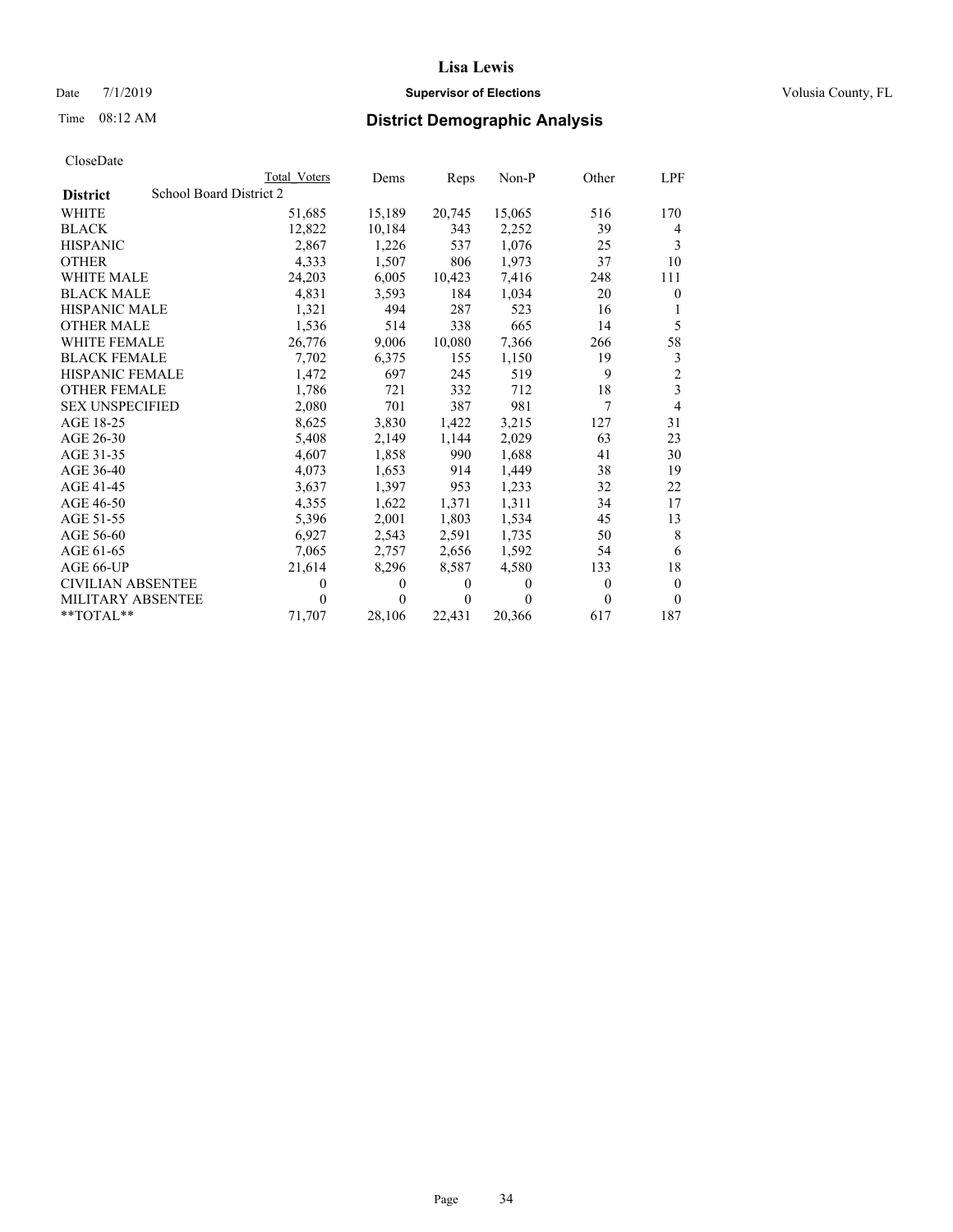## Date 7/1/2019 **Supervisor of Elections Supervisor of Elections** Volusia County, FL

# Time 08:12 AM **District Demographic Analysis**

|                          |                         | Total Voters | Dems     | Reps   | Non-P    | Other    | LPF            |
|--------------------------|-------------------------|--------------|----------|--------|----------|----------|----------------|
| <b>District</b>          | School Board District 3 |              |          |        |          |          |                |
| <b>WHITE</b>             |                         | 74,797       | 20,492   | 32,793 | 20,620   | 684      | 208            |
| <b>BLACK</b>             |                         | 2,213        | 1,703    | 96     | 401      | 10       | 3              |
| <b>HISPANIC</b>          |                         | 1.948        | 664      | 524    | 739      | 15       | 6              |
| <b>OTHER</b>             |                         | 3,274        | 941      | 859    | 1,441    | 25       | 8              |
| WHITE MALE               |                         | 34,556       | 8,024    | 16,052 | 10,017   | 326      | 137            |
| <b>BLACK MALE</b>        |                         | 981          | 700      | 48     | 223      | 7        | 3              |
| <b>HISPANIC MALE</b>     |                         | 873          | 277      | 256    | 330      | 7        | 3              |
| <b>OTHER MALE</b>        |                         | 1,204        | 331      | 352    | 500      | 15       | 6              |
| <b>WHITE FEMALE</b>      |                         | 39,402       | 12,265   | 16,394 | 10,318   | 356      | 69             |
| <b>BLACK FEMALE</b>      |                         | 1,200        | 975      | 47     | 175      | 3        | $\theta$       |
| <b>HISPANIC FEMALE</b>   |                         | 1,036        | 375      | 256    | 394      | 8        | 3              |
| <b>OTHER FEMALE</b>      |                         | 1,399        | 488      | 395    | 505      | 9        | $\overline{c}$ |
| <b>SEX UNSPECIFIED</b>   |                         | 1,580        | 365      | 472    | 738      | 3        | $\overline{2}$ |
| AGE 18-25                |                         | 6,053        | 1,565    | 1,850  | 2,483    | 124      | 31             |
| AGE 26-30                |                         | 4,392        | 1,143    | 1,398  | 1,781    | 46       | 24             |
| AGE 31-35                |                         | 4,406        | 1,228    | 1,367  | 1,730    | 51       | 30             |
| AGE 36-40                |                         | 4,537        | 1,206    | 1,522  | 1,746    | 40       | 23             |
| AGE 41-45                |                         | 4,546        | 1,163    | 1,713  | 1,599    | 45       | 26             |
| AGE 46-50                |                         | 5,561        | 1,415    | 2,321  | 1,759    | 47       | 19             |
| AGE 51-55                |                         | 6,367        | 1,605    | 2,898  | 1,781    | 64       | 19             |
| AGE 56-60                |                         | 8,275        | 2,275    | 3,841  | 2,074    | 69       | 16             |
| AGE 61-65                |                         | 8,889        | 2,798    | 3,922  | 2,083    | 72       | 14             |
| AGE 66-UP                |                         | 29,206       | 9,402    | 13,440 | 6,165    | 176      | 23             |
| <b>CIVILIAN ABSENTEE</b> |                         | $_{0}$       | 0        | 0      | $\theta$ | $\Omega$ | $\theta$       |
| MILITARY ABSENTEE        |                         | 0            | $\theta$ | 0      | 0        | $\Omega$ | $\theta$       |
| **TOTAL**                |                         | 82,232       | 23,800   | 34,272 | 23,201   | 734      | 225            |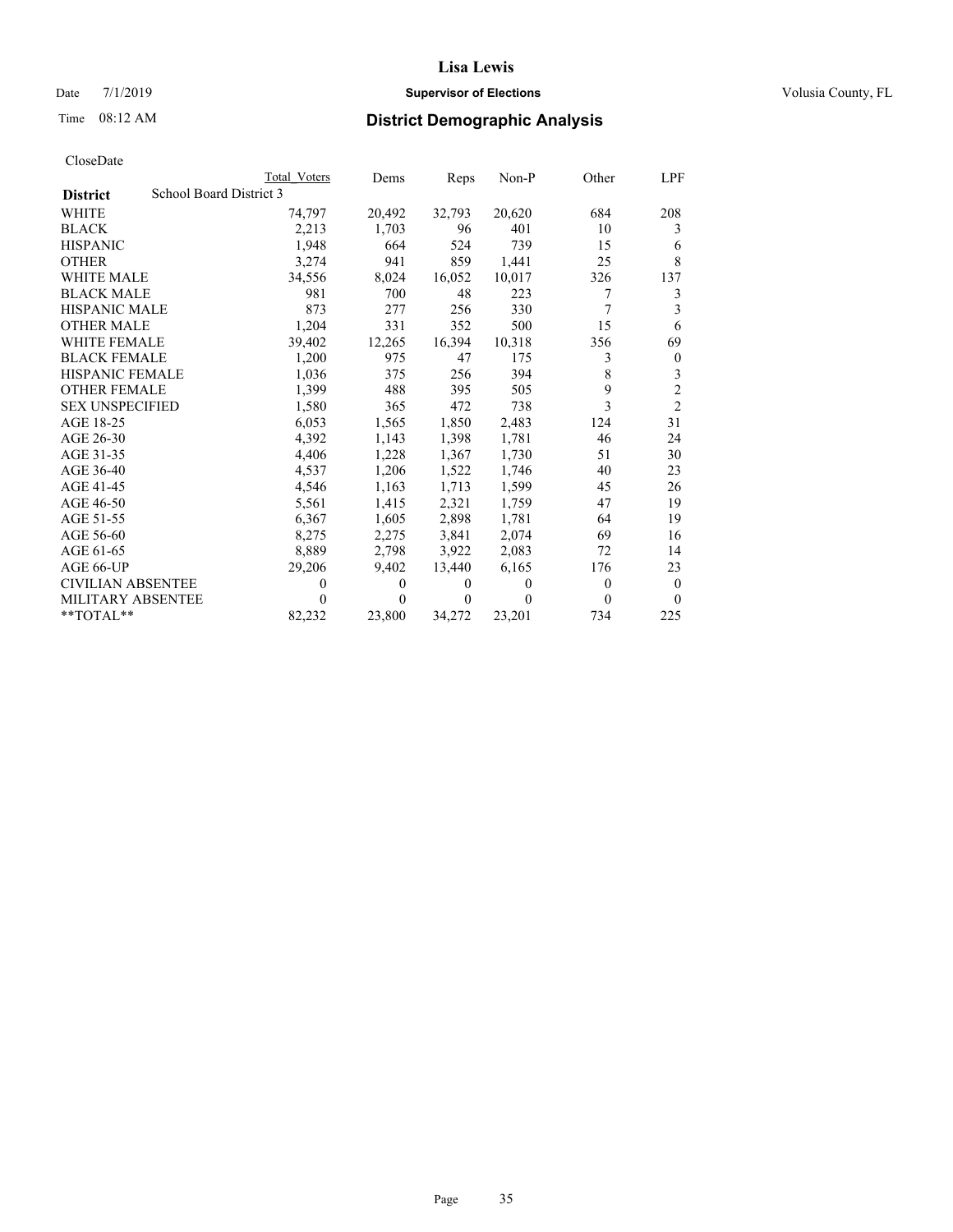## Date 7/1/2019 **Supervisor of Elections Supervisor of Elections** Volusia County, FL

# Time 08:12 AM **District Demographic Analysis**

|                          |                         | Total Voters | Dems     | Reps             | Non-P    | Other    | LPF            |
|--------------------------|-------------------------|--------------|----------|------------------|----------|----------|----------------|
| <b>District</b>          | School Board District 4 |              |          |                  |          |          |                |
| <b>WHITE</b>             |                         | 63,092       | 17,946   | 27,219           | 17,221   | 517      | 189            |
| <b>BLACK</b>             |                         | 5,863        | 4,569    | 206              | 1,059    | 23       | 6              |
| <b>HISPANIC</b>          |                         | 2,768        | 1,082    | 576              | 1,075    | 26       | 9              |
| <b>OTHER</b>             |                         | 3,956        | 1,193    | 929              | 1,801    | 27       | 6              |
| WHITE MALE               |                         | 28,988       | 6,924    | 13,295           | 8,383    | 256      | 130            |
| <b>BLACK MALE</b>        |                         | 2,381        | 1,696    | 118              | 548      | 15       | $\overline{4}$ |
| <b>HISPANIC MALE</b>     |                         | 1,230        | 439      | 283              | 485      | 17       | 6              |
| <b>OTHER MALE</b>        |                         | 1,452        | 410      | 364              | 661      | 13       | 4              |
| <b>WHITE FEMALE</b>      |                         | 33,416       | 10,873   | 13,653           | 8,571    | 260      | 59             |
| <b>BLACK FEMALE</b>      |                         | 3,391        | 2,802    | 85               | 494      | 8        | $\overline{2}$ |
| <b>HISPANIC FEMALE</b>   |                         | 1,478        | 622      | 282              | 562      | 9        | 3              |
| <b>OTHER FEMALE</b>      |                         | 1,693        | 610      | 414              | 658      | 10       |                |
| <b>SEX UNSPECIFIED</b>   |                         | 1,649        | 414      | 435              | 794      | 5        | 1              |
| AGE 18-25                |                         | 6,201        | 1,844    | 1,743            | 2,504    | 77       | 33             |
| AGE 26-30                |                         | 4,760        | 1,525    | 1,324            | 1,836    | 58       | 17             |
| AGE 31-35                |                         | 4,492        | 1,486    | 1,273            | 1,669    | 36       | 28             |
| AGE 36-40                |                         | 4,078        | 1,317    | 1,171            | 1,529    | 32       | 29             |
| AGE 41-45                |                         | 4,056        | 1,259    | 1,355            | 1,387    | 29       | 26             |
| AGE 46-50                |                         | 5,021        | 1,396    | 1,992            | 1,568    | 45       | 20             |
| AGE 51-55                |                         | 6,110        | 1,806    | 2,585            | 1,658    | 48       | 13             |
| AGE 56-60                |                         | 7,583        | 2,390    | 3,142            | 1,975    | 65       | 11             |
| AGE 61-65                |                         | 8,003        | 2,739    | 3,399            | 1,782    | 68       | 15             |
| AGE 66-UP                |                         | 25,375       | 9,028    | 10,946           | 5,248    | 135      | 18             |
| <b>CIVILIAN ABSENTEE</b> |                         | $\theta$     | $\theta$ | $\boldsymbol{0}$ | $\theta$ | $\Omega$ | $\theta$       |
| MILITARY ABSENTEE        |                         | $\theta$     | $\theta$ | $\Omega$         | $\theta$ | $\Omega$ | $\Omega$       |
| $*$ TOTAL $*$            |                         | 75,679       | 24,790   | 28,930           | 21,156   | 593      | 210            |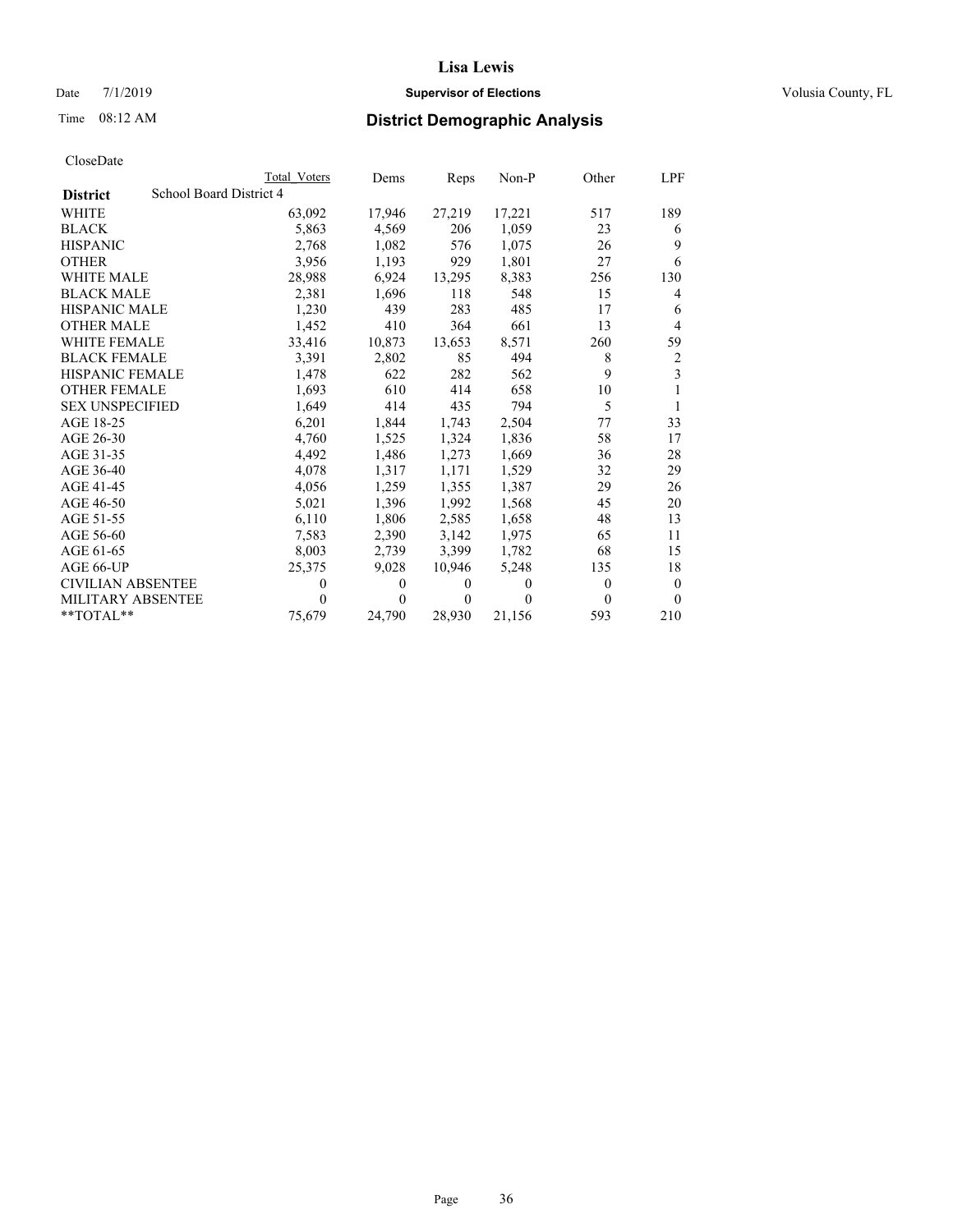# Date 7/1/2019 **Supervisor of Elections Supervisor of Elections** Volusia County, FL

# Time 08:12 AM **District Demographic Analysis**

|                          | Total Voters            | Dems     | Reps   | Non-P    | Other | LPF            |
|--------------------------|-------------------------|----------|--------|----------|-------|----------------|
| <b>District</b>          | School Board District 5 |          |        |          |       |                |
| <b>WHITE</b>             | 40,990                  | 10,890   | 17,013 | 12,673   | 263   | 151            |
| <b>BLACK</b>             | 6,435                   | 4,747    | 285    | 1,375    | 26    | 2              |
| <b>HISPANIC</b>          | 19.100                  | 8,845    | 2,650  | 7,515    | 64    | 26             |
| <b>OTHER</b>             | 4.297                   | 1,411    | 836    | 2,021    | 22    | 7              |
| WHITE MALE               | 19,084                  | 4,339    | 8,360  | 6,150    | 133   | 102            |
| <b>BLACK MALE</b>        | 2,830                   | 1,933    | 179    | 700      | 16    | $\overline{2}$ |
| <b>HISPANIC MALE</b>     | 8,847                   | 3,802    | 1,390  | 3,605    | 34    | 16             |
| <b>OTHER MALE</b>        | 1,486                   | 476      | 328    | 668      | 8     | 6              |
| WHITE FEMALE             | 21,333                  | 6,418    | 8,422  | 6,317    | 128   | 48             |
| <b>BLACK FEMALE</b>      | 3,517                   | 2,751    | 102    | 654      | 10    | $\mathbf{0}$   |
| <b>HISPANIC FEMALE</b>   | 9,945                   | 4,899    | 1,232  | 3,775    | 30    | 9              |
| <b>OTHER FEMALE</b>      | 1,886                   | 738      | 371    | 769      | 7     | 1              |
| <b>SEX UNSPECIFIED</b>   | 1,893                   | 536      | 400    | 946      | 9     | $\overline{2}$ |
| AGE 18-25                | 7,552                   | 2,358    | 1,462  | 3,637    | 68    | 27             |
| AGE 26-30                | 5,966                   | 1,958    | 1,339  | 2,604    | 32    | 33             |
| AGE 31-35                | 5,911                   | 1,954    | 1,373  | 2,512    | 42    | 30             |
| AGE 36-40                | 5,596                   | 1,927    | 1,288  | 2,319    | 38    | 24             |
| AGE 41-45                | 5,524                   | 1,978    | 1,394  | 2,114    | 25    | 13             |
| AGE 46-50                | 5,946                   | 2,016    | 1,882  | 1,993    | 38    | 17             |
| AGE 51-55                | 6,370                   | 2,252    | 2.178  | 1,905    | 21    | 14             |
| AGE 56-60                | 6,832                   | 2,456    | 2,496  | 1,848    | 23    | 9              |
| AGE 61-65                | 6,280                   | 2,459    | 2,216  | 1,558    | 35    | 12             |
| AGE 66-UP                | 14,845                  | 6,535    | 5,156  | 3,094    | 53    | 7              |
| <b>CIVILIAN ABSENTEE</b> | $\theta$                | $\theta$ | 0      | $\theta$ | 0     | $\Omega$       |
| MILITARY ABSENTEE        | $\theta$                | 0        | 0      | 0        | 0     | $\Omega$       |
| $*$ TOTAL $*$            | 70,822                  | 25,893   | 20,784 | 23,584   | 375   | 186            |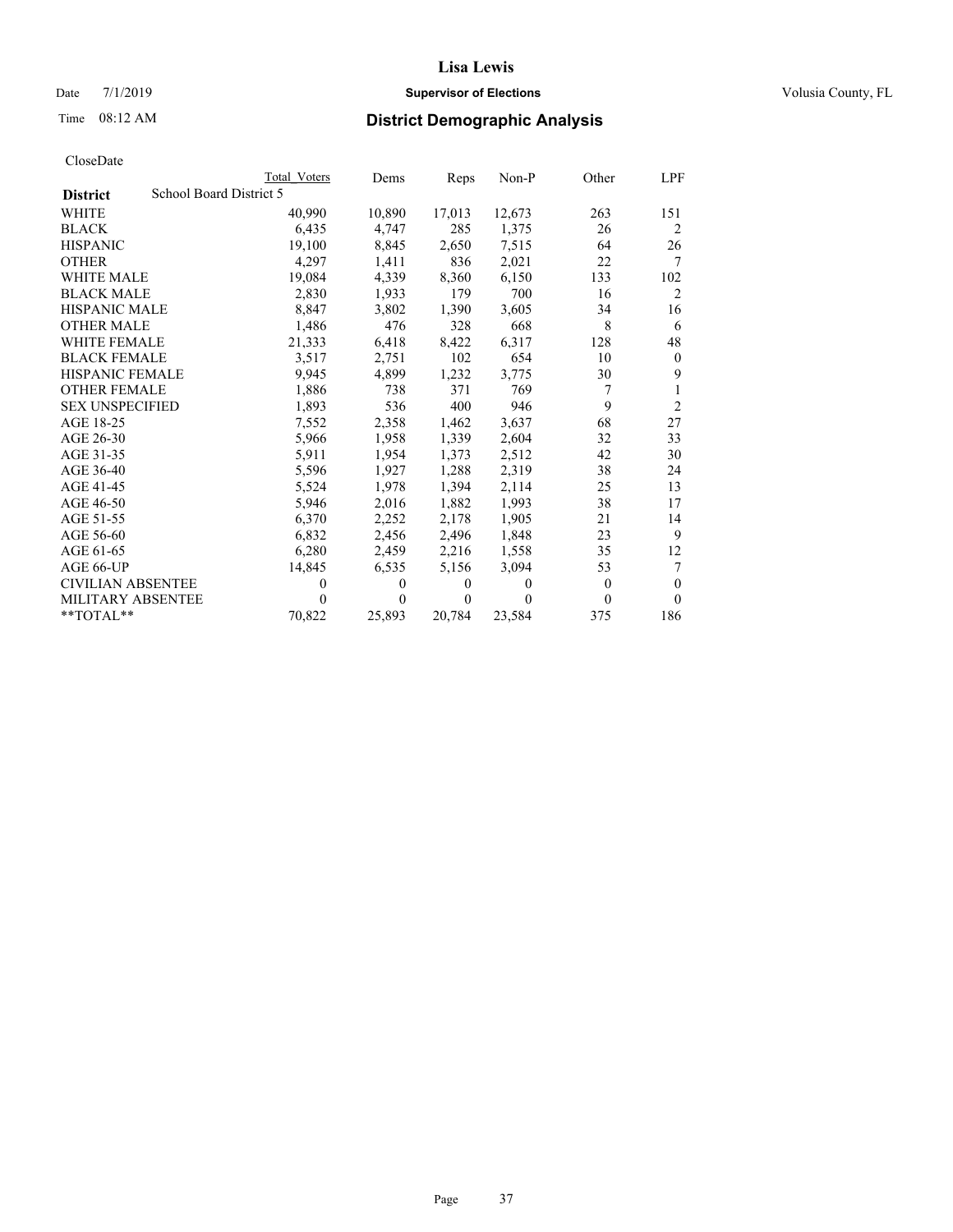# Date 7/1/2019 **Supervisor of Elections Supervisor of Elections** Volusia County, FL

# Time 08:12 AM **District Demographic Analysis**

|                                              | Total Voters | Dems           | Reps             | Non-P    | Other          | LPF            |
|----------------------------------------------|--------------|----------------|------------------|----------|----------------|----------------|
| Florida Senate District 7<br><b>District</b> |              |                |                  |          |                |                |
| <b>WHITE</b>                                 | 105,936      | 30,342         | 45,158           | 29,165   | 927            | 344            |
| <b>BLACK</b>                                 | 18,212       | 14,428         | 507              | 3,213    | 56             | 8              |
| <b>HISPANIC</b>                              | 5,713        | 2.331          | 1,074            | 2,249    | 48             | 11             |
| <b>OTHER</b>                                 | 7,750        | 2,494          | 1,656            | 3,530    | 57             | 13             |
| <b>WHITE MALE</b>                            | 49,169       | 11,868         | 22,306           | 14,316   | 444            | 235            |
| <b>BLACK MALE</b>                            | 7,043        | 5,182          | 282              | 1,543    | 32             | 4              |
| <b>HISPANIC MALE</b>                         | 2,578        | 955            | 540              | 1,046    | 31             | 6              |
| <b>OTHER MALE</b>                            | 2,764        | 851            | 660              | 1,221    | 26             | 6              |
| <b>WHITE FEMALE</b>                          | 55,516       | 18,197         | 22,374           | 14,357   | 480            | 108            |
| <b>BLACK FEMALE</b>                          | 10.800       | 8,966          | 218              | 1,588    | 24             | 4              |
| <b>HISPANIC FEMALE</b>                       | 2,999        | 1,321          | 517              | 1,139    | 17             | 5              |
| <b>OTHER FEMALE</b>                          | 3,237        | 1,221          | 720              | 1,268    | 24             | 4              |
| <b>SEX UNSPECIFIED</b>                       | 3,504        | 1,034          | 777              | 1,679    | 10             | $\overline{4}$ |
| AGE 18-25                                    | 14,146       | 5,439          | 3,047            | 5,422    | 176            | 62             |
| AGE 26-30                                    | 9,336        | 3,409          | 2,266            | 3,521    | 102            | 38             |
| AGE 31-35                                    | 8,434        | 3,108          | 2,137            | 3,069    | 67             | 53             |
| AGE 36-40                                    | 7,561        | 2,782          | 1,945            | 2.725    | 64             | 45             |
| AGE 41-45                                    | 7,212        | 2,516          | 2,182            | 2,419    | 52             | 43             |
| AGE 46-50                                    | 8,801        | 2,802          | 3,197            | 2,694    | 75             | 33             |
| AGE 51-55                                    | 10,806       | 3,555          | 4,212            | 2,923    | 90             | 26             |
| AGE 56-60                                    | 13,485       | 4,581          | 5,383            | 3,397    | 107            | 17             |
| AGE 61-65                                    | 14,123       | 5,168          | 5,703            | 3,118    | 112            | 22             |
| AGE 66-UP                                    | 43,707       | 16,235         | 18,323           | 8,869    | 243            | 37             |
| <b>CIVILIAN ABSENTEE</b>                     | 0            | $\overline{0}$ | $\boldsymbol{0}$ | $\theta$ | $\overline{0}$ | $\mathbf{0}$   |
| <b>MILITARY ABSENTEE</b>                     | 0            | 0              | 0                | 0        | 0              | $\theta$       |
| **TOTAL**                                    | 137,611      | 49,595         | 48,395           | 38,157   | 1,088          | 376            |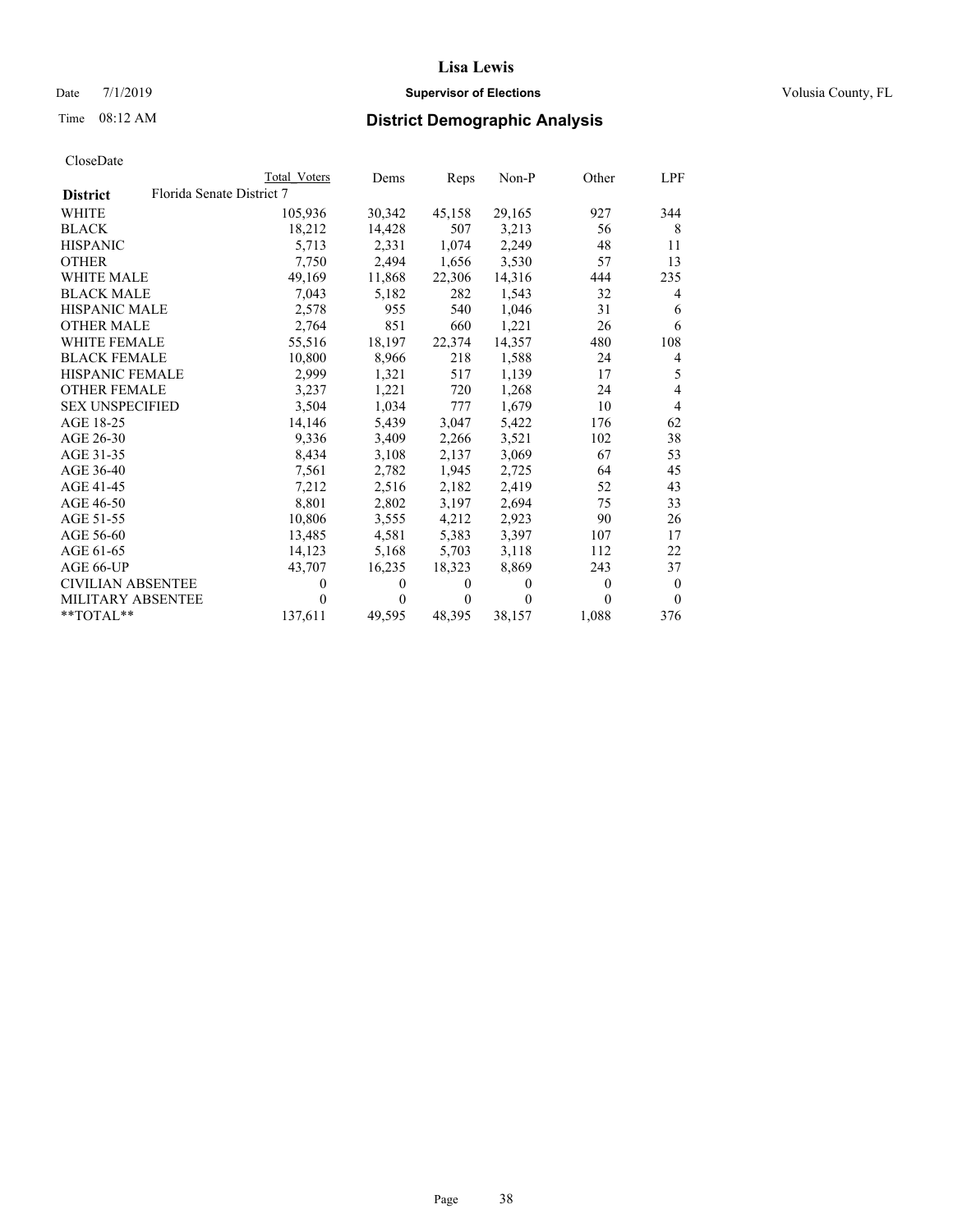# Date 7/1/2019 **Supervisor of Elections Supervisor of Elections** Volusia County, FL

# Time 08:12 AM **District Demographic Analysis**

|                                              | Total Voters | Dems     | Reps           | Non-P  | Other          | LPF              |
|----------------------------------------------|--------------|----------|----------------|--------|----------------|------------------|
| Florida Senate District 9<br><b>District</b> |              |          |                |        |                |                  |
| <b>WHITE</b>                                 | 27,626       | 6,767    | 12,904         | 7,682  | 185            | 88               |
| <b>BLACK</b>                                 | 1,588        | 1,192    | 69             | 319    | 8              | $\Omega$         |
| <b>HISPANIC</b>                              | 3,993        | 1,680    | 735            | 1,548  | 23             | 7                |
| <b>OTHER</b>                                 | 1,877        | 544      | 464            | 855    | 9              | 5                |
| WHITE MALE                                   | 12,730       | 2,557    | 6,311          | 3,706  | 90             | 66               |
| <b>BLACK MALE</b>                            | 678          | 466      | 35             | 173    | 4              | $\mathbf{0}$     |
| <b>HISPANIC MALE</b>                         | 1,761        | 669      | 390            | 684    | 13             | 5                |
| <b>OTHER MALE</b>                            | 651          | 192      | 172            | 278    | $\overline{4}$ | 5                |
| <b>WHITE FEMALE</b>                          | 14,541       | 4,140    | 6,445          | 3,841  | 94             | 21               |
| <b>BLACK FEMALE</b>                          | 886          | 709      | 34             | 139    | 4              | $\mathbf{0}$     |
| <b>HISPANIC FEMALE</b>                       | 2,160        | 980      | 338            | 830    | 10             | 2                |
| <b>OTHER FEMALE</b>                          | 817          | 291      | 203            | 318    | 5              | $\boldsymbol{0}$ |
| <b>SEX UNSPECIFIED</b>                       | 859          | 179      | 243            | 435    |                |                  |
| AGE 18-25                                    | 3,078        | 804      | 871            | 1,353  | 33             | 17               |
| AGE 26-30                                    | 2.352        | 620      | 762            | 943    | 18             | 9                |
| AGE 31-35                                    | 2,358        | 642      | 753            | 937    | 14             | 12               |
| AGE 36-40                                    | 2,384        | 624      | 792            | 938    | 13             | 17               |
| AGE 41-45                                    | 2,245        | 619      | 798            | 794    | 20             | 14               |
| AGE 46-50                                    | 2,732        | 738      | 1,090          | 873    | 22             | 9                |
| AGE 51-55                                    | 3,024        | 786      | 1,368          | 847    | 16             | 7                |
| AGE 56-60                                    | 3,404        | 947      | 1,548          | 877    | 26             | 6                |
| AGE 61-65                                    | 3,292        | 978      | 1,518          | 775    | 20             | 1                |
| AGE 66-UP                                    | 10,215       | 3,425    | 4,672          | 2,067  | 43             | 8                |
| <b>CIVILIAN ABSENTEE</b>                     | $\theta$     | $\theta$ | $\overline{0}$ | 0      | $\theta$       | 0                |
| <b>MILITARY ABSENTEE</b>                     | $\theta$     | 0        | $\theta$       | 0      | 0              | 0                |
| **TOTAL**                                    | 35,084       | 10,183   | 14,172         | 10,404 | 225            | 100              |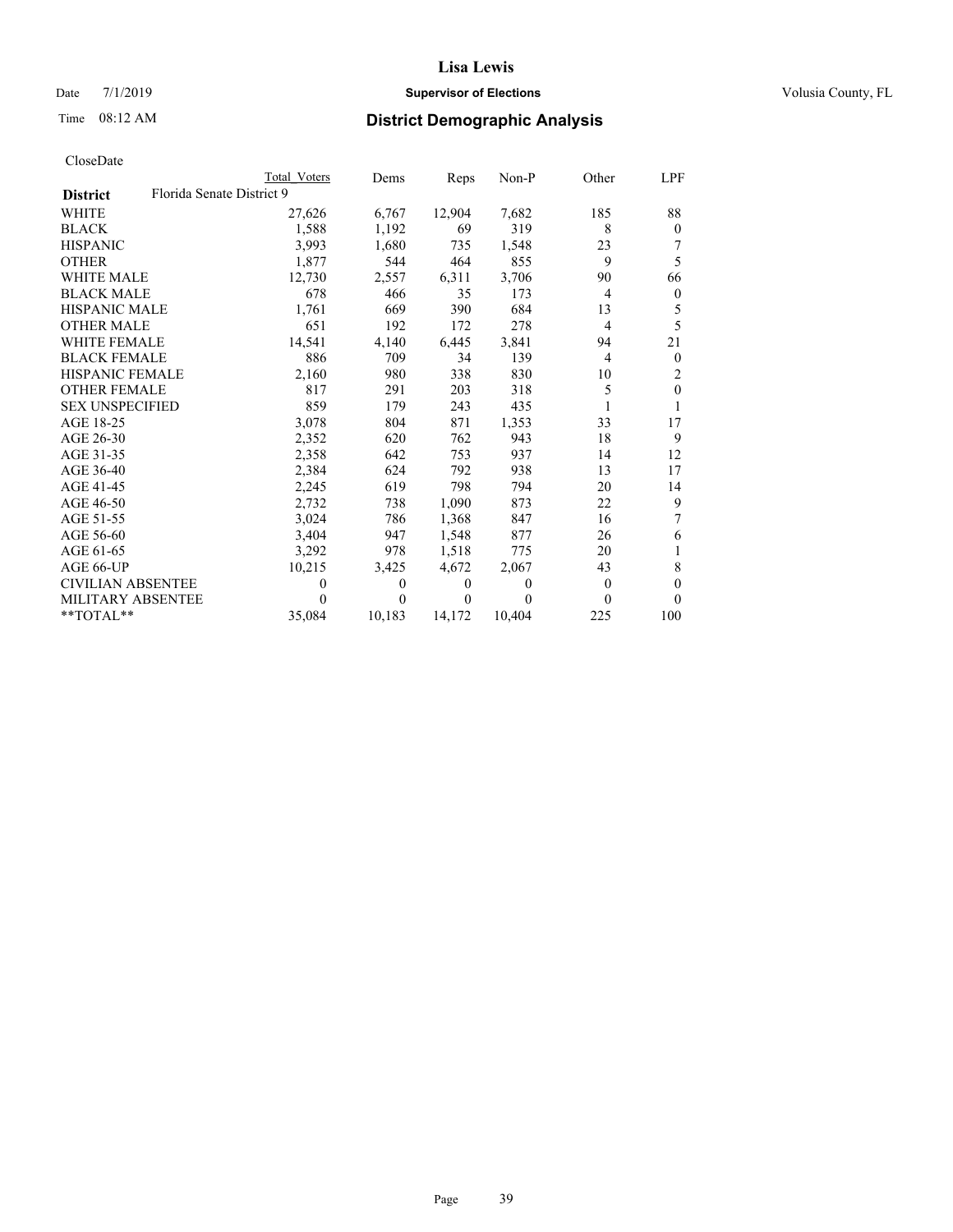# Date 7/1/2019 **Supervisor of Elections Supervisor of Elections** Volusia County, FL

# Time 08:12 AM **District Demographic Analysis**

|                          | Total Voters | Dems                       |          |        | Other | LPF            |
|--------------------------|--------------|----------------------------|----------|--------|-------|----------------|
|                          |              |                            |          |        |       |                |
|                          | 158,540      | 43,861                     | 67,800   | 45,057 | 1,299 | 523            |
|                          | 13,297       | 10,081                     | 541      | 2,608  | 58    | 9              |
|                          | 24,377       | 10,872                     | 3,808    | 9,546  | 108   | 43             |
|                          | 10,450       | 3,319                      | 2,276    | 4,764  | 69    | 22             |
|                          | 73,005       | 17,086                     | 33,112   | 21.839 | 629   | 339            |
|                          | 5,636        | 3,983                      | 303      | 1,308  | 36    | 6              |
| <b>HISPANIC MALE</b>     | 11,136       | 4,600                      | 1,955    | 4,502  | 53    | 26             |
|                          | 3.759        | 1,161                      | 922      | 1,629  | 31    | 16             |
| <b>WHITE FEMALE</b>      | 83,617       | 26,301                     | 33,929   | 22,544 | 665   | 178            |
| <b>BLACK FEMALE</b>      | 7,468        | 5,957                      | 230      | 1,257  | 22    | $\overline{2}$ |
| HISPANIC FEMALE          | 12,831       | 6,087                      | 1,808    | 4,866  | 54    | 16             |
| <b>OTHER FEMALE</b>      | 4.514        | 1,680                      | 999      | 1,804  | 26    | 5              |
| <b>SEX UNSPECIFIED</b>   | 4.696        | 1,277                      | 1,167    | 2,225  | 18    | 9              |
|                          | 18,807       | 5,612                      | 4,564    | 8,276  | 267   | 88             |
|                          | 14,175       | 4,372                      | 3,720    | 5,881  | 122   | 80             |
|                          | 13,808       | 4,308                      | 3,677    | 5,613  | 122   | 88             |
|                          | 13,639       | 4,309                      | 3,813    | 5,342  | 106   | 69             |
|                          | 13.278       | 4,154                      | 4,137    | 4,833  | 99    | 55             |
|                          | 15,064       | 4,580                      | 5,484    | 4,833  | 111   | 56             |
|                          | 16.796       | 5,150                      | 6,713    | 4,777  | 110   | 46             |
|                          | 20,019       | 6,421                      | 8,364    | 5,077  | 120   | 37             |
|                          | 20,224       | 7,097                      | 8,204    | 4,745  | 147   | 31             |
|                          | 60,854       | 22,130                     | 25,749   | 12,598 | 330   | 47             |
| <b>CIVILIAN ABSENTEE</b> | 0            | $\theta$                   | $\theta$ | 0      | 0     | $\overline{0}$ |
| <b>MILITARY ABSENTEE</b> | 0            | 0                          | 0        | 0      | 0     | $\theta$       |
|                          | 206,664      | 68,133                     | 74,425   | 61,975 | 1,534 | 597            |
|                          |              | Florida Senate District 14 |          |        | Reps  | Non-P          |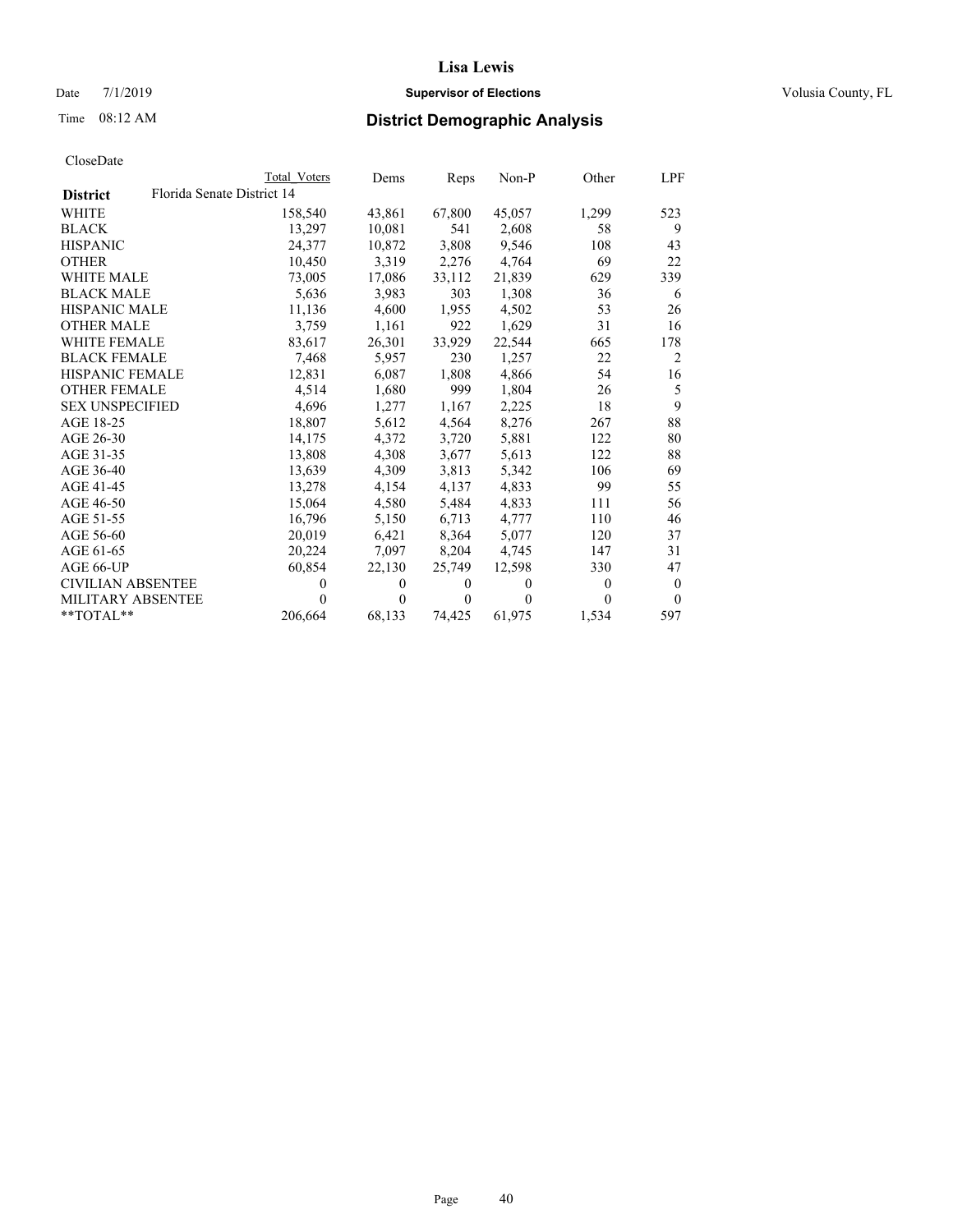# Date 7/1/2019 **Supervisor of Elections Supervisor of Elections** Volusia County, FL

# Time 08:12 AM **District Demographic Analysis**

|                                         | Total Voters | Dems         | Reps             | Non-P    | Other | LPF                     |
|-----------------------------------------|--------------|--------------|------------------|----------|-------|-------------------------|
| Daytona Beach Zone 1<br><b>District</b> |              |              |                  |          |       |                         |
| <b>WHITE</b>                            | 5,114        | 1,546        | 1,954            | 1,538    | 62    | 14                      |
| <b>BLACK</b>                            | 1,176        | 927          | 36               | 206      | 7     | $\mathbf{0}$            |
| <b>HISPANIC</b>                         | 336          | 140          | 56               | 135      | 5     | 0                       |
| <b>OTHER</b>                            | 463          | 143          | 92               | 219      | 8     | 1                       |
| <b>WHITE MALE</b>                       | 2,502        | 638          | 1,036            | 787      | 31    | 10                      |
| <b>BLACK MALE</b>                       | 475          | 341          | 21               | 109      | 4     | $\mathbf{0}$            |
| <b>HISPANIC MALE</b>                    | 156          | 49           | 33               | 70       | 4     | $\mathbf{0}$            |
| <b>OTHER MALE</b>                       | 156          | 47           | 32               | 73       | 4     | 0                       |
| <b>WHITE FEMALE</b>                     | 2,536        | 885          | 894              | 722      | 31    | 4                       |
| <b>BLACK FEMALE</b>                     | 691          | 578          | 15               | 95       | 3     | $\theta$                |
| <b>HISPANIC FEMALE</b>                  | 173          | 88           | 23               | 61       |       | $\theta$                |
| <b>OTHER FEMALE</b>                     | 201          | 76           | 42               | 79       | 3     | 1                       |
| <b>SEX UNSPECIFIED</b>                  | 199          | 54           | 42               | 102      |       | 0                       |
| AGE 18-25                               | 870          | 339          | 164              | 342      | 24    | 1                       |
| AGE 26-30                               | 577          | 232          | 118              | 221      | 4     | 2                       |
| AGE 31-35                               | 468          | 178          | 103              | 179      | 5     | $\overline{\mathbf{3}}$ |
| AGE 36-40                               | 375          | 170          | 73               | 127      | 4     | 1                       |
| AGE 41-45                               | 377          | 153          | 93               | 126      | 3     | $\overline{2}$          |
| AGE 46-50                               | 472          | 160          | 152              | 154      | 5     |                         |
| AGE 51-55                               | 581          | 218          | 186              | 167      | 9     | 1                       |
| AGE 56-60                               | 656          | 250          | 238              | 161      | 7     | $\boldsymbol{0}$        |
| AGE 61-65                               | 701          | 264          | 256              | 176      | 4     |                         |
| AGE 66-UP                               | 2,012        | 792          | 755              | 445      | 17    | 3                       |
| <b>CIVILIAN ABSENTEE</b>                | $\theta$     | $\mathbf{0}$ | $\boldsymbol{0}$ | $\theta$ | 0     | $\theta$                |
| MILITARY ABSENTEE                       | 0            | $\Omega$     | 0                | 0        | 0     | 0                       |
| $*$ TOTAL $*$                           | 7,089        | 2,756        | 2,138            | 2,098    | 82    | 15                      |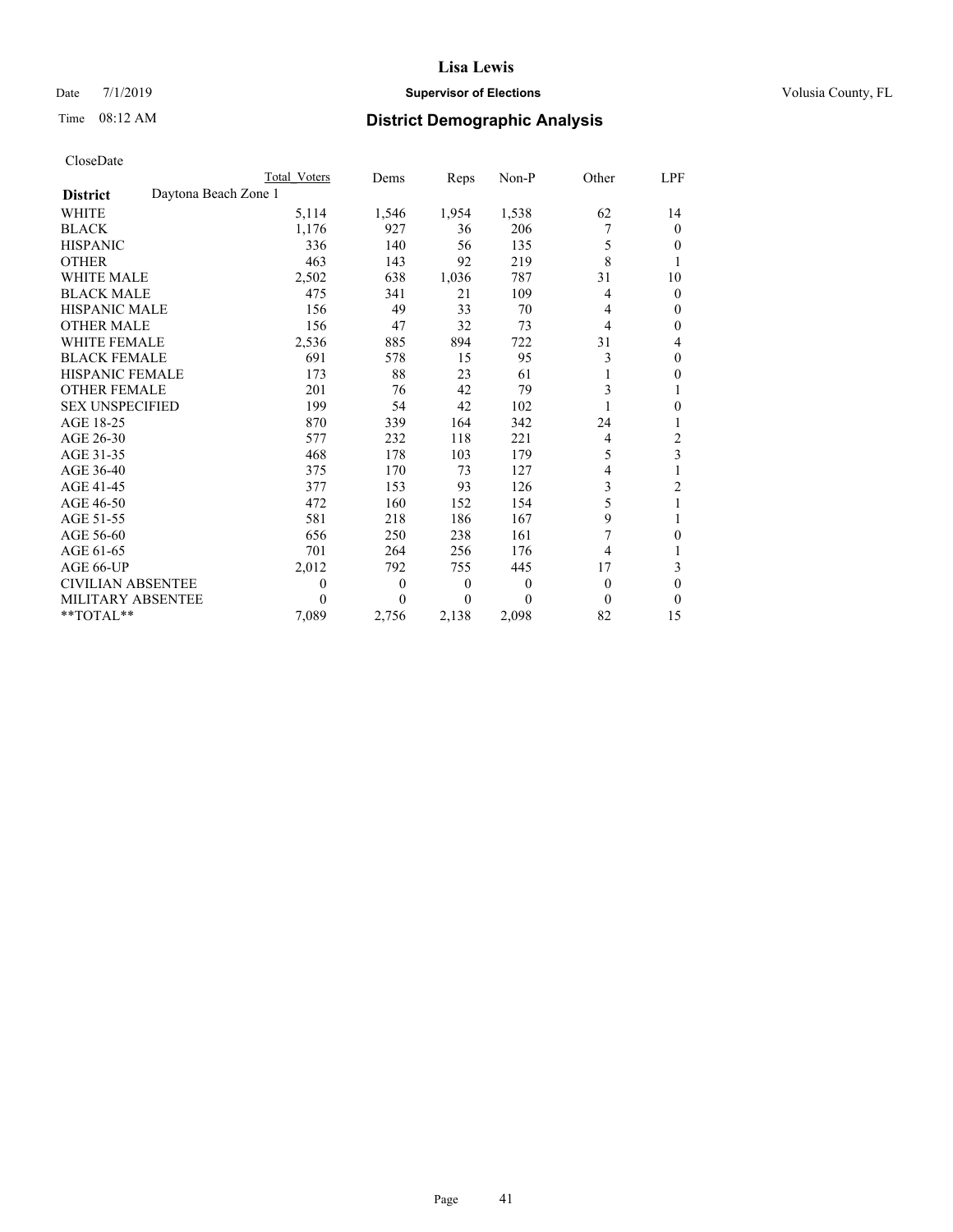# Date 7/1/2019 **Supervisor of Elections Supervisor of Elections** Volusia County, FL

# Time 08:12 AM **District Demographic Analysis**

|                                         | Total Voters | Dems             | Reps             | $Non-P$  | Other          | LPF            |
|-----------------------------------------|--------------|------------------|------------------|----------|----------------|----------------|
| Daytona Beach Zone 2<br><b>District</b> |              |                  |                  |          |                |                |
| <b>WHITE</b>                            | 4,500        | 1,464            | 1,698            | 1,283    | 33             | 22             |
| <b>BLACK</b>                            | 1,446        | 1,139            | 45               | 260      | 2              | $\Omega$       |
| <b>HISPANIC</b>                         | 254          | 118              | 38               | 98       | $\theta$       | 0              |
| <b>OTHER</b>                            | 392          | 142              | 68               | 176      | 3              | 3              |
| WHITE MALE                              | 2,189        | 641              | 878              | 639      | 16             | 15             |
| <b>BLACK MALE</b>                       | 577          | 420              | 26               | 130      |                | 0              |
| <b>HISPANIC MALE</b>                    | 112          | 55               | 16               | 41       | 0              | 0              |
| <b>OTHER MALE</b>                       | 135          | 44               | 33               | 54       | $\overline{2}$ | 2              |
| WHITE FEMALE                            | 2,258        | 805              | 802              | 627      | 17             | 7              |
| <b>BLACK FEMALE</b>                     | 854          | 708              | 19               | 126      | 1              | $\Omega$       |
| <b>HISPANIC FEMALE</b>                  | 136          | 59               | 21               | 56       | 0              | 0              |
| <b>OTHER FEMALE</b>                     | 178          | 79               | 30               | 68       |                | 0              |
| <b>SEX UNSPECIFIED</b>                  | 153          | 52               | 24               | 76       | 0              | 1              |
| AGE 18-25                               | 579          | 238              | 92               | 242      | 5              | 2              |
| AGE 26-30                               | 453          | 201              | 88               | 157      | 3              | 4              |
| AGE 31-35                               | 439          | 199              | 78               | 157      | $\overline{c}$ | 3              |
| AGE 36-40                               | 362          | 172              | 67               | 116      | 4              | 3              |
| AGE 41-45                               | 360          | 155              | 86               | 113      | $\overline{c}$ | 4              |
| AGE 46-50                               | 444          | 192              | 117              | 128      | 5              | 2              |
| AGE 51-55                               | 589          | 205              | 190              | 189      | 5              | 0              |
| AGE 56-60                               | 727          | 286              | 254              | 183      | $\overline{2}$ | $\overline{c}$ |
| AGE 61-65                               | 717          | 337              | 218              | 157      | 3              | $\overline{c}$ |
| AGE 66-UP                               | 1,922        | 878              | 659              | 375      | 7              | 3              |
| <b>CIVILIAN ABSENTEE</b>                | $\theta$     | $\boldsymbol{0}$ | $\boldsymbol{0}$ | $\theta$ | $\overline{0}$ | 0              |
| <b>MILITARY ABSENTEE</b>                | 0            | 0                | $\theta$         | $\Omega$ | 0              | 0              |
| $*$ TOTAL $*$                           | 6,592        | 2,863            | 1,849            | 1,817    | 38             | 25             |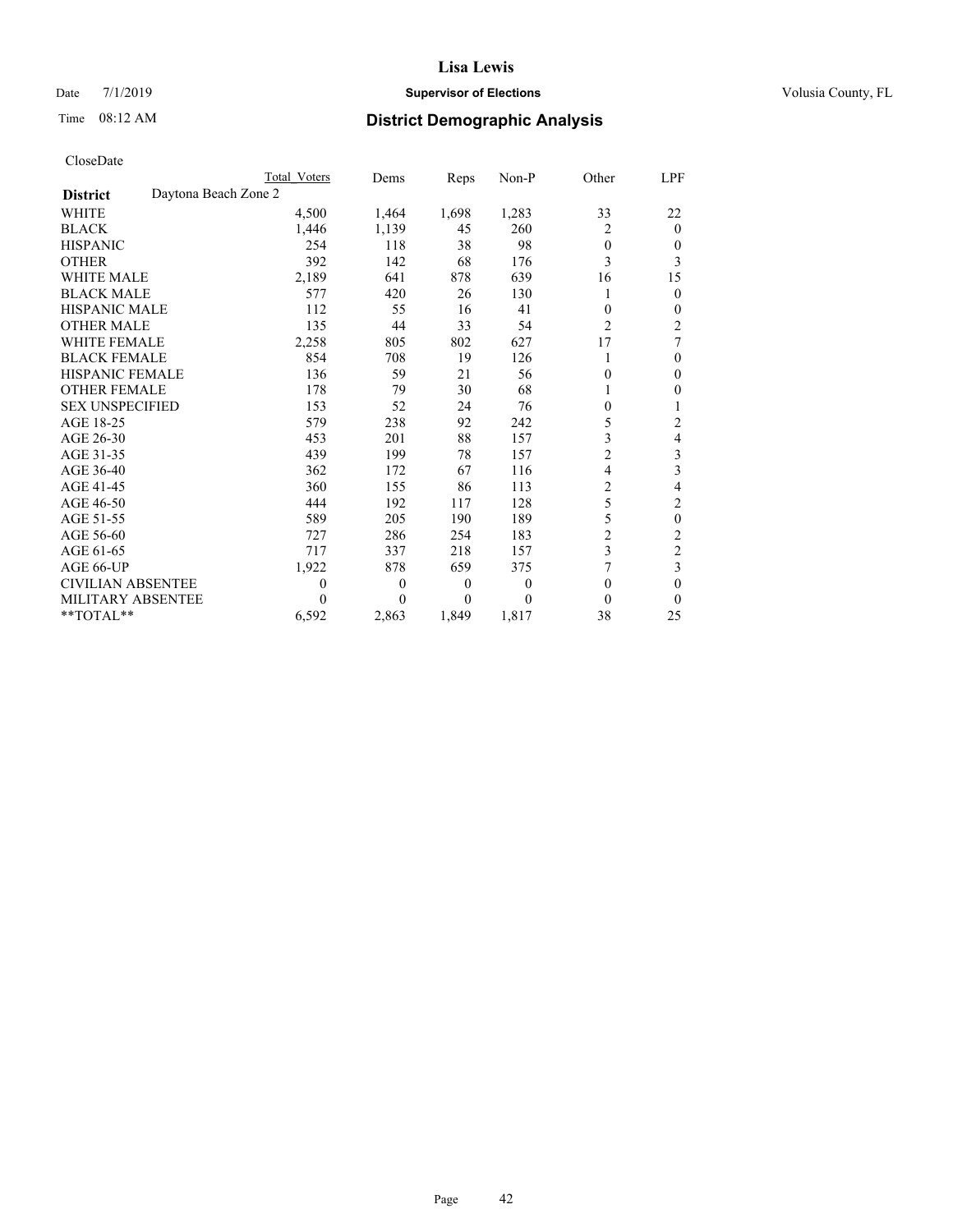# Date 7/1/2019 **Supervisor of Elections Supervisor of Elections** Volusia County, FL

# Time 08:12 AM **District Demographic Analysis**

|                                         | Total Voters | Dems             | Reps             | Non-P    | Other          | LPF      |
|-----------------------------------------|--------------|------------------|------------------|----------|----------------|----------|
| Daytona Beach Zone 3<br><b>District</b> |              |                  |                  |          |                |          |
| <b>WHITE</b>                            | 3,886        | 1,270            | 1,337            | 1,222    | 43             | 14       |
| <b>BLACK</b>                            | 2,103        | 1,666            | 46               | 386      | 5              | 0        |
| <b>HISPANIC</b>                         | 300          | 157              | 44               | 96       | $\overline{2}$ | 1        |
| <b>OTHER</b>                            | 639          | 244              | 69               | 320      | 6              | $\theta$ |
| WHITE MALE                              | 1,951        | 541              | 730              | 651      | 19             | 10       |
| <b>BLACK MALE</b>                       | 775          | 590              | 22               | 160      | 3              | 0        |
| <b>HISPANIC MALE</b>                    | 136          | 65               | 25               | 45       |                | 0        |
| <b>OTHER MALE</b>                       | 207          | 84               | 34               | 87       | $\overline{2}$ | 0        |
| WHITE FEMALE                            | 1,898        | 721              | 595              | 554      | 24             | 4        |
| <b>BLACK FEMALE</b>                     | 1,211        | 996              | 23               | 190      | 2              | 0        |
| <b>HISPANIC FEMALE</b>                  | 153          | 87               | 18               | 46       | 1              |          |
| <b>OTHER FEMALE</b>                     | 216          | 87               | 22               | 103      | 4              | 0        |
| <b>SEX UNSPECIFIED</b>                  | 381          | 166              | 27               | 188      | 0              | 0        |
| AGE 18-25                               | 1,870        | 1,238            | 89               | 534      | 7              | 2        |
| AGE 26-30                               | 473          | 224              | 68               | 175      | 5              | 1        |
| AGE 31-35                               | 353          | 147              | 61               | 137      | 5              | 3        |
| AGE 36-40                               | 347          | 126              | 66               | 145      | 8              | 2        |
| AGE 41-45                               | 320          | 127              | 73               | 118      | 1              |          |
| AGE 46-50                               | 335          | 126              | 88               | 116      | 4              |          |
| AGE 51-55                               | 456          | 165              | 140              | 141      | 9              |          |
| AGE 56-60                               | 564          | 206              | 179              | 173      | 5              |          |
| AGE 61-65                               | 589          | 254              | 196              | 132      | 6              |          |
| AGE 66-UP                               | 1,621        | 724              | 536              | 353      | 6              | 2        |
| <b>CIVILIAN ABSENTEE</b>                | $\theta$     | $\boldsymbol{0}$ | $\boldsymbol{0}$ | $\theta$ | $\Omega$       | 0        |
| <b>MILITARY ABSENTEE</b>                | 0            | 0                | $\theta$         | $\Omega$ | 0              | 0        |
| $*$ TOTAL $*$                           | 6,928        | 3,337            | 1,496            | 2,024    | 56             | 15       |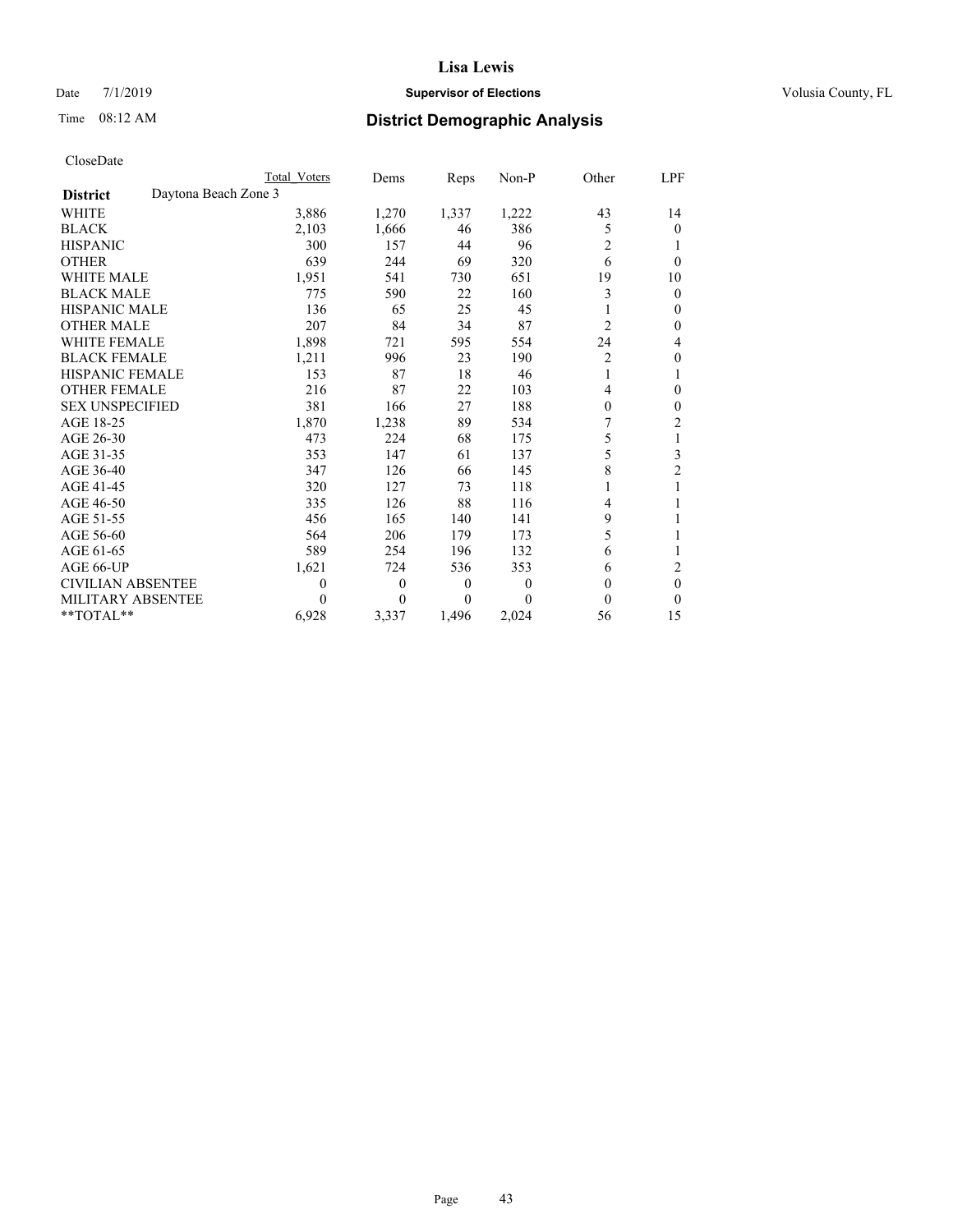# Date 7/1/2019 **Supervisor of Elections Supervisor of Elections** Volusia County, FL

# Time 08:12 AM **District Demographic Analysis**

|                                         | Total Voters | Dems         | Reps             | Non-P    | Other          | LPF            |
|-----------------------------------------|--------------|--------------|------------------|----------|----------------|----------------|
| Daytona Beach Zone 4<br><b>District</b> |              |              |                  |          |                |                |
| <b>WHITE</b>                            | 7,368        | 1,873        | 3,357            | 2,029    | 81             | 28             |
| <b>BLACK</b>                            | 1,173        | 881          | 39               | 245      | 7              |                |
| <b>HISPANIC</b>                         | 423          | 166          | 93               | 159      | 5              | 0              |
| <b>OTHER</b>                            | 606          | 162          | 138              | 301      | 5              | $\theta$       |
| <b>WHITE MALE</b>                       | 3,456        | 715          | 1,643            | 1,037    | 42             | 19             |
| <b>BLACK MALE</b>                       | 485          | 319          | 28               | 132      | 5              | 1              |
| <b>HISPANIC MALE</b>                    | 180          | 64           | 50               | 64       | 2              | $\theta$       |
| <b>OTHER MALE</b>                       | 221          | 56           | 52               | 111      | $\overline{c}$ | 0              |
| <b>WHITE FEMALE</b>                     | 3,845        | 1,139        | 1,691            | 968      | 38             | 9              |
| <b>BLACK FEMALE</b>                     | 666          | 542          | 10               | 112      | 2              | $\theta$       |
| <b>HISPANIC FEMALE</b>                  | 236          | 99           | 43               | 91       | 3              | $\theta$       |
| <b>OTHER FEMALE</b>                     | 294          | 89           | 63               | 139      | 3              | 0              |
| <b>SEX UNSPECIFIED</b>                  | 186          | 59           | 46               | 80       |                | $\mathbf{0}$   |
| AGE 18-25                               | 945          | 331          | 239              | 353      | 16             | 6              |
| AGE 26-30                               | 795          | 261          | 208              | 310      | 13             | 3              |
| AGE 31-35                               | 631          | 223          | 159              | 241      | 6              | $\overline{c}$ |
| AGE 36-40                               | 550          | 206          | 144              | 194      | 3              | 3              |
| AGE 41-45                               | 490          | 178          | 150              | 155      | 4              | 3              |
| AGE 46-50                               | 566          | 155          | 225              | 175      | 7              | 4              |
| AGE 51-55                               | 613          | 190          | 235              | 178      | 9              | 1              |
| AGE 56-60                               | 856          | 250          | 379              | 216      | 10             |                |
| AGE 61-65                               | 969          | 326          | 413              | 220      | 6              | 4              |
| AGE 66-UP                               | 3,155        | 962          | 1,475            | 692      | 24             | 2              |
| <b>CIVILIAN ABSENTEE</b>                | $\theta$     | $\mathbf{0}$ | $\boldsymbol{0}$ | $\theta$ | 0              | $\mathbf{0}$   |
| MILITARY ABSENTEE                       | 0            | 0            | 0                | $\Omega$ | 0              | $\Omega$       |
| $*$ TOTAL $*$                           | 9,570        | 3,082        | 3,627            | 2,734    | 98             | 29             |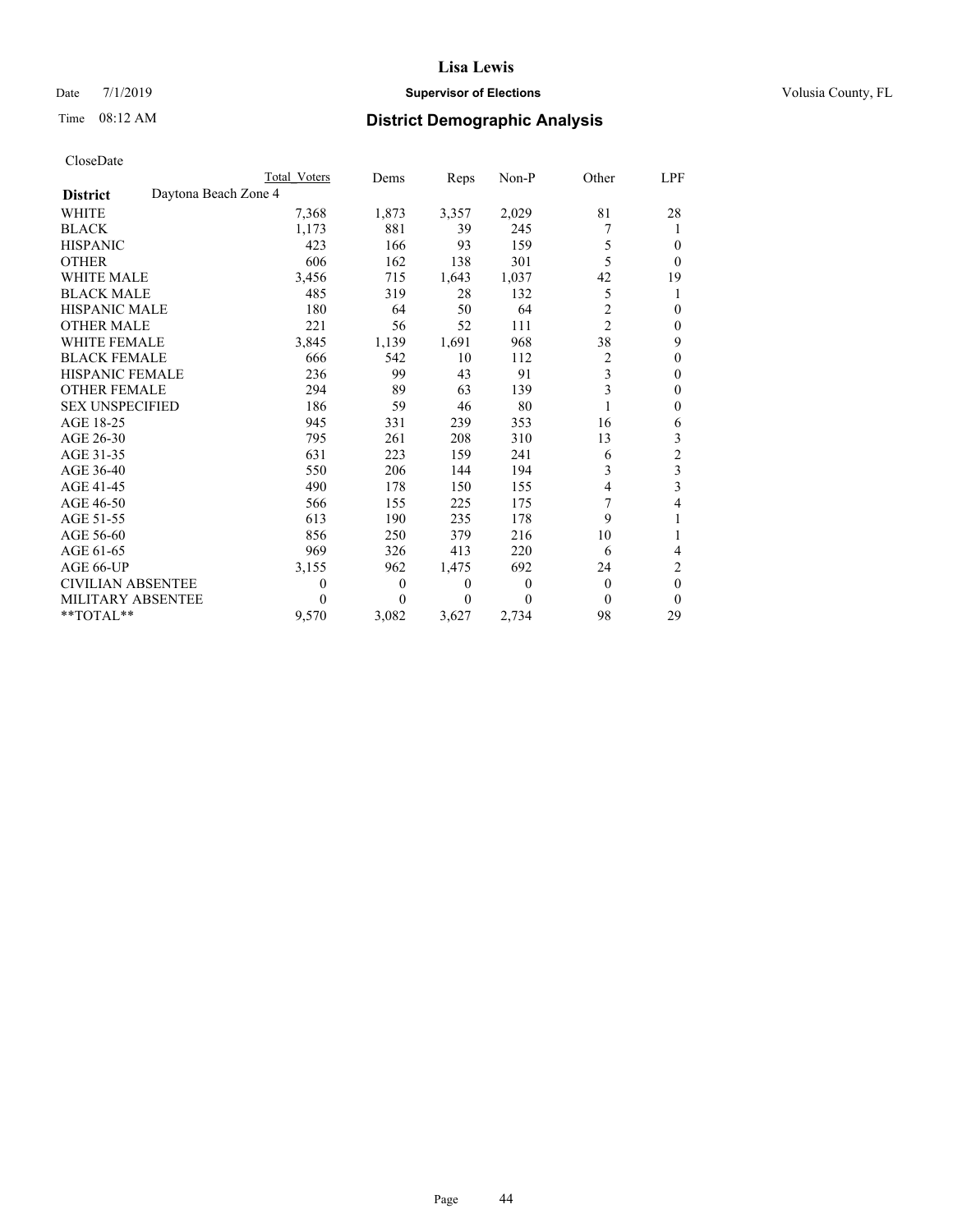# Date 7/1/2019 **Supervisor of Elections Supervisor of Elections** Volusia County, FL

| CloseDate |
|-----------|
|-----------|

|                                         | Total Voters | Dems           | Reps  | Non-P | Other          | LPF      |
|-----------------------------------------|--------------|----------------|-------|-------|----------------|----------|
| Daytona Beach Zone 5<br><b>District</b> |              |                |       |       |                |          |
| WHITE                                   | 2,622        | 827            | 933   | 809   | 38             | 15       |
| <b>BLACK</b>                            | 4,284        | 3,542          | 91    | 639   | 11             |          |
| <b>HISPANIC</b>                         | 395          | 171            | 65    | 156   | 2              |          |
| <b>OTHER</b>                            | 510          | 232            | 56    | 218   | $\overline{c}$ | 2        |
| <b>WHITE MALE</b>                       | 1,202        | 315            | 485   | 383   | 10             | 9        |
| <b>BLACK MALE</b>                       | 1,579        | 1,229          | 52    | 290   | 8              | 0        |
| <b>HISPANIC MALE</b>                    | 185          | 69             | 38    | 76    |                |          |
| <b>OTHER MALE</b>                       | 191          | 93             | 18    | 79    |                | $\Omega$ |
| <b>WHITE FEMALE</b>                     | 1,391        | 506            | 438   | 413   | 28             | 6        |
| <b>BLACK FEMALE</b>                     | 2,645        | 2,265          | 38    | 338   | 3              |          |
| <b>HISPANIC FEMALE</b>                  | 206          | 100            | 27    | 78    |                | $\Omega$ |
| <b>OTHER FEMALE</b>                     | 210          | 106            | 25    | 77    |                |          |
| <b>SEX UNSPECIFIED</b>                  | 202          | 89             | 24    | 88    | 0              |          |
| AGE 18-25                               | 1,160        | 629            | 149   | 358   | 16             | 8        |
| AGE 26-30                               | 908          | 477            | 122   | 297   | 9              | 3        |
| AGE 31-35                               | 721          | 424            | 82    | 208   | 4              | 3        |
| AGE 36-40                               | 585          | 349            | 71    | 162   |                | 2        |
| AGE 41-45                               | 523          | 306            | 65    | 150   | $\overline{c}$ | $\theta$ |
| AGE 46-50                               | 564          | 350            | 89    | 117   | 6              | 2        |
| AGE 51-55                               | 591          | 400            | 78    | 111   | 2              | $\theta$ |
| AGE 56-60                               | 672          | 441            | 111   | 118   | 2              | $\Omega$ |
| AGE 61-65                               | 588          | 398            | 105   | 82    | 2              |          |
| AGE 66-UP                               | 1,499        | 998            | 273   | 219   | 9              | $\theta$ |
| <b>CIVILIAN ABSENTEE</b>                | 0            | $\overline{0}$ | 0     | 0     | 0              | $\Omega$ |
| <b>MILITARY ABSENTEE</b>                | 0            | $\theta$       | 0     | 0     | 0              | $\Omega$ |
| $*$ TOTAL $*$                           | 7,811        | 4,772          | 1,145 | 1,822 | 53             | 19       |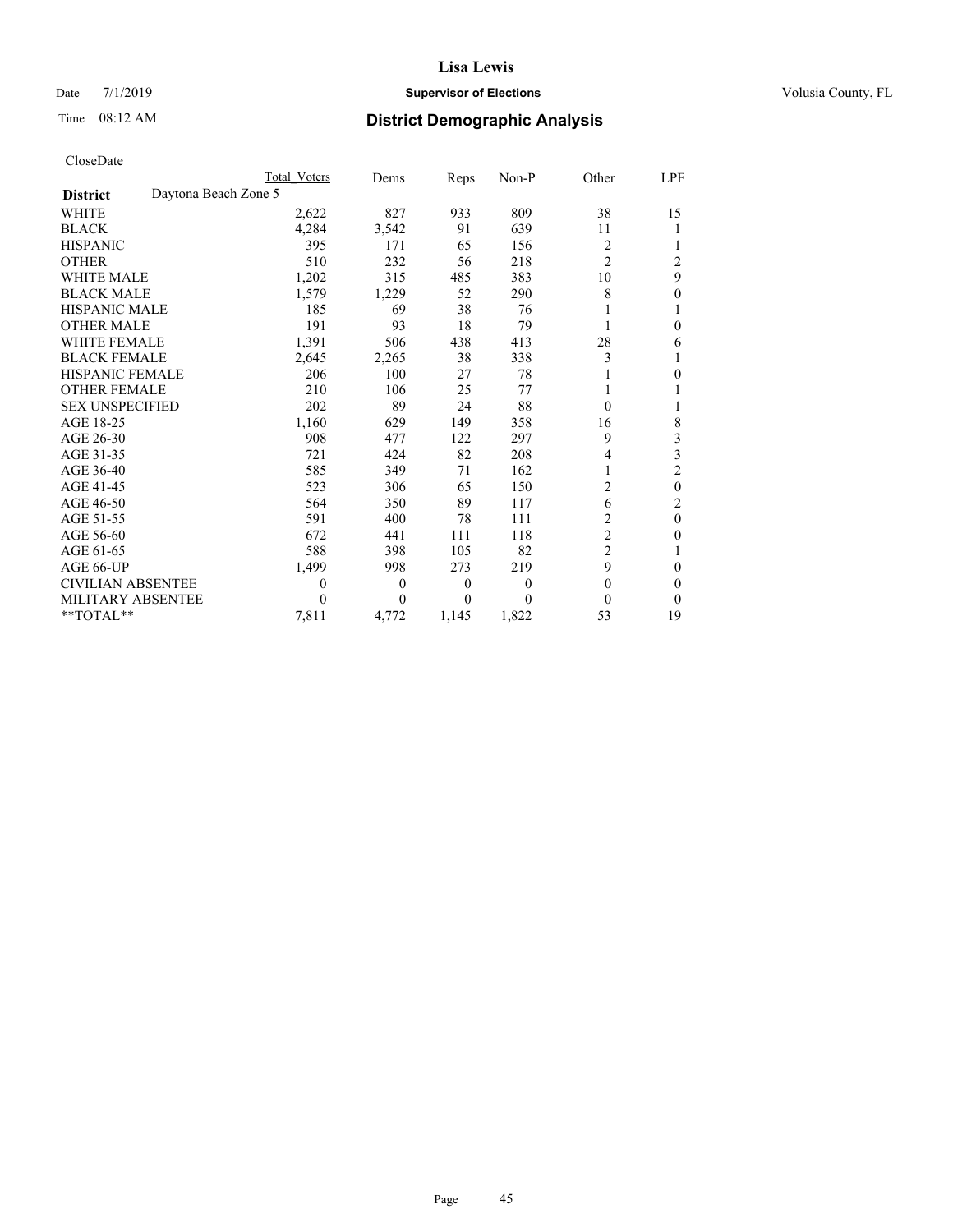# Date 7/1/2019 **Supervisor of Elections Supervisor of Elections** Volusia County, FL

| CloseDate |
|-----------|
|-----------|

|                          |                      | Total Voters | Dems     | Reps | Non-P | Other            | LPF          |
|--------------------------|----------------------|--------------|----------|------|-------|------------------|--------------|
| <b>District</b>          | Daytona Beach Zone 6 |              |          |      |       |                  |              |
| <b>WHITE</b>             |                      | 1,490        | 471      | 459  | 540   | 12               | 8            |
| <b>BLACK</b>             |                      | 3,789        | 3,112    | 88   | 585   | 4                | $\theta$     |
| <b>HISPANIC</b>          |                      | 313          | 158      | 24   | 129   | 2                | $\theta$     |
| <b>OTHER</b>             |                      | 509          | 216      | 57   | 233   | 3                | $\theta$     |
| <b>WHITE MALE</b>        |                      | 668          | 172      | 241  | 243   | 8                | 4            |
| <b>BLACK MALE</b>        |                      | 1,400        | 1,087    | 44   | 267   | $\overline{c}$   | 0            |
| <b>HISPANIC MALE</b>     |                      | 157          | 74       | 11   | 70    | 2                | $\theta$     |
| <b>OTHER MALE</b>        |                      | 163          | 69       | 29   | 64    |                  | $\theta$     |
| <b>WHITE FEMALE</b>      |                      | 726          | 283      | 186  | 249   | 4                | 4            |
| <b>BLACK FEMALE</b>      |                      | 2,306        | 1,959    | 43   | 302   | 2                | $\theta$     |
| <b>HISPANIC FEMALE</b>   |                      | 138          | 75       | 11   | 52    | 0                | $\mathbf{0}$ |
| <b>OTHER FEMALE</b>      |                      | 159          | 96       | 9    | 53    |                  | 0            |
| <b>SEX UNSPECIFIED</b>   |                      | 384          | 142      | 54   | 187   | 1                | $\theta$     |
| AGE 18-25                |                      | 1,365        | 714      | 143  | 497   | 9                | 2            |
| AGE 26-30                |                      | 625          | 405      | 40   | 179   |                  | $\theta$     |
| AGE 31-35                |                      | 549          | 344      | 50   | 151   | 2                | 2            |
| AGE 36-40                |                      | 458          | 294      | 40   | 121   | $\overline{c}$   | 1            |
| AGE 41-45                |                      | 376          | 238      | 28   | 110   | 0                | $\theta$     |
| AGE 46-50                |                      | 388          | 256      | 51   | 80    |                  | $\theta$     |
| AGE 51-55                |                      | 437          | 294      | 45   | 94    | 2                | 2            |
| AGE 56-60                |                      | 477          | 319      | 63   | 94    | $\boldsymbol{0}$ |              |
| AGE 61-65                |                      | 456          | 318      | 61   | 75    | $\overline{c}$   | $\theta$     |
| AGE 66-UP                |                      | 970          | 775      | 107  | 86    | $\overline{c}$   | $\mathbf{0}$ |
| <b>CIVILIAN ABSENTEE</b> |                      | $\theta$     | $\theta$ | 0    | 0     | $\theta$         | $\Omega$     |
| MILITARY ABSENTEE        |                      | 0            | $\Omega$ | 0    | 0     | $\theta$         | $\theta$     |
| $*$ TOTAL $*$            |                      | 6,101        | 3,957    | 628  | 1,487 | 21               | 8            |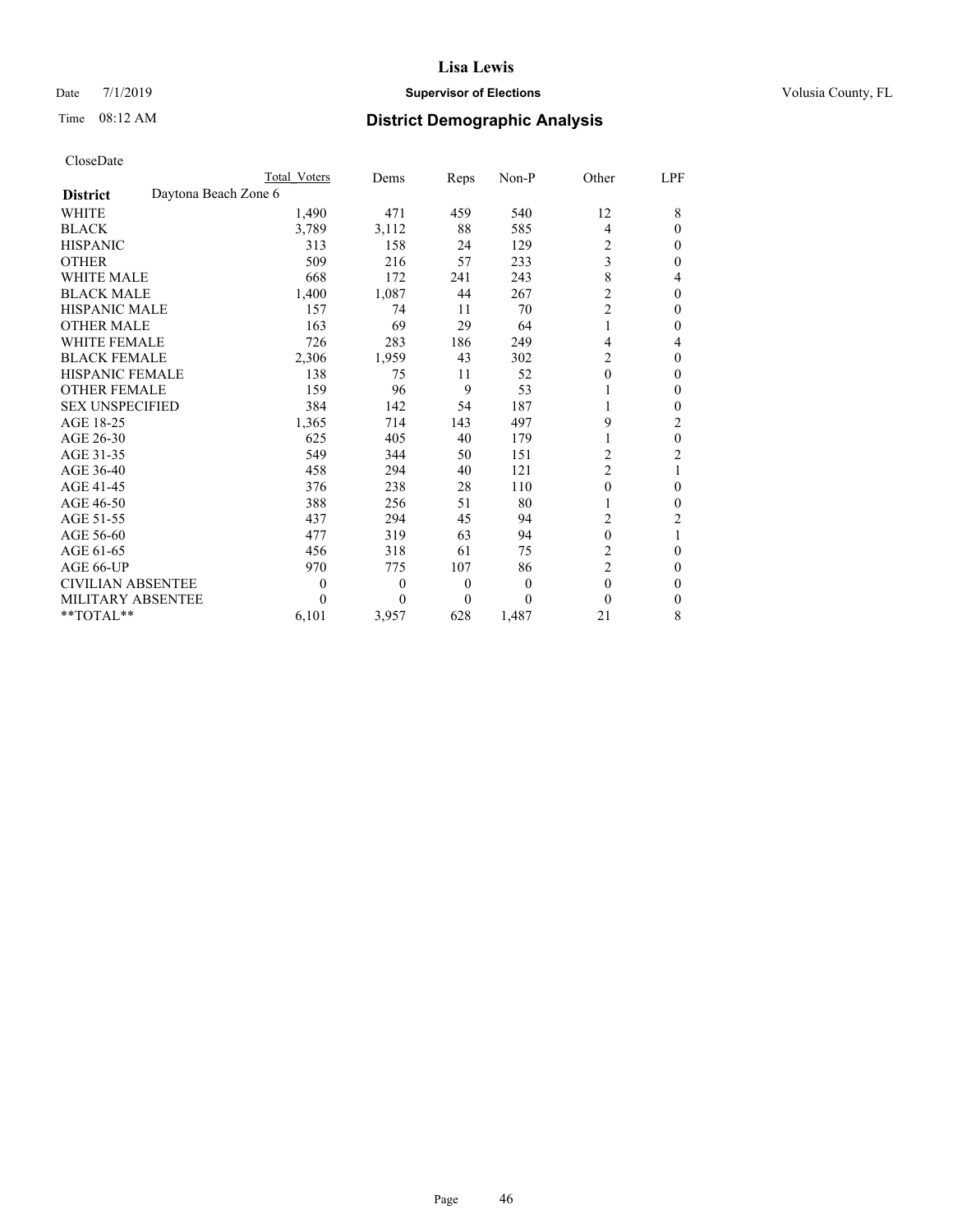# Date 7/1/2019 **Supervisor of Elections Supervisor of Elections** Volusia County, FL

# Time 08:12 AM **District Demographic Analysis**

|                                         | Total Voters | Dems     | Reps     | Non-P    | Other    | LPF |
|-----------------------------------------|--------------|----------|----------|----------|----------|-----|
| Daytona Beach Shores<br><b>District</b> |              |          |          |          |          |     |
| <b>WHITE</b>                            | 4,117        | 946      | 2,066    | 1,053    | 43       | 9   |
| <b>BLACK</b>                            | 69           | 41       | 2        | 24       |          |     |
| <b>HISPANIC</b>                         | 121          | 40       | 41       | 39       |          | 0   |
| <b>OTHER</b>                            | 269          | 78       | 85       | 104      |          |     |
| <b>WHITE MALE</b>                       | 1,937        | 381      | 994      | 533      | 23       | 6   |
| <b>BLACK MALE</b>                       | 29           | 15       | $\theta$ | 14       | $\Omega$ | 0   |
| <b>HISPANIC MALE</b>                    | 53           | 11       | 20       | 21       |          | 0   |
| <b>OTHER MALE</b>                       | 109          | 30       | 38       | 41       | $\Omega$ | 0   |
| <b>WHITE FEMALE</b>                     | 2,133        | 554      | 1,051    | 506      | 19       | 3   |
| <b>BLACK FEMALE</b>                     | 39           | 26       | 2        | 9        | 1        |     |
| <b>HISPANIC FEMALE</b>                  | 67           | 29       | 20       | 18       | $\theta$ | 0   |
| <b>OTHER FEMALE</b>                     | 124          | 40       | 34       | 48       |          |     |
| <b>SEX UNSPECIFIED</b>                  | 85           | 19       | 35       | 30       |          | 0   |
| AGE 18-25                               | 146          | 37       | 46       | 58       | 5        | 0   |
| AGE 26-30                               | 114          | 26       | 39       | 45       |          | 3   |
| AGE 31-35                               | 113          | 28       | 42       | 40       | 0        | 3   |
| AGE 36-40                               | 113          | 26       | 38       | 49       | $\theta$ | 0   |
| AGE 41-45                               | 106          | 31       | 39       | 30       | 3        | 3   |
| AGE 46-50                               | 169          | 36       | 59       | 73       |          | 0   |
| AGE 51-55                               | 290          | 66       | 137      | 86       | 1        | 0   |
| AGE 56-60                               | 440          | 85       | 235      | 114      | 6        | 0   |
| AGE 61-65                               | 577          | 134      | 287      | 145      | 10       |     |
| AGE 66-UP                               | 2,508        | 636      | 1,272    | 580      | 19       |     |
| CIVILIAN ABSENTEE                       | $\theta$     | $\theta$ | $\theta$ | $\Omega$ | $\theta$ | 0   |
| MILITARY ABSENTEE                       | 0            | 0        | 0        | 0        | 0        | 0   |
| **TOTAL**                               | 4,576        | 1,105    | 2,194    | 1,220    | 46       | 11  |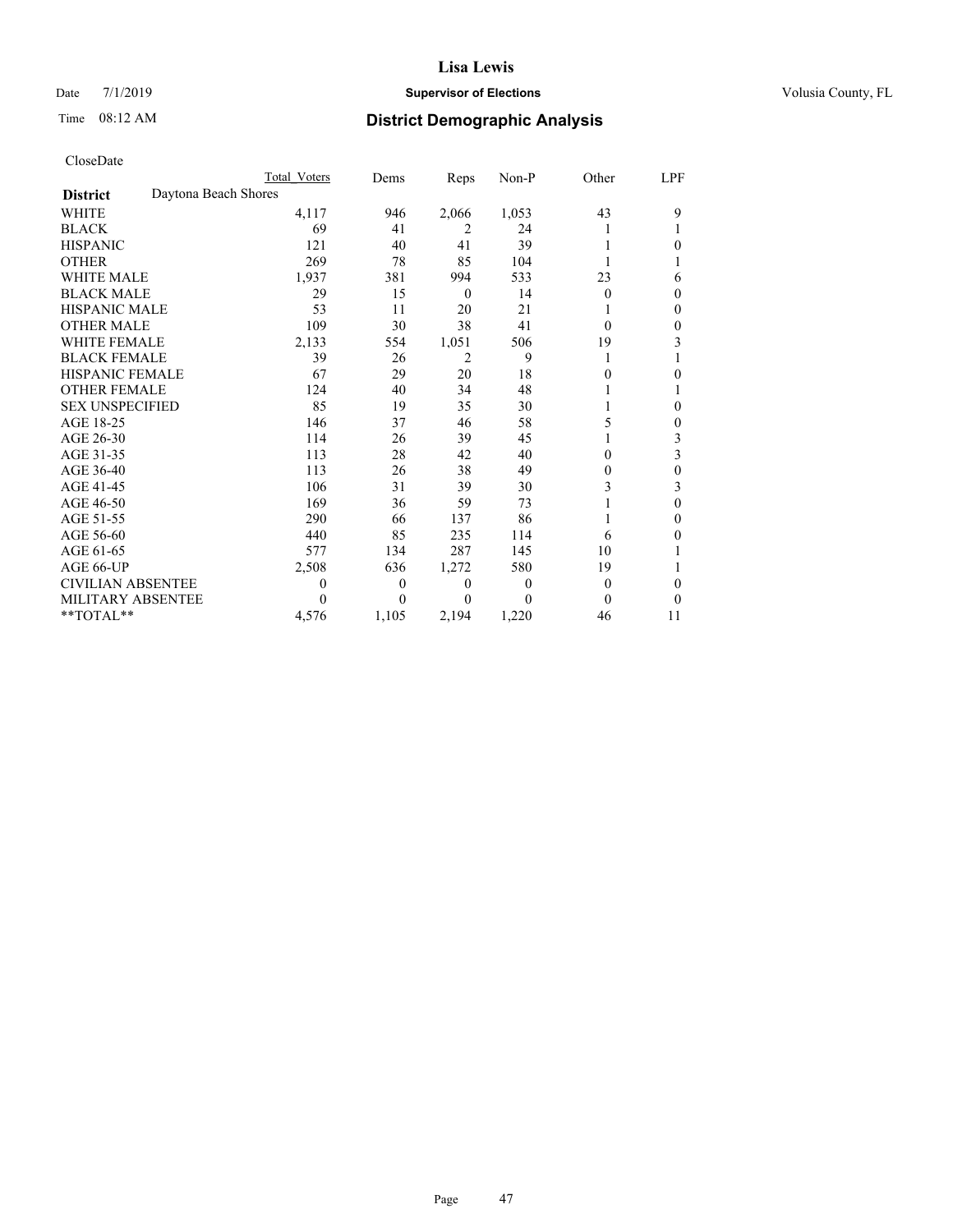# Date 7/1/2019 **Supervisor of Elections Supervisor of Elections** Volusia County, FL

# Time 08:12 AM **District Demographic Analysis**

|                          |        | Total Voters | Dems     | Reps     | Non-P    | Other          | <u>LPF</u>       |
|--------------------------|--------|--------------|----------|----------|----------|----------------|------------------|
| <b>District</b>          | DeBary |              |          |          |          |                |                  |
| <b>WHITE</b>             |        | 12,971       | 2,987    | 6,356    | 3,492    | 93             | 43               |
| <b>BLACK</b>             |        | 651          | 480      | 31       | 138      | $\overline{2}$ | $\mathbf{0}$     |
| <b>HISPANIC</b>          |        | 1,446        | 583      | 328      | 522      | 10             | 3                |
| <b>OTHER</b>             |        | 915          | 244      | 230      | 435      | 5              |                  |
| <b>WHITE MALE</b>        |        | 6,071        | 1,161    | 3,150    | 1,687    | 42             | 31               |
| <b>BLACK MALE</b>        |        | 303          | 203      | 14       | 84       | $\overline{c}$ | $\mathbf{0}$     |
| <b>HISPANIC MALE</b>     |        | 656          | 233      | 168      | 250      | 4              | 1                |
| <b>OTHER MALE</b>        |        | 310          | 75       | 89       | 142      | 3              | 1                |
| <b>WHITE FEMALE</b>      |        | 6,736        | 1,794    | 3,142    | 1,739    | 50             | 11               |
| <b>BLACK FEMALE</b>      |        | 337          | 268      | 17       | 52       | $\theta$       | $\mathbf{0}$     |
| <b>HISPANIC FEMALE</b>   |        | 768          | 340      | 157      | 263      | 6              | $\overline{2}$   |
| <b>OTHER FEMALE</b>      |        | 419          | 137      | 106      | 174      | $\overline{c}$ | $\mathbf{0}$     |
| <b>SEX UNSPECIFIED</b>   |        | 383          | 83       | 102      | 196      |                | 1                |
| AGE 18-25                |        | 1,273        | 305      | 373      | 566      | 19             | 10               |
| AGE 26-30                |        | 971          | 236      | 361      | 361      | 10             | 3                |
| AGE 31-35                |        | 1,006        | 251      | 366      | 379      | $\overline{7}$ | 3                |
| AGE 36-40                |        | 1,078        | 255      | 387      | 421      | 4              | 11               |
| AGE 41-45                |        | 1,011        | 266      | 386      | 345      | 7              | 7                |
| AGE 46-50                |        | 1,206        | 277      | 522      | 393      | 9              | 5                |
| AGE 51-55                |        | 1,400        | 348      | 671      | 367      | 10             | 4                |
| AGE 56-60                |        | 1,585        | 412      | 774      | 385      | 12             | $\overline{c}$   |
| AGE 61-65                |        | 1,589        | 435      | 764      | 378      | 12             | $\boldsymbol{0}$ |
| AGE 66-UP                |        | 4,864        | 1,509    | 2,341    | 992      | 20             | $\overline{c}$   |
| <b>CIVILIAN ABSENTEE</b> |        | $\theta$     | $\theta$ | $\theta$ | $\theta$ | $\theta$       | $\theta$         |
| MILITARY ABSENTEE        |        | $\theta$     | 0        | 0        | $\Omega$ | $\theta$       | $\theta$         |
| $**TOTAL**$              |        | 15,983       | 4,294    | 6,945    | 4,587    | 110            | 47               |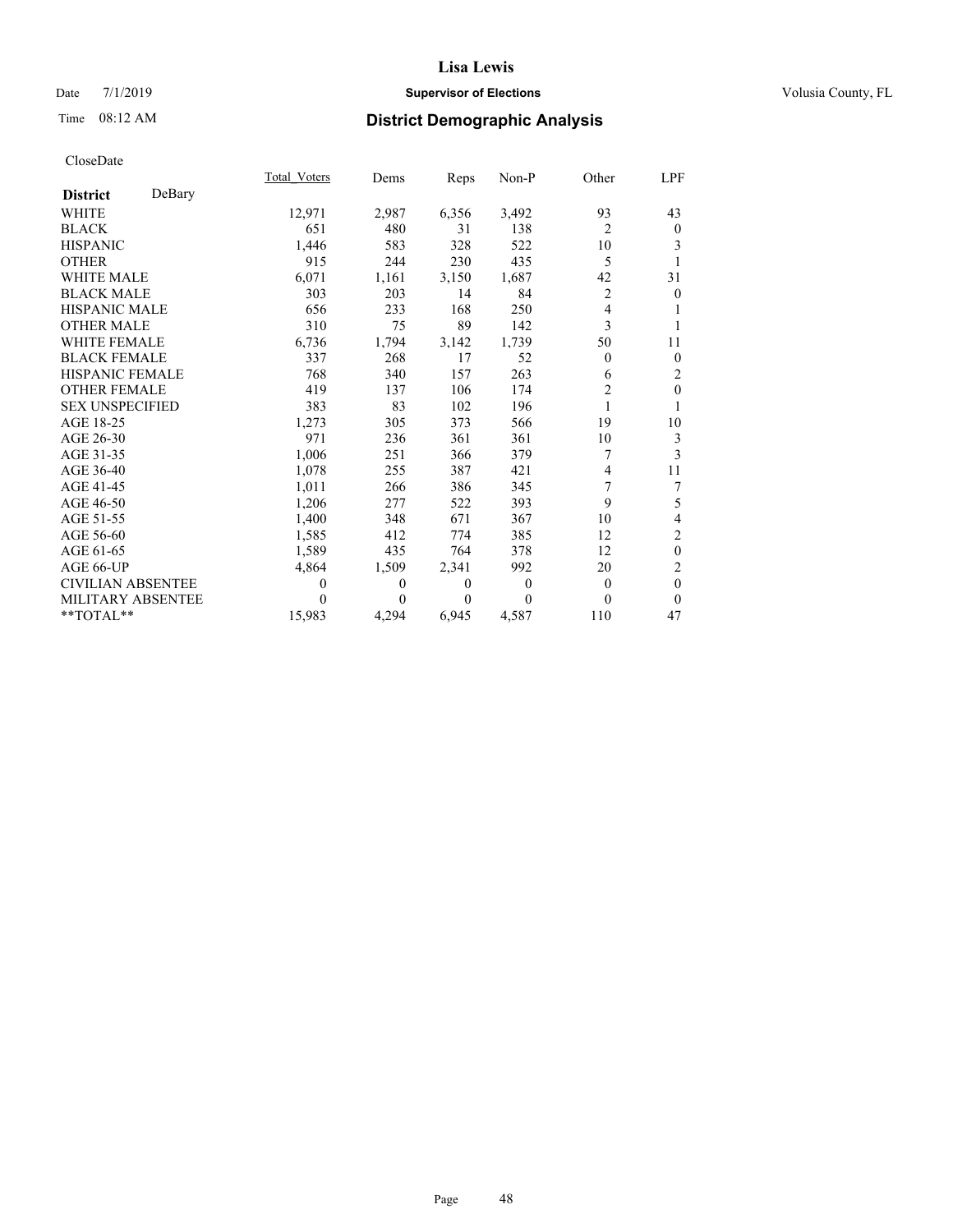# Date 7/1/2019 **Supervisor of Elections Supervisor of Elections** Volusia County, FL

# Time 08:12 AM **District Demographic Analysis**

|                          |        | Total Voters | Dems     | Reps     | Non-P    | Other          | LPF            |
|--------------------------|--------|--------------|----------|----------|----------|----------------|----------------|
| <b>District</b>          | DeLand |              |          |          |          |                |                |
| <b>WHITE</b>             |        | 15,830       | 4,702    | 6,826    | 4,098    | 130            | 74             |
| <b>BLACK</b>             |        | 2,985        | 2,335    | 92       | 544      | 12             | $\overline{2}$ |
| <b>HISPANIC</b>          |        | 2,222        | 957      | 389      | 852      | 18             | 6              |
| <b>OTHER</b>             |        | 1,383        | 506      | 248      | 619      | 7              | 3              |
| <b>WHITE MALE</b>        |        | 6,938        | 1,724    | 3,159    | 1,940    | 63             | 52             |
| <b>BLACK MALE</b>        |        | 1,153        | 846      | 46       | 253      | 7              | 1              |
| <b>HISPANIC MALE</b>     |        | 915          | 359      | 187      | 358      | 7              | $\overline{4}$ |
| <b>OTHER MALE</b>        |        | 508          | 193      | 103      | 208      | 4              | $\theta$       |
| <b>WHITE FEMALE</b>      |        | 8,719        | 2,921    | 3,612    | 2,100    | 66             | 20             |
| <b>BLACK FEMALE</b>      |        | 1,781        | 1,453    | 43       | 279      | 5              | 1              |
| <b>HISPANIC FEMALE</b>   |        | 1,273        | 582      | 199      | 480      | 10             | $\overline{c}$ |
| <b>OTHER FEMALE</b>      |        | 598          | 230      | 101      | 262      | 3              | $\overline{2}$ |
| <b>SEX UNSPECIFIED</b>   |        | 535          | 192      | 105      | 233      | $\overline{c}$ | 3              |
| AGE 18-25                |        | 2,410        | 916      | 508      | 940      | 29             | 17             |
| AGE 26-30                |        | 1,611        | 614      | 364      | 611      | 10             | 12             |
| AGE 31-35                |        | 1,556        | 552      | 399      | 581      | 12             | 12             |
| AGE 36-40                |        | 1,596        | 605      | 438      | 530      | 12             | 11             |
| AGE 41-45                |        | 1,449        | 520      | 440      | 473      | 12             | $\overline{4}$ |
| AGE 46-50                |        | 1,536        | 580      | 487      | 446      | 13             | 10             |
| AGE 51-55                |        | 1,612        | 561      | 648      | 390      | 8              | $\mathfrak s$  |
| AGE 56-60                |        | 1,725        | 664      | 661      | 387      | 10             | $\mathfrak{Z}$ |
| AGE 61-65                |        | 1,884        | 753      | 697      | 414      | 18             | $\overline{2}$ |
| AGE 66-UP                |        | 7,041        | 2,735    | 2,913    | 1,341    | 43             | 9              |
| <b>CIVILIAN ABSENTEE</b> |        | $\theta$     | $\theta$ | $\theta$ | $\Omega$ | $\theta$       | $\mathbf{0}$   |
| MILITARY ABSENTEE        |        | $\Omega$     | $\Omega$ | $\theta$ | $\Omega$ | $\theta$       | $\theta$       |
| $**TOTAL**$              |        | 22,420       | 8,500    | 7,555    | 6,113    | 167            | 85             |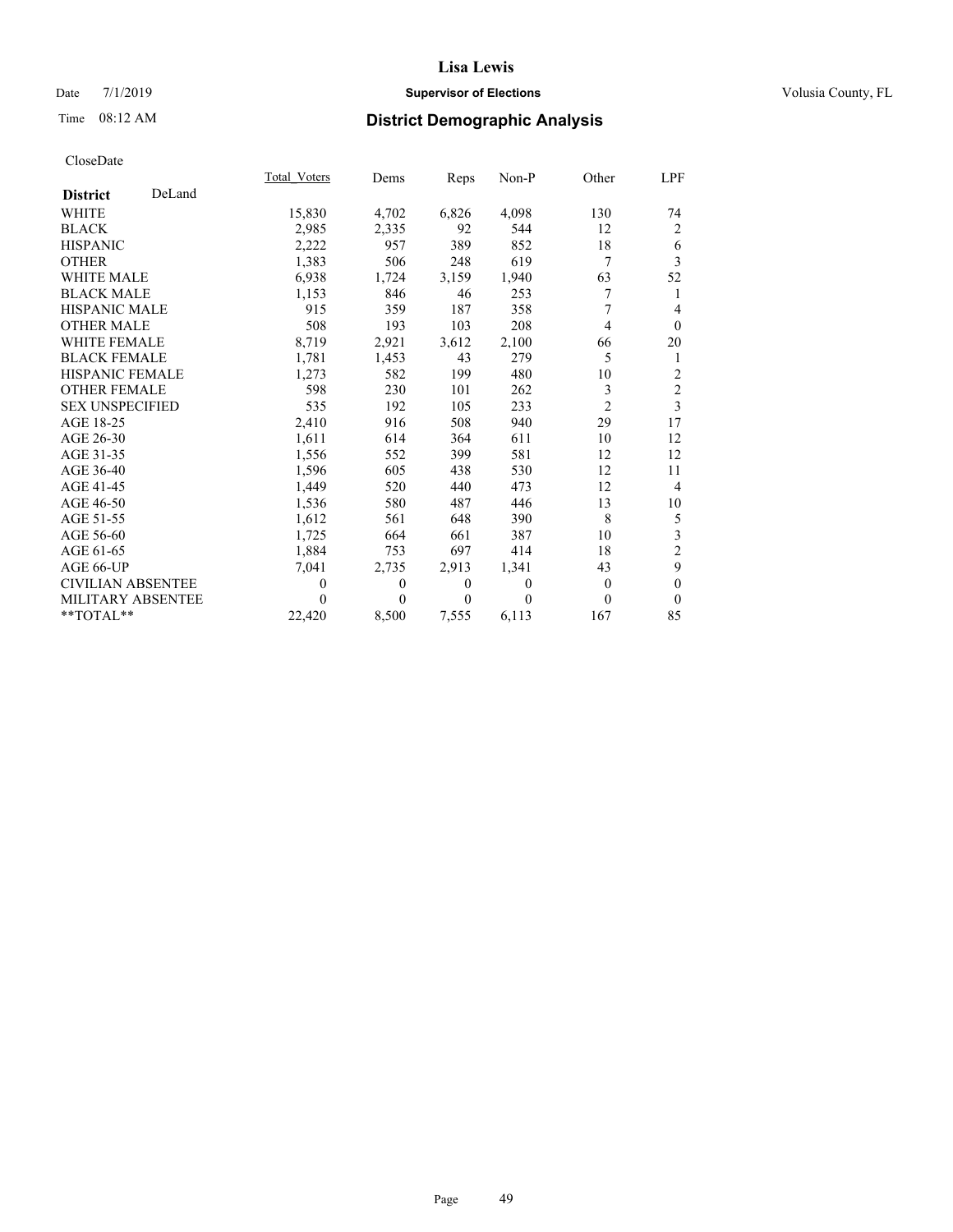# Date 7/1/2019 **Supervisor of Elections Supervisor of Elections** Volusia County, FL

# Time 08:12 AM **District Demographic Analysis**

|                          |                    | Total Voters | Dems     | Reps  | Non-P          | Other    | LPF            |
|--------------------------|--------------------|--------------|----------|-------|----------------|----------|----------------|
| <b>District</b>          | Deltona District 1 |              |          |       |                |          |                |
| WHITE                    |                    | 5,113        | 1,386    | 1,963 | 1,727          | 25       | 12             |
| <b>BLACK</b>             |                    | 1,118        | 817      | 51    | 247            | 3        | $\overline{0}$ |
| <b>HISPANIC</b>          |                    | 2,907        | 1,396    | 354   | 1,147          | 8        | 2              |
| <b>OTHER</b>             |                    | 610          | 200      | 100   | 304            | 5        |                |
| <b>WHITE MALE</b>        |                    | 2,375        | 544      | 962   | 851            | 11       | 7              |
| <b>BLACK MALE</b>        |                    | 488          | 324      | 35    | 127            | 2        | $\theta$       |
| <b>HISPANIC MALE</b>     |                    | 1,330        | 615      | 171   | 539            | 3        | 2              |
| <b>OTHER MALE</b>        |                    | 195          | 66       | 34    | 93             |          | 1              |
| <b>WHITE FEMALE</b>      |                    | 2,674        | 830      | 980   | 845            | 14       | 5              |
| <b>BLACK FEMALE</b>      |                    | 617          | 484      | 15    | 117            |          | $\Omega$       |
| <b>HISPANIC FEMALE</b>   |                    | 1,528        | 758      | 179   | 586            | 5        | 0              |
| <b>OTHER FEMALE</b>      |                    | 274          | 104      | 50    | 119            |          | 0              |
| <b>SEX UNSPECIFIED</b>   |                    | 267          | 74       | 42    | 148            | 3        | 0              |
| AGE 18-25                |                    | 1,174        | 372      | 199   | 596            | 4        | 3              |
| AGE 26-30                |                    | 941          | 352      | 163   | 417            | 6        | 3              |
| AGE 31-35                |                    | 913          | 294      | 212   | 398            |          | $\overline{2}$ |
| AGE 36-40                |                    | 859          | 301      | 196   | 355            | 5        | 2              |
| AGE 41-45                |                    | 805          | 338      | 171   | 294            | $\theta$ | $\overline{2}$ |
| AGE 46-50                |                    | 838          | 320      | 241   | 272            | 5        | $\theta$       |
| AGE 51-55                |                    | 896          | 325      | 295   | 272            | 4        | 0              |
| AGE 56-60                |                    | 887          | 347      | 277   | 258            | 3        | 2              |
| AGE 61-65                |                    | 802          | 352      | 245   | 203            |          |                |
| AGE 66-UP                |                    | 1,633        | 798      | 469   | 360            | 6        | 0              |
| <b>CIVILIAN ABSENTEE</b> |                    | 0            | $\theta$ | 0     | $\overline{0}$ | $\Omega$ | 0              |
| <b>MILITARY ABSENTEE</b> |                    | 0            | $\Omega$ | 0     | 0              | 0        | 0              |
| $*$ TOTAL $*$            |                    | 9,748        | 3,799    | 2,468 | 3,425          | 41       | 15             |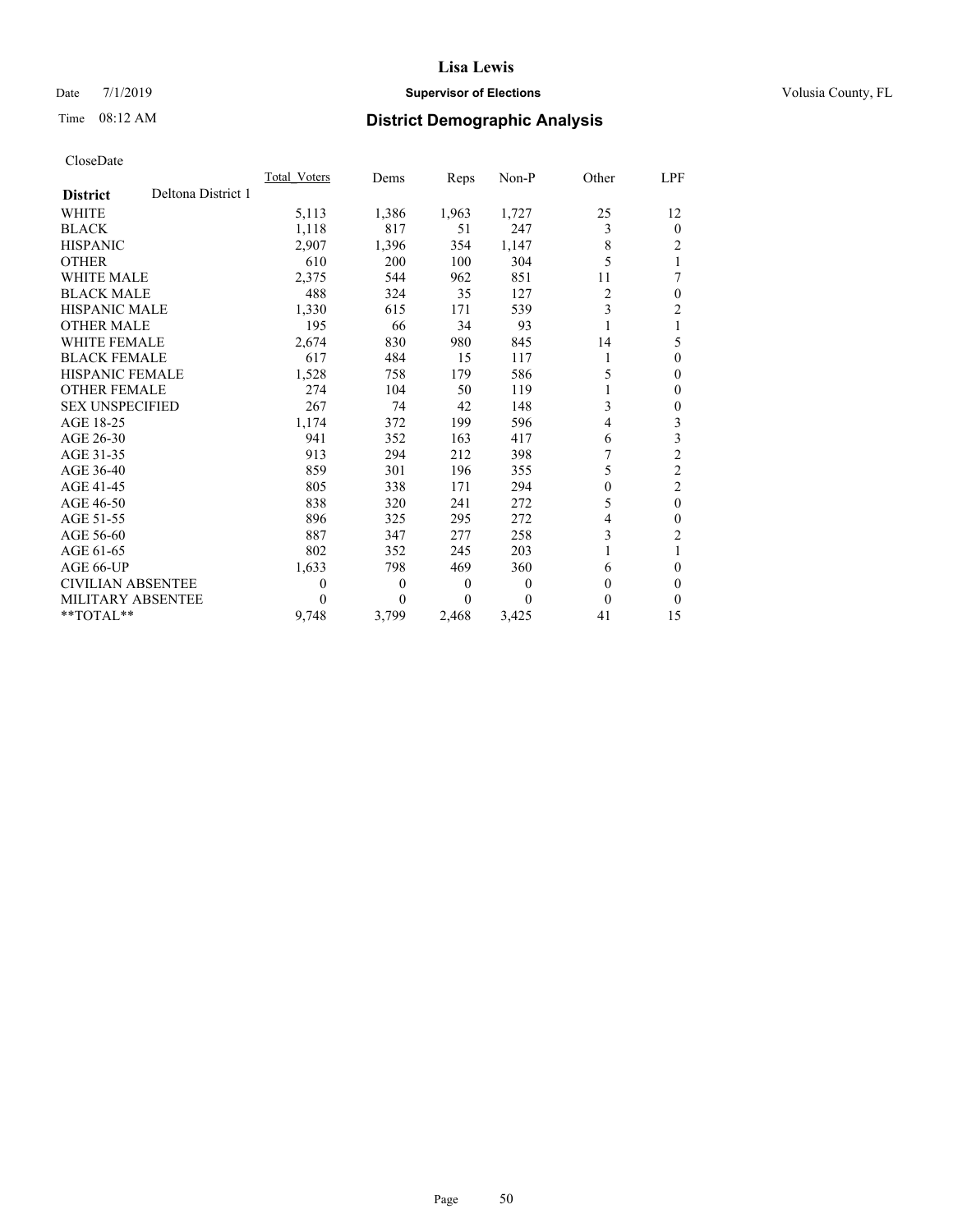# Date 7/1/2019 **Supervisor of Elections Supervisor of Elections** Volusia County, FL

# Time 08:12 AM **District Demographic Analysis**

|                          |                    | Total Voters | Dems     | Reps     | Non-P    | Other          | LPF      |
|--------------------------|--------------------|--------------|----------|----------|----------|----------------|----------|
| <b>District</b>          | Deltona District 2 |              |          |          |          |                |          |
| <b>WHITE</b>             |                    | 6,094        | 1,669    | 2,488    | 1,866    | 47             | 24       |
| <b>BLACK</b>             |                    | 982          | 720      | 51       | 203      | 8              | $\Omega$ |
| <b>HISPANIC</b>          |                    | 3,099        | 1,438    | 486      | 1,159    | 9              | 7        |
| <b>OTHER</b>             |                    | 660          | 257      | 104      | 295      | 3              |          |
| <b>WHITE MALE</b>        |                    | 2,786        | 661      | 1,183    | 904      | 23             | 15       |
| <b>BLACK MALE</b>        |                    | 449          | 300      | 35       | 110      | 4              | $\theta$ |
| <b>HISPANIC MALE</b>     |                    | 1,459        | 615      | 250      | 585      | 4              | 5        |
| <b>OTHER MALE</b>        |                    | 245          | 91       | 45       | 106      | $\overline{c}$ |          |
| <b>WHITE FEMALE</b>      |                    | 3,232        | 993      | 1.277    | 930      | 23             | 9        |
| <b>BLACK FEMALE</b>      |                    | 520          | 410      | 16       | 90       | 4              | $\theta$ |
| HISPANIC FEMALE          |                    | 1,596        | 806      | 232      | 552      | 5              |          |
| <b>OTHER FEMALE</b>      |                    | 293          | 136      | 42       | 115      | 0              | 0        |
| <b>SEX UNSPECIFIED</b>   |                    | 255          | 72       | 49       | 131      | $\overline{c}$ |          |
| AGE 18-25                |                    | 1,091        | 371      | 192      | 508      | 14             | 6        |
| AGE 26-30                |                    | 821          | 266      | 177      | 369      | 7              | 2        |
| AGE 31-35                |                    | 879          | 313      | 193      | 356      | 8              | 9        |
| AGE 36-40                |                    | 871          | 315      | 192      | 352      | 8              | 4        |
| AGE 41-45                |                    | 850          | 326      | 204      | 317      | $\overline{2}$ | 1        |
| AGE 46-50                |                    | 886          | 295      | 267      | 319      |                | 4        |
| AGE 51-55                |                    | 936          | 360      | 280      | 291      | 3              | 2        |
| AGE 56-60                |                    | 984          | 363      | 350      | 267      | 3              | 1        |
| AGE 61-65                |                    | 1,028        | 407      | 355      | 257      | 8              |          |
| AGE 66-UP                |                    | 2,489        | 1,068    | 919      | 487      | 13             | 2        |
| <b>CIVILIAN ABSENTEE</b> |                    | $\theta$     | $\theta$ | $\theta$ | $\theta$ | $\theta$       | $\theta$ |
| MILITARY ABSENTEE        |                    | 0            | 0        | $\theta$ | $\theta$ | $\Omega$       | $\theta$ |
| **TOTAL**                |                    | 10,835       | 4,084    | 3,129    | 3,523    | 67             | 32       |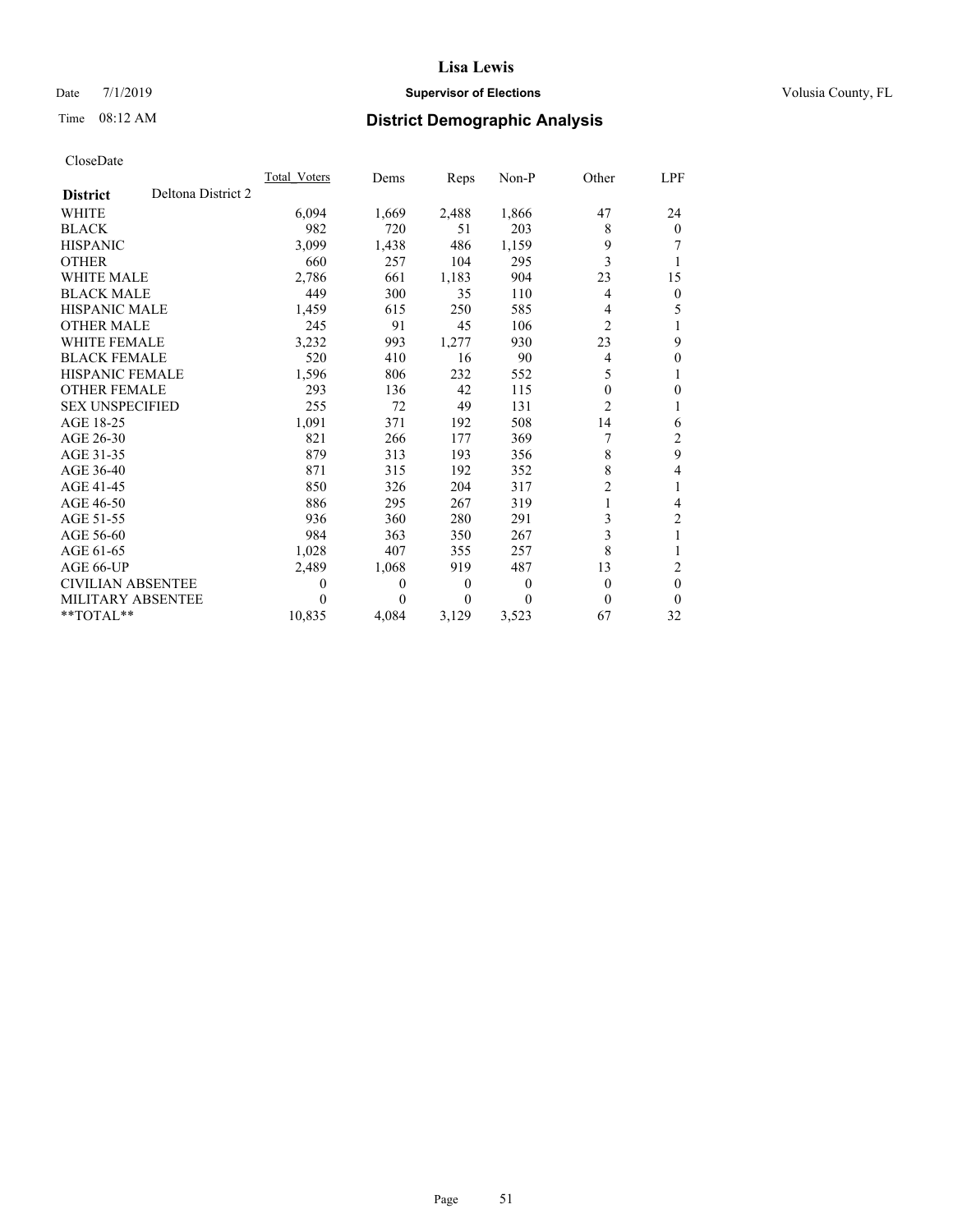# Date 7/1/2019 **Supervisor of Elections Supervisor of Elections** Volusia County, FL

# Time 08:12 AM **District Demographic Analysis**

|                          |                    | Total Voters | Dems  | Reps             | Non-P    | Other | LPF          |
|--------------------------|--------------------|--------------|-------|------------------|----------|-------|--------------|
| <b>District</b>          | Deltona District 3 |              |       |                  |          |       |              |
| <b>WHITE</b>             |                    | 5,385        | 1,502 | 2,081            | 1,746    | 36    | 20           |
| <b>BLACK</b>             |                    | 928          | 702   | 32               | 191      | 3     | $\Omega$     |
| <b>HISPANIC</b>          |                    | 3,290        | 1,506 | 451              | 1,318    | 10    | 5            |
| <b>OTHER</b>             |                    | 671          | 220   | 105              | 342      | 4     | 0            |
| <b>WHITE MALE</b>        |                    | 2,479        | 594   | 1,027            | 826      | 17    | 15           |
| <b>BLACK MALE</b>        |                    | 397          | 285   | 22               | 88       | 2     | 0            |
| <b>HISPANIC MALE</b>     |                    | 1,522        | 650   | 237              | 627      | 5     | 3            |
| <b>OTHER MALE</b>        |                    | 236          | 73    | 43               | 119      |       | 0            |
| <b>WHITE FEMALE</b>      |                    | 2,810        | 878   | 1,021            | 887      | 19    | 5            |
| <b>BLACK FEMALE</b>      |                    | 518          | 408   | 10               | 99       | 1     | 0            |
| <b>HISPANIC FEMALE</b>   |                    | 1,719        | 831   | 211              | 670      | 5     | 2            |
| <b>OTHER FEMALE</b>      |                    | 300          | 118   | 46               | 135      |       | $\mathbf{0}$ |
| <b>SEX UNSPECIFIED</b>   |                    | 293          | 93    | 52               | 146      | 2     | 0            |
| AGE 18-25                |                    | 1,071        | 369   | 156              | 535      | 9     | 2            |
| AGE 26-30                |                    | 875          | 307   | 157              | 401      | 6     | 4            |
| AGE 31-35                |                    | 902          | 305   | 214              | 372      | 5     | 6            |
| AGE 36-40                |                    | 826          | 294   | 171              | 352      | 6     | 3            |
| AGE 41-45                |                    | 821          | 296   | 191              | 327      | 6     |              |
| AGE 46-50                |                    | 862          | 303   | 247              | 307      | 3     | 2            |
| AGE 51-55                |                    | 907          | 332   | 270              | 299      | 3     | 3            |
| AGE 56-60                |                    | 936          | 360   | 297              | 278      |       | 0            |
| AGE 61-65                |                    | 846          | 336   | 264              | 238      | 6     | 2            |
| AGE 66-UP                |                    | 2,228        | 1,028 | 702              | 488      | 8     | 2            |
| <b>CIVILIAN ABSENTEE</b> |                    | $\theta$     | 0     | $\boldsymbol{0}$ | $\theta$ | 0     | 0            |
| MILITARY ABSENTEE        |                    | $\theta$     | 0     | 0                | 0        | 0     | 0            |
| **TOTAL**                |                    | 10,274       | 3,930 | 2,669            | 3,597    | 53    | 25           |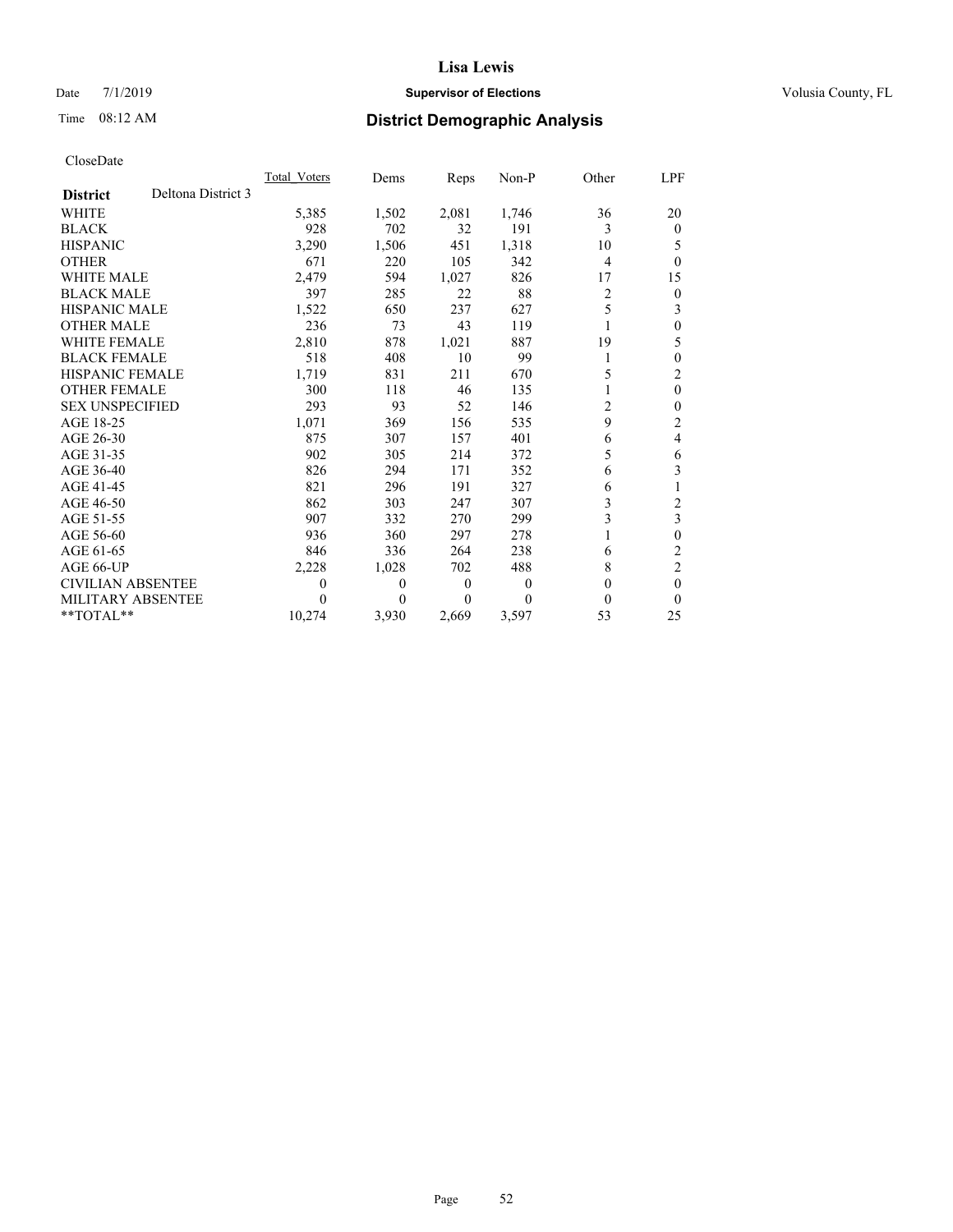# Date 7/1/2019 **Supervisor of Elections Supervisor of Elections** Volusia County, FL

# Time 08:12 AM **District Demographic Analysis**

|                          |                    | Total Voters | Dems  | Reps             | Non-P | Other    | LPF            |
|--------------------------|--------------------|--------------|-------|------------------|-------|----------|----------------|
| <b>District</b>          | Deltona District 4 |              |       |                  |       |          |                |
| <b>WHITE</b>             |                    | 5,427        | 1,607 | 2,115            | 1,636 | 45       | 24             |
| <b>BLACK</b>             |                    | 997          | 699   | 49               | 246   | 1        | 2              |
| <b>HISPANIC</b>          |                    | 3,587        | 1,725 | 460              | 1,387 | 10       | 5              |
| <b>OTHER</b>             |                    | 706          | 243   | 143              | 317   | 3        | $\mathbf{0}$   |
| WHITE MALE               |                    | 2,478        | 647   | 996              | 795   | 22       | 18             |
| <b>BLACK MALE</b>        |                    | 430          | 278   | 28               | 121   | 1        | $\overline{2}$ |
| <b>HISPANIC MALE</b>     |                    | 1,652        | 731   | 246              | 668   | 6        | 1              |
| <b>OTHER MALE</b>        |                    | 248          | 77    | 56               | 115   | 0        | 0              |
| <b>WHITE FEMALE</b>      |                    | 2,882        | 940   | 1,090            | 825   | 22       | 5              |
| <b>BLACK FEMALE</b>      |                    | 550          | 412   | 18               | 120   | $\theta$ | $\theta$       |
| HISPANIC FEMALE          |                    | 1,870        | 963   | 207              | 692   | 4        | 4              |
| <b>OTHER FEMALE</b>      |                    | 310          | 130   | 62               | 115   | 3        | $\theta$       |
| <b>SEX UNSPECIFIED</b>   |                    | 297          | 96    | 64               | 135   |          | 1              |
| AGE 18-25                |                    | 1,130        | 381   | 217              | 521   | 9        | $\overline{2}$ |
| AGE 26-30                |                    | 952          | 351   | 185              | 401   | 4        | 11             |
| AGE 31-35                |                    | 896          | 304   | 158              | 424   | 7        | 3              |
| AGE 36-40                |                    | 831          | 314   | 154              | 351   | 9        | 3              |
| AGE 41-45                |                    | 831          | 340   | 175              | 313   | 3        | $\theta$       |
| AGE 46-50                |                    | 862          | 315   | 243              | 293   | 6        | 5              |
| AGE 51-55                |                    | 907          | 359   | 273              | 270   | 2        | 3              |
| AGE 56-60                |                    | 988          | 410   | 299              | 273   | 4        | $\overline{c}$ |
| AGE 61-65                |                    | 898          | 385   | 274              | 234   | 4        | 1              |
| AGE 66-UP                |                    | 2,422        | 1,115 | 789              | 506   | 11       |                |
| <b>CIVILIAN ABSENTEE</b> |                    | 0            | 0     | $\boldsymbol{0}$ | 0     | $\theta$ | 0              |
| MILITARY ABSENTEE        |                    | 0            | 0     | $\theta$         | 0     | $\theta$ | $\theta$       |
| $*$ TOTAL $*$            |                    | 10,717       | 4,274 | 2,767            | 3,586 | 59       | 31             |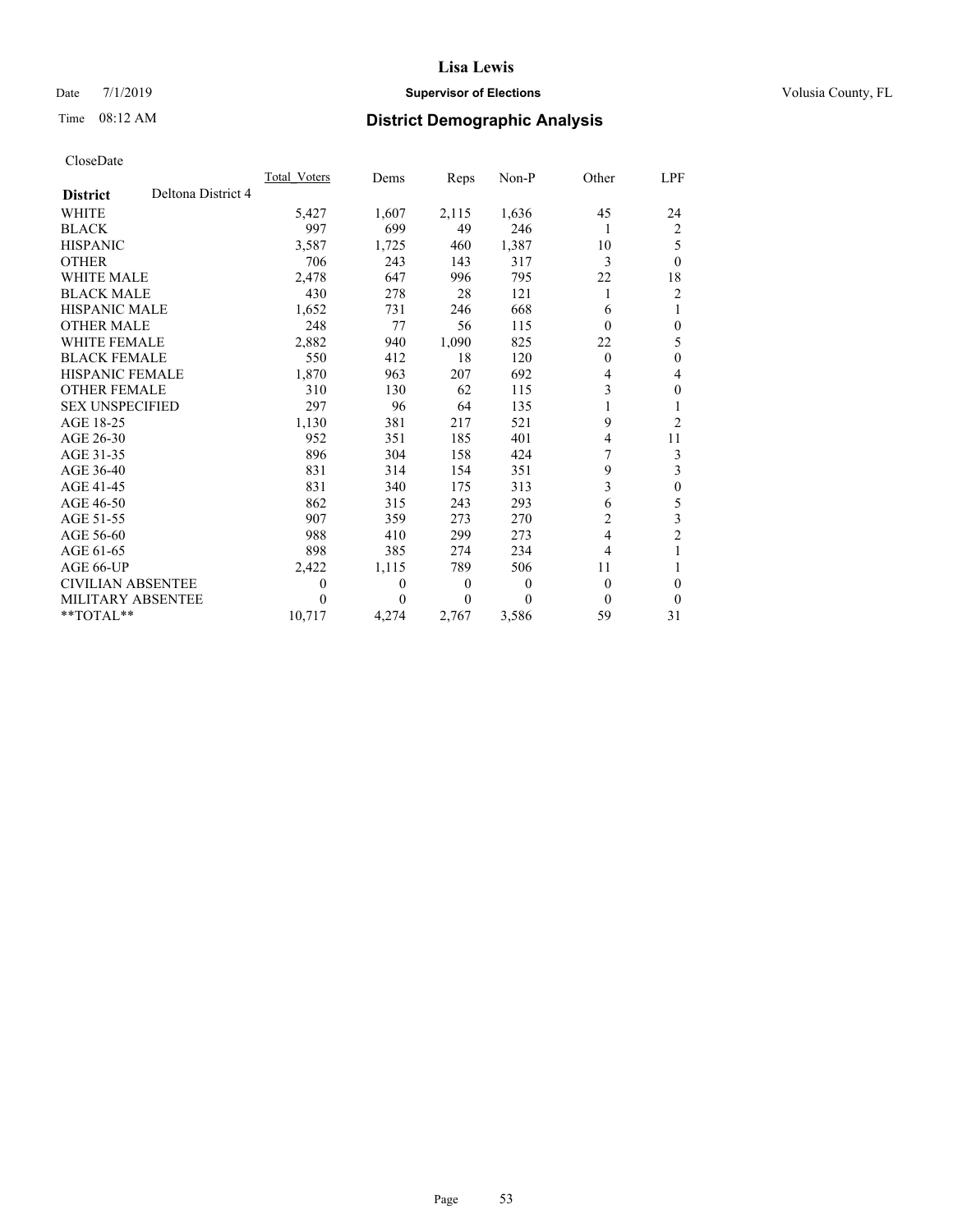# Date 7/1/2019 **Supervisor of Elections Supervisor of Elections** Volusia County, FL

# Time 08:12 AM **District Demographic Analysis**

|                          |                    | Total Voters     | Dems     | Reps             | Non-P    | Other          | LPF            |
|--------------------------|--------------------|------------------|----------|------------------|----------|----------------|----------------|
| <b>District</b>          | Deltona District 5 |                  |          |                  |          |                |                |
| <b>WHITE</b>             |                    | 5,394            | 1,485    | 2,173            | 1,686    | 32             | 18             |
| <b>BLACK</b>             |                    | 1,072            | 822      | 44               | 201      | 5              | $\overline{0}$ |
| <b>HISPANIC</b>          |                    | 3.001            | 1,346    | 438              | 1,208    | 6              | 3              |
| <b>OTHER</b>             |                    | 590              | 180      | 124              | 280      | 3              | 3              |
| <b>WHITE MALE</b>        |                    | 2,534            | 594      | 1,080            | 829      | 19             | 12             |
| <b>BLACK MALE</b>        |                    | 464              | 324      | 23               | 114      | 3              | $\theta$       |
| <b>HISPANIC MALE</b>     |                    | 1,403            | 574      | 236              | 588      | 3              | 2              |
| <b>OTHER MALE</b>        |                    | 189              | 63       | 47               | 75       | $\overline{2}$ | $\overline{2}$ |
| <b>WHITE FEMALE</b>      |                    | 2,786            | 873      | 1,062            | 832      | 13             | 6              |
| <b>BLACK FEMALE</b>      |                    | 589              | 482      | 21               | 84       | 2              | 0              |
| <b>HISPANIC FEMALE</b>   |                    | 1,555            | 746      | 200              | 605      | 3              |                |
| <b>OTHER FEMALE</b>      |                    | 257              | 86       | 58               | 112      | $\theta$       |                |
| <b>SEX UNSPECIFIED</b>   |                    | 279              | 90       | 52               | 136      | 1              | 0              |
| AGE 18-25                |                    | 1,151            | 350      | 214              | 573      | 9              | 5              |
| AGE 26-30                |                    | 851              | 263      | 195              | 384      | 5              | 4              |
| AGE 31-35                |                    | 779              | 271      | 166              | 335      | 4              | 3              |
| AGE 36-40                |                    | 785              | 300      | 150              | 327      | 4              | 4              |
| AGE 41-45                |                    | 822              | 307      | 189              | 320      | 4              | $\overline{c}$ |
| AGE 46-50                |                    | 817              | 297      | 243              | 268      | 7              | $\overline{c}$ |
| AGE 51-55                |                    | 911              | 348      | 299              | 258      | 4              | $\overline{2}$ |
| AGE 56-60                |                    | 997              | 355      | 373              | 267      | $\overline{2}$ | $\mathbf{0}$   |
| AGE 61-65                |                    | 873              | 363      | 293              | 210      | 5              | 2              |
| AGE 66-UP                |                    | 2,071            | 979      | 657              | 433      | 2              | $\mathbf{0}$   |
| <b>CIVILIAN ABSENTEE</b> |                    | $\boldsymbol{0}$ | $\theta$ | $\boldsymbol{0}$ | $\theta$ | $\mathbf{0}$   | 0              |
| <b>MILITARY ABSENTEE</b> |                    | 0                | 0        | $\theta$         | 0        | 0              | 0              |
| **TOTAL**                |                    | 10,057           | 3,833    | 2,779            | 3,375    | 46             | 24             |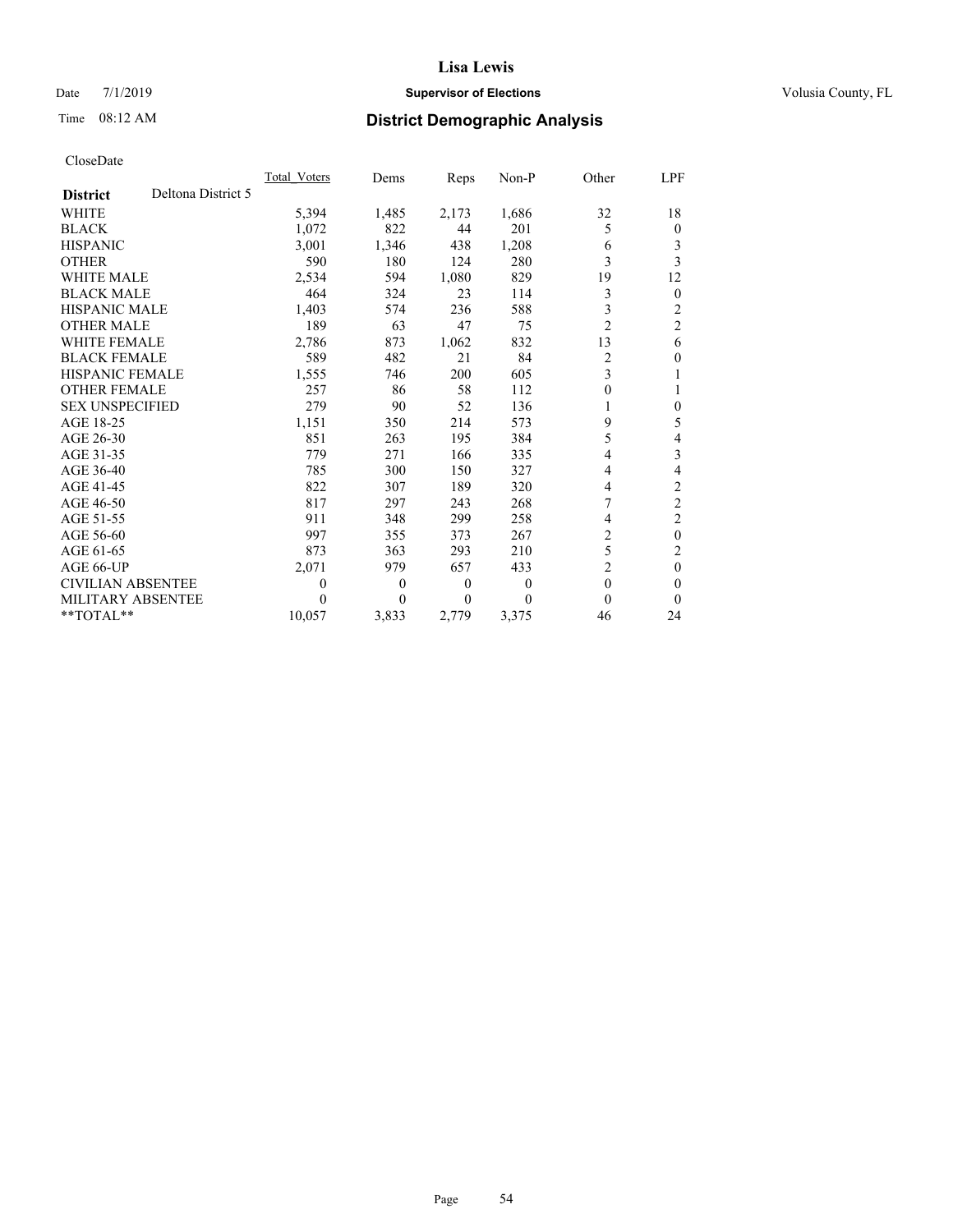# Date 7/1/2019 **Supervisor of Elections Supervisor of Elections** Volusia County, FL

# Time 08:12 AM **District Demographic Analysis**

|                          |                    | Total Voters     | Dems     | Reps             | Non-P | Other          | LPF            |
|--------------------------|--------------------|------------------|----------|------------------|-------|----------------|----------------|
| <b>District</b>          | Deltona District 6 |                  |          |                  |       |                |                |
| <b>WHITE</b>             |                    | 6,008            | 1,542    | 2,526            | 1,879 | 36             | 25             |
| <b>BLACK</b>             |                    | 998              | 732      | 43               | 219   | 4              | $\Omega$       |
| <b>HISPANIC</b>          |                    | 2,555            | 1,147    | 334              | 1,053 | 17             | 4              |
| <b>OTHER</b>             |                    | 617              | 194      | 138              | 280   | 4              | 1              |
| WHITE MALE               |                    | 2,780            | 610      | 1,237            | 896   | 20             | 17             |
| <b>BLACK MALE</b>        |                    | 455              | 323      | 25               | 104   | 3              | $\mathbf{0}$   |
| <b>HISPANIC MALE</b>     |                    | 1,174            | 490      | 181              | 488   | 12             | 3              |
| <b>OTHER MALE</b>        |                    | 225              | 68       | 56               | 98    | $\overline{2}$ |                |
| WHITE FEMALE             |                    | 3,139            | 914      | 1,251            | 950   | 16             | 8              |
| <b>BLACK FEMALE</b>      |                    | 534              | 403      | 18               | 112   | 1              | $\mathbf{0}$   |
| <b>HISPANIC FEMALE</b>   |                    | 1,337            | 641      | 147              | 543   | 5              | 1              |
| <b>OTHER FEMALE</b>      |                    | 259              | 95       | 61               | 101   | $\overline{2}$ | 0              |
| <b>SEX UNSPECIFIED</b>   |                    | 275              | 71       | 65               | 139   | $\theta$       | $\theta$       |
| AGE 18-25                |                    | 1,105            | 340      | 197              | 549   | 15             | 4              |
| AGE 26-30                |                    | 837              | 266      | 203              | 360   | 3              | 5              |
| AGE 31-35                |                    | 864              | 288      | 201              | 367   | $\overline{7}$ |                |
| AGE 36-40                |                    | 846              | 277      | 218              | 343   | 4              | 4              |
| AGE 41-45                |                    | 771              | 241      | 213              | 305   | 7              | 5              |
| AGE 46-50                |                    | 892              | 305      | 274              | 300   | 11             | $\overline{2}$ |
| AGE 51-55                |                    | 939              | 322      | 317              | 294   | 3              | 3              |
| AGE 56-60                |                    | 1,045            | 372      | 412              | 256   | 3              | $\overline{2}$ |
| AGE 61-65                |                    | 903              | 332      | 341              | 221   | 5              | 4              |
| AGE 66-UP                |                    | 1,976            | 872      | 665              | 436   | 3              | $\theta$       |
| <b>CIVILIAN ABSENTEE</b> |                    | $\boldsymbol{0}$ | $\theta$ | $\boldsymbol{0}$ | 0     | $\mathbf{0}$   | $\theta$       |
| MILITARY ABSENTEE        |                    | 0                | 0        | $\theta$         | 0     | 0              | $\theta$       |
| **TOTAL**                |                    | 10,178           | 3,615    | 3,041            | 3,431 | 61             | 30             |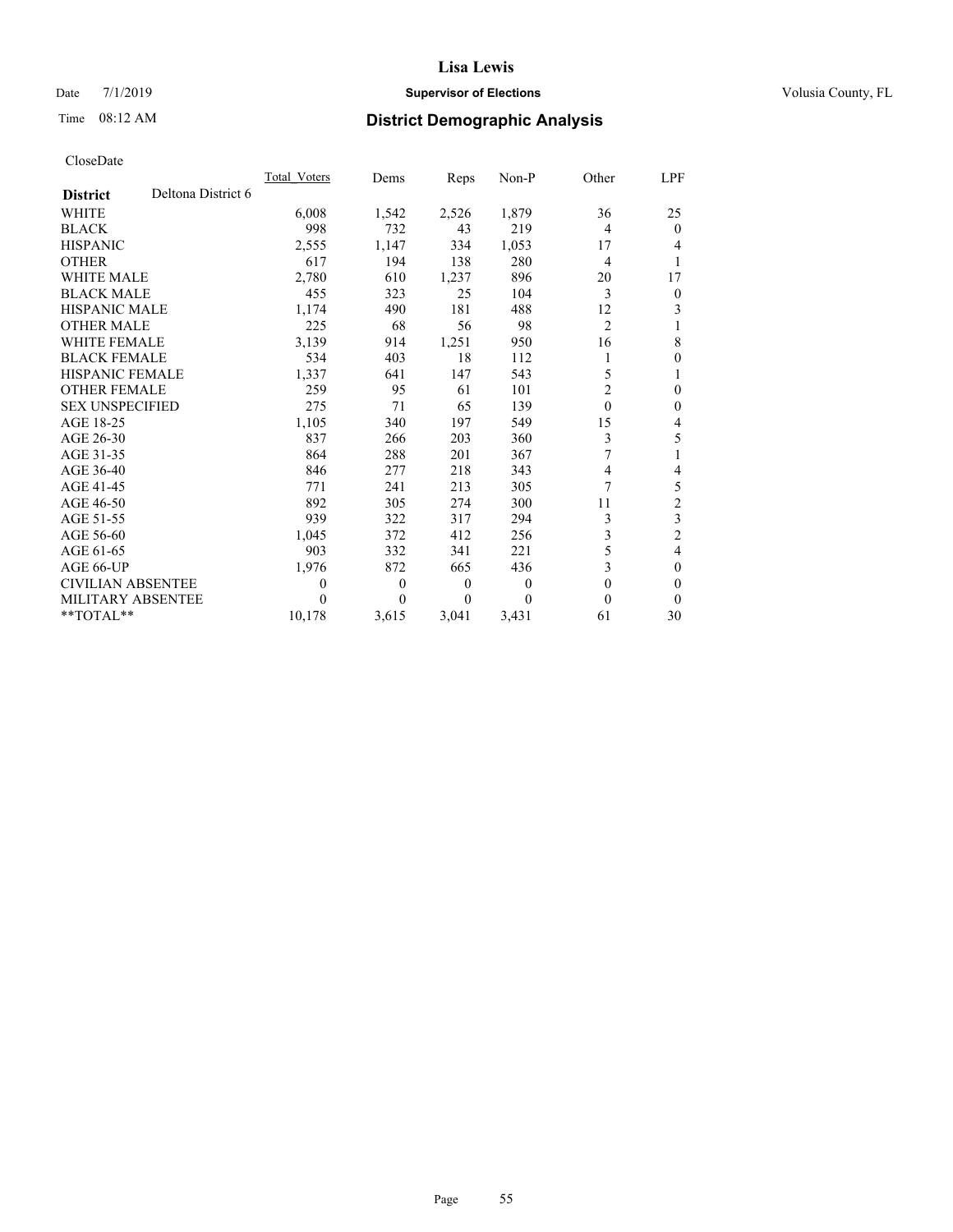# Date 7/1/2019 **Supervisor of Elections Supervisor of Elections** Volusia County, FL

# Time 08:12 AM **District Demographic Analysis**

|                        |                      | Total Voters | Dems     | Reps     | Non-P    | Other          | LPF          |
|------------------------|----------------------|--------------|----------|----------|----------|----------------|--------------|
| <b>District</b>        | Edgewater District 1 |              |          |          |          |                |              |
| <b>WHITE</b>           |                      | 3,395        | 1,051    | 1,305    | 998      | 30             | 11           |
| <b>BLACK</b>           |                      | 86           | 62       | 3        | 20       |                | 0            |
| <b>HISPANIC</b>        |                      | 73           | 25       | 18       | 29       |                | 0            |
| <b>OTHER</b>           |                      | 135          | 47       | 23       | 64       |                | $\mathbf{0}$ |
| WHITE MALE             |                      | 1,523        | 379      | 673      | 451      | 12             | 8            |
| <b>BLACK MALE</b>      |                      | 40           | 24       | 3        | 12       | 1              | 0            |
| <b>HISPANIC MALE</b>   |                      | 28           | 6        | 7        | 15       | 0              | 0            |
| <b>OTHER MALE</b>      |                      | 49           | 19       | 9        | 21       | 0              | 0            |
| WHITE FEMALE           |                      | 1,829        | 660      | 615      | 533      | 18             | 3            |
| <b>BLACK FEMALE</b>    |                      | 44           | 36       | $\theta$ | 8        | 0              | 0            |
| <b>HISPANIC FEMALE</b> |                      | 44           | 18       | 11       | 14       | 1              | $\Omega$     |
| <b>OTHER FEMALE</b>    |                      | 52           | 19       | 12       | 20       |                | 0            |
| <b>SEX UNSPECIFIED</b> |                      | 80           | 24       | 19       | 37       | 0              | 0            |
| AGE 18-25              |                      | 231          | 59       | 63       | 103      | 3              | 3            |
| AGE 26-30              |                      | 227          | 56       | 70       | 97       | 3              |              |
| AGE 31-35              |                      | 239          | 69       | 70       | 96       | 3              |              |
| AGE 36-40              |                      | 209          | 69       | 62       | 78       | $\Omega$       | 0            |
| AGE 41-45              |                      | 235          | 68       | 86       | 77       | 3              |              |
| AGE 46-50              |                      | 245          | 63       | 84       | 91       | 5              | 2            |
| AGE 51-55              |                      | 304          | 91       | 119      | 91       | 2              | 1            |
| AGE 56-60              |                      | 430          | 134      | 181      | 113      | $\overline{2}$ | 0            |
| AGE 61-65              |                      | 440          | 147      | 163      | 128      | $\overline{c}$ | 0            |
| AGE 66-UP              |                      | 1,129        | 429      | 451      | 237      | 10             | 2            |
| CIVILIAN ABSENTEE      |                      | $\theta$     | $\theta$ | $\theta$ | $\theta$ | $\theta$       | $\theta$     |
| MILITARY ABSENTEE      |                      | 0            | 0        | $\theta$ | $\Omega$ | 0              | 0            |
| **TOTAL**              |                      | 3,689        | 1,185    | 1,349    | 1,111    | 33             | 11           |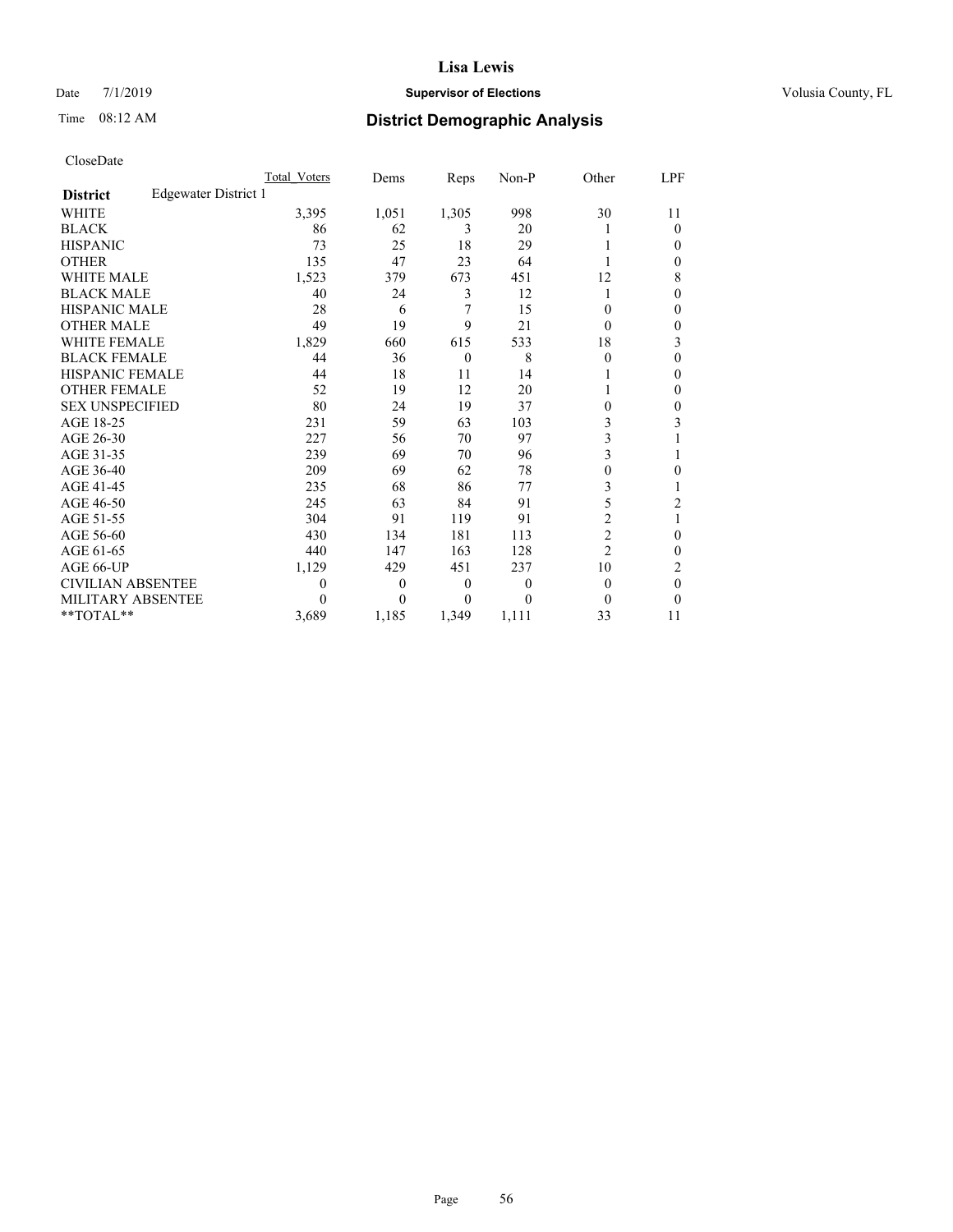# Date 7/1/2019 **Supervisor of Elections Supervisor of Elections** Volusia County, FL

# Time 08:12 AM **District Demographic Analysis**

|                        |                      | Total Voters | Dems     | Reps           | Non-P | Other          | LPF |
|------------------------|----------------------|--------------|----------|----------------|-------|----------------|-----|
| <b>District</b>        | Edgewater District 2 |              |          |                |       |                |     |
| <b>WHITE</b>           |                      | 3,791        | 1,124    | 1,509          | 1,124 | 26             | 8   |
| <b>BLACK</b>           |                      | 67           | 51       | 5              | 9     | 2              | 0   |
| <b>HISPANIC</b>        |                      | 77           | 31       | 20             | 22    | $\overline{4}$ | 0   |
| <b>OTHER</b>           |                      | 124          | 37       | 34             | 52    | 1              | 0   |
| WHITE MALE             |                      | 1,740        | 446      | 754            | 524   | 9              |     |
| <b>BLACK MALE</b>      |                      | 30           | 21       | $\overline{c}$ | 6     |                | 0   |
| <b>HISPANIC MALE</b>   |                      | 44           | 14       | 13             | 14    | 3              | 0   |
| <b>OTHER MALE</b>      |                      | 42           | 11       | 13             | 18    | $\theta$       | 0   |
| WHITE FEMALE           |                      | 2,019        | 666      | 749            | 586   | 17             |     |
| <b>BLACK FEMALE</b>    |                      | 36           | 29       | 3              | 3     |                | 0   |
| <b>HISPANIC FEMALE</b> |                      | 31           | 17       | 6              | 7     |                | 0   |
| <b>OTHER FEMALE</b>    |                      | 47           | 18       | 13             | 15    |                | 0   |
| <b>SEX UNSPECIFIED</b> |                      | 70           | 21       | 15             | 34    | 0              | 0   |
| AGE 18-25              |                      | 316          | 77       | 96             | 135   | 8              | 0   |
| AGE 26-30              |                      | 269          | 84       | 71             | 109   | 5              | 0   |
| AGE 31-35              |                      | 261          | 72       | 76             | 104   | 4              | 5   |
| AGE 36-40              |                      | 243          | 60       | 76             | 104   | $\overline{2}$ |     |
| AGE 41-45              |                      | 270          | 72       | 101            | 96    | 1              | 0   |
| AGE 46-50              |                      | 309          | 75       | 124            | 106   | 3              |     |
| AGE 51-55              |                      | 298          | 73       | 124            | 98    | 3              | 0   |
| AGE 56-60              |                      | 421          | 130      | 190            | 100   | 1              | 0   |
| AGE 61-65              |                      | 414          | 140      | 177            | 93    | 3              |     |
| AGE 66-UP              |                      | 1,258        | 460      | 533            | 262   | 3              | 0   |
| CIVILIAN ABSENTEE      |                      | $\theta$     | $\theta$ | $\theta$       | 0     | $\theta$       | 0   |
| MILITARY ABSENTEE      |                      | 0            | 0        | $\Omega$       | 0     | 0              | 0   |
| **TOTAL**              |                      | 4,059        | 1,243    | 1,568          | 1,207 | 33             | 8   |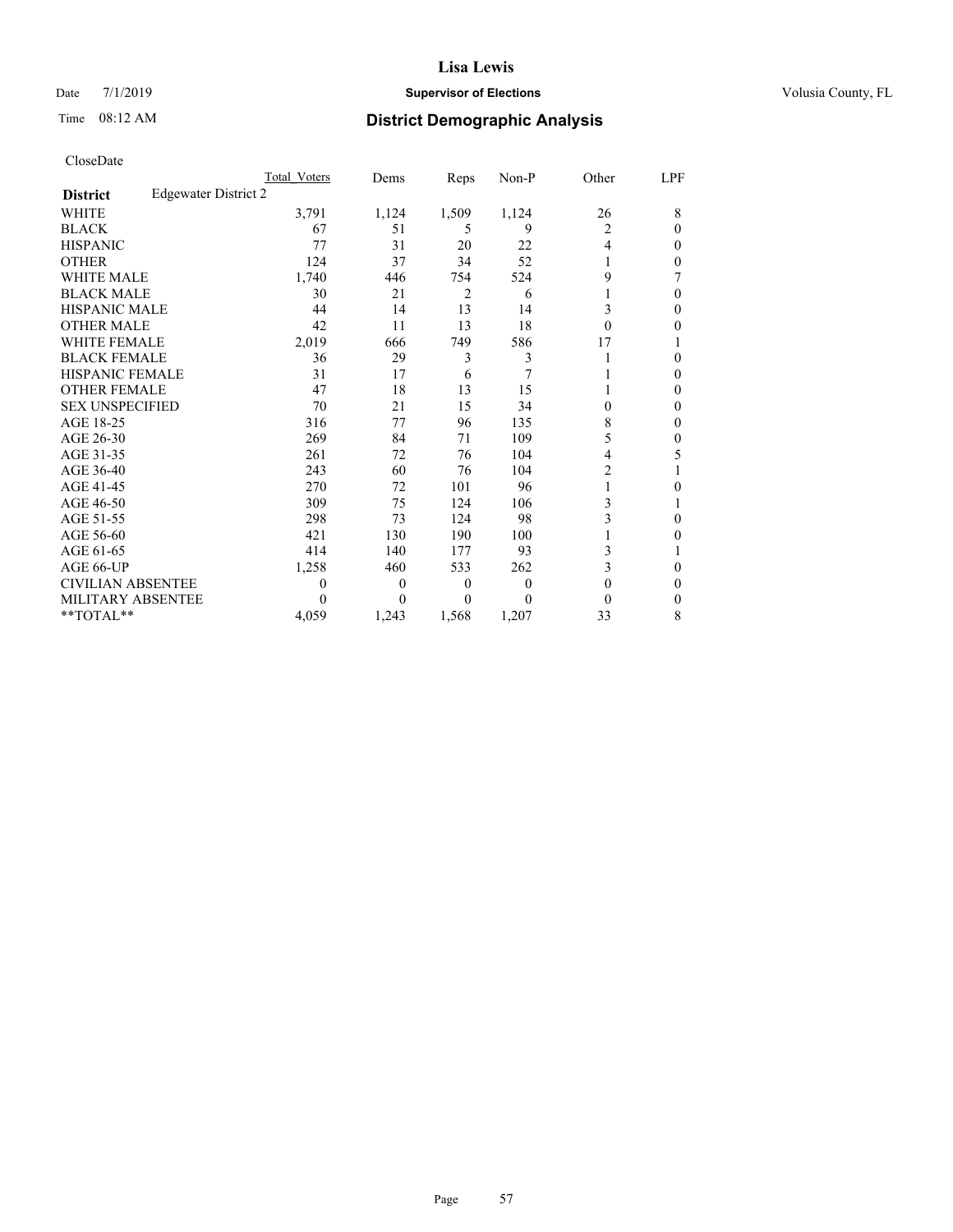# Date 7/1/2019 **Supervisor of Elections Supervisor of Elections** Volusia County, FL

# Time 08:12 AM **District Demographic Analysis**

|                        |                      | Total Voters | Dems     | Reps           | Non-P    | Other          | LPF            |
|------------------------|----------------------|--------------|----------|----------------|----------|----------------|----------------|
| <b>District</b>        | Edgewater District 3 |              |          |                |          |                |                |
| <b>WHITE</b>           |                      | 3,538        | 1,026    | 1,377          | 1,084    | 39             | 12             |
| <b>BLACK</b>           |                      | 105          | 78       | 5              | 22       | $\Omega$       | 0              |
| <b>HISPANIC</b>        |                      | 77           | 27       | 14             | 35       |                | $_{0}$         |
| <b>OTHER</b>           |                      | 150          | 42       | 38             | 69       |                | 0              |
| WHITE MALE             |                      | 1,601        | 399      | 663            | 515      | 18             | 6              |
| <b>BLACK MALE</b>      |                      | 49           | 37       | $\overline{c}$ | 10       | $\Omega$       | 0              |
| <b>HISPANIC MALE</b>   |                      | 31           | 10       | 6              | 15       | 0              | 0              |
| <b>OTHER MALE</b>      |                      | 49           | 12       | 13             | 24       | $\Omega$       | 0              |
| WHITE FEMALE           |                      | 1,895        | 625      | 691            | 552      | 21             | 6              |
| <b>BLACK FEMALE</b>    |                      | 54           | 40       | 3              | 11       | $\overline{0}$ | 0              |
| <b>HISPANIC FEMALE</b> |                      | 43           | 14       | 8              | 20       |                | 0              |
| <b>OTHER FEMALE</b>    |                      | 58           | 21       | 19             | 17       |                | 0              |
| <b>SEX UNSPECIFIED</b> |                      | 90           | 15       | 29             | 46       | 0              | 0              |
| AGE 18-25              |                      | 334          | 80       | 93             | 153      | 7              |                |
| AGE 26-30              |                      | 266          | 80       | 79             | 105      | $\overline{2}$ | 0              |
| AGE 31-35              |                      | 234          | 66       | 66             | 100      |                |                |
| AGE 36-40              |                      | 222          | 51       | 65             | 103      | 1              | $\overline{2}$ |
| AGE 41-45              |                      | 238          | 49       | 85             | 100      | 2              | 2              |
| AGE 46-50              |                      | 279          | 79       | 108            | 87       | 3              | $\overline{c}$ |
| AGE 51-55              |                      | 346          | 102      | 138            | 96       | 8              | $\overline{2}$ |
| AGE 56-60              |                      | 367          | 121      | 135            | 106      | 4              | 1              |
| AGE 61-65              |                      | 401          | 128      | 163            | 106      | 4              | 0              |
| AGE 66-UP              |                      | 1,183        | 417      | 502            | 254      | 9              |                |
| CIVILIAN ABSENTEE      |                      | $\theta$     | $\theta$ | $\overline{0}$ | $\theta$ | $\theta$       | 0              |
| MILITARY ABSENTEE      |                      | 0            | 0        | $\theta$       | $\Omega$ | 0              | 0              |
| **TOTAL**              |                      | 3,870        | 1,173    | 1,434          | 1,210    | 41             | 12             |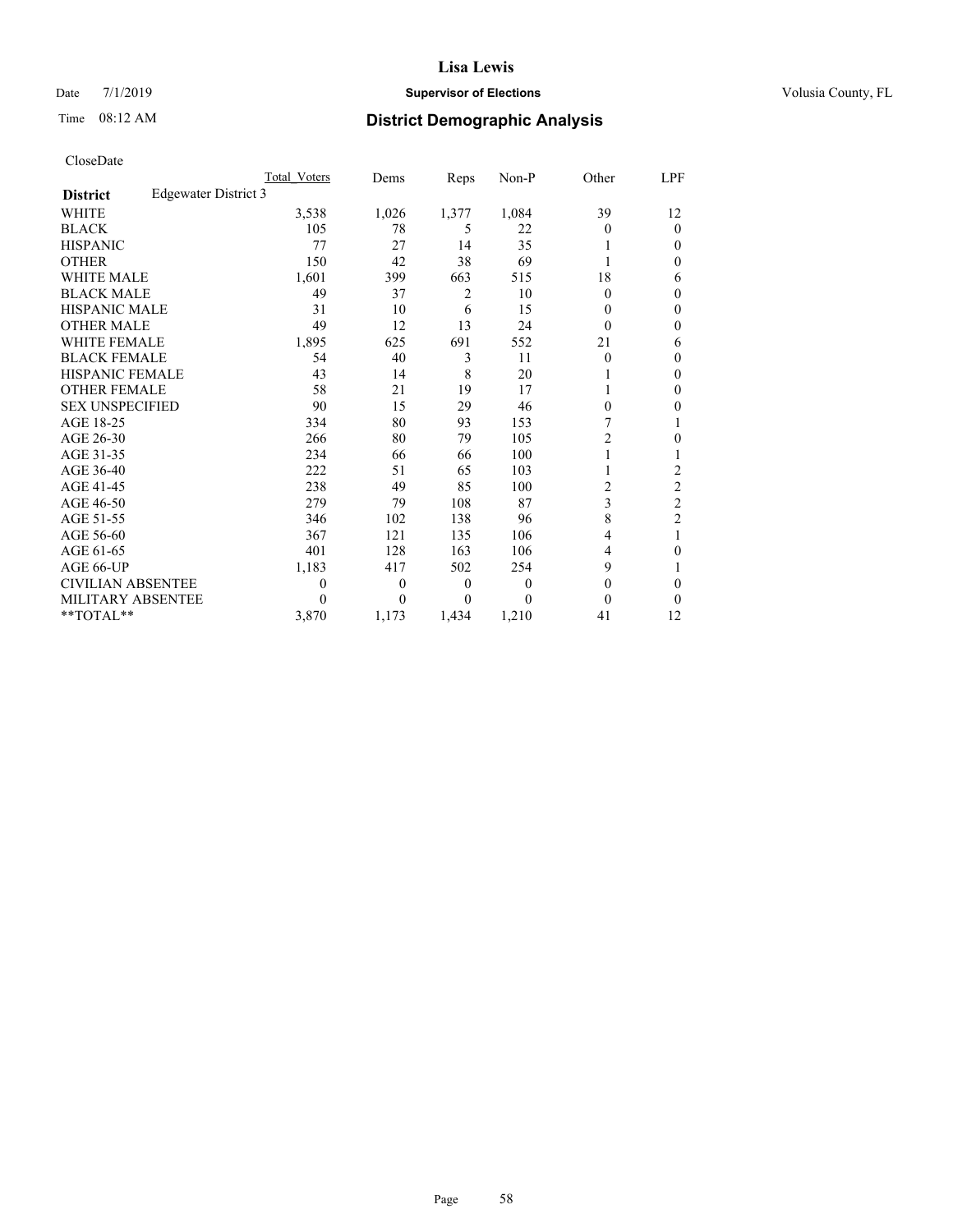# Date 7/1/2019 **Supervisor of Elections Supervisor of Elections** Volusia County, FL

# Time 08:12 AM **District Demographic Analysis**

|                        |                      | Total Voters | Dems     | Reps     | Non-P    | Other          | LPF            |
|------------------------|----------------------|--------------|----------|----------|----------|----------------|----------------|
| <b>District</b>        | Edgewater District 4 |              |          |          |          |                |                |
| <b>WHITE</b>           |                      | 4,662        | 1,255    | 1,931    | 1,426    | 34             | 16             |
| <b>BLACK</b>           |                      | 110          | 80       | 5        | 24       | 1              | 0              |
| <b>HISPANIC</b>        |                      | 95           | 39       | 19       | 37       | 0              | $_{0}$         |
| <b>OTHER</b>           |                      | 141          | 41       | 31       | 68       |                | 0              |
| WHITE MALE             |                      | 2,108        | 469      | 929      | 684      | 18             | 8              |
| <b>BLACK MALE</b>      |                      | 52           | 33       | 3        | 15       |                | 0              |
| <b>HISPANIC MALE</b>   |                      | 36           | 11       | 7        | 18       | 0              | 0              |
| <b>OTHER MALE</b>      |                      | 49           | 16       | 14       | 18       |                | 0              |
| WHITE FEMALE           |                      | 2,509        | 776      | 982      | 727      | 16             | 8              |
| <b>BLACK FEMALE</b>    |                      | 57           | 46       | 2        | 9        | $\Omega$       | 0              |
| <b>HISPANIC FEMALE</b> |                      | 59           | 28       | 12       | 19       | 0              | 0              |
| <b>OTHER FEMALE</b>    |                      | 63           | 19       | 15       | 29       | 0              | 0              |
| <b>SEX UNSPECIFIED</b> |                      | 75           | 17       | 22       | 36       | 0              | 0              |
| AGE 18-25              |                      | 314          | 85       | 85       | 138      | 2              | 4              |
| AGE 26-30              |                      | 236          | 42       | 78       | 113      | $\overline{2}$ |                |
| AGE 31-35              |                      | 260          | 66       | 82       | 107      | 1              | 4              |
| AGE 36-40              |                      | 244          | 61       | 75       | 103      | 2              | 3              |
| AGE 41-45              |                      | 252          | 72       | 83       | 92       | 3              | $\overline{2}$ |
| AGE 46-50              |                      | 286          | 75       | 104      | 104      | $\overline{2}$ |                |
| AGE 51-55              |                      | 298          | 79       | 136      | 79       | 4              | 0              |
| AGE 56-60              |                      | 445          | 107      | 205      | 129      | 4              | 0              |
| AGE 61-65              |                      | 513          | 145      | 225      | 139      | 4              | 0              |
| AGE 66-UP              |                      | 2,160        | 683      | 913      | 551      | 12             |                |
| CIVILIAN ABSENTEE      |                      | $\Omega$     | $\theta$ | $\theta$ | $\theta$ | $\theta$       | 0              |
| MILITARY ABSENTEE      |                      | $\Omega$     | 0        | 0        | $\Omega$ | 0              | 0              |
| **TOTAL**              |                      | 5,008        | 1,415    | 1,986    | 1,555    | 36             | 16             |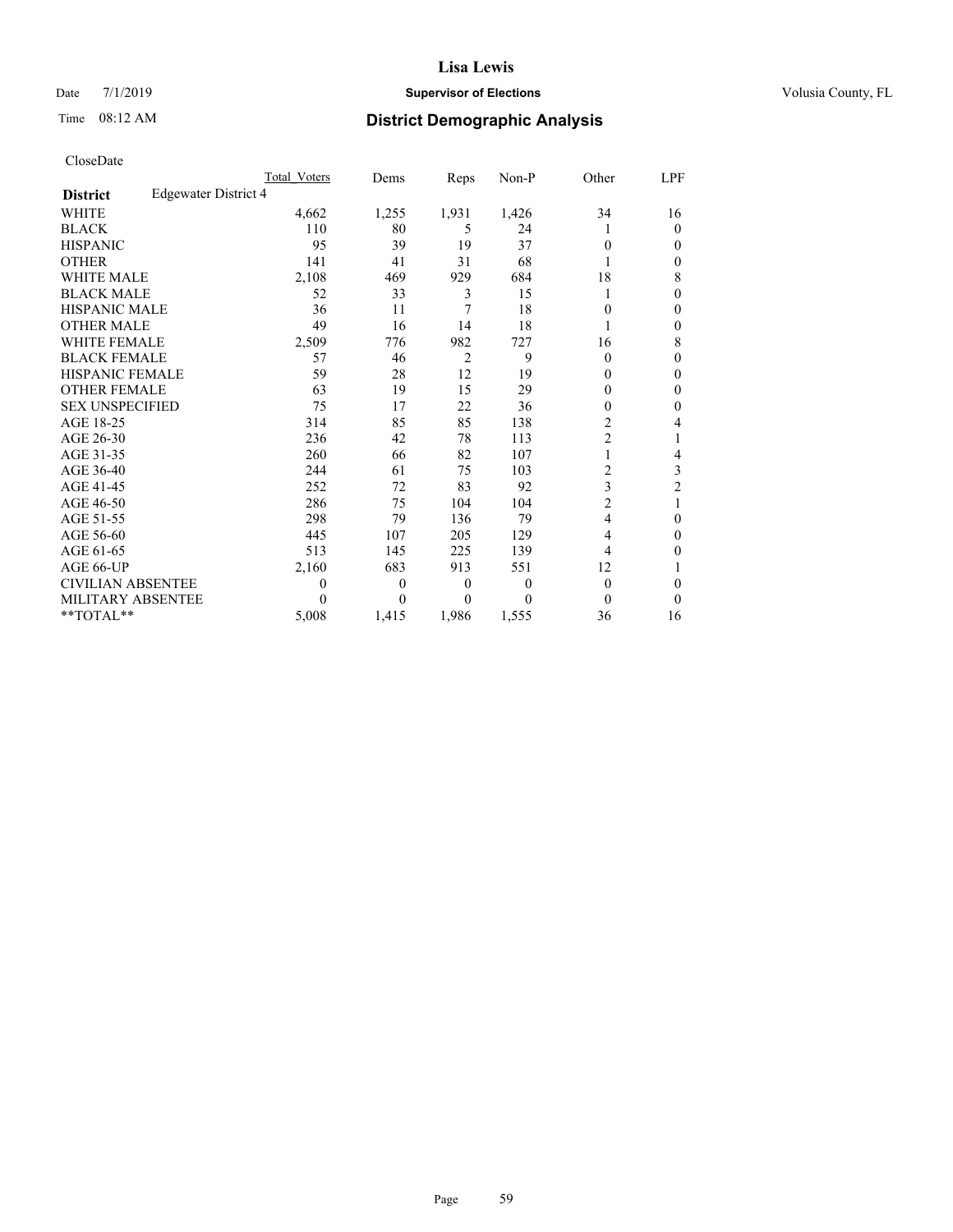# Date 7/1/2019 **Supervisor of Elections Supervisor of Elections** Volusia County, FL

# Time 08:12 AM **District Demographic Analysis**

|                                          | Total Voters | Dems         | Reps             | Non-P            | Other          | <u>LPF</u>     |
|------------------------------------------|--------------|--------------|------------------|------------------|----------------|----------------|
| Holly Hill District 1<br><b>District</b> |              |              |                  |                  |                |                |
| WHITE                                    | 1,584        | 492          | 576              | 495              | 13             | 8              |
| <b>BLACK</b>                             | 208          | 147          | 9                | 48               | 2              | 2              |
| <b>HISPANIC</b>                          | 101          | 44           | 15               | 40               | $\overline{2}$ | $\theta$       |
| <b>OTHER</b>                             | 114          | 34           | 29               | 49               | $\overline{c}$ | 0              |
| WHITE MALE                               | 775          | 204          | 299              | 264              | 4              | 4              |
| <b>BLACK MALE</b>                        | 79           | 54           | 4                | 19               | 1              |                |
| <b>HISPANIC MALE</b>                     | 54           | 22           | 10               | 20               | $\overline{2}$ | 0              |
| <b>OTHER MALE</b>                        | 42           | 13           | 12               | 17               | $\theta$       | 0              |
| <b>WHITE FEMALE</b>                      | 789          | 282          | 269              | 225              | 9              | 4              |
| <b>BLACK FEMALE</b>                      | 125          | 89           | 5                | 29               | 1              |                |
| <b>HISPANIC FEMALE</b>                   | 46           | 22           | 5                | 19               | $\theta$       | 0              |
| <b>OTHER FEMALE</b>                      | 49           | 20           | 14               | 15               | $\theta$       | 0              |
| <b>SEX UNSPECIFIED</b>                   | 48           | 11           | 11               | 24               | $\overline{c}$ | 0              |
| AGE 18-25                                | 159          | 45           | 34               | 76               | $\overline{2}$ | 2              |
| AGE 26-30                                | 148          | 63           | 30               | 54               | 1              | $\mathbf{0}$   |
| AGE 31-35                                | 130          | 47           | 30               | 48               | 3              | $\overline{c}$ |
| AGE 36-40                                | 123          | 42           | 25               | 51               | 3              | $\overline{c}$ |
| AGE 41-45                                | 123          | 46           | 28               | 47               | $\overline{c}$ | $\mathbf{0}$   |
| AGE 46-50                                | 125          | 44           | 39               | 42               | $\theta$       | 0              |
| AGE 51-55                                | 204          | 70           | 69               | 62               | 1              | 2              |
| AGE 56-60                                | 219          | 80           | 82               | 56               | 1              | $\mathbf{0}$   |
| AGE 61-65                                | 217          | 64           | 78               | 71               | 2              | 2              |
| AGE 66-UP                                | 559          | 216          | 214              | 125              | 4              | $\theta$       |
| <b>CIVILIAN ABSENTEE</b>                 | $\theta$     | $\mathbf{0}$ | $\boldsymbol{0}$ | $\boldsymbol{0}$ | $\theta$       | 0              |
| MILITARY ABSENTEE                        | $\Omega$     | 0            | $\theta$         | $\theta$         | $\theta$       | 0              |
| **TOTAL**                                | 2,007        | 717          | 629              | 632              | 19             | 10             |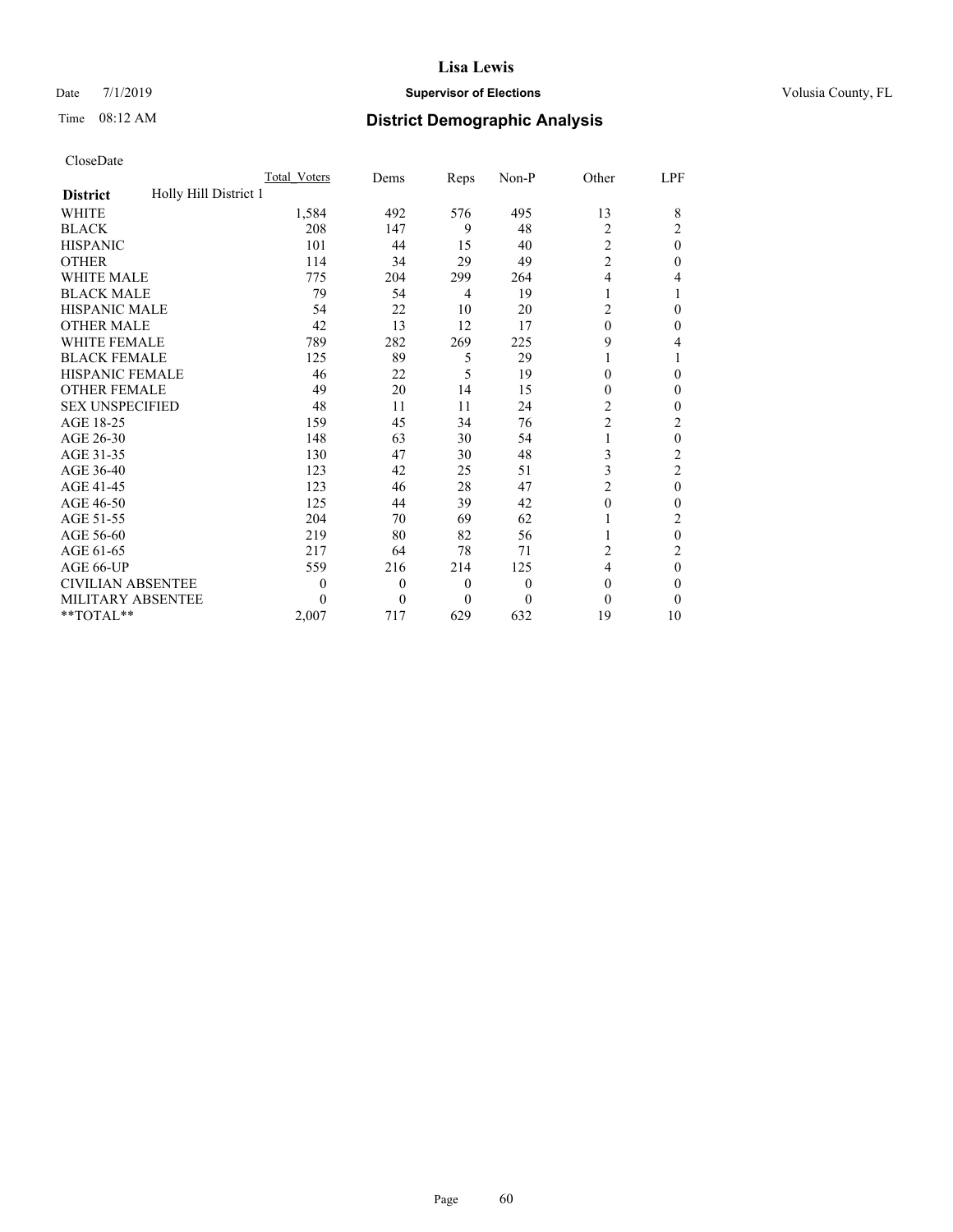# Date 7/1/2019 **Supervisor of Elections Supervisor of Elections** Volusia County, FL

# Time 08:12 AM **District Demographic Analysis**

|                                          | Total Voters | Dems     | Reps           | $Non-P$  | Other          | <u>LPF</u>     |
|------------------------------------------|--------------|----------|----------------|----------|----------------|----------------|
| Holly Hill District 2<br><b>District</b> |              |          |                |          |                |                |
| WHITE                                    | 1,544        | 533      | 487            | 506      | 6              | 12             |
| <b>BLACK</b>                             | 275          | 201      | 11             | 63       | $\theta$       | $\overline{0}$ |
| <b>HISPANIC</b>                          | 66           | 33       | 11             | 22       | $\Omega$       | 0              |
| <b>OTHER</b>                             | 101          | 37       | 14             | 50       | $\theta$       | 0              |
| WHITE MALE                               | 729          | 210      | 252            | 255      | 3              | 9              |
| <b>BLACK MALE</b>                        | 117          | 75       | 7              | 35       | $\theta$       | 0              |
| <b>HISPANIC MALE</b>                     | 32           | 11       | 8              | 13       | $\theta$       | 0              |
| <b>OTHER MALE</b>                        | 38           | 10       | 8              | 20       | 0              | 0              |
| WHITE FEMALE                             | 797          | 320      | 231            | 240      | 3              | 3              |
| <b>BLACK FEMALE</b>                      | 157          | 126      | 4              | 27       | $\Omega$       | 0              |
| <b>HISPANIC FEMALE</b>                   | 34           | 22       | 3              | 9        | $\theta$       | 0              |
| <b>OTHER FEMALE</b>                      | 38           | 20       | 4              | 14       | $\Omega$       | 0              |
| <b>SEX UNSPECIFIED</b>                   | 44           | 10       | 6              | 28       | $\theta$       | 0              |
| AGE 18-25                                | 207          | 66       | 37             | 100      | $\Omega$       | 4              |
| AGE 26-30                                | 162          | 60       | 40             | 62       | 0              | 0              |
| AGE 31-35                                | 162          | 66       | 30             | 65       | 0              |                |
| AGE 36-40                                | 142          | 58       | 25             | 57       | $\theta$       | 2              |
| AGE 41-45                                | 107          | 44       | 24             | 38       | 1              | 0              |
| AGE 46-50                                | 181          | 70       | 51             | 58       | 0              | $\overline{2}$ |
| AGE 51-55                                | 190          | 64       | 70             | 55       | $\theta$       |                |
| AGE 56-60                                | 236          | 107      | 57             | 68       | $\overline{2}$ | $\overline{c}$ |
| AGE 61-65                                | 189          | 80       | 57             | 50       | $\overline{c}$ | $\theta$       |
| AGE 66-UP                                | 410          | 189      | 132            | 88       | 1              | 0              |
| <b>CIVILIAN ABSENTEE</b>                 | $\theta$     | $\theta$ | $\overline{0}$ | $\theta$ | $\theta$       | 0              |
| <b>MILITARY ABSENTEE</b>                 | 0            | $\Omega$ | $\theta$       | 0        | $\theta$       | 0              |
| **TOTAL**                                | 1,986        | 804      | 523            | 641      | 6              | 12             |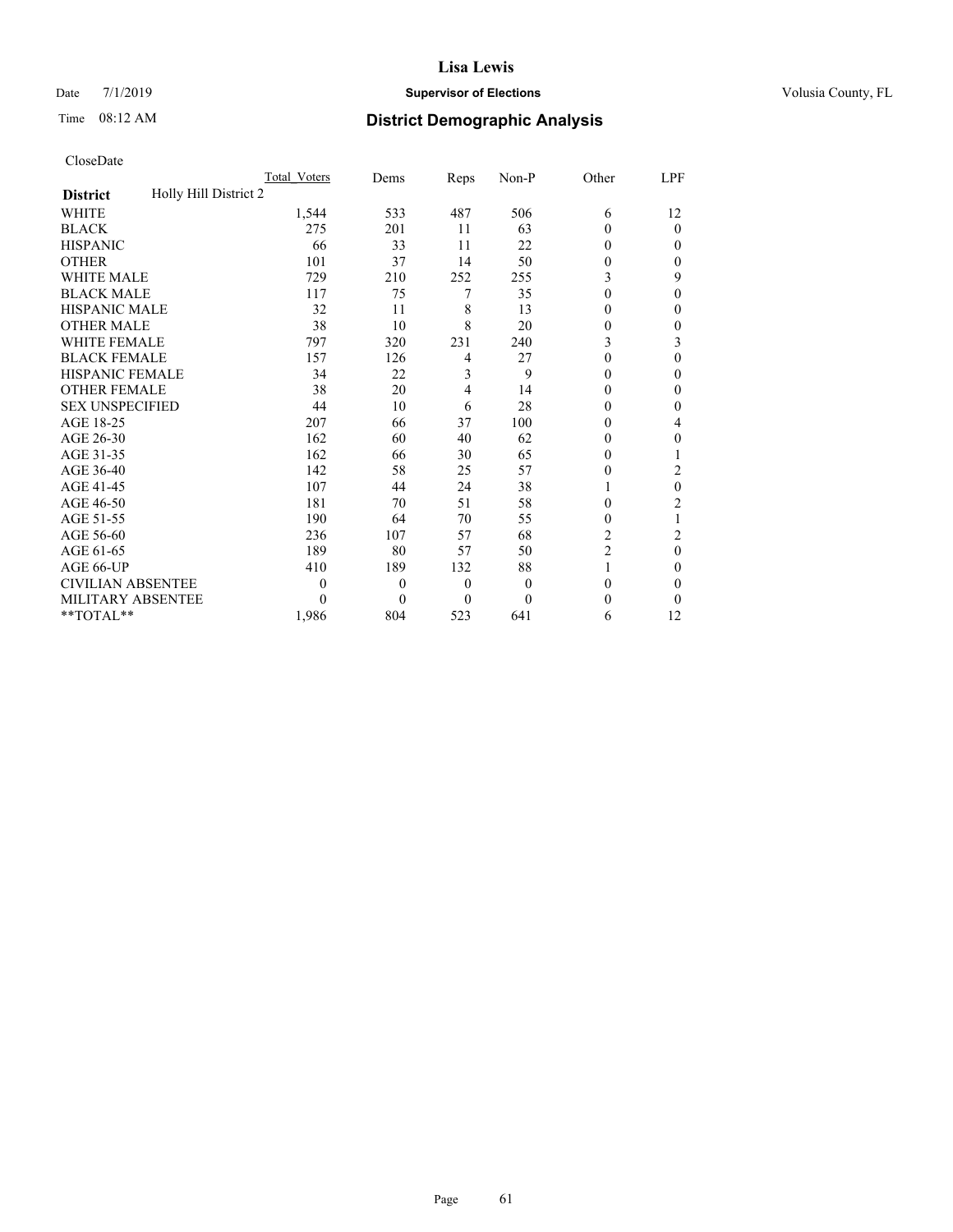# Date 7/1/2019 **Supervisor of Elections Supervisor of Elections** Volusia County, FL

# Time 08:12 AM **District Demographic Analysis**

|                                          | Total Voters     | Dems             | Reps             | Non-P    | Other    | LPF            |
|------------------------------------------|------------------|------------------|------------------|----------|----------|----------------|
| Holly Hill District 3<br><b>District</b> |                  |                  |                  |          |          |                |
| <b>WHITE</b>                             | 1,608            | 519              | 602              | 465      | 17       | 5              |
| <b>BLACK</b>                             | 203              | 155              | 8                | 40       | $\Omega$ | 0              |
| <b>HISPANIC</b>                          | 59               | 26               | 4                | 27       | 2        | 0              |
| <b>OTHER</b>                             | 91               | 33               | 17               | 41       | $\theta$ | 0              |
| WHITE MALE                               | 692              | 196              | 282              | 201      | 8        | 5              |
| <b>BLACK MALE</b>                        | 86               | 53               | 7                | 26       | 0        | 0              |
| <b>HISPANIC MALE</b>                     | 32               | 16               | 1                | 13       | 2        | 0              |
| <b>OTHER MALE</b>                        | 29               | 12               | 4                | 13       | $\theta$ | 0              |
| WHITE FEMALE                             | 896              | 317              | 313              | 257      | 9        | 0              |
| <b>BLACK FEMALE</b>                      | 116              | 101              | 1                | 14       | 0        | 0              |
| <b>HISPANIC FEMALE</b>                   | 26               | 10               | 3                | 13       | $\Omega$ | 0              |
| <b>OTHER FEMALE</b>                      | 36               | 14               | 9                | 13       | 0        | 0              |
| <b>SEX UNSPECIFIED</b>                   | 48               | 14               | 11               | 23       | 0        | 0              |
| AGE 18-25                                | 107              | 39               | 24               | 44       | 0        | 0              |
| AGE 26-30                                | 100              | 31               | 27               | 40       | 2        | 0              |
| AGE 31-35                                | 91               | 32               | 15               | 44       | $\theta$ | 0              |
| AGE 36-40                                | 87               | 30               | 20               | 37       | 0        | 0              |
| AGE 41-45                                | 110              | 45               | 24               | 41       | 0        | 0              |
| AGE 46-50                                | 109              | 36               | 30               | 41       |          |                |
| AGE 51-55                                | 145              | 50               | 40               | 51       | 2        | $\overline{2}$ |
| AGE 56-60                                | 178              | 71               | 47               | 57       | 1        | $\overline{2}$ |
| AGE 61-65                                | 209              | 77               | 80               | 45       | 7        | 0              |
| AGE 66-UP                                | 825              | 322              | 324              | 173      | 6        | 0              |
| <b>CIVILIAN ABSENTEE</b>                 | $\boldsymbol{0}$ | $\boldsymbol{0}$ | $\boldsymbol{0}$ | $\theta$ | 0        | 0              |
| <b>MILITARY ABSENTEE</b>                 | 0                | $\theta$         | $\theta$         | $\theta$ | 0        | 0              |
| **TOTAL**                                | 1,961            | 733              | 631              | 573      | 19       | 5              |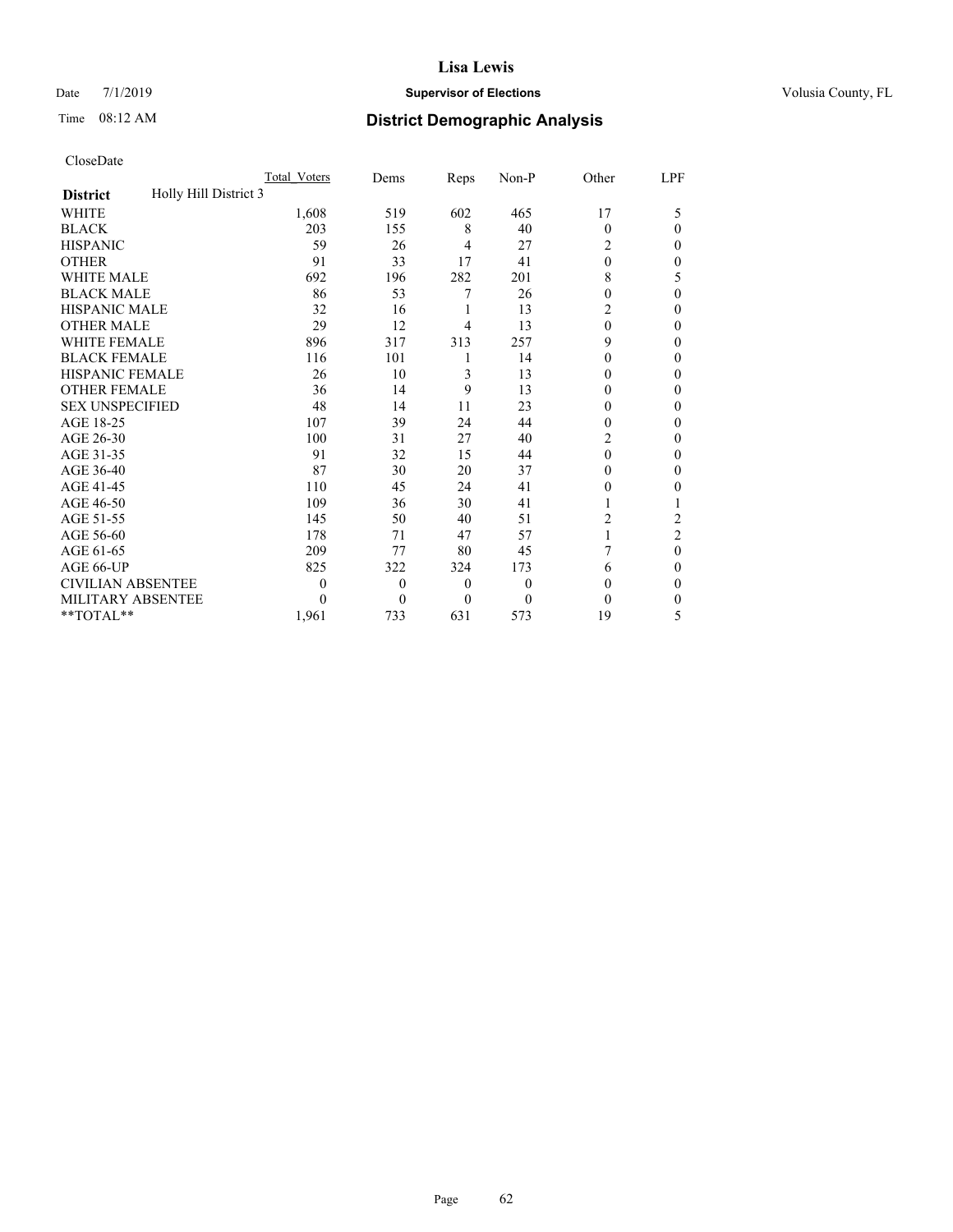# Date 7/1/2019 **Supervisor of Elections Supervisor of Elections** Volusia County, FL

# Time 08:12 AM **District Demographic Analysis**

|                                          | Total Voters | Dems         | Reps     | $Non-P$ | Other          | LPF            |
|------------------------------------------|--------------|--------------|----------|---------|----------------|----------------|
| Holly Hill District 4<br><b>District</b> |              |              |          |         |                |                |
| <b>WHITE</b>                             | 1,470        | 470          | 528      | 456     | 13             | 3              |
| <b>BLACK</b>                             | 392          | 287          | 11       | 93      | 1              | 0              |
| <b>HISPANIC</b>                          | 84           | 36           | 16       | 31      | $\Omega$       |                |
| <b>OTHER</b>                             | 100          | 41           | 16       | 43      | $\theta$       | 0              |
| WHITE MALE                               | 662          | 169          | 253      | 229     | 9              | 2              |
| <b>BLACK MALE</b>                        | 119          | 79           | 2        | 37      |                | $\theta$       |
| <b>HISPANIC MALE</b>                     | 42           | 21           | 3        | 17      | $\theta$       |                |
| <b>OTHER MALE</b>                        | 33           | 15           | 8        | 10      | $\theta$       | 0              |
| <b>WHITE FEMALE</b>                      | 795          | 297          | 270      | 223     | 4              |                |
| <b>BLACK FEMALE</b>                      | 265          | 203          | 9        | 53      | $\theta$       | 0              |
| HISPANIC FEMALE                          | 40           | 14           | 12       | 14      | $\Omega$       | 0              |
| <b>OTHER FEMALE</b>                      | 41           | 20           | 7        | 14      | $\Omega$       | 0              |
| <b>SEX UNSPECIFIED</b>                   | 49           | 16           | 7        | 26      | $\mathbf{0}$   | 0              |
| AGE 18-25                                | 243          | 95           | 38       | 108     |                |                |
| AGE 26-30                                | 227          | 95           | 47       | 84      |                | 0              |
| AGE 31-35                                | 171          | 65           | 34       | 69      |                | $\overline{2}$ |
| AGE 36-40                                | 154          | 67           | 31       | 53      | 3              | $\theta$       |
| AGE 41-45                                | 121          | 50           | 36       | 34      | 1              | 0              |
| AGE 46-50                                | 136          | 45           | 33       | 56      | 2              | 0              |
| AGE 51-55                                | 153          | 59           | 46       | 47      | 1              | 0              |
| AGE 56-60                                | 215          | 76           | 82       | 54      | $\overline{c}$ |                |
| AGE 61-65                                | 171          | 74           | 62       | 35      | $\theta$       | 0              |
| AGE 66-UP                                | 455          | 208          | 162      | 83      | $\overline{c}$ | 0              |
| <b>CIVILIAN ABSENTEE</b>                 | 0            | $\mathbf{0}$ | $\theta$ | 0       | $\theta$       | 0              |
| MILITARY ABSENTEE                        | 0            | $\theta$     | $\theta$ | 0       | $\theta$       | 0              |
| $*$ TOTAL $*$                            | 2,046        | 834          | 571      | 623     | 14             | 4              |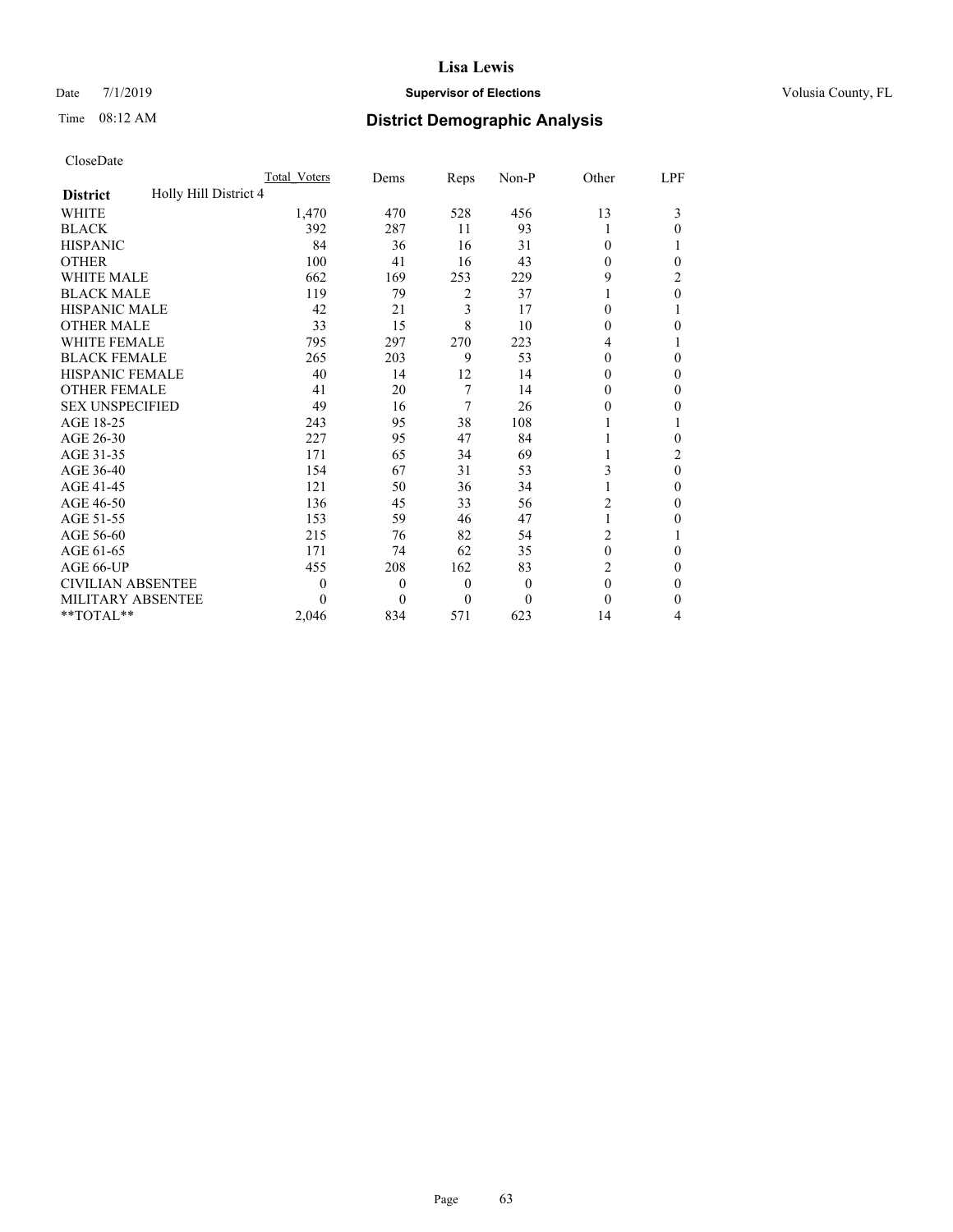# Date 7/1/2019 **Supervisor of Elections Supervisor of Elections** Volusia County, FL

# Time 08:12 AM **District Demographic Analysis**

|                          |            | Total Voters | Dems     | Reps           | Non-P    | Other          | LPF |
|--------------------------|------------|--------------|----------|----------------|----------|----------------|-----|
| <b>District</b>          | Lake Helen |              |          |                |          |                |     |
| WHITE                    |            | 1,835        | 523      | 774            | 522      | 12             | 4   |
| <b>BLACK</b>             |            | 165          | 140      | 5              | 20       | $\theta$       | 0   |
| <b>HISPANIC</b>          |            | 73           | 29       | 20             | 22       |                |     |
| <b>OTHER</b>             |            | 71           | 25       | 17             | 28       | $\Omega$       |     |
| <b>WHITE MALE</b>        |            | 824          | 198      | 373            | 247      | 2              | 4   |
| <b>BLACK MALE</b>        |            | 72           | 62       | 3              | 7        | $\Omega$       | 0   |
| <b>HISPANIC MALE</b>     |            | 30           | 14       | 8              | 7        | $\Omega$       |     |
| <b>OTHER MALE</b>        |            | 22           | 11       | 4              | 6        | $\Omega$       |     |
| <b>WHITE FEMALE</b>      |            | 992          | 323      | 392            | 267      | 10             | 0   |
| <b>BLACK FEMALE</b>      |            | 91           | 77       | $\overline{2}$ | 12       | $\Omega$       | 0   |
| <b>HISPANIC FEMALE</b>   |            | 41           | 14       | 12             | 14       |                | 0   |
| <b>OTHER FEMALE</b>      |            | 34           | 13       | 5              | 16       | 0              | 0   |
| <b>SEX UNSPECIFIED</b>   |            | 38           | 5        | 17             | 16       | 0              | 0   |
| AGE 18-25                |            | 188          | 44       | 61             | 78       | 4              |     |
| AGE 26-30                |            | 132          | 28       | 48             | 55       | $\Omega$       |     |
| AGE 31-35                |            | 145          | 45       | 42             | 56       | $\overline{c}$ | 0   |
| AGE 36-40                |            | 132          | 38       | 38             | 56       | $\theta$       | 0   |
| AGE 41-45                |            | 132          | 31       | 43             | 56       |                |     |
| AGE 46-50                |            | 153          | 47       | 56             | 46       |                | 3   |
| AGE 51-55                |            | 178          | 44       | 86             | 47       |                | 0   |
| AGE 56-60                |            | 240          | 82       | 104            | 51       | 3              | 0   |
| AGE 61-65                |            | 226          | 84       | 99             | 43       | 0              | 0   |
| AGE 66-UP                |            | 618          | 274      | 239            | 104      |                | 0   |
| <b>CIVILIAN ABSENTEE</b> |            | 0            | $\theta$ | $\theta$       | $\theta$ | $\Omega$       | 0   |
| <b>MILITARY ABSENTEE</b> |            | 0            | $\theta$ | 0              | $\Omega$ | 0              | 0   |
| $*$ TOTAL $*$            |            | 2,144        | 717      | 816            | 592      | 13             | 6   |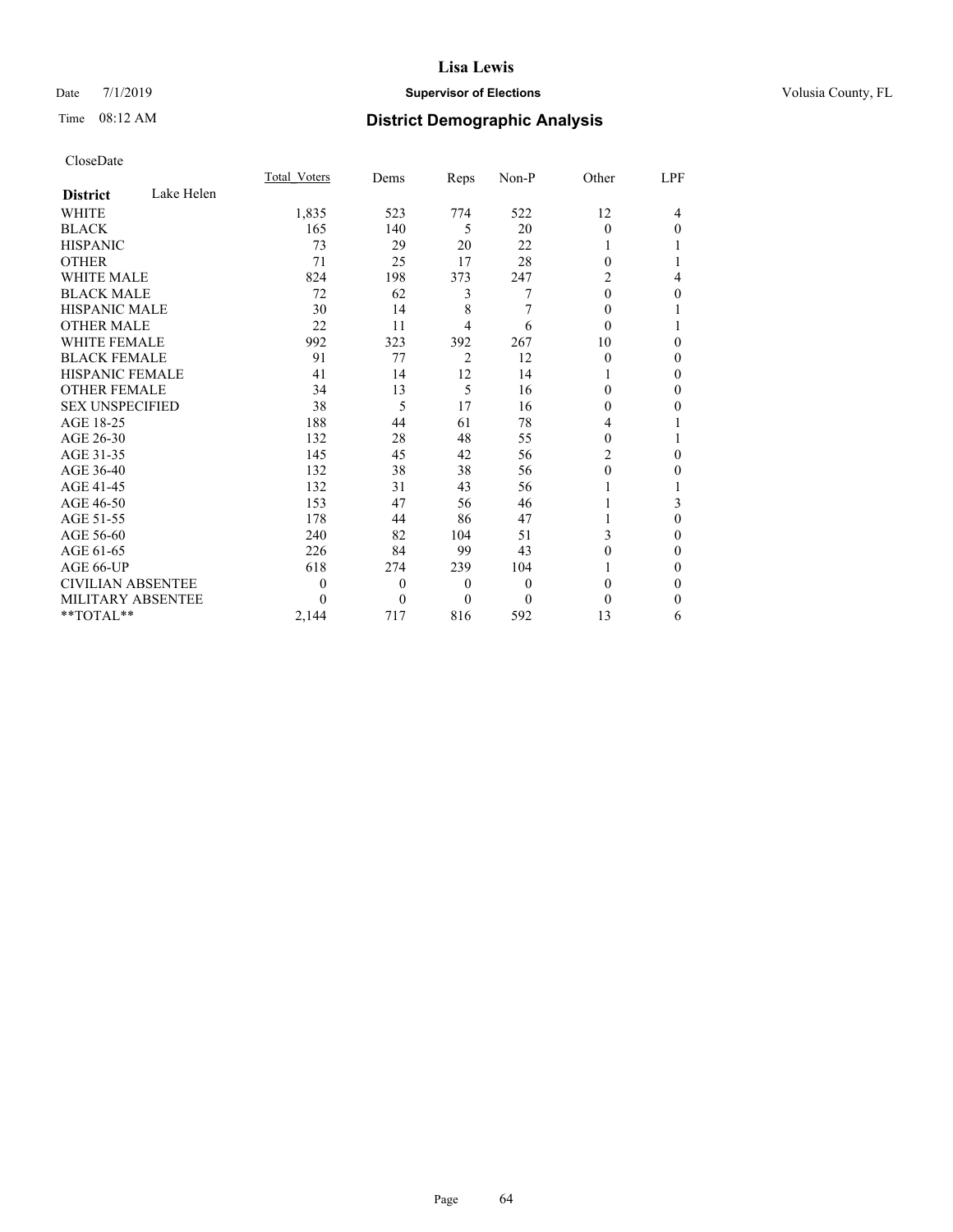# Date 7/1/2019 **Supervisor of Elections Supervisor of Elections** Volusia County, FL

| CloseDate |
|-----------|
|-----------|

|                                          | Total Voters | Dems     | Reps  | Non-P    | Other          | <u>LPF</u>     |
|------------------------------------------|--------------|----------|-------|----------|----------------|----------------|
| New Smyrna Bch Zone 1<br><b>District</b> |              |          |       |          |                |                |
| WHITE                                    | 5,064        | 1,431    | 2,365 | 1,209    | 44             | 15             |
| <b>BLACK</b>                             | 17           | 12       | 1     | 4        | $\mathbf{0}$   | $\overline{0}$ |
| <b>HISPANIC</b>                          | 66           | 19       | 23    | 23       |                | 0              |
| <b>OTHER</b>                             | 156          | 38       | 51    | 66       |                | 0              |
| <b>WHITE MALE</b>                        | 2,357        | 552      | 1,161 | 619      | 16             | 9              |
| <b>BLACK MALE</b>                        | 13           | 9        | 0     | 4        | $\Omega$       | 0              |
| <b>HISPANIC MALE</b>                     | 27           | 10       | 7     | 10       | 0              | 0              |
| <b>OTHER MALE</b>                        | 54           | 14       | 25    | 15       | 0              | 0              |
| <b>WHITE FEMALE</b>                      | 2,659        | 863      | 1,186 | 576      | 28             | 6              |
| <b>BLACK FEMALE</b>                      | 4            | 3        |       | $\theta$ | 0              | 0              |
| <b>HISPANIC FEMALE</b>                   | 39           | 9        | 16    | 13       |                | 0              |
| <b>OTHER FEMALE</b>                      | 62           | 22       | 22    | 18       | 0              | 0              |
| <b>SEX UNSPECIFIED</b>                   | 88           | 18       | 22    | 47       |                | 0              |
| AGE 18-25                                | 275          | 56       | 101   | 113      | 4              |                |
| AGE 26-30                                | 205          | 44       | 68    | 89       | 3              |                |
| AGE 31-35                                | 215          | 63       | 56    | 91       | 3              | 2              |
| AGE 36-40                                | 218          | 63       | 68    | 82       |                | 4              |
| AGE 41-45                                | 197          | 44       | 76    | 72       | 5              | 0              |
| AGE 46-50                                | 272          | 69       | 119   | 81       | 2              |                |
| AGE 51-55                                | 409          | 98       | 219   | 89       | $\overline{c}$ |                |
| AGE 56-60                                | 605          | 155      | 304   | 137      | 7              | 2              |
| AGE 61-65                                | 657          | 205      | 310   | 134      | 6              | 2              |
| AGE 66-UP                                | 2,250        | 703      | 1,119 | 414      | 13             |                |
| <b>CIVILIAN ABSENTEE</b>                 | 0            | $\theta$ | 0     | $\Omega$ | 0              | 0              |
| <b>MILITARY ABSENTEE</b>                 |              | $\Omega$ | 0     | $\Omega$ | 0              | 0              |
| $*$ $TOTAL**$                            | 5,303        | 1,500    | 2,440 | 1,302    | 46             | 15             |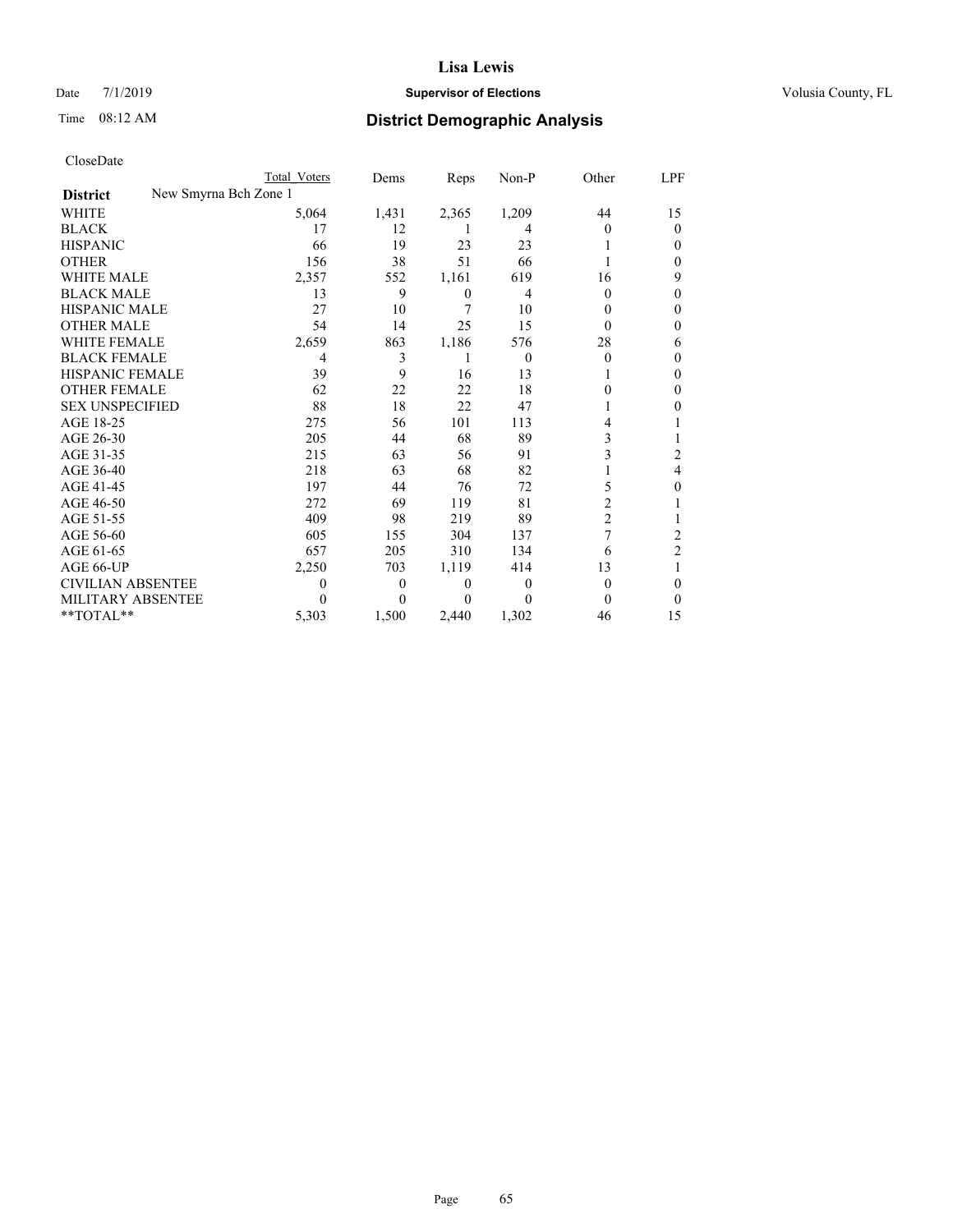# Date 7/1/2019 **Supervisor of Elections Supervisor of Elections** Volusia County, FL

| CloseDate |
|-----------|
|-----------|

|                                          | Total Voters | Dems  | Reps     | Non-P | Other    | LPF            |
|------------------------------------------|--------------|-------|----------|-------|----------|----------------|
| New Smyrna Bch Zone 2<br><b>District</b> |              |       |          |       |          |                |
| WHITE                                    | 4,266        | 1,319 | 1,743    | 1,138 | 53       | 13             |
| <b>BLACK</b>                             | 81           | 67    | 1        | 13    | 0        | $\overline{0}$ |
| <b>HISPANIC</b>                          | 84           | 29    | 34       | 21    | 0        | 0              |
| <b>OTHER</b>                             | 169          | 58    | 49       | 59    |          | 2              |
| <b>WHITE MALE</b>                        | 1,926        | 509   | 830      | 552   | 26       | 9              |
| <b>BLACK MALE</b>                        | 29           | 25    | $\theta$ | 4     | $\Omega$ | 0              |
| <b>HISPANIC MALE</b>                     | 46           | 9     | 22       | 15    | 0        | 0              |
| <b>OTHER MALE</b>                        | 60           | 20    | 18       | 20    | 0        | 2              |
| <b>WHITE FEMALE</b>                      | 2,301        | 798   | 897      | 575   | 27       | 4              |
| <b>BLACK FEMALE</b>                      | 52           | 42    | 1        | 9     | $\Omega$ | 0              |
| HISPANIC FEMALE                          | 38           | 20    | 12       | 6     | 0        | 0              |
| <b>OTHER FEMALE</b>                      | 74           | 28    | 22       | 23    |          | 0              |
| <b>SEX UNSPECIFIED</b>                   | 74           | 22    | 25       | 27    | 0        | 0              |
| AGE 18-25                                | 277          | 96    | 79       | 95    | 4        | 3              |
| AGE 26-30                                | 216          | 65    | 65       | 81    | 4        |                |
| AGE 31-35                                | 228          | 58    | 71       | 95    | 3        |                |
| AGE 36-40                                | 259          | 87    | 66       | 98    | 6        | 2              |
| AGE 41-45                                | 230          | 59    | 67       | 99    | 3        | $\overline{c}$ |
| AGE 46-50                                | 306          | 82    | 122      | 97    | 3        | $\overline{c}$ |
| AGE 51-55                                | 363          | 80    | 168      | 109   | 6        | 0              |
| AGE 56-60                                | 489          | 129   | 237      | 112   | 10       |                |
| AGE 61-65                                | 540          | 199   | 218      | 115   | 6        | 2              |
| AGE 66-UP                                | 1,692        | 618   | 734      | 330   | 9        |                |
| <b>CIVILIAN ABSENTEE</b>                 | 0            | 0     | 0        | 0     | 0        | 0              |
| <b>MILITARY ABSENTEE</b>                 | 0            | 0     | 0        | 0     | 0        | 0              |
| **TOTAL**                                | 4,600        | 1,473 | 1,827    | 1,231 | 54       | 15             |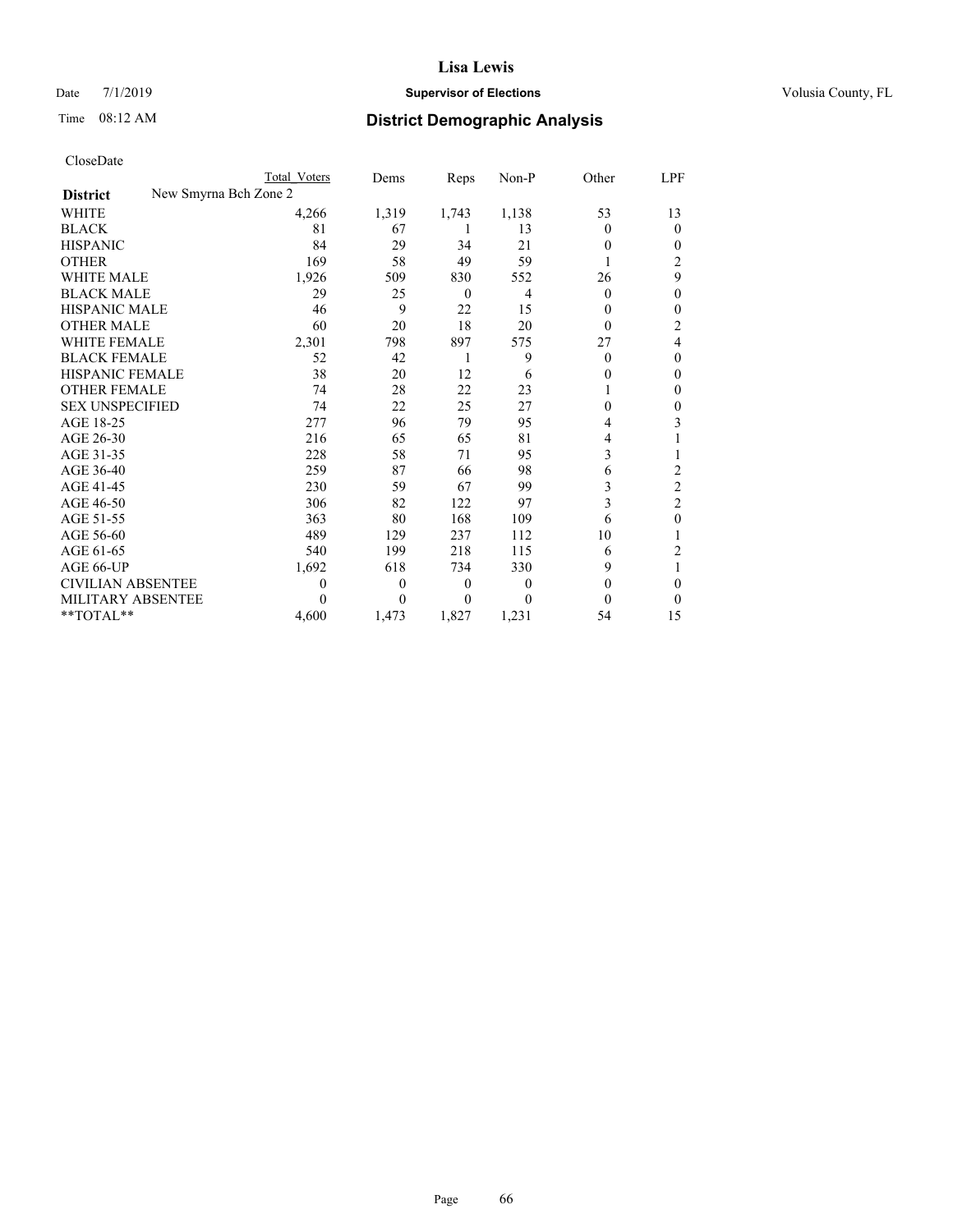# Date 7/1/2019 **Supervisor of Elections Supervisor of Elections** Volusia County, FL

| CloseDate |
|-----------|
|-----------|

| Total Voters          | Dems     | Reps           | Non-P    | Other          | LPF          |
|-----------------------|----------|----------------|----------|----------------|--------------|
| New Smyrna Bch Zone 3 |          |                |          |                |              |
| 5,549                 | 1,433    | 2,532          | 1,505    | 65             | 14           |
| 54                    | 34       | 2              | 16       |                |              |
| 119                   | 36       | 40             | 42       |                | 0            |
| 161                   | 37       | 51             | 72       |                | $\Omega$     |
| 2,538                 | 555      | 1,202          | 740      | 32             | 9            |
| 29                    | 16       | 1              | 10       |                |              |
| 62                    | 20       | 20             | 21       |                | 0            |
| 61                    | 17       | 17             | 26       |                | $\mathbf{0}$ |
| 2,974                 | 871      | 1,311          | 754      | 33             | 5            |
| 25                    | 18       | 1              | 6        | $\Omega$       | $\mathbf{0}$ |
| 54                    | 15       | 19             | 20       | $\Omega$       | $\Omega$     |
| 66                    | 15       | 25             | 26       | $\mathbf{0}$   | $\theta$     |
| 74                    | 13       | 29             | 32       | 0              | 0            |
| 322                   | 65       | 105            | 142      | 8              | 2            |
| 246                   | 53       | 78             | 110      | 1              | 4            |
| 286                   | 75       | 95             | 111      | 4              |              |
| 329                   | 83       | 109            | 131      | 5              |              |
| 292                   | 70       | 125            | 94       | 2              | 1            |
| 326                   | 76       | 144            | 101      | 5              | 0            |
| 403                   | 82       | 207            | 108      | 4              | 2            |
| 549                   | 141      | 255            | 150      | $\overline{c}$ | 1            |
| 672                   | 187      | 307            | 163      | 13             | 2            |
| 2,458                 | 708      | 1,200          | 525      | 24             | 1            |
| 0                     | $\theta$ | $\overline{0}$ | $\theta$ | $\overline{0}$ | 0            |
| 0                     | 0        | $\Omega$       | 0        | 0              | $\Omega$     |
| 5,883                 | 1,540    | 2,625          | 1,635    | 68             | 15           |
|                       |          |                |          |                |              |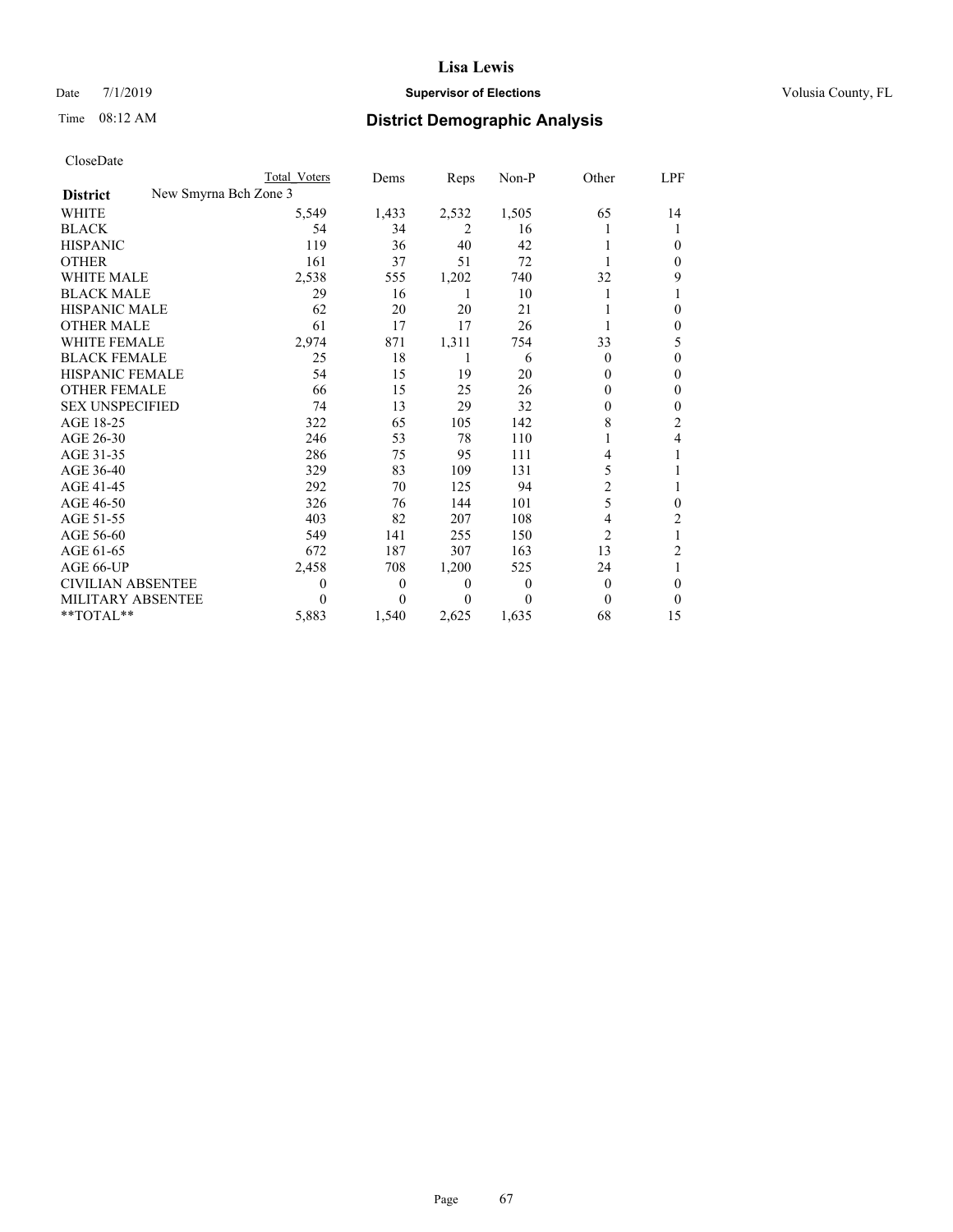# Date 7/1/2019 **Supervisor of Elections Supervisor of Elections** Volusia County, FL

|                                          | Total Voters | Dems         | Reps             | Non-P          | Other    | LPF            |
|------------------------------------------|--------------|--------------|------------------|----------------|----------|----------------|
| New Smyrna Bch Zone 4<br><b>District</b> |              |              |                  |                |          |                |
| WHITE                                    | 5,525        | 1,437        | 2,550            | 1,461          | 65       | 12             |
| <b>BLACK</b>                             | 603          | 503          | 17               | 81             |          | 1              |
| <b>HISPANIC</b>                          | 126          | 45           | 35               | 45             |          | 0              |
| <b>OTHER</b>                             | 271          | 81           | 52               | 133            | 3        | 2              |
| <b>WHITE MALE</b>                        | 2,482        | 544          | 1,216            | 679            | 34       | 9              |
| <b>BLACK MALE</b>                        | 241          | 187          | 7                | 45             | L        |                |
| <b>HISPANIC MALE</b>                     | 58           | 20           | 18               | 19             |          | 0              |
| <b>OTHER MALE</b>                        | 105          | 23           | 25               | 53             | 3        |                |
| <b>WHITE FEMALE</b>                      | 2,984        | 878          | 1,307            | 765            | 31       | 3              |
| <b>BLACK FEMALE</b>                      | 351          | 306          | 9                | 36             | $\theta$ | 0              |
| HISPANIC FEMALE                          | 63           | 25           | 15               | 23             | 0        | 0              |
| <b>OTHER FEMALE</b>                      | 113          | 44           | 23               | 45             | $\Omega$ | 1              |
| <b>SEX UNSPECIFIED</b>                   | 128          | 39           | 34               | 55             | $\Omega$ | 0              |
| AGE 18-25                                | 452          | 144          | 117              | 179            | 11       |                |
| AGE 26-30                                | 315          | 89           | 90               | 124            | 8        | 4              |
| AGE 31-35                                | 323          | 107          | 100              | 112            | 3        |                |
| AGE 36-40                                | 318          | 104          | 105              | 104            | 4        |                |
| AGE 41-45                                | 321          | 93           | 125              | 100            | 2        | 1              |
| AGE 46-50                                | 404          | 130          | 157              | 111            | 4        | $\overline{c}$ |
| AGE 51-55                                | 458          | 131          | 194              | 126            | 6        |                |
| AGE 56-60                                | 668          | 189          | 315              | 159            | 5        | 0              |
| AGE 61-65                                | 743          | 234          | 329              | 172            | 7        |                |
| AGE 66-UP                                | 2,523        | 845          | 1,122            | 533            | 20       | 3              |
| <b>CIVILIAN ABSENTEE</b>                 | 0            | $\mathbf{0}$ | $\boldsymbol{0}$ | $\overline{0}$ | $\Omega$ | $\Omega$       |
| <b>MILITARY ABSENTEE</b>                 | 0            | $\theta$     | $\theta$         | $\Omega$       | $\Omega$ | $\theta$       |
| **TOTAL**                                | 6,525        | 2,066        | 2,654            | 1,720          | 70       | 15             |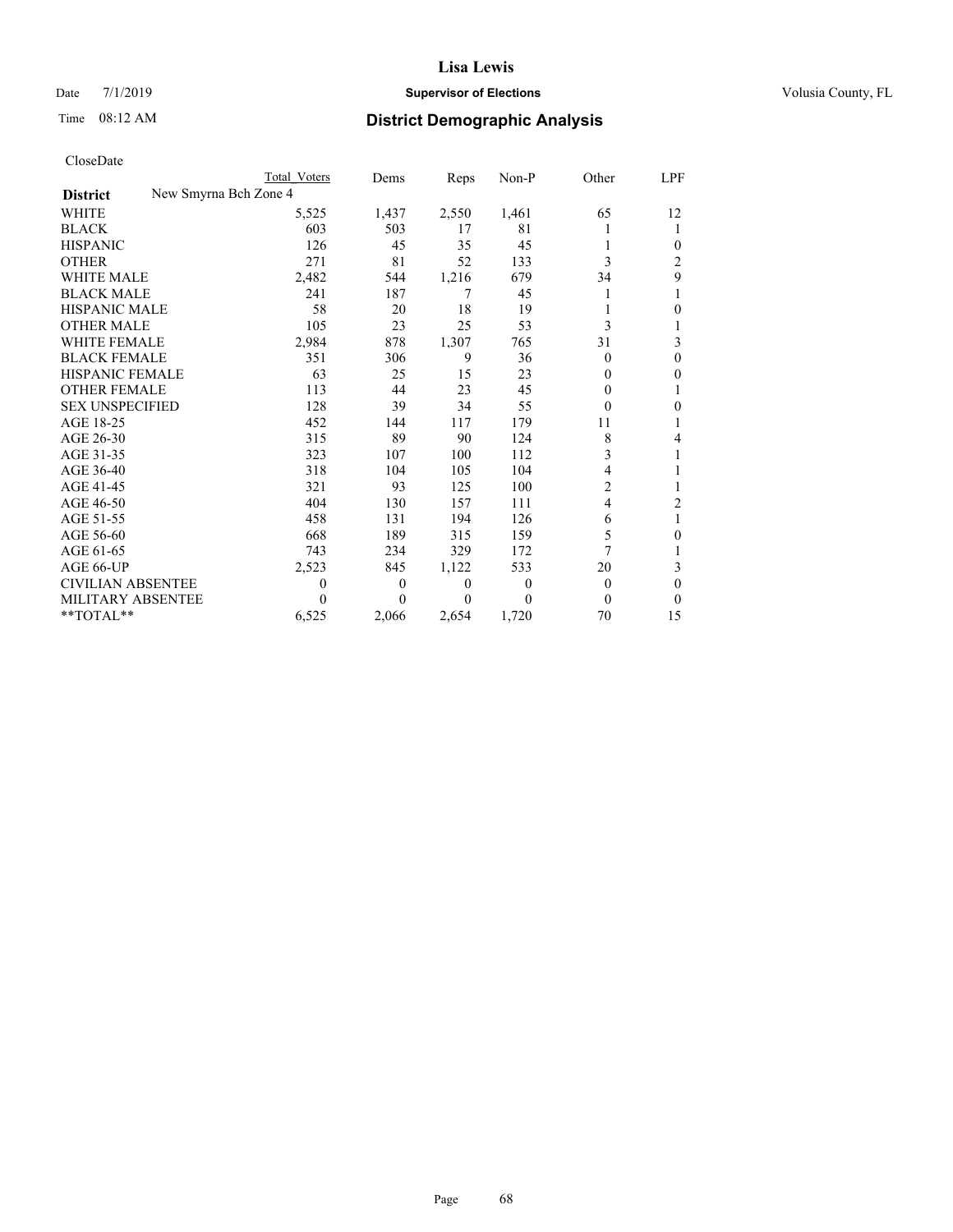# Date 7/1/2019 **Supervisor of Elections Supervisor of Elections** Volusia County, FL

# Time 08:12 AM **District Demographic Analysis**

|                          |          | Total Voters | Dems           | Reps           | Non-P          | Other          | LPF            |
|--------------------------|----------|--------------|----------------|----------------|----------------|----------------|----------------|
| <b>District</b>          | Oak Hill |              |                |                |                |                |                |
| <b>WHITE</b>             |          | 1,333        | 325            | 614            | 376            | 16             | 2              |
| <b>BLACK</b>             |          | 151          | 128            | 4              | 19             | $\Omega$       | 0              |
| <b>HISPANIC</b>          |          | 13           | 6              | $\overline{2}$ | 5              | $\theta$       | 0              |
| <b>OTHER</b>             |          | 40           | 11             | 14             | 15             | 0              | 0              |
| <b>WHITE MALE</b>        |          | 668          | 146            | 317            | 199            | 5              |                |
| <b>BLACK MALE</b>        |          | 68           | 53             | 2              | 13             | 0              | 0              |
| <b>HISPANIC MALE</b>     |          | 4            | 1              | 1              | $\overline{c}$ | 0              | 0              |
| <b>OTHER MALE</b>        |          | 14           | $\overline{c}$ | 8              | 4              | 0              | 0              |
| <b>WHITE FEMALE</b>      |          | 648          | 177            | 287            | 172            | 11             |                |
| <b>BLACK FEMALE</b>      |          | 83           | 75             | $\overline{2}$ | 6              | $\Omega$       | 0              |
| <b>HISPANIC FEMALE</b>   |          | 9            | 5              | 1              | 3              | 0              | 0              |
| <b>OTHER FEMALE</b>      |          | 16           | 8              | 5              | 3              | 0              | 0              |
| <b>SEX UNSPECIFIED</b>   |          | 27           | 3              | 11             | 13             | 0              | 0              |
| AGE 18-25                |          | 96           | 26             | 24             | 41             | 5              | 0              |
| AGE 26-30                |          | 73           | 25             | 21             | 25             | $\overline{c}$ | 0              |
| AGE 31-35                |          | 57           | 19             | 19             | 18             |                | 0              |
| AGE 36-40                |          | 74           | 29             | 25             | 20             | 0              | 0              |
| AGE 41-45                |          | 77           | 22             | 19             | 36             | 0              | 0              |
| AGE 46-50                |          | 79           | 25             | 31             | 23             | 0              | 0              |
| AGE 51-55                |          | 125          | 39             | 52             | 32             | 2              | 0              |
| AGE 56-60                |          | 178          | 56             | 77             | 43             | $\overline{c}$ | 0              |
| AGE 61-65                |          | 188          | 57             | 89             | 40             | $\theta$       | 2              |
| AGE 66-UP                |          | 590          | 172            | 277            | 137            | 4              | 0              |
| <b>CIVILIAN ABSENTEE</b> |          | 0            | $\mathbf{0}$   | $\theta$       | 0              | $\Omega$       | 0              |
| MILITARY ABSENTEE        |          | 0            | 0              | $\Omega$       | 0              | 0              | 0              |
| $*$ $TOTAL**$            |          | 1,537        | 470            | 634            | 415            | 16             | $\overline{2}$ |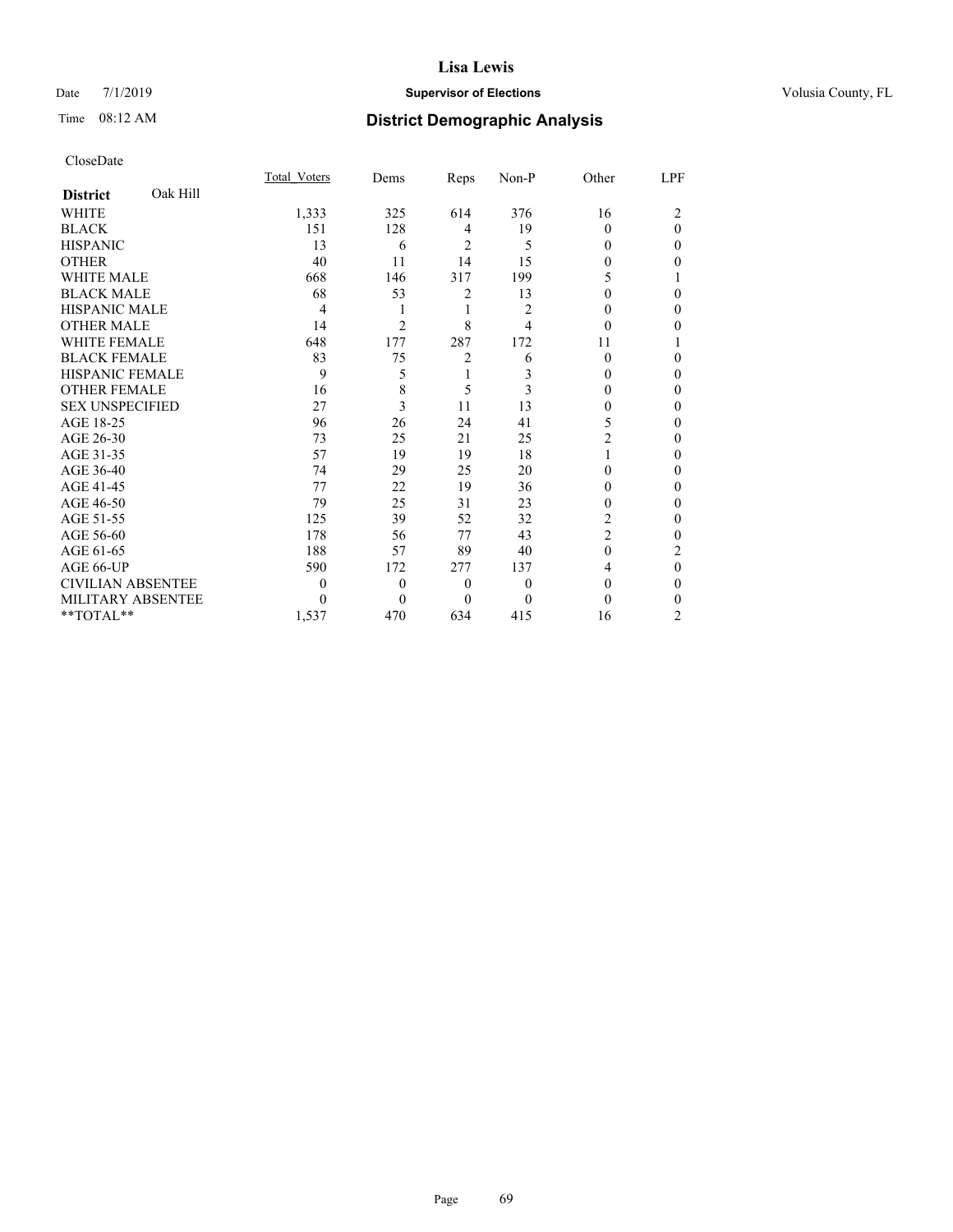# Date 7/1/2019 **Supervisor of Elections Supervisor of Elections** Volusia County, FL

# Time 08:12 AM **District Demographic Analysis**

|                          |                    | Total Voters | Dems         | Reps           | Non-P        | Other          | LPF            |
|--------------------------|--------------------|--------------|--------------|----------------|--------------|----------------|----------------|
| <b>District</b>          | Orange City Seat 1 |              |              |                |              |                |                |
| <b>WHITE</b>             |                    | 787          | 235          | 315            | 227          | 8              | 2              |
| <b>BLACK</b>             |                    | 175          | 134          | 9              | 32           | $\Omega$       | $\theta$       |
| <b>HISPANIC</b>          |                    | 527          | 236          | 74             | 217          | 0              | 0              |
| <b>OTHER</b>             |                    | 82           | 41           | 14             | 27           | 0              | 0              |
| <b>WHITE MALE</b>        |                    | 294          | 75           | 124            | 89           | 4              | 2              |
| <b>BLACK MALE</b>        |                    | 54           | 38           | $\overline{4}$ | 12           | 0              | $\theta$       |
| <b>HISPANIC MALE</b>     |                    | 214          | 83           | 38             | 93           | 0              | 0              |
| <b>OTHER MALE</b>        |                    | 33           | 13           | 10             | 10           | $\Omega$       | 0              |
| <b>WHITE FEMALE</b>      |                    | 489          | 158          | 189            | 138          | 4              | 0              |
| <b>BLACK FEMALE</b>      |                    | 118          | 94           | 5              | 19           | $\Omega$       | 0              |
| <b>HISPANIC FEMALE</b>   |                    | 308          | 150          | 35             | 123          | 0              | 0              |
| <b>OTHER FEMALE</b>      |                    | 41           | 25           | 3              | 13           | $\Omega$       | 0              |
| <b>SEX UNSPECIFIED</b>   |                    | 20           | 10           | $\overline{4}$ | 6            | 0              | 0              |
| AGE 18-25                |                    | 171          | 68           | 34             | 69           | 0              | 0              |
| AGE 26-30                |                    | 130          | 56           | 22             | 51           |                | 0              |
| AGE 31-35                |                    | 102          | 37           | 25             | 39           |                | 0              |
| AGE 36-40                |                    | 123          | 46           | 21             | 56           | 0              | 0              |
| AGE 41-45                |                    | 105          | 34           | 24             | 43           | 2              | 2              |
| AGE 46-50                |                    | 88           | 39           | 21             | 26           | $\overline{c}$ | 0              |
| AGE 51-55                |                    | 96           | 34           | 26             | 35           | 1              | 0              |
| AGE 56-60                |                    | 105          | 50           | 22             | 32           | 1              | 0              |
| AGE 61-65                |                    | 99           | 30           | 34             | 35           | 0              | 0              |
| AGE 66-UP                |                    | 552          | 252          | 183            | 117          | 0              | 0              |
| <b>CIVILIAN ABSENTEE</b> |                    | 0            | $\mathbf{0}$ | $\mathbf{0}$   | $\mathbf{0}$ | 0              | 0              |
| MILITARY ABSENTEE        |                    | 0            | 0            | $\theta$       | $\theta$     | 0              | 0              |
| $*$ $TOTAL**$            |                    | 1,571        | 646          | 412            | 503          | 8              | $\overline{2}$ |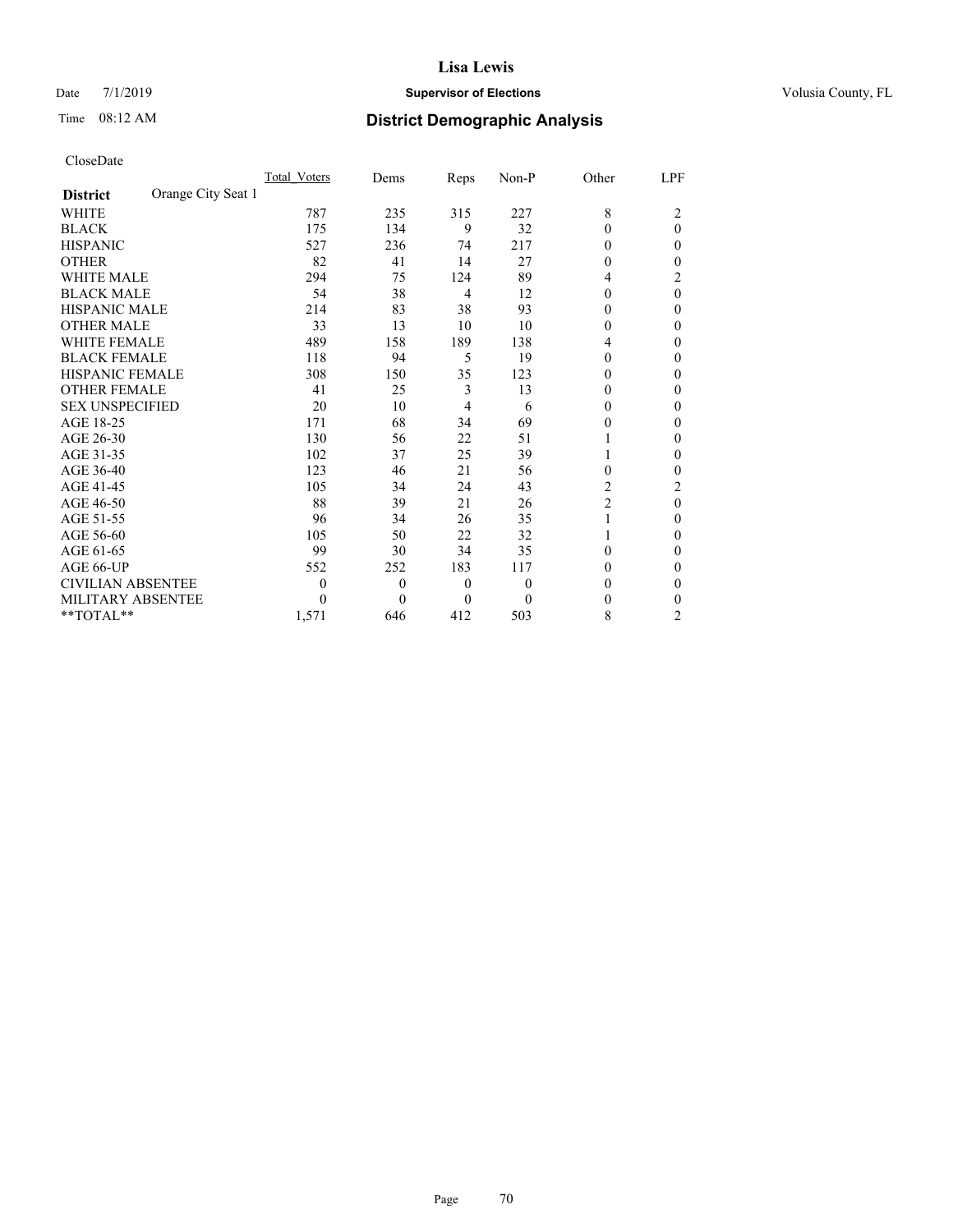# Date 7/1/2019 **Supervisor of Elections Supervisor of Elections** Volusia County, FL

| CloseDate |
|-----------|
|-----------|

|                                       | Total Voters | Dems     | Reps | $Non-P$  | Other    | <u>LPF</u> |
|---------------------------------------|--------------|----------|------|----------|----------|------------|
| Orange City Seat 2<br><b>District</b> |              |          |      |          |          |            |
| WHITE                                 | 1,122        | 296      | 495  | 322      | 5        | 4          |
| <b>BLACK</b>                          | 67           | 53       | 3    | 11       | 0        | $\theta$   |
| <b>HISPANIC</b>                       | 232          | 115      | 34   | 82       |          | 0          |
| <b>OTHER</b>                          | 62           | 12       | 16   | 33       |          | 0          |
| <b>WHITE MALE</b>                     | 523          | 110      | 248  | 158      | 4        | 3          |
| <b>BLACK MALE</b>                     | 30           | 20       | 2    | 8        | 0        | $\Omega$   |
| <b>HISPANIC MALE</b>                  | 90           | 41       | 18   | 30       |          | 0          |
| <b>OTHER MALE</b>                     | 27           | 3        | 9    | 14       |          | $_{0}$     |
| <b>WHITE FEMALE</b>                   | 589          | 184      | 242  | 161      |          |            |
| <b>BLACK FEMALE</b>                   | 37           | 33       | 1    | 3        | 0        | 0          |
| HISPANIC FEMALE                       | 139          | 73       | 16   | 50       | 0        | 0          |
| <b>OTHER FEMALE</b>                   | 22           | 7        | 5    | 10       | 0        | 0          |
| <b>SEX UNSPECIFIED</b>                | 26           | 5        | 7    | 14       | $\theta$ | 0          |
| AGE 18-25                             | 169          | 47       | 40   | 81       |          | 0          |
| AGE 26-30                             | 99           | 37       | 23   | 37       | 0        | 2          |
| AGE 31-35                             | 115          | 36       | 35   | 43       |          | 0          |
| AGE 36-40                             | 96           | 23       | 35   | 36       |          |            |
| AGE 41-45                             | 107          | 32       | 38   | 37       | 0        | 0          |
| AGE 46-50                             | 132          | 38       | 50   | 43       |          | 0          |
| AGE 51-55                             | 139          | 46       | 55   | 38       | 0        | 0          |
| AGE 56-60                             | 148          | 41       | 65   | 42       | 0        | 0          |
| AGE 61-65                             | 144          | 44       | 71   | 28       |          | 0          |
| AGE 66-UP                             | 334          | 132      | 136  | 63       | 2        |            |
| <b>CIVILIAN ABSENTEE</b>              | 0            | $\theta$ | 0    | $\theta$ | $\theta$ | 0          |
| <b>MILITARY ABSENTEE</b>              | 0            | $\theta$ | 0    | 0        | $\theta$ | 0          |
| **TOTAL**                             | 1,483        | 476      | 548  | 448      | 7        | 4          |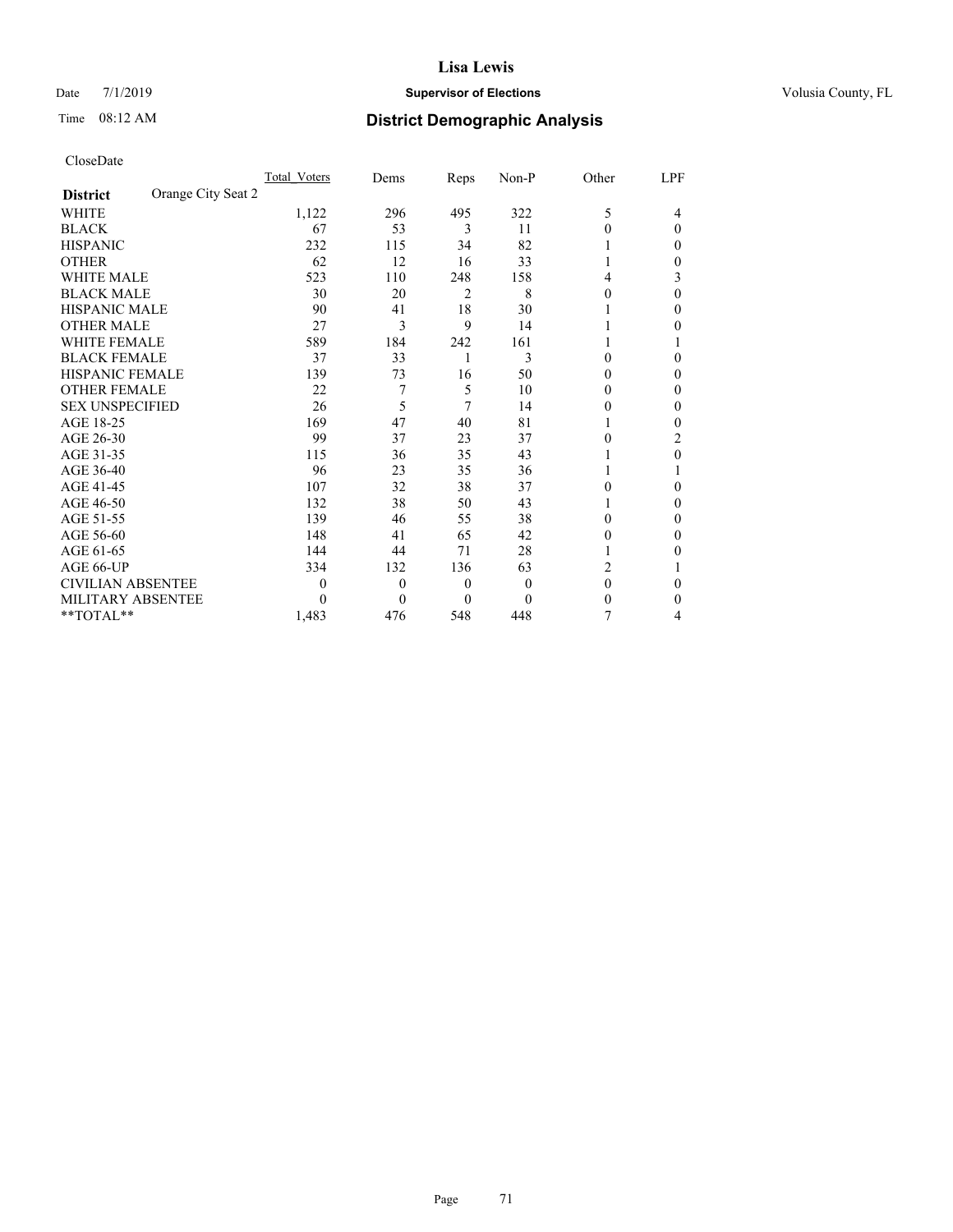# Date 7/1/2019 **Supervisor of Elections Supervisor of Elections** Volusia County, FL

# Time 08:12 AM **District Demographic Analysis**

|                                       | Total Voters | Dems     | Reps         | Non-P | Other          | LPF |
|---------------------------------------|--------------|----------|--------------|-------|----------------|-----|
| Orange City Seat 3<br><b>District</b> |              |          |              |       |                |     |
| <b>WHITE</b>                          | 1,142        | 322      | 479          | 331   | 7              | 3   |
| <b>BLACK</b>                          | 118          | 88       | 4            | 26    | $\Omega$       | 0   |
| <b>HISPANIC</b>                       | 293          | 125      | 45           | 116   |                | 0   |
| <b>OTHER</b>                          | 97           | 26       | 17           | 52    |                |     |
| WHITE MALE                            | 490          | 116      | 210          | 158   | 3              | 3   |
| <b>BLACK MALE</b>                     | 43           | 29       | 1            | 13    | $\theta$       | 0   |
| <b>HISPANIC MALE</b>                  | 117          | 45       | 26           | 42    | 4              | 0   |
| <b>OTHER MALE</b>                     | 33           | 9        | 6            | 17    | $\Omega$       |     |
| <b>WHITE FEMALE</b>                   | 637          | 203      | 265          | 165   | 4              | 0   |
| <b>BLACK FEMALE</b>                   | 73           | 57       | 3            | 13    | $\theta$       | 0   |
| <b>HISPANIC FEMALE</b>                | 170          | 78       | 19           | 70    | 3              | 0   |
| <b>OTHER FEMALE</b>                   | 48           | 14       | 8            | 25    | 1              | 0   |
| <b>SEX UNSPECIFIED</b>                | 39           | 10       | 7            | 22    | 0              | 0   |
| AGE 18-25                             | 116          | 40       | 19           | 55    |                |     |
| AGE 26-30                             | 92           | 37       | 25           | 28    |                |     |
| AGE 31-35                             | 94           | 29       | 17           | 47    | $\theta$       |     |
| AGE 36-40                             | 107          | 39       | 27           | 39    |                |     |
| AGE 41-45                             | 105          | 42       | 27           | 35    |                | 0   |
| AGE 46-50                             | 124          | 42       | 41           | 39    | 2              | 0   |
| AGE 51-55                             | 99           | 25       | 40           | 33    | 1              | 0   |
| AGE 56-60                             | 121          | 43       | 42           | 34    | $\overline{c}$ | 0   |
| AGE 61-65                             | 159          | 51       | 56           | 51    | 1              | 0   |
| AGE 66-UP                             | 633          | 213      | 251          | 164   | 5              | 0   |
| <b>CIVILIAN ABSENTEE</b>              | $\theta$     | $\theta$ | $\mathbf{0}$ | 0     | $\theta$       | 0   |
| <b>MILITARY ABSENTEE</b>              | $\theta$     | $\theta$ | $\theta$     | 0     | $\theta$       | 0   |
| $*$ TOTAL $*$                         | 1,650        | 561      | 545          | 525   | 15             | 4   |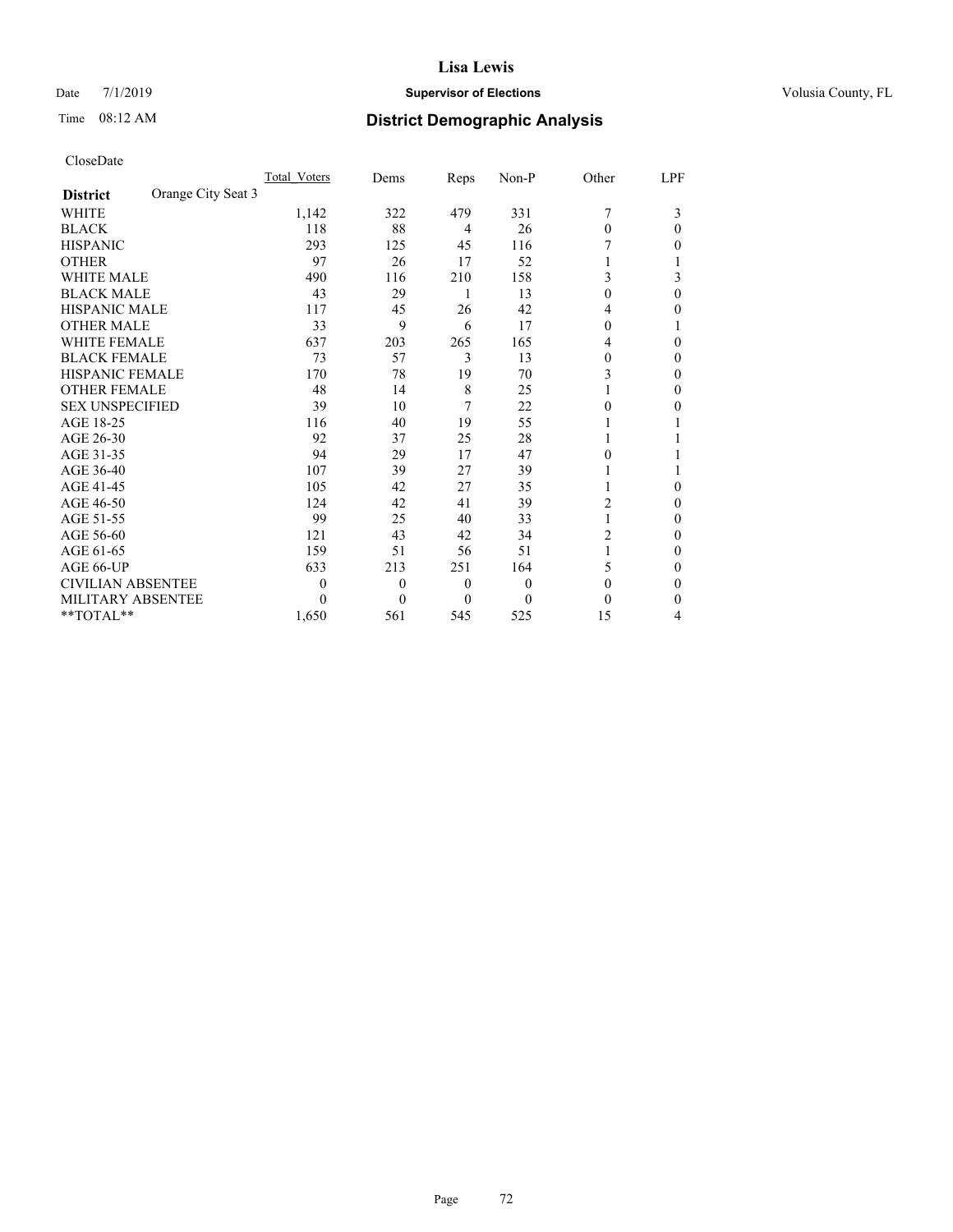## Date 7/1/2019 **Supervisor of Elections Supervisor of Elections** Volusia County, FL

# Time 08:12 AM **District Demographic Analysis**

|                        |                    | Total Voters | Dems           | Reps           | Non-P    | Other | LPF      |
|------------------------|--------------------|--------------|----------------|----------------|----------|-------|----------|
| <b>District</b>        | Orange City Seat 4 |              |                |                |          |       |          |
| WHITE                  |                    | 1,298        | 382            | 545            | 358      | 8     | 5        |
| BLACK                  |                    | 20           | 15             | $\overline{2}$ | 3        | 0     | $_{0}$   |
| <b>HISPANIC</b>        |                    | 104          | 49             | 17             | 38       | 0     | 0        |
| OTHER                  |                    | 69           | 14             | 15             | 40       | 0     | $\theta$ |
| WHITE MALE             |                    | 604          | 137            | 268            | 193      | 4     | 2        |
| BLACK MALE             |                    | 9            | 6              | 2              | 1        | 0     | 0        |
| HISPANIC MALE          |                    | 50           | 24             | 9              | 17       | 0     | $\theta$ |
| <b>OTHER MALE</b>      |                    | 22           | 5              | 5              | 12       | 0     | $_{0}$   |
| <b>WHITE FEMALE</b>    |                    | 682          | 244            | 268            | 163      | 4     | 3        |
| <b>BLACK FEMALE</b>    |                    | 11           | 9              | $\theta$       | 2        | 0     | $\theta$ |
| HISPANIC FEMALE        |                    | 52           | 24             | 8              | 20       | 0     | $\theta$ |
| <b>OTHER FEMALE</b>    |                    | 25           | 9              | 7              | 9        | 0     | 0        |
| <b>SEX UNSPECIFIED</b> |                    | 35           | $\overline{2}$ | 11             | 22       | 0     | $\theta$ |
| AGE 18-25              |                    | 143          | 30             | 53             | 58       |       |          |
| AGE 26-30              |                    | 101          | 22             | 29             | 49       |       | 0        |
| AGE 31-35              |                    | 96           | 28             | 26             | 42       | 0     | 0        |
| AGE 36-40              |                    | 108          | 39             | 39             | 28       |       |          |
| AGE 41-45              |                    | 95           | 26             | 29             | 39       |       | 0        |
| AGE 46-50              |                    | 128          | 31             | 55             | 42       | 0     | $_{0}$   |
| AGE 51-55              |                    | 128          | 30             | 50             | 47       | 0     |          |
| AGE 56-60              |                    | 149          | 42             | 63             | 43       | 0     |          |
| AGE 61-65              |                    | 146          | 50             | 68             | 26       |       |          |
| AGE 66-UP              |                    | 397          | 162            | 167            | 65       | 3     | $\theta$ |
| CIVILIAN ABSENTEE      |                    | 0            | 0              | $\theta$       | $\theta$ | 0     | 0        |
| MILITARY ABSENTEE      |                    |              | 0              | $\Omega$       | 0        | 0     | 0        |
| $*$ TOTAL $*$          |                    | 1,491        | 460            | 579            | 439      | 8     | 5        |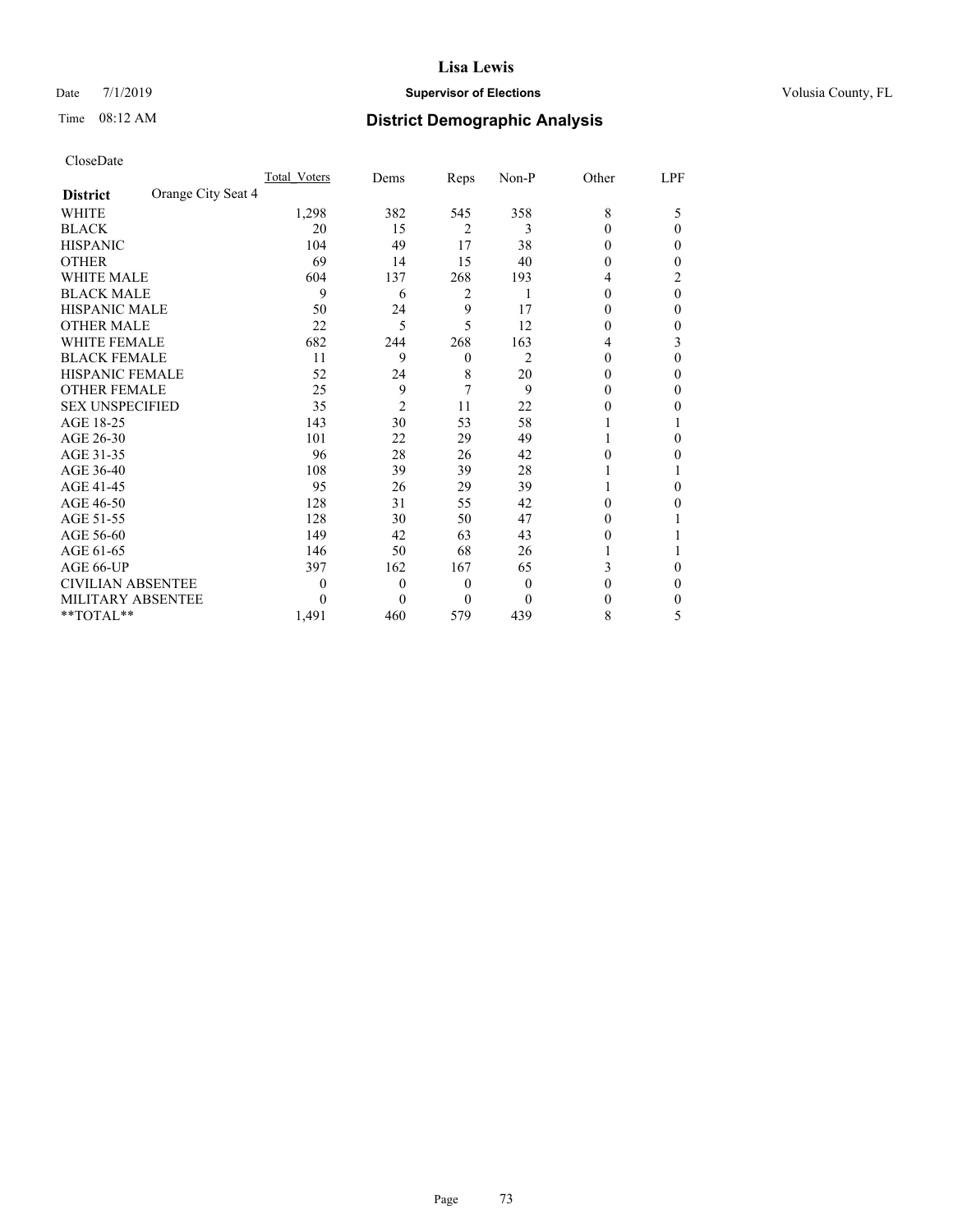## Date 7/1/2019 **Supervisor of Elections Supervisor of Elections** Volusia County, FL

# Time 08:12 AM **District Demographic Analysis**

|                        | Total Voters       | Dems     | Reps     | Non-P | Other          | LPF            |
|------------------------|--------------------|----------|----------|-------|----------------|----------------|
| <b>District</b>        | Orange City Seat 5 |          |          |       |                |                |
| <b>WHITE</b>           | 1,573              | 424      | 760      | 375   | 12             | 2              |
| <b>BLACK</b>           | 123                | 95       | 3        | 24    | 1              | 0              |
| <b>HISPANIC</b>        | 181                | 62       | 28       | 90    | 1              | 0              |
| <b>OTHER</b>           | 76                 | 31       | 19       | 26    | $\theta$       | 0              |
| <b>WHITE MALE</b>      | 622                | 135      | 319      | 161   | 5              | 2              |
| <b>BLACK MALE</b>      | 47                 | 33       | 2        | 12    | $\theta$       | $\theta$       |
| <b>HISPANIC MALE</b>   | 75                 | 28       | 16       | 30    |                | 0              |
| <b>OTHER MALE</b>      | 20                 | 10       | 3        | 7     | $\theta$       | 0              |
| <b>WHITE FEMALE</b>    | 939                | 289      | 437      | 206   |                | 0              |
| <b>BLACK FEMALE</b>    | 73                 | 61       | 1        | 10    | 1              | 0              |
| <b>HISPANIC FEMALE</b> | 99                 | 33       | 12       | 54    | $\theta$       | 0              |
| <b>OTHER FEMALE</b>    | 43                 | 18       | 15       | 10    | $\theta$       | 0              |
| <b>SEX UNSPECIFIED</b> | 35                 | 5        | 5        | 25    | 0              | 0              |
| AGE 18-25              | 96                 | 30       | 22       | 43    | 1              | 0              |
| AGE 26-30              | 85                 | 16       | 19       | 47    | 2              |                |
| AGE 31-35              | 78                 | 36       | 18       | 23    | 1              | 0              |
| AGE 36-40              | 71                 | 21       | 17       | 32    | 1              | 0              |
| AGE 41-45              | 59                 | 27       | 12       | 18    | $\overline{2}$ | 0              |
| AGE 46-50              | 92                 | 33       | 32       | 27    | $\theta$       | 0              |
| AGE 51-55              | 92                 | 22       | 35       | 35    | $\theta$       | 0              |
| AGE 56-60              | 136                | 46       | 46       | 41    | 3              | 0              |
| AGE 61-65              | 148                | 60       | 47       | 40    |                | 0              |
| AGE 66-UP              | 1,096              | 321      | 562      | 209   | 3              |                |
| CIVILIAN ABSENTEE      | 0                  | $\theta$ | $\theta$ | 0     | $\theta$       | 0              |
| MILITARY ABSENTEE      | 0                  | $\theta$ | $\theta$ | 0     | 0              | 0              |
| **TOTAL**              | 1,953              | 612      | 810      | 515   | 14             | $\overline{c}$ |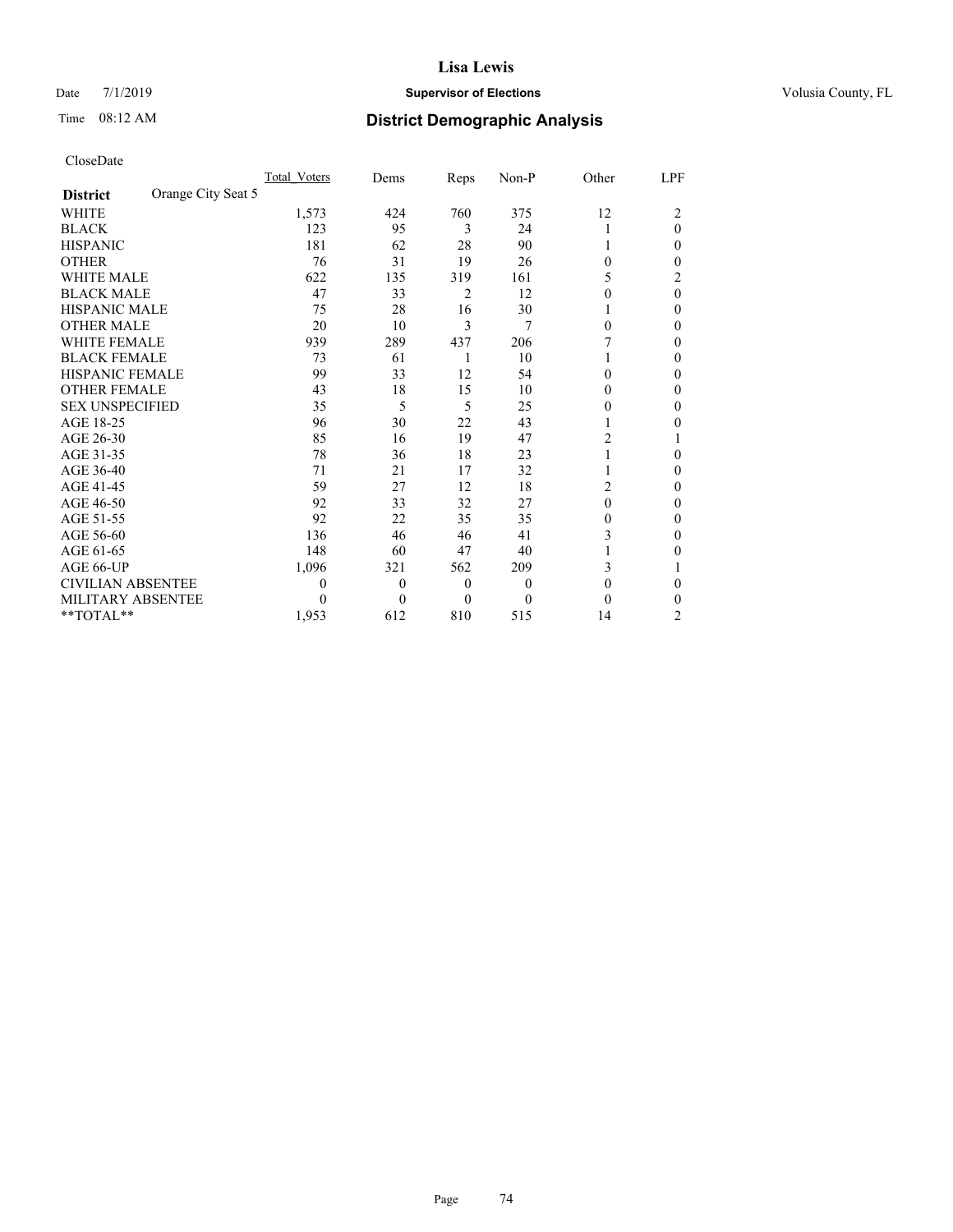## Date 7/1/2019 **Supervisor of Elections Supervisor of Elections** Volusia County, FL

# Time 08:12 AM **District Demographic Analysis**

|                                        | Total Voters     | Dems         | Reps  | Non-P    | Other | LPF              |
|----------------------------------------|------------------|--------------|-------|----------|-------|------------------|
| Ormond Beach Zone 1<br><b>District</b> |                  |              |       |          |       |                  |
| <b>WHITE</b>                           | 8,094            | 2,215        | 3,802 | 2,002    | 54    | 21               |
| <b>BLACK</b>                           | 123              | 86           | 9     | 28       | 0     | $\Omega$         |
| <b>HISPANIC</b>                        | 198              | 73           | 56    | 63       | 4     | 2                |
| <b>OTHER</b>                           | 447              | 129          | 116   | 198      | 4     | $\theta$         |
| <b>WHITE MALE</b>                      | 3,725            | 849          | 1,857 | 981      | 24    | 14               |
| <b>BLACK MALE</b>                      | 68               | 43           | 5     | 20       | 0     | $\boldsymbol{0}$ |
| <b>HISPANIC MALE</b>                   | 85               | 28           | 26    | 27       | 3     | 1                |
| <b>OTHER MALE</b>                      | 172              | 46           | 47    | 78       |       | 0                |
| <b>WHITE FEMALE</b>                    | 4,296            | 1,346        | 1,920 | 993      | 30    | 7                |
| <b>BLACK FEMALE</b>                    | 53               | 42           | 4     | 7        | 0     | $\theta$         |
| <b>HISPANIC FEMALE</b>                 | 109              | 42           | 29    | 36       |       |                  |
| <b>OTHER FEMALE</b>                    | 207              | 66           | 52    | 86       | 3     | 0                |
| <b>SEX UNSPECIFIED</b>                 | 147              | 41           | 43    | 63       | 0     | $\Omega$         |
| AGE 18-25                              | 661              | 158          | 227   | 262      | 10    | 4                |
| AGE 26-30                              | 421              | 110          | 147   | 155      | 9     | $\theta$         |
| AGE 31-35                              | 482              | 102          | 195   | 174      | 6     | 5                |
| AGE 36-40                              | 470              | 132          | 171   | 164      |       | $\overline{c}$   |
| AGE 41-45                              | 488              | 135          | 197   | 147      | 3     | 6                |
| AGE 46-50                              | 634              | 151          | 289   | 188      | 4     | $\overline{c}$   |
| AGE 51-55                              | 756              | 188          | 385   | 178      | 5     | $\theta$         |
| AGE 56-60                              | 824              | 231          | 395   | 194      | 4     | 0                |
| AGE 61-65                              | 957              | 296          | 465   | 187      | 8     |                  |
| AGE 66-UP                              | 3,169            | 1,000        | 1,512 | 642      | 12    | 3                |
| <b>CIVILIAN ABSENTEE</b>               | $\boldsymbol{0}$ | $\mathbf{0}$ | 0     | $\theta$ | 0     | 0                |
| MILITARY ABSENTEE                      | 0                | $_{0}$       | 0     | 0        | 0     | $\Omega$         |
| $*$ TOTAL $*$                          | 8,862            | 2,503        | 3,983 | 2,291    | 62    | 23               |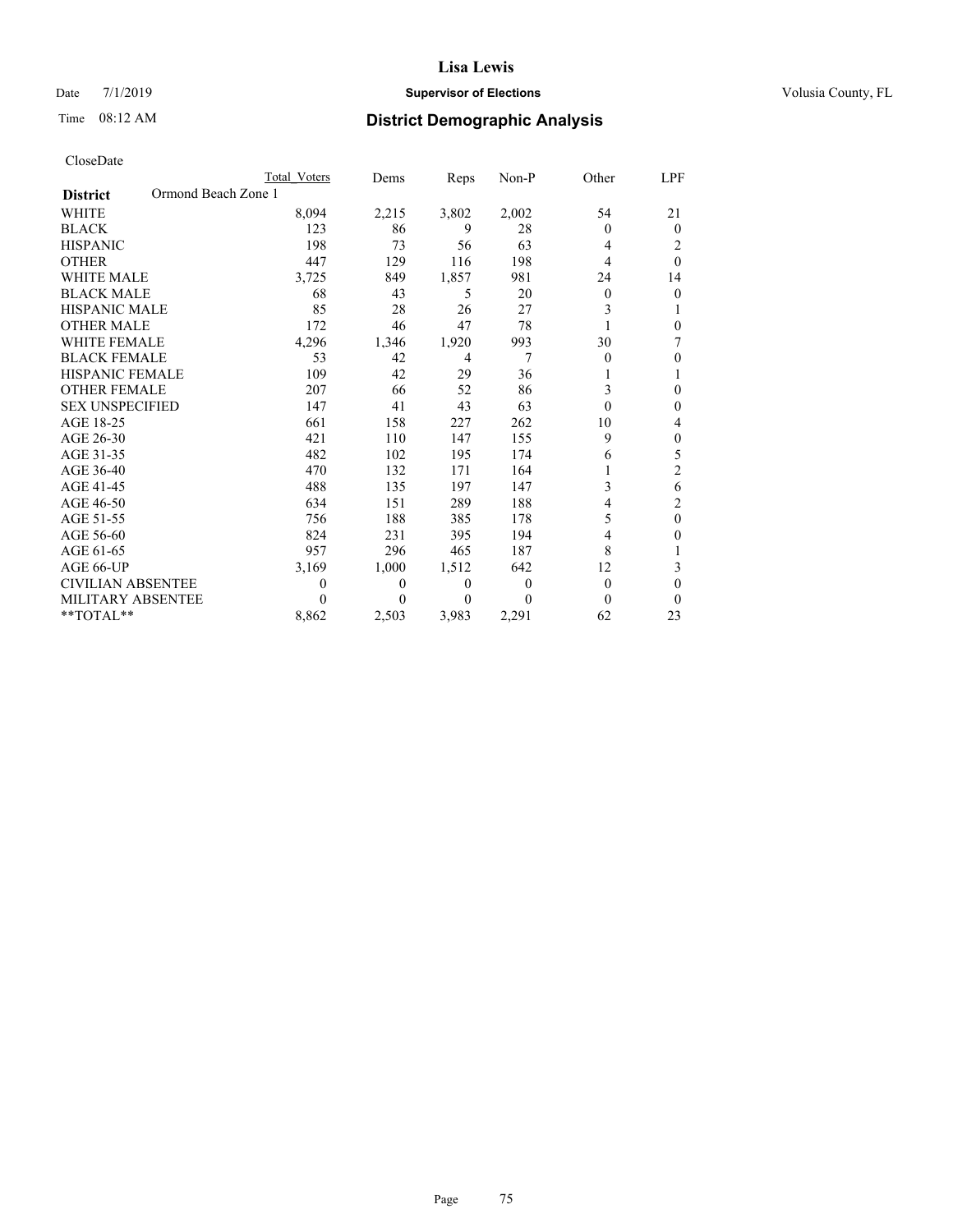## Date 7/1/2019 **Supervisor of Elections Supervisor of Elections** Volusia County, FL

# Time 08:12 AM **District Demographic Analysis**

|                                        | Total Voters | Dems     | Reps             | Non-P    | Other          | LPF              |
|----------------------------------------|--------------|----------|------------------|----------|----------------|------------------|
| Ormond Beach Zone 2<br><b>District</b> |              |          |                  |          |                |                  |
| <b>WHITE</b>                           | 6,126        | 1,966    | 2,339            | 1,755    | 49             | 17               |
| <b>BLACK</b>                           | 402          | 317      | 16               | 68       |                | 0                |
| <b>HISPANIC</b>                        | 246          | 107      | 46               | 89       | 3              |                  |
| <b>OTHER</b>                           | 411          | 143      | 88               | 176      | $\overline{c}$ | $\overline{c}$   |
| WHITE MALE                             | 2,714        | 725      | 1,147            | 809      | 20             | 13               |
| <b>BLACK MALE</b>                      | 157          | 113      | 8                | 35       |                | $\theta$         |
| <b>HISPANIC MALE</b>                   | 86           | 37       | 24               | 24       |                | $\theta$         |
| <b>OTHER MALE</b>                      | 146          | 45       | 31               | 66       | $\overline{2}$ | 2                |
| WHITE FEMALE                           | 3,339        | 1,220    | 1,173            | 914      | 28             | 4                |
| <b>BLACK FEMALE</b>                    | 239          | 199      | 8                | 32       | $\mathbf{0}$   | $\theta$         |
| <b>HISPANIC FEMALE</b>                 | 152          | 69       | 20               | 60       | $\overline{2}$ |                  |
| <b>OTHER FEMALE</b>                    | 170          | 71       | 45               | 54       | $\mathbf{0}$   | $\theta$         |
| <b>SEX UNSPECIFIED</b>                 | 182          | 54       | 33               | 94       |                | $\theta$         |
| AGE 18-25                              | 600          | 165      | 161              | 261      | 9              | 4                |
| AGE 26-30                              | 497          | 169      | 125              | 197      | 4              | $\overline{2}$   |
| AGE 31-35                              | 434          | 146      | 116              | 170      | $\overline{2}$ | $\boldsymbol{0}$ |
| AGE 36-40                              | 387          | 115      | 102              | 161      | 6              | 3                |
| AGE 41-45                              | 416          | 144      | 108              | 155      | 4              | 5                |
| AGE 46-50                              | 538          | 159      | 208              | 166      | 4              |                  |
| AGE 51-55                              | 655          | 203      | 261              | 180      | 8              | 3                |
| AGE 56-60                              | 703          | 234      | 267              | 197      | 4              |                  |
| AGE 61-65                              | 718          | 275      | 268              | 168      | 6              |                  |
| AGE 66-UP                              | 2,237        | 923      | 873              | 433      | 8              | $\Omega$         |
| <b>CIVILIAN ABSENTEE</b>               | $\theta$     | $\theta$ | $\boldsymbol{0}$ | $\theta$ | 0              | 0                |
| MILITARY ABSENTEE                      | $\Omega$     | 0        | 0                | $\Omega$ | 0              | $\theta$         |
| **TOTAL**                              | 7,185        | 2,533    | 2,489            | 2,088    | 55             | 20               |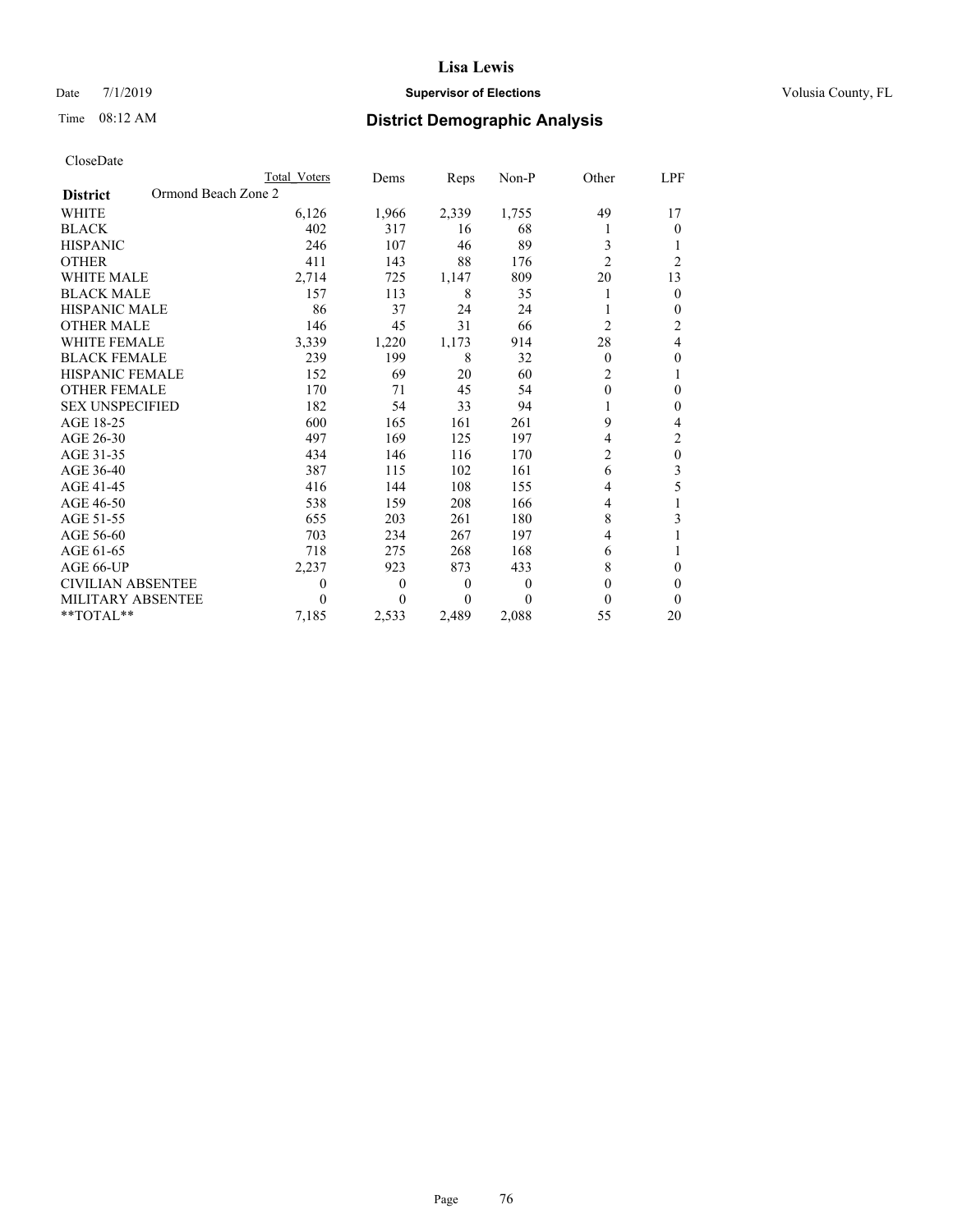## Date 7/1/2019 **Supervisor of Elections Supervisor of Elections** Volusia County, FL

# Time 08:12 AM **District Demographic Analysis**

|                                        | Total Voters | Dems         | Reps  | Non-P    | Other | LPF          |
|----------------------------------------|--------------|--------------|-------|----------|-------|--------------|
| Ormond Beach Zone 3<br><b>District</b> |              |              |       |          |       |              |
| <b>WHITE</b>                           | 7,578        | 1,937        | 3,763 | 1,807    | 50    | 21           |
| <b>BLACK</b>                           | 349          | 268          | 13    | 64       | 3     |              |
| <b>HISPANIC</b>                        | 298          | 93           | 81    | 120      | 3     | 1            |
| <b>OTHER</b>                           | 571          | 173          | 137   | 256      | 4     | 1            |
| <b>WHITE MALE</b>                      | 3,522        | 767          | 1,846 | 866      | 27    | 16           |
| <b>BLACK MALE</b>                      | 143          | 107          | 6     | 29       |       | $\mathbf{0}$ |
| <b>HISPANIC MALE</b>                   | 137          | 35           | 41    | 58       | 2     | 1            |
| <b>OTHER MALE</b>                      | 209          | 60           | 51    | 95       | 3     | 0            |
| <b>WHITE FEMALE</b>                    | 3,975        | 1,151        | 1,885 | 911      | 23    | 5            |
| <b>BLACK FEMALE</b>                    | 201          | 158          | 7     | 33       | 2     | 1            |
| <b>HISPANIC FEMALE</b>                 | 154          | 58           | 38    | 57       |       | $\Omega$     |
| <b>OTHER FEMALE</b>                    | 274          | 94           | 72    | 108      | 0     | 0            |
| <b>SEX UNSPECIFIED</b>                 | 181          | 41           | 48    | 90       |       | 1            |
| AGE 18-25                              | 864          | 226          | 309   | 315      | 9     | 5            |
| AGE 26-30                              | 505          | 154          | 169   | 174      | 4     | 4            |
| AGE 31-35                              | 564          | 169          | 206   | 183      | 5     | 1            |
| AGE 36-40                              | 553          | 131          | 218   | 196      | 3     | 5            |
| AGE 41-45                              | 517          | 121          | 221   | 166      | 5     | 4            |
| AGE 46-50                              | 631          | 149          | 312   | 161      | 6     | 3            |
| AGE 51-55                              | 757          | 183          | 389   | 179      | 5     |              |
| AGE 56-60                              | 809          | 231          | 378   | 194      | 6     | 0            |
| AGE 61-65                              | 903          | 268          | 458   | 171      | 6     | 0            |
| AGE 66-UP                              | 2,693        | 839          | 1,334 | 508      | 11    | 1            |
| CIVILIAN ABSENTEE                      | $\theta$     | $\mathbf{0}$ | 0     | $\Omega$ | 0     | 0            |
| MILITARY ABSENTEE                      | 0            | 0            | 0     | 0        | 0     | 0            |
| $*$ TOTAL $*$                          | 8,796        | 2,471        | 3,994 | 2,247    | 60    | 24           |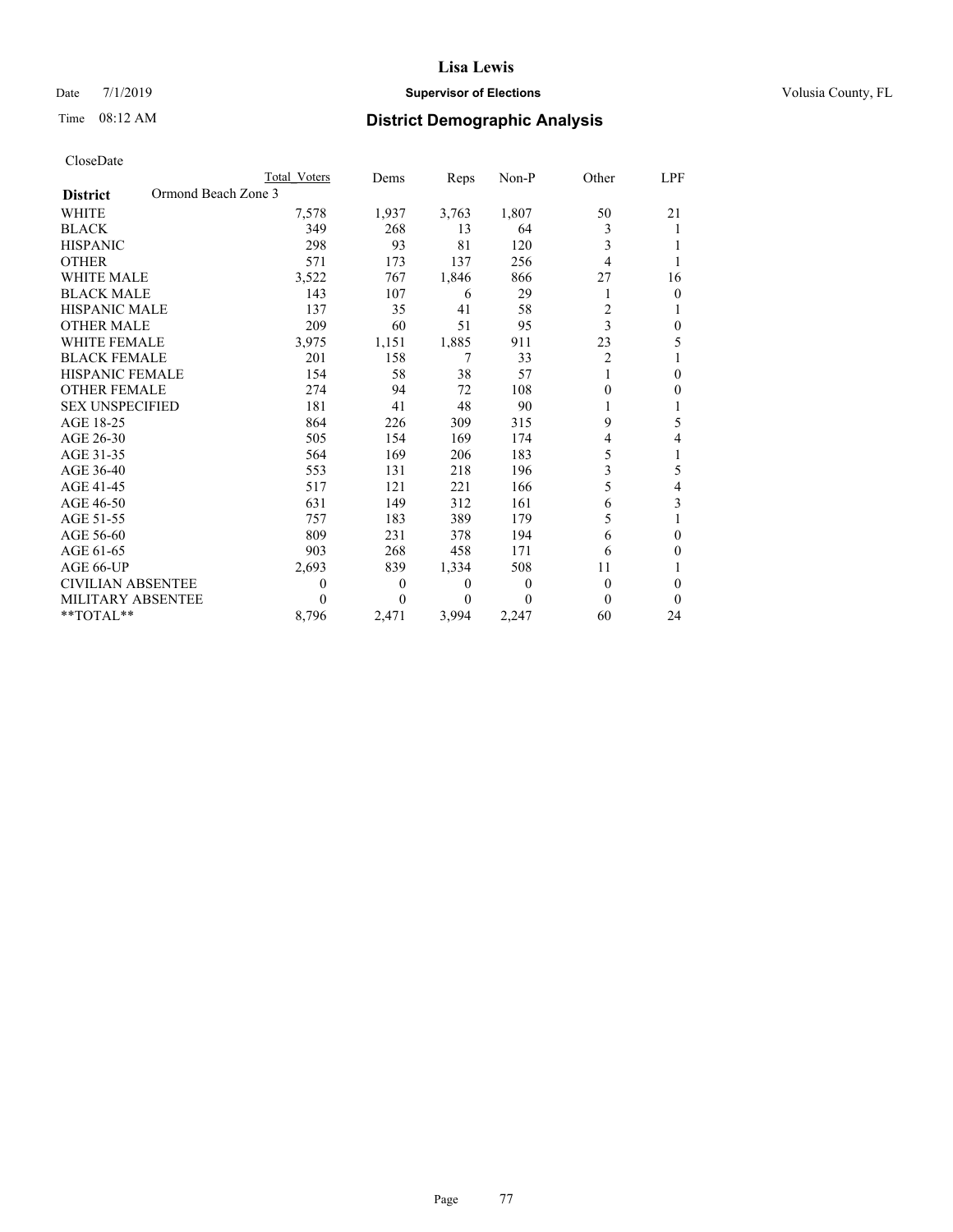## Date 7/1/2019 **Supervisor of Elections Supervisor of Elections** Volusia County, FL

# Time 08:12 AM **District Demographic Analysis**

|                          | Total Voters        | Dems         | Reps             | Non-P    | Other          | LPF            |
|--------------------------|---------------------|--------------|------------------|----------|----------------|----------------|
| <b>District</b>          | Ormond Beach Zone 4 |              |                  |          |                |                |
| <b>WHITE</b>             | 7,203               | 2,144        | 3,001            | 1,988    | 54             | 16             |
| <b>BLACK</b>             | 258                 | 190          | 16               | 51       | 0              |                |
| <b>HISPANIC</b>          | 202                 | 86           | 44               | 70       | 2              | 0              |
| <b>OTHER</b>             | 407                 | 104          | 108              | 192      | 3              | $\theta$       |
| <b>WHITE MALE</b>        | 3,141               | 801          | 1,349            | 956      | 24             | 11             |
| <b>BLACK MALE</b>        | 123                 | 87           | 6                | 29       | 0              | 1              |
| <b>HISPANIC MALE</b>     | 93                  | 36           | 22               | 34       |                | $\theta$       |
| <b>OTHER MALE</b>        | 165                 | 38           | 40               | 85       | $\overline{c}$ | 0              |
| <b>WHITE FEMALE</b>      | 3,978               | 1,325        | 1,616            | 1,002    | 30             | 5              |
| <b>BLACK FEMALE</b>      | 130                 | 99           | 9                | 22       | 0              | $\theta$       |
| <b>HISPANIC FEMALE</b>   | 107                 | 49           | 22               | 35       |                | $\Omega$       |
| <b>OTHER FEMALE</b>      | 160                 | 50           | 43               | 66       |                | 0              |
| <b>SEX UNSPECIFIED</b>   | 173                 | 39           | 62               | 72       | 0              | 0              |
| AGE 18-25                | 538                 | 149          | 146              | 236      | 6              |                |
| AGE 26-30                | 461                 | 124          | 155              | 175      | 5              | $\overline{2}$ |
| AGE 31-35                | 449                 | 149          | 116              | 178      | $\overline{c}$ | 4              |
| AGE 36-40                | 375                 | 94           | 119              | 155      | 3              | 4              |
| AGE 41-45                | 338                 | 79           | 139              | 116      | $\overline{2}$ | 2              |
| AGE 46-50                | 444                 | 113          | 165              | 162      |                | $\overline{3}$ |
| AGE 51-55                | 543                 | 143          | 233              | 162      | 5              | $\theta$       |
| AGE 56-60                | 767                 | 239          | 323              | 197      | 8              | $\theta$       |
| AGE 61-65                | 823                 | 274          | 344              | 197      | 8              | 0              |
| AGE 66-UP                | 3,332               | 1,160        | 1,429            | 723      | 19             | 1              |
| <b>CIVILIAN ABSENTEE</b> | $\theta$            | $\mathbf{0}$ | $\boldsymbol{0}$ | $\Omega$ | 0              | 0              |
| MILITARY ABSENTEE        | 0                   | $_{0}$       | 0                | 0        | 0              | 0              |
| $*$ TOTAL $*$            | 8,070               | 2,524        | 3,169            | 2,301    | 59             | 17             |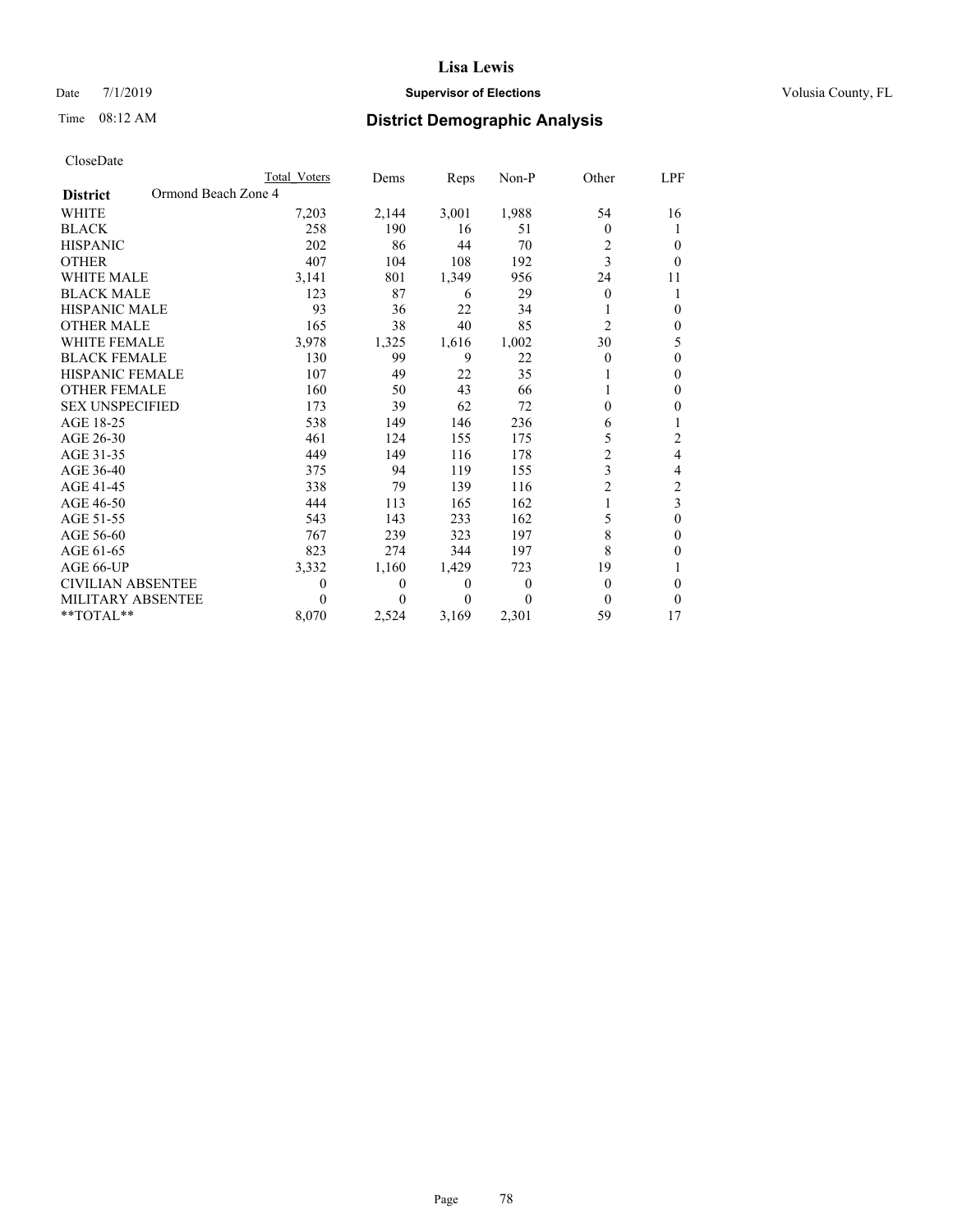## Date 7/1/2019 **Supervisor of Elections Supervisor of Elections** Volusia County, FL

# Time 08:12 AM **District Demographic Analysis**

|                          |         | Total Voters | Dems     | Reps           | Non-P          | Other    | LPF |
|--------------------------|---------|--------------|----------|----------------|----------------|----------|-----|
| <b>District</b>          | Pierson |              |          |                |                |          |     |
| WHITE                    |         | 581          | 164      | 295            | 113            | 4        | 5   |
| <b>BLACK</b>             |         | 46           | 38       | 1              | 7              | 0        | 0   |
| <b>HISPANIC</b>          |         | 180          | 82       | 12             | 86             | 0        | 0   |
| <b>OTHER</b>             |         | 33           | 7        | 7              | 19             | $\theta$ | 0   |
| <b>WHITE MALE</b>        |         | 288          | 77       | 144            | 59             | 3        | 5   |
| <b>BLACK MALE</b>        |         | 21           | 18       | 1              | $\overline{2}$ | 0        | 0   |
| <b>HISPANIC MALE</b>     |         | 91           | 45       | 6              | 40             | 0        | 0   |
| <b>OTHER MALE</b>        |         | 18           | 3        | 5              | 10             | 0        | 0   |
| <b>WHITE FEMALE</b>      |         | 288          | 87       | 147            | 53             |          | 0   |
| <b>BLACK FEMALE</b>      |         | 25           | 20       | $\theta$       | 5              | 0        | 0   |
| HISPANIC FEMALE          |         | 85           | 35       | 6              | 44             | 0        | 0   |
| <b>OTHER FEMALE</b>      |         | 8            | 3        | 1              | 4              | 0        | 0   |
| <b>SEX UNSPECIFIED</b>   |         | 16           | 3        | 5              | 8              | 0        | 0   |
| AGE 18-25                |         | 114          | 31       | 27             | 55             | 0        |     |
| AGE 26-30                |         | 79           | 32       | 19             | 26             | 0        | 2   |
| AGE 31-35                |         | 62           | 21       | 21             | 20             | $_{0}$   | 0   |
| AGE 36-40                |         | 61           | 14       | 19             | 27             | 0        |     |
| AGE 41-45                |         | 46           | 12       | 17             | 16             | 0        |     |
| AGE 46-50                |         | 59           | 19       | 22             | 18             | 0        | 0   |
| AGE 51-55                |         | 54           | 16       | 24             | 13             |          | 0   |
| AGE 56-60                |         | 80           | 30       | 33             | 16             |          | 0   |
| AGE 61-65                |         | 100          | 34       | 48             | 18             | 0        | 0   |
| AGE 66-UP                |         | 185          | 82       | 85             | 16             | 2        | 0   |
| <b>CIVILIAN ABSENTEE</b> |         | $\theta$     | $\theta$ | $\overline{0}$ | $\theta$       | 0        | 0   |
| MILITARY ABSENTEE        |         | $\Omega$     | $\Omega$ | $\theta$       | 0              | $_{0}$   | 0   |
| **TOTAL**                |         | 840          | 291      | 315            | 225            | 4        | 5   |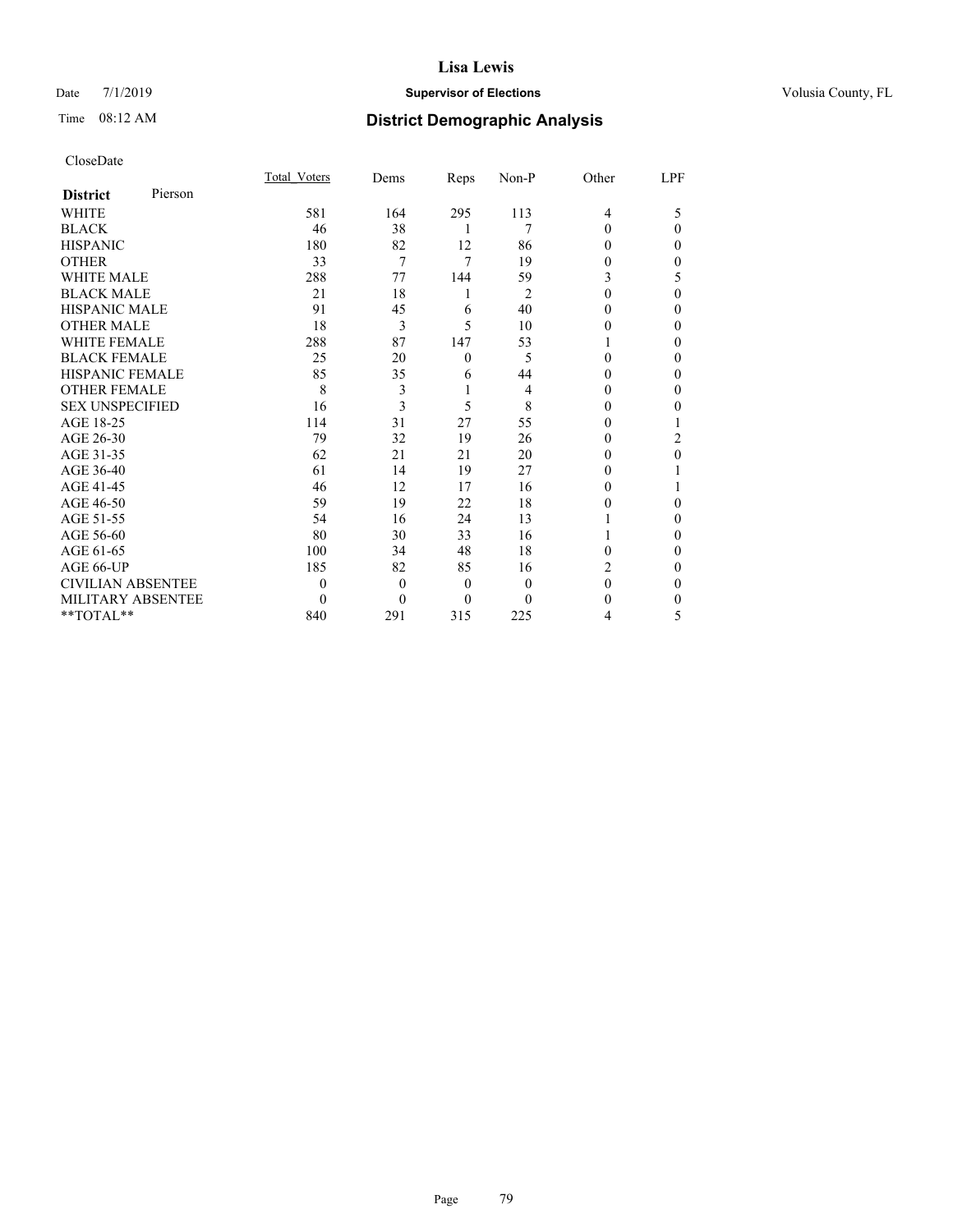### Date 7/1/2019 **Supervisor of Elections Supervisor of Elections** Volusia County, FL

# Time 08:12 AM **District Demographic Analysis**

|                          |             | Total Voters | Dems           | Reps           | Non-P    | Other          | LPF            |
|--------------------------|-------------|--------------|----------------|----------------|----------|----------------|----------------|
| <b>District</b>          | Ponce Inlet |              |                |                |          |                |                |
| WHITE                    |             | 3,013        | 684            | 1,593          | 693      | 35             | 8              |
| <b>BLACK</b>             |             | 12           | 3              | 4              | 5        | $\theta$       | 0              |
| <b>HISPANIC</b>          |             | 61           | 13             | 26             | 21       | 0              |                |
| <b>OTHER</b>             |             | 110          | 29             | 43             | 38       | $\theta$       | 0              |
| WHITE MALE               |             | 1,461        | 275            | 799            | 366      | 16             | 5              |
| <b>BLACK MALE</b>        |             | 7            |                | $\overline{2}$ | 4        | $\theta$       | 0              |
| <b>HISPANIC MALE</b>     |             | 24           | 5              | 11             | 8        | 0              | 0              |
| <b>OTHER MALE</b>        |             | 43           | 13             | 17             | 13       | $\theta$       | 0              |
| <b>WHITE FEMALE</b>      |             | 1,526        | 401            | 786            | 317      | 19             | 3              |
| <b>BLACK FEMALE</b>      |             | 5            | $\overline{2}$ | $\overline{2}$ |          | $\theta$       | 0              |
| HISPANIC FEMALE          |             | 37           | 8              | 15             | 13       | 0              | 1              |
| <b>OTHER FEMALE</b>      |             | 43           | 12             | 16             | 15       | 0              | 0              |
| <b>SEX UNSPECIFIED</b>   |             | 50           | 12             | 18             | 20       | 0              | 0              |
| AGE 18-25                |             | 163          | 31             | 62             | 65       | 4              |                |
| AGE 26-30                |             | 91           | 21             | 33             | 35       |                |                |
| AGE 31-35                |             | 72           | 20             | 29             | 22       | 0              |                |
| AGE 36-40                |             | 85           | 21             | 35             | 29       | 0              | $\theta$       |
| AGE 41-45                |             | 104          | 13             | 50             | 40       |                | 0              |
| AGE 46-50                |             | 156          | 42             | 75             | 35       | 2              | 2              |
| AGE 51-55                |             | 214          | 38             | 114            | 59       |                | $\overline{2}$ |
| AGE 56-60                |             | 354          | 83             | 195            | 73       | $\overline{c}$ | 1              |
| AGE 61-65                |             | 432          | 92             | 240            | 88       | 12             | 0              |
| AGE 66-UP                |             | 1,525        | 368            | 833            | 311      | 12             | 1              |
| <b>CIVILIAN ABSENTEE</b> |             | 0            | $\theta$       | $\theta$       | 0        | $\theta$       | 0              |
| MILITARY ABSENTEE        |             | 0            | $\Omega$       | $\Omega$       | $\theta$ | $\theta$       | $\Omega$       |
| **TOTAL**                |             | 3,196        | 729            | 1.666          | 757      | 35             | 9              |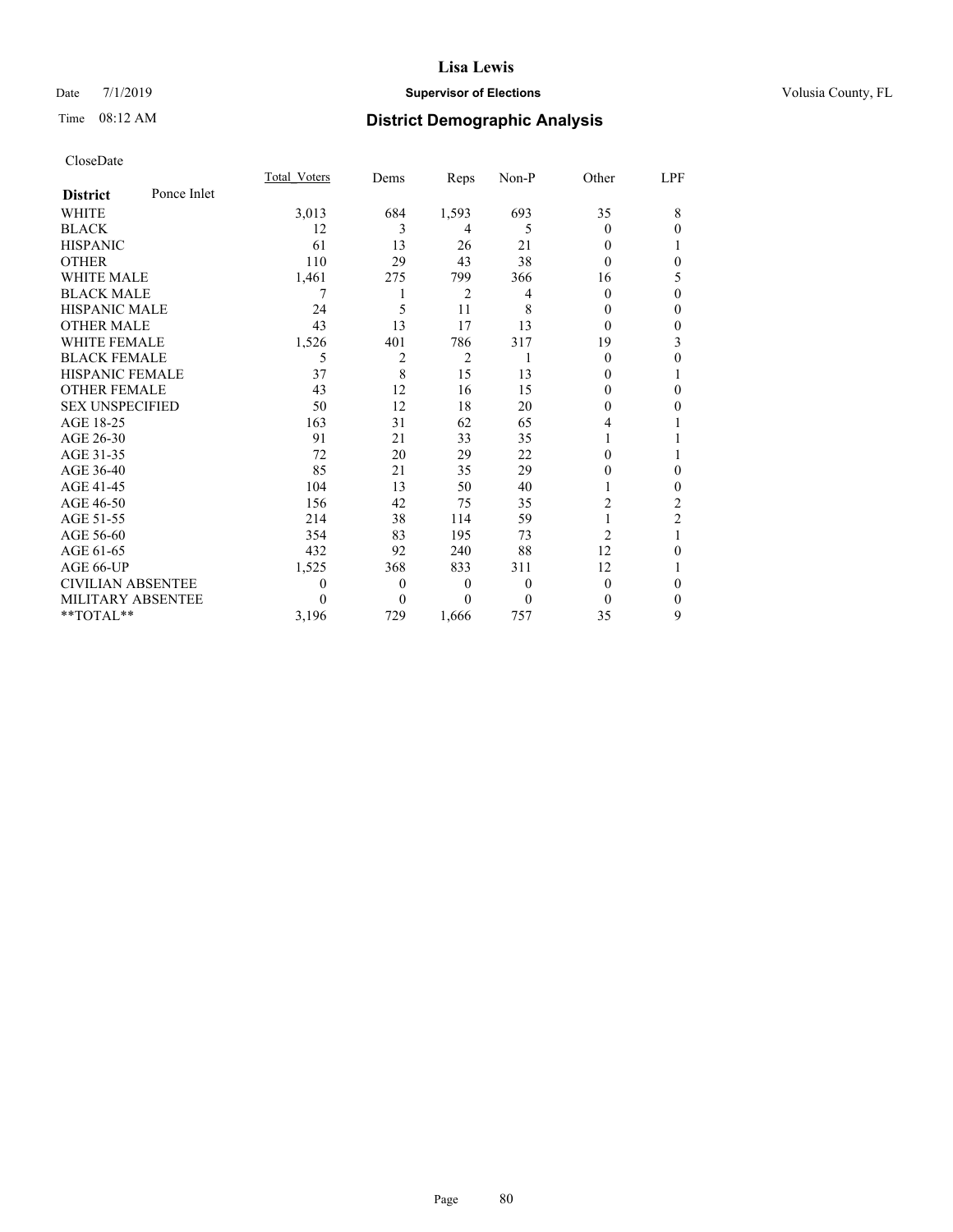## Date 7/1/2019 **Supervisor of Elections Supervisor of Elections** Volusia County, FL

# Time 08:12 AM **District Demographic Analysis**

|                                           | Total Voters | Dems     | Reps  | Non-P    | Other          | LPF                     |
|-------------------------------------------|--------------|----------|-------|----------|----------------|-------------------------|
| Port Orange District 1<br><b>District</b> |              |          |       |          |                |                         |
| <b>WHITE</b>                              | 8,691        | 2,670    | 3,150 | 2,775    | 72             | 24                      |
| <b>BLACK</b>                              | 210          | 142      | 15    | 50       | 3              | $\Omega$                |
| <b>HISPANIC</b>                           | 352          | 123      | 73    | 152      | 3              |                         |
| <b>OTHER</b>                              | 414          | 115      | 94    | 196      | 7              | $\overline{c}$          |
| WHITE MALE                                | 3,944        | 1,009    | 1,564 | 1,323    | 34             | 14                      |
| <b>BLACK MALE</b>                         | 92           | 59       | 10    | 21       | 2              | $\theta$                |
| <b>HISPANIC MALE</b>                      | 155          | 55       | 32    | 67       | 1              | $\mathbf{0}$            |
| <b>OTHER MALE</b>                         | 140          | 32       | 32    | 72       | $\overline{c}$ | $\overline{c}$          |
| WHITE FEMALE                              | 4,630        | 1,635    | 1,542 | 1,405    | 38             | 10                      |
| <b>BLACK FEMALE</b>                       | 114          | 81       | 5     | 27       | 1              | $\theta$                |
| <b>HISPANIC FEMALE</b>                    | 186          | 65       | 39    | 79       | 2              |                         |
| <b>OTHER FEMALE</b>                       | 177          | 58       | 53    | 64       | $\overline{2}$ | $\theta$                |
| <b>SEX UNSPECIFIED</b>                    | 229          | 56       | 55    | 115      | 3              | $\mathbf{0}$            |
| AGE 18-25                                 | 784          | 226      | 164   | 372      | 19             | 3                       |
| AGE 26-30                                 | 661          | 177      | 175   | 294      | 12             | 3                       |
| AGE 31-35                                 | 571          | 176      | 129   | 258      | 5              | $\overline{\mathbf{3}}$ |
| AGE 36-40                                 | 569          | 157      | 167   | 235      | 4              | 6                       |
| AGE 41-45                                 | 544          | 147      | 161   | 223      | 6              | 7                       |
| AGE 46-50                                 | 638          | 189      | 213   | 232      | 3              |                         |
| AGE 51-55                                 | 802          | 230      | 300   | 266      | 5              |                         |
| AGE 56-60                                 | 1,015        | 325      | 374   | 306      | 9              | 1                       |
| AGE 61-65                                 | 1,061        | 373      | 428   | 257      | 3              | $\Omega$                |
| AGE 66-UP                                 | 3,022        | 1,050    | 1,221 | 730      | 19             | 2                       |
| CIVILIAN ABSENTEE                         | $\Omega$     | $\theta$ | 0     | $\theta$ | $\theta$       | $\theta$                |
| MILITARY ABSENTEE                         | $\Omega$     | 0        | 0     | $\Omega$ | 0              | $\theta$                |
| **TOTAL**                                 | 9,667        | 3,050    | 3,332 | 3,173    | 85             | 27                      |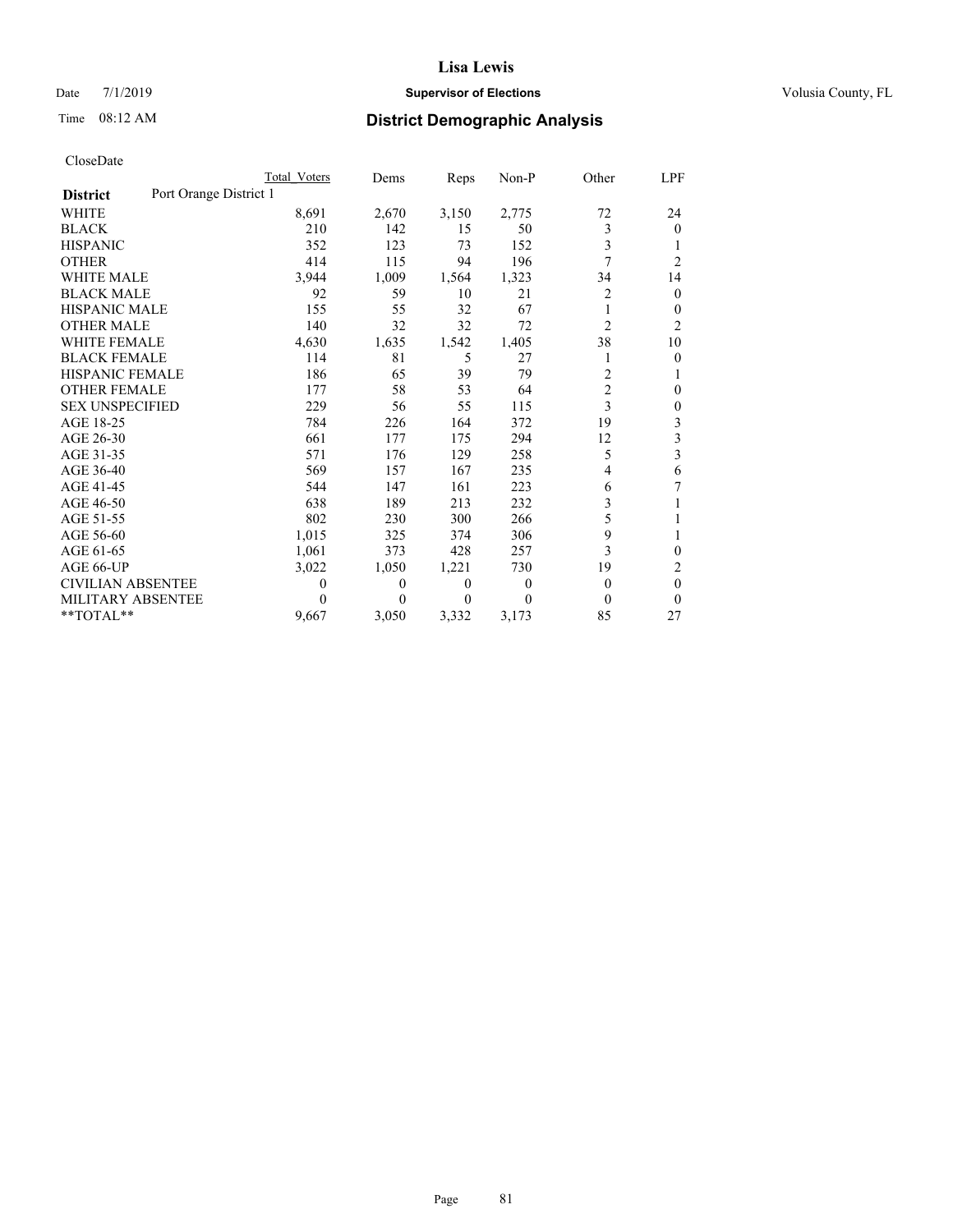## Date 7/1/2019 **Supervisor of Elections Supervisor of Elections** Volusia County, FL

# Time 08:12 AM **District Demographic Analysis**

|                          | Total Voters           | Dems  | Reps     | Non-P    | Other    | LPF            |
|--------------------------|------------------------|-------|----------|----------|----------|----------------|
| <b>District</b>          | Port Orange District 2 |       |          |          |          |                |
| <b>WHITE</b>             | 9,082                  | 2,690 | 3,632    | 2,659    | 76       | 25             |
| <b>BLACK</b>             | 473                    | 351   | 22       | 94       | 4        | 2              |
| <b>HISPANIC</b>          | 441                    | 171   | 91       | 174      | 5        | 0              |
| <b>OTHER</b>             | 558                    | 182   | 108      | 261      | 5        | $\overline{c}$ |
| <b>WHITE MALE</b>        | 4,056                  | 1,010 | 1,735    | 1,251    | 43       | 17             |
| <b>BLACK MALE</b>        | 171                    | 120   | 9        | 40       | 2        | 0              |
| <b>HISPANIC MALE</b>     | 218                    | 77    | 52       | 85       | 4        | 0              |
| <b>OTHER MALE</b>        | 210                    | 59    | 49       | 98       | 2        | 2              |
| <b>WHITE FEMALE</b>      | 4,894                  | 1,644 | 1,850    | 1,359    | 33       | 8              |
| <b>BLACK FEMALE</b>      | 294                    | 224   | 13       | 54       | 2        |                |
| HISPANIC FEMALE          | 218                    | 91    | 39       | 87       | 1        | 0              |
| <b>OTHER FEMALE</b>      | 249                    | 96    | 41       | 109      | 3        | 0              |
| <b>SEX UNSPECIFIED</b>   | 244                    | 73    | 65       | 105      | $\theta$ |                |
| AGE 18-25                | 947                    | 277   | 244      | 402      | 20       | 4              |
| AGE 26-30                | 797                    | 236   | 230      | 315      | 11       | 5              |
| AGE 31-35                | 707                    | 210   | 187      | 297      | 7        | 6              |
| AGE 36-40                | 647                    | 189   | 208      | 247      | 2        |                |
| AGE 41-45                | 527                    | 141   | 192      | 184      | 5        | 5              |
| AGE 46-50                | 617                    | 181   | 238      | 189      | 6        | 3              |
| AGE 51-55                | 799                    | 232   | 316      | 243      | 6        | 2              |
| AGE 56-60                | 1,040                  | 346   | 413      | 272      |          | $\overline{c}$ |
| AGE 61-65                | 1,014                  | 335   | 428      | 248      | 3        | 0              |
| AGE 66-UP                | 3,459                  | 1,247 | 1,397    | 791      | 23       |                |
| <b>CIVILIAN ABSENTEE</b> | $\theta$               | 0     | $\theta$ | $\theta$ | $\Omega$ | 0              |
| MILITARY ABSENTEE        | $\theta$               | 0     | 0        | 0        | 0        | 0              |
| **TOTAL**                | 10,554                 | 3,394 | 3,853    | 3,188    | 90       | 29             |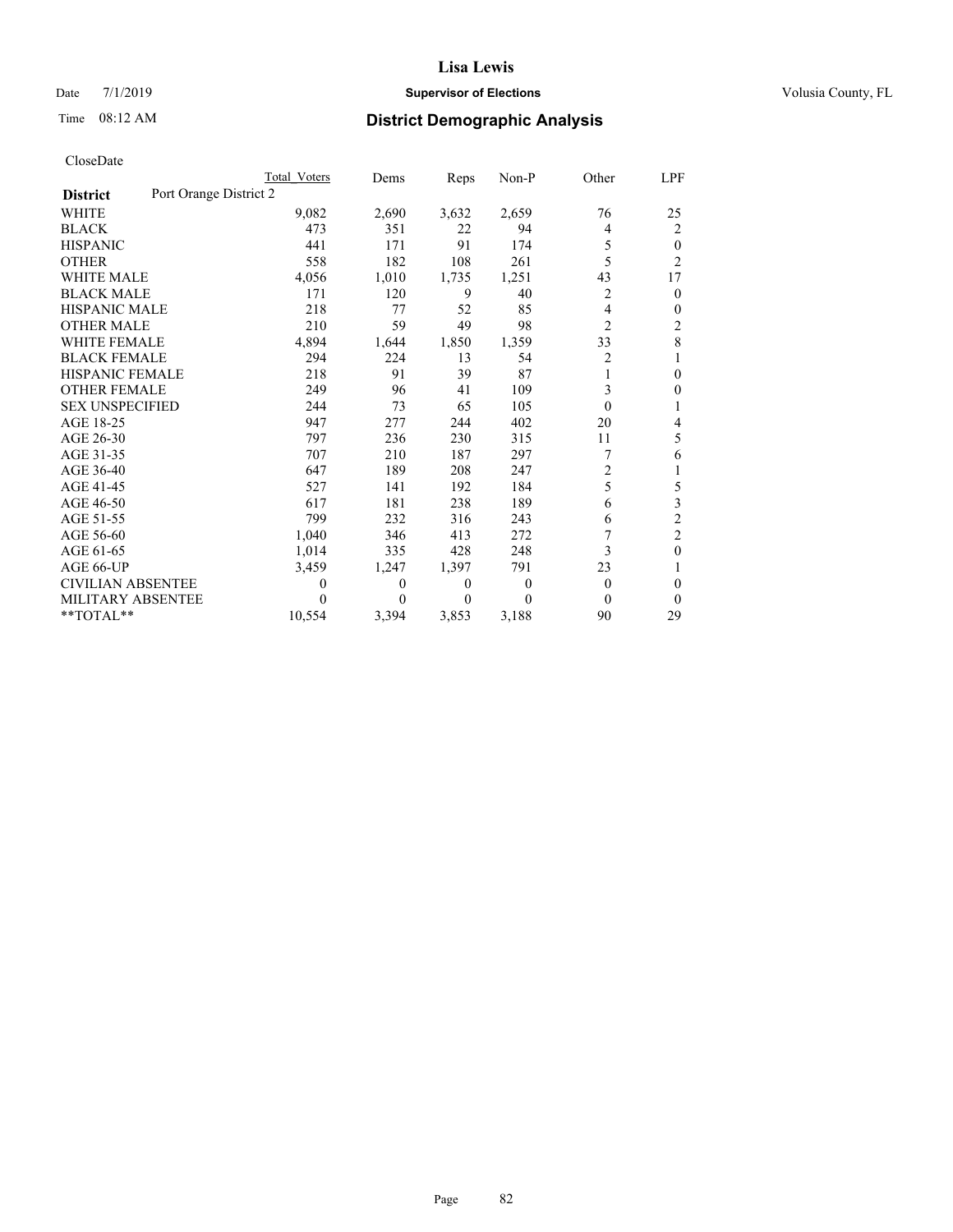## Date 7/1/2019 **Supervisor of Elections Supervisor of Elections** Volusia County, FL

# Time 08:12 AM **District Demographic Analysis**

|                                           | Total Voters | Dems           | Reps     | $Non-P$ | Other          | <u>LPF</u>     |
|-------------------------------------------|--------------|----------------|----------|---------|----------------|----------------|
| Port Orange District 3<br><b>District</b> |              |                |          |         |                |                |
| WHITE                                     | 11,163       | 2,988          | 4,876    | 3,150   | 115            | 34             |
| <b>BLACK</b>                              | 431          | 318            | 19       | 91      | 2              | 1              |
| <b>HISPANIC</b>                           | 516          | 177            | 113      | 220     | $\overline{2}$ | 4              |
| <b>OTHER</b>                              | 688          | 205            | 179      | 300     | 4              | $\theta$       |
| <b>WHITE MALE</b>                         | 5,047        | 1,138          | 2,318    | 1,503   | 62             | 26             |
| <b>BLACK MALE</b>                         | 194          | 134            | 11       | 47      |                | 1              |
| <b>HISPANIC MALE</b>                      | 236          | 82             | 63       | 87      |                | 3              |
| <b>OTHER MALE</b>                         | 271          | 86             | 68       | 115     | $\overline{c}$ | $\theta$       |
| <b>WHITE FEMALE</b>                       | 5,969        | 1,813          | 2,493    | 1,605   | 51             | 7              |
| <b>BLACK FEMALE</b>                       | 233          | 180            | 8        | 44      |                | $\mathbf{0}$   |
| <b>HISPANIC FEMALE</b>                    | 271          | 92             | 48       | 129     | 1              | 1              |
| <b>OTHER FEMALE</b>                       | 302          | 100            | 87       | 113     | 2              | $\theta$       |
| <b>SEX UNSPECIFIED</b>                    | 275          | 63             | 91       | 118     | $\overline{2}$ | 1              |
| AGE 18-25                                 | 1,138        | 291            | 365      | 454     | 24             | 4              |
| AGE 26-30                                 | 928          | 246            | 304      | 365     | 10             | $\mathfrak{Z}$ |
| AGE 31-35                                 | 834          | 223            | 290      | 307     | 9              | 5              |
| AGE 36-40                                 | 876          | 234            | 291      | 335     | 11             | 5              |
| AGE 41-45                                 | 748          | 218            | 277      | 241     | 9              | 3              |
| AGE 46-50                                 | 874          | 238            | 349      | 278     | 5              | $\overline{4}$ |
| AGE 51-55                                 | 923          | 262            | 384      | 261     | 9              | 7              |
| AGE 56-60                                 | 1,064        | 288            | 481      | 285     | 8              | $\overline{2}$ |
| AGE 61-65                                 | 1,118        | 373            | 480      | 259     | 5              | 1              |
| AGE 66-UP                                 | 4,295        | 1,315          | 1,966    | 976     | 33             | 5              |
| <b>CIVILIAN ABSENTEE</b>                  | $\theta$     | $\overline{0}$ | $\theta$ | 0       | 0              | $\theta$       |
| MILITARY ABSENTEE                         | 0            | 0              | $\theta$ | 0       | 0              | $\theta$       |
| **TOTAL**                                 | 12,798       | 3,688          | 5,187    | 3,761   | 123            | 39             |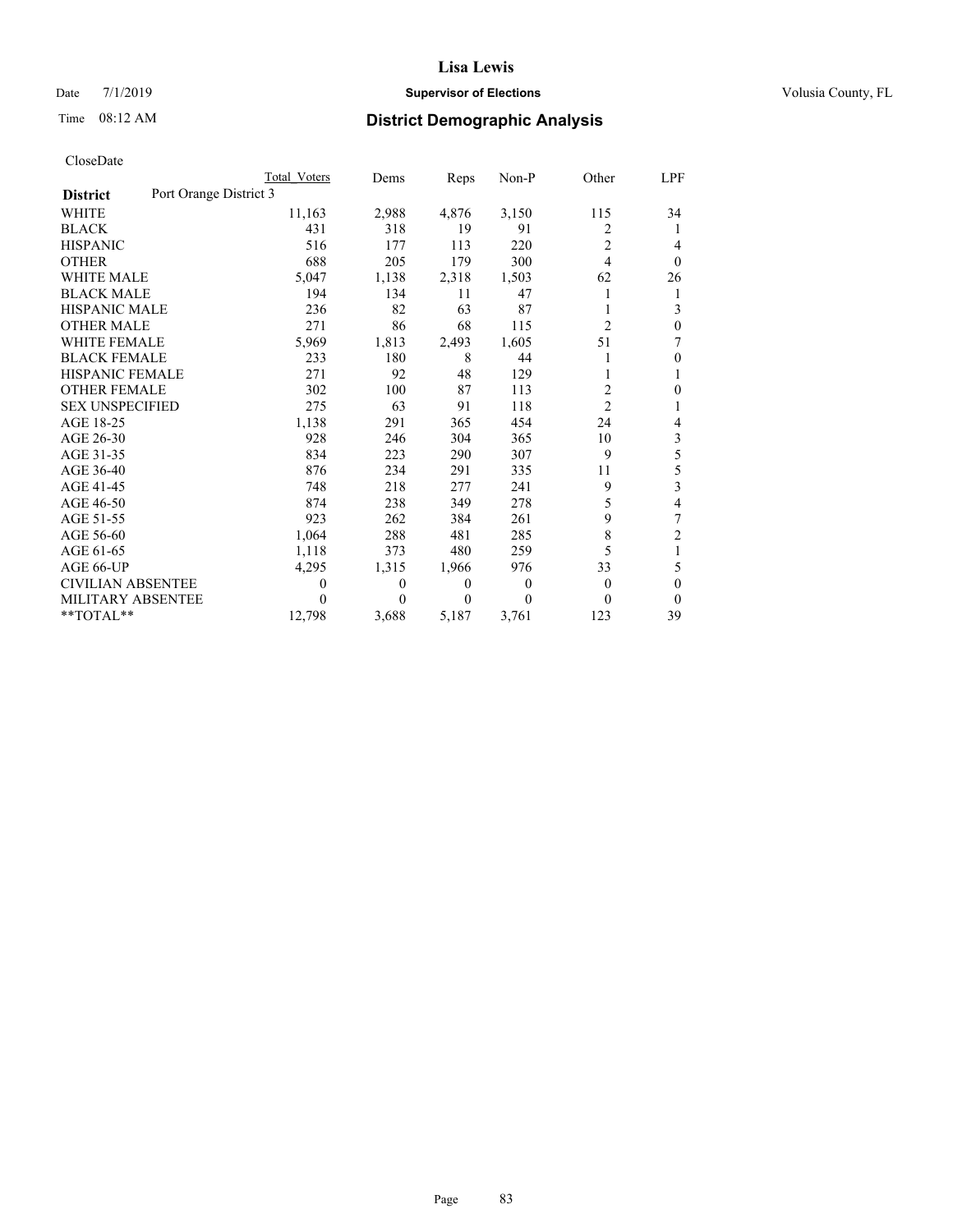## Date 7/1/2019 **Supervisor of Elections Supervisor of Elections** Volusia County, FL

# Time 08:12 AM **District Demographic Analysis**

|                                           | Total Voters     | Dems     | Reps     | Non-P | Other | LPF            |
|-------------------------------------------|------------------|----------|----------|-------|-------|----------------|
| Port Orange District 4<br><b>District</b> |                  |          |          |       |       |                |
| <b>WHITE</b>                              | 10,109           | 2,712    | 4,619    | 2,667 | 80    | 31             |
| <b>BLACK</b>                              | 323              | 229      | 24       | 69    |       | $\Omega$       |
| <b>HISPANIC</b>                           | 425              | 160      | 119      | 144   | 1     | 1              |
| <b>OTHER</b>                              | 673              | 224      | 164      | 274   | 9     | $\overline{2}$ |
| <b>WHITE MALE</b>                         | 4,762            | 1,094    | 2,286    | 1,319 | 41    | 22             |
| <b>BLACK MALE</b>                         | 150              | 97       | 17       | 36    | 0     | $\mathbf{0}$   |
| <b>HISPANIC MALE</b>                      | 182              | 62       | 56       | 64    | 0     | $\mathbf{0}$   |
| <b>OTHER MALE</b>                         | 261              | 84       | 71       | 98    | 6     | $\overline{2}$ |
| <b>WHITE FEMALE</b>                       | 5,208            | 1,587    | 2,274    | 1,299 | 39    | 9              |
| <b>BLACK FEMALE</b>                       | 168              | 129      | 7        | 31    | 1     | $\mathbf{0}$   |
| <b>HISPANIC FEMALE</b>                    | 235              | 96       | 59       | 78    | 1     | 1              |
| <b>OTHER FEMALE</b>                       | 298              | 119      | 68       | 108   | 3     | $\theta$       |
| <b>SEX UNSPECIFIED</b>                    | 266              | 57       | 88       | 121   | 0     | $\mathbf{0}$   |
| AGE 18-25                                 | 1,131            | 300      | 367      | 438   | 20    | 6              |
| AGE 26-30                                 | 646              | 186      | 225      | 228   | 4     | 3              |
| AGE 31-35                                 | 698              | 223      | 220      | 238   | 12    | 5              |
| AGE 36-40                                 | 789              | 219      | 265      | 294   | 8     | 3              |
| AGE 41-45                                 | 875              | 220      | 346      | 295   | 8     | 6              |
| AGE 46-50                                 | 1,033            | 244      | 479      | 300   | 9     | 1              |
| AGE 51-55                                 | 951              | 252      | 446      | 247   | 3     | 3              |
| AGE 56-60                                 | 1,158            | 321      | 565      | 261   | 7     | 4              |
| AGE 61-65                                 | 1,081            | 361      | 502      | 213   | 5     | $\theta$       |
| AGE 66-UP                                 | 3,168            | 999      | 1,511    | 640   | 15    | 3              |
| CIVILIAN ABSENTEE                         | $\boldsymbol{0}$ | $\Omega$ | $\theta$ | 0     | 0     | $\theta$       |
| MILITARY ABSENTEE                         | 0                | 0        | $\theta$ | 0     | 0     | $\Omega$       |
| **TOTAL**                                 | 11,530           | 3,325    | 4,926    | 3,154 | 91    | 34             |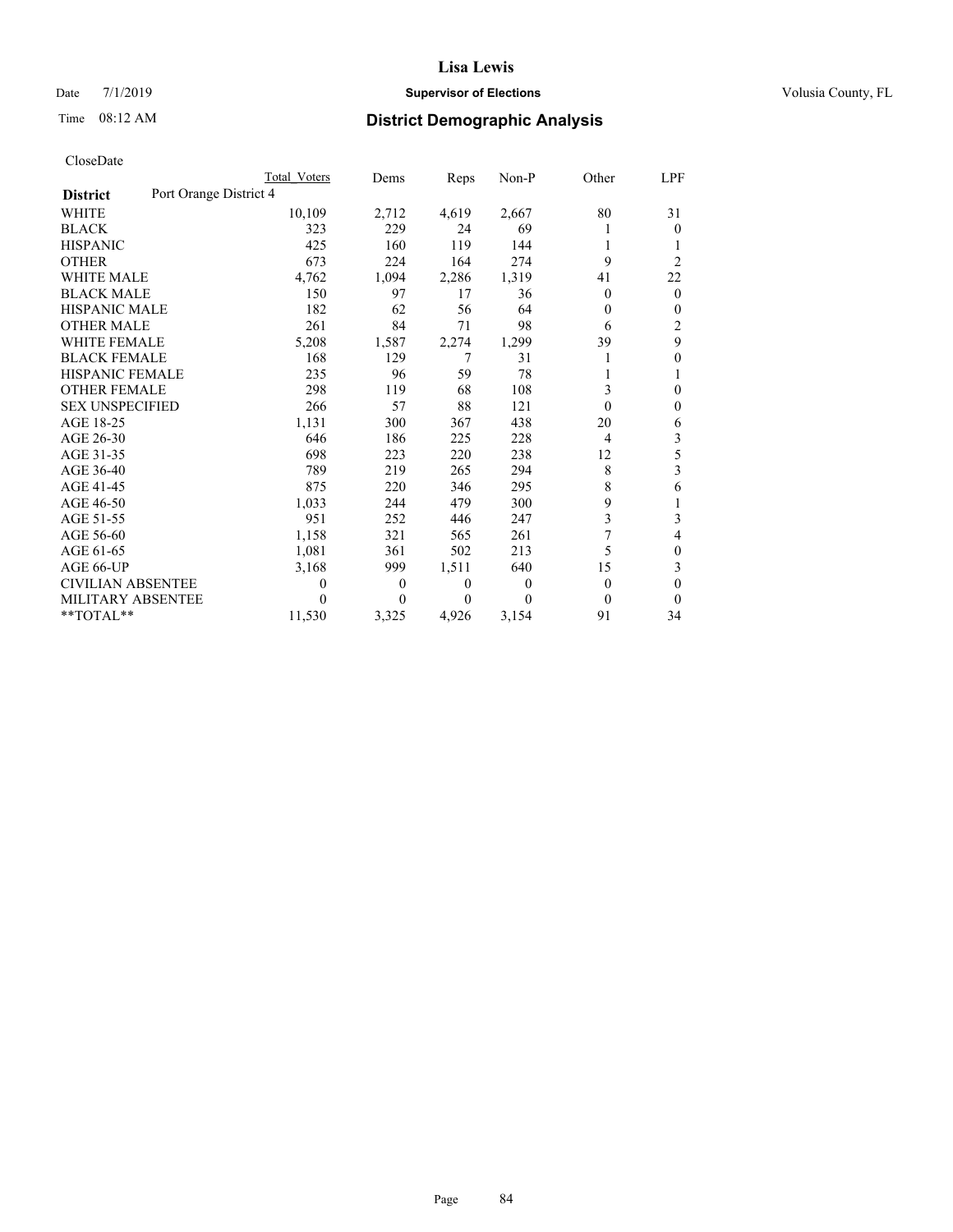## Date 7/1/2019 **Supervisor of Elections Supervisor of Elections** Volusia County, FL

# Time 08:12 AM **District Demographic Analysis**

|                          |               | Total Voters | Dems  | Reps             | Non-P | Other          | LPF            |
|--------------------------|---------------|--------------|-------|------------------|-------|----------------|----------------|
| <b>District</b>          | South Daytona |              |       |                  |       |                |                |
| WHITE                    |               | 7,116        | 2,234 | 2,728            | 2,059 | 74             | 21             |
| <b>BLACK</b>             |               | 720          | 535   | 22               | 160   | 3              | $\mathbf{0}$   |
| <b>HISPANIC</b>          |               | 294          | 122   | 56               | 112   | 4              | $\Omega$       |
| <b>OTHER</b>             |               | 417          | 145   | 89               | 181   |                | 1              |
| <b>WHITE MALE</b>        |               | 3,224        | 841   | 1,345            | 995   | 32             | 11             |
| <b>BLACK MALE</b>        |               | 270          | 188   | 11               | 70    |                | $\mathbf{0}$   |
| <b>HISPANIC MALE</b>     |               | 131          | 40    | 32               | 57    | 2              | $\theta$       |
| <b>OTHER MALE</b>        |               | 143          | 50    | 35               | 57    | 1              | $\mathbf{0}$   |
| <b>WHITE FEMALE</b>      |               | 3,808        | 1,374 | 1,356            | 1,027 | 42             | 9              |
| <b>BLACK FEMALE</b>      |               | 443          | 343   | 10               | 88    | 2              | $\mathbf{0}$   |
| HISPANIC FEMALE          |               | 154          | 78    | 24               | 50    | $\overline{c}$ | $\overline{0}$ |
| <b>OTHER FEMALE</b>      |               | 187          | 73    | 46               | 67    | $\theta$       | 1              |
| <b>SEX UNSPECIFIED</b>   |               | 187          | 49    | 36               | 101   | $\theta$       | 1              |
| AGE 18-25                |               | 747          | 218   | 171              | 339   | 12             | 7              |
| AGE 26-30                |               | 668          | 212   | 159              | 284   | 10             | 3              |
| AGE 31-35                |               | 599          | 212   | 153              | 225   | 7              | $\overline{c}$ |
| AGE 36-40                |               | 557          | 204   | 136              | 208   | 7              | $\overline{2}$ |
| AGE 41-45                |               | 480          | 148   | 142              | 181   | 8              | 1              |
| AGE 46-50                |               | 587          | 195   | 222              | 166   |                | 3              |
| AGE 51-55                |               | 691          | 243   | 264              | 179   | 3              | $\overline{c}$ |
| AGE 56-60                |               | 917          | 312   | 369              | 228   | 8              | $\mathbf{0}$   |
| AGE 61-65                |               | 905          | 345   | 340              | 211   | 9              | $\mathbf{0}$   |
| AGE 66-UP                |               | 2,396        | 947   | 939              | 491   | 17             | 2              |
| <b>CIVILIAN ABSENTEE</b> |               | $\theta$     | 0     | $\boldsymbol{0}$ | 0     | $\theta$       | $\mathbf{0}$   |
| MILITARY ABSENTEE        |               | $\Omega$     | 0     | $\theta$         | 0     | 0              | $\theta$       |
| **TOTAL**                |               | 8,547        | 3,036 | 2,895            | 2,512 | 82             | 22             |